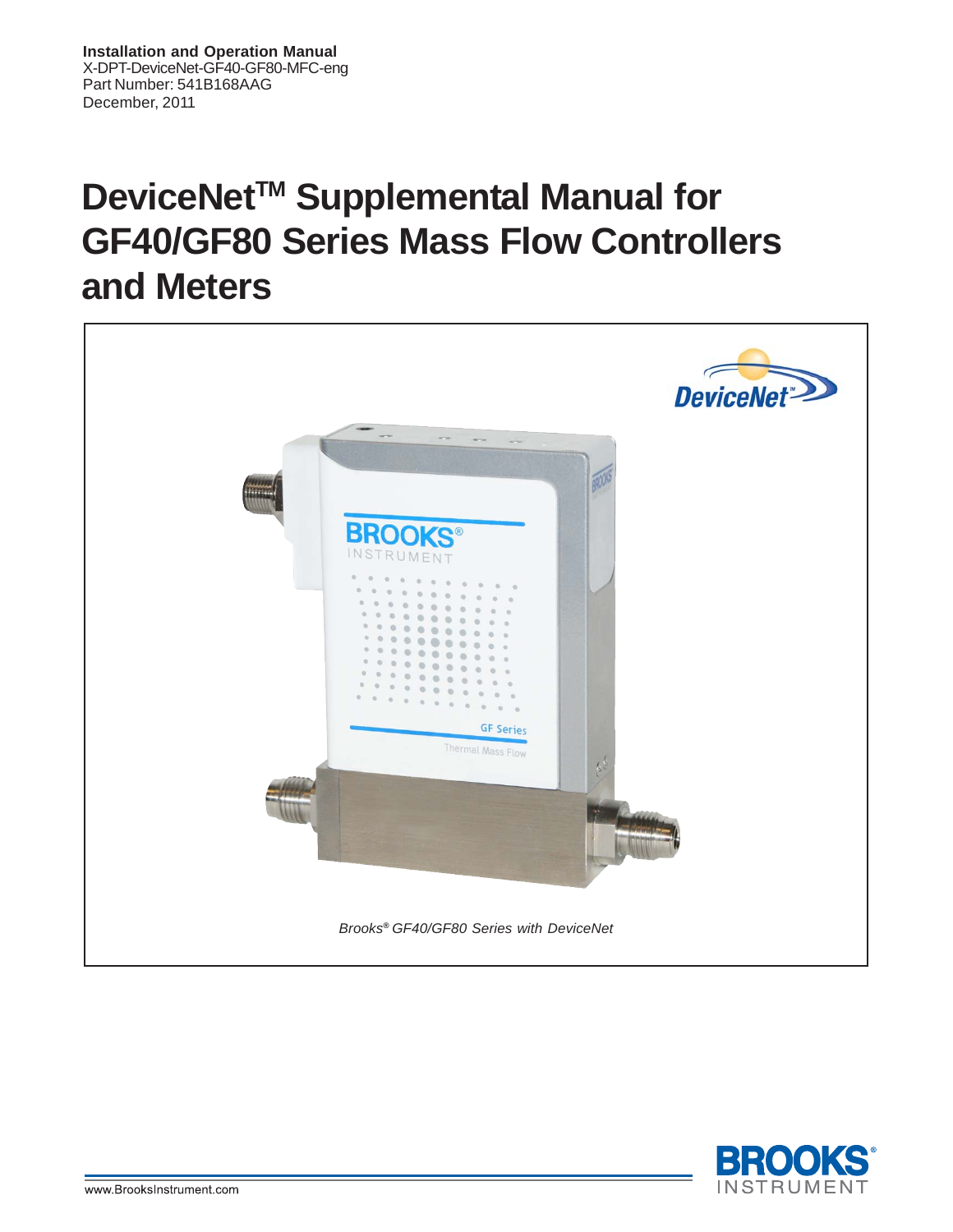Dear Customer,

We recommend that you read this manual in its entirety as this will enable efficient and proper use of the DeviceNet Mass flow controllers and meters. Should you require any additional information concerning the DeviceNet Mass flow controllers and meters, please feel free to contact your local Brooks Sales and Service Office; see back cover for contact information, or visit us on the web at www.BrooksInstrument.com. We appreciate this opportunity to service your fluid measurement and control requirements, and trust that we will be able to provide you with further assistance in future.

Yours sincerely, Brooks Instrument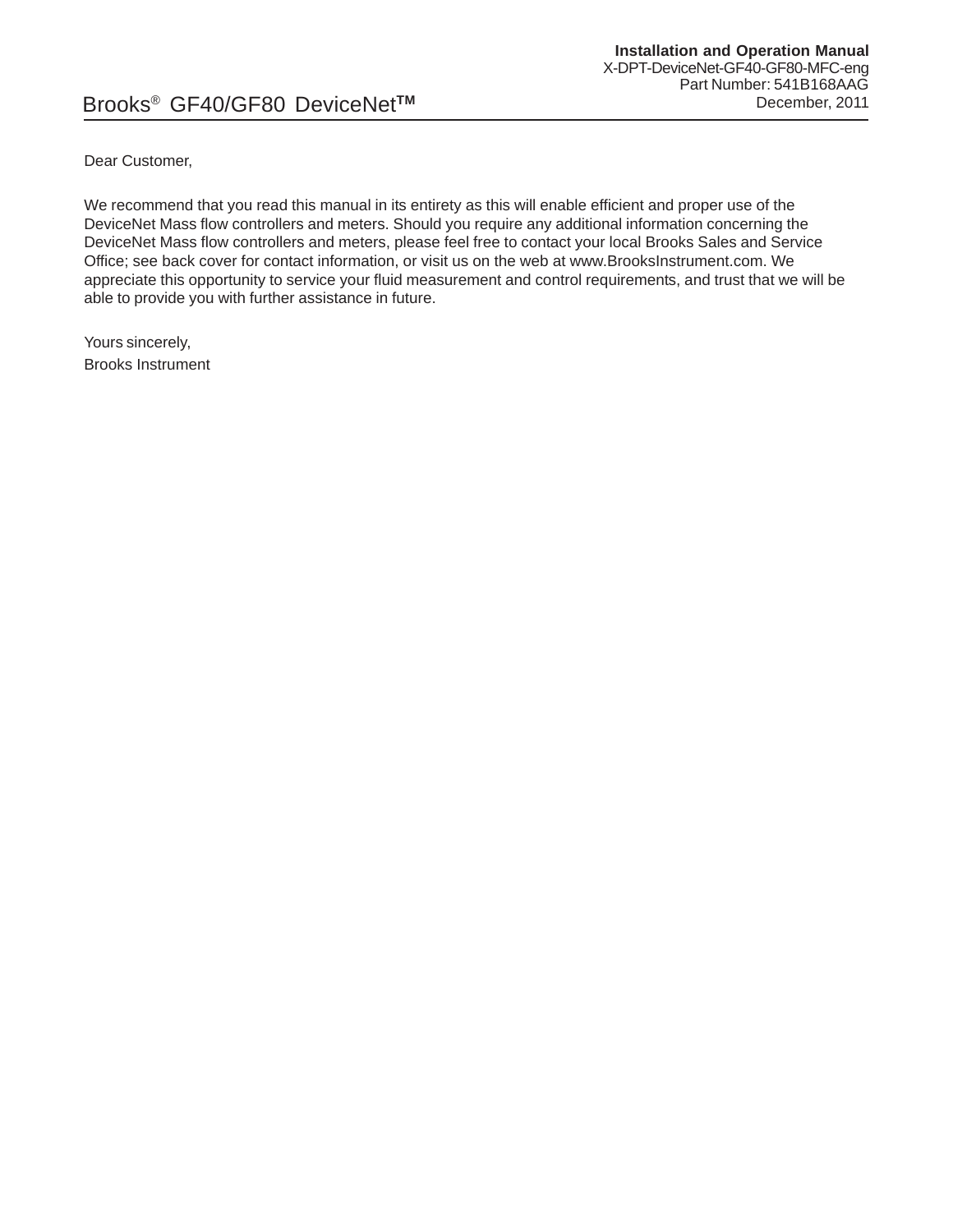# Brooks<sup>®</sup> GF40/GF80 DeviceNet™

|     | <b>Section</b><br><b>Number</b> |                                           | Page<br><b>Number</b> |
|-----|---------------------------------|-------------------------------------------|-----------------------|
|     | 1 Introduction                  |                                           |                       |
| 1.1 |                                 |                                           |                       |
| 1.2 |                                 |                                           |                       |
| 1.3 |                                 |                                           |                       |
|     |                                 | 2 Identity Object (Class 0x01)            |                       |
| 2.1 |                                 |                                           |                       |
| 2.2 |                                 |                                           |                       |
|     |                                 | 3 DeviceNet Object (Class 0x03)           |                       |
| 3.1 |                                 |                                           |                       |
| 3.2 |                                 |                                           |                       |
| 3.3 |                                 |                                           |                       |
| 3.4 |                                 |                                           |                       |
| 3.5 |                                 |                                           |                       |
|     |                                 | 4 Assembly Object (Class 0x04)            |                       |
| 4.1 |                                 |                                           |                       |
| 4.2 |                                 |                                           |                       |
| 4.3 |                                 |                                           |                       |
| 4.4 |                                 |                                           |                       |
|     |                                 |                                           |                       |
|     |                                 | 5 Connection Object (Class 0x05)          |                       |
| 5.1 |                                 |                                           |                       |
| 5.2 |                                 |                                           |                       |
| 5.3 |                                 |                                           |                       |
|     |                                 | 6 S-Device Supervisor Object (Class 0x30) |                       |
| 6.1 |                                 |                                           |                       |
|     |                                 |                                           |                       |
|     |                                 |                                           |                       |
|     |                                 |                                           |                       |
| 6.5 |                                 |                                           |                       |
|     |                                 | 7 S-Analog Sensor Object (Class 0x31)     |                       |
| 7.1 |                                 |                                           |                       |
| 7.2 |                                 |                                           |                       |
| 7.3 |                                 |                                           |                       |
| 7.4 |                                 |                                           |                       |
| 7.5 |                                 |                                           |                       |
|     | 7.5.1                           |                                           |                       |
|     | 7.5.2                           |                                           |                       |
| 7.6 |                                 |                                           |                       |
| 7.7 |                                 |                                           |                       |
|     | 7.7.1                           |                                           |                       |
|     | 7.7.2                           |                                           |                       |
|     | 7.7.3                           |                                           |                       |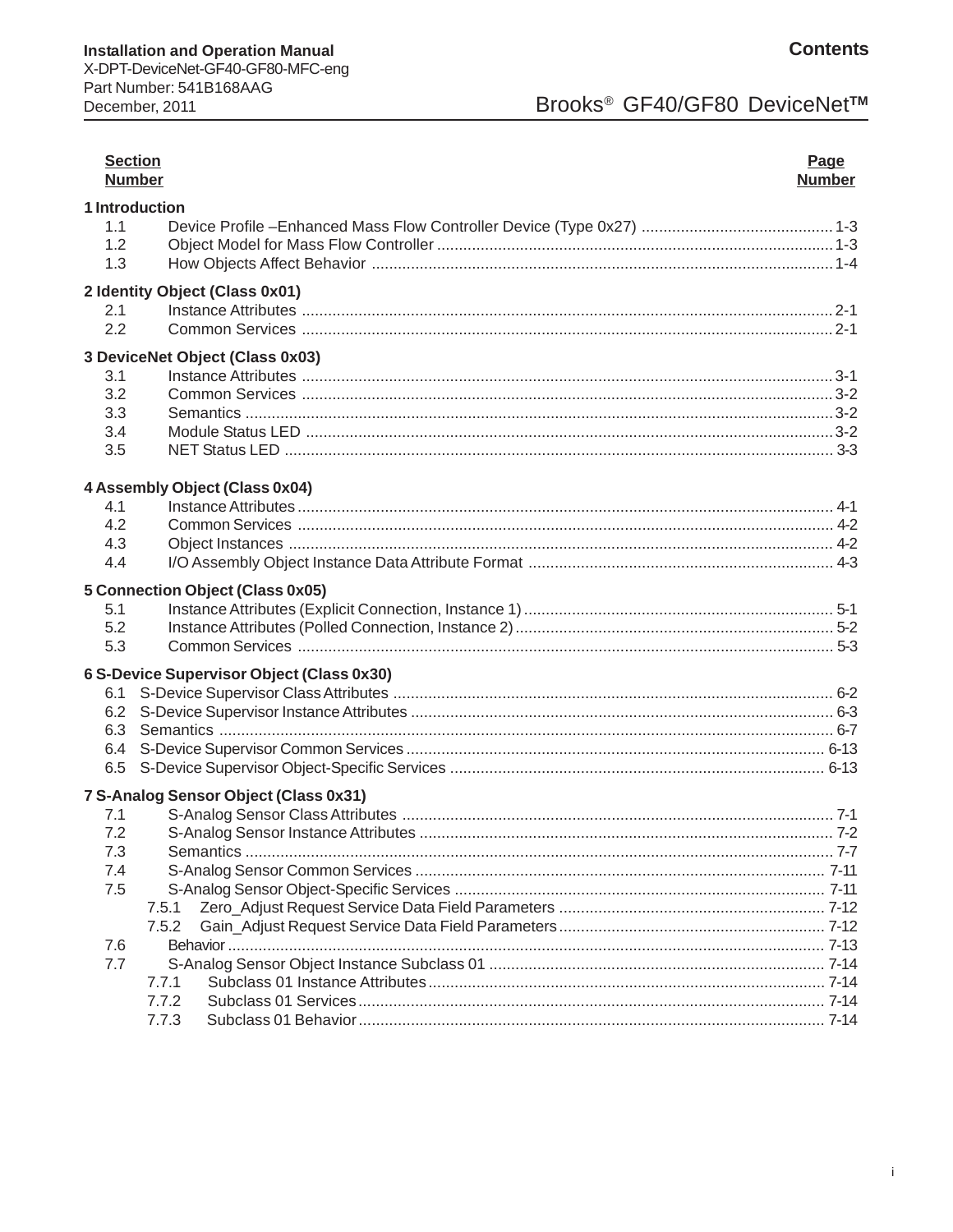# Brooks<sup>®</sup> GF40/GF80 DeviceNet™

### 8 S-Analog Actuator Object (Class 0x32)

### 9 S-Single Stage Controller Object (Class 0x33)

| 9.1 |  |
|-----|--|
| 9.2 |  |
| 9.3 |  |
| 9.4 |  |
| 9.5 |  |
| 9.6 |  |
|     |  |

### 10 S-Gas Calibration Object (Class 0x34)

| 10.1 |        |  |
|------|--------|--|
| 10.2 |        |  |
| 10.3 |        |  |
| 104  |        |  |
| 10.5 |        |  |
| 10.6 |        |  |
| 10.7 |        |  |
|      | 1071   |  |
|      | 10.7.2 |  |
|      | 1073   |  |
|      |        |  |
|      |        |  |

### 11 References

### **Contact Information**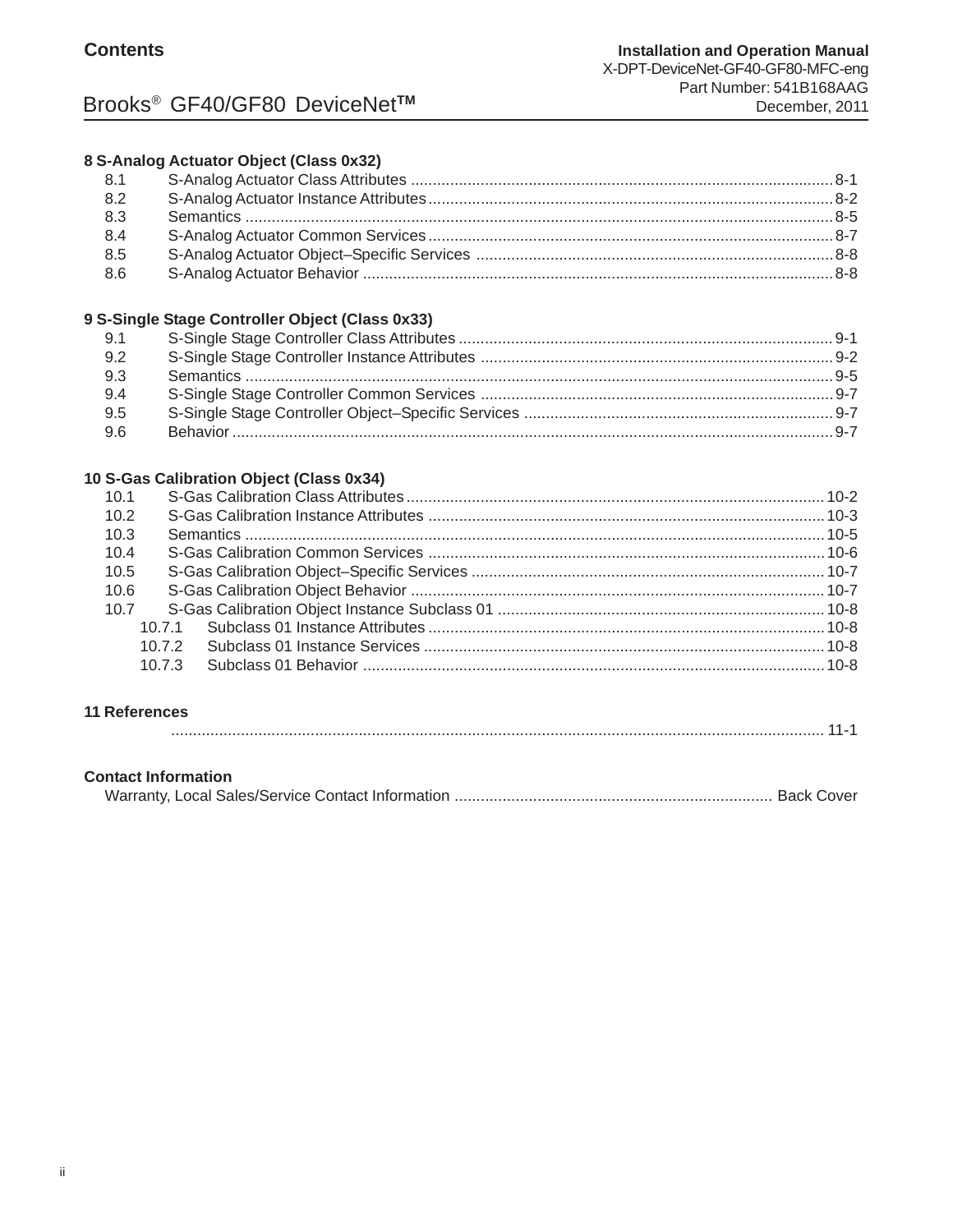Part Number: 541B168AAG December, 2011

### Brooks® GF40/GF80 DeviceNet**TM**

### **1 Introduction**

This document and the DeviceNet Statement of Compliance (SOC) from the Open DeviceNet Vendors Association (ODVA) provide a complete interoperability specification for the GF40/GF80 Series Digital Mass Flow Controller device from Brooks. This device is defined by the ODVA specification in the Device Profiles chapter, section entitled "Enhance Mass Flow Controller, Type:  $27_{\text{hex}}$ ". The primary difference in this profile from the original Mass Flow Controller profile, type =  $1A_{\text{hex}}$ , is that this device profile supports a flow and temperature instance of the S-Analog Sensor Object. Information contained in this document was derived from the following sources:

DeviceNet Specification Enhancements for the S-Device Supervisor Objects:

S-Device Supervisor Object (DSE-93-01)<sup>1</sup> S-Analog Sensor Object (DSE-93-02)<sup>2</sup> S-Analog Actuator Object (DSE-93-03)<sup>3</sup> S-Single Stage Controller Object (DSE-93-04) 4 S-Gas Calibrator Object (DSE-93-05)<sup>5</sup>

ODVA Mass Flow Controller Device Profile (DSE 93-06) 6

ODVA DeviceNet Specifications Version 2.0 7

ODVA Enhanced Mass Flow Controller Device Profile (Edition 3.4, CIP Spec.)

AMAT (various docs)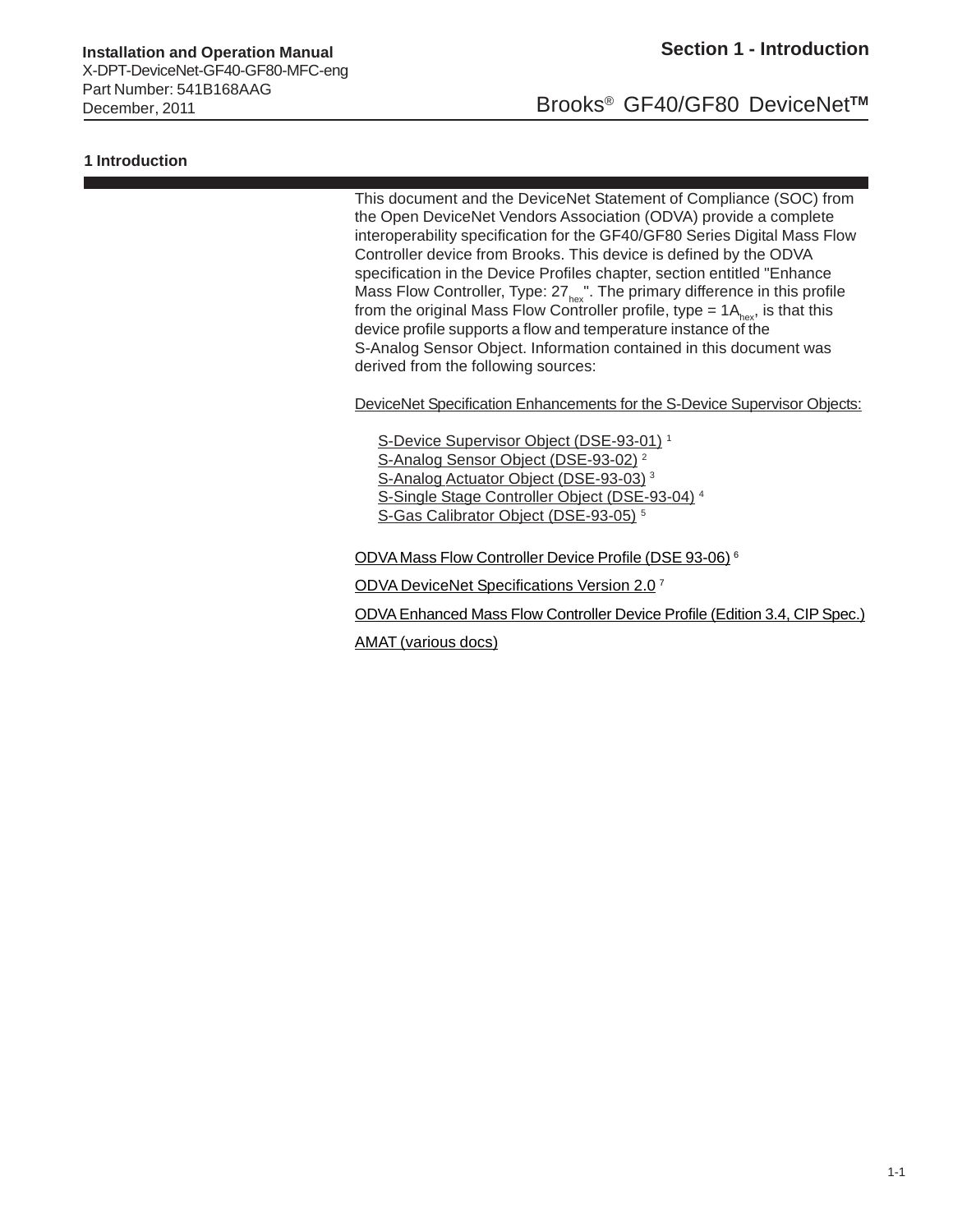This device also complies with the ODVA Semiconductor SIG Interface Guidelines for DeviceNet Devices on Semiconductor Manufacturing Tools.

The GF40/GF80 Series Digital Mass Flow Controller (hereafter referred to as GF40/GF80 Series) supports the following DeviceNet objects: Identity, DeviceNet, Connection, and Assembly. In addition, support is also provided for the S-Device Supervisor, S-Analog Sensor, S-Analog Actuator, S-Single Stage Controller, and S-Gas Calibration objects. Supported objects are summarized in the following table.

| <b>Object Class</b>           | <b>Subclass</b> |             | <b>Optional/Required</b>            | # of Instances                             |  |
|-------------------------------|-----------------|-------------|-------------------------------------|--------------------------------------------|--|
|                               | <b>Class</b>    | <b>Inst</b> |                                     |                                            |  |
| Identity                      |                 | ۰           | Required                            | 1                                          |  |
| Message Router                |                 |             | Required                            | 1                                          |  |
| <b>DeviceNet</b>              |                 |             | Required                            | 1                                          |  |
| Connection                    |                 |             | Required<br>(note 1)                | at least<br>1 I/O Polled and<br>1 Explicit |  |
| Acknowledge Handler<br>Object |                 |             | Conditional (note 2)                | 1                                          |  |
| Assembly                      |                 |             | Required                            | at least<br>1 Input and<br>1 Output        |  |
| S-Device Supervisor           |                 |             | Required                            | 1                                          |  |
| S-Gas Calibration             |                 | 01          | Optional<br>(Supported)             | 0 or More                                  |  |
| S-Analog Sensor               |                 | 01          | Required (note 3)                   | 3                                          |  |
| S-Analog Actuator             |                 |             | Conditional (note 4)<br>(Supported) | 1                                          |  |
| S-Single Stage Controller     |                 |             | Conditional (note 4)<br>(Supported) | 1                                          |  |

Notes:

- 1. GF40/GF80 Series supports one I/O Polled and one Explicit **Connection**
- 2. Required for Change-of-State/Cyclic I/O connection support. (Not supported).
- 3. The GF40/GF80 Series supports three instances of the S-Analog Sensor object; instance 1 for flow, instance 2 for pressure and instance 3 for temperature. This conforms to the Enhanced MFC profile, device  $type = 27_{hex}.$
- 4. Required for a Mass Flow Controller, a device that contains a Valve and a Controller. Not supported in a Mass Flow Meter Device (an MFC without a Valve or a Controller).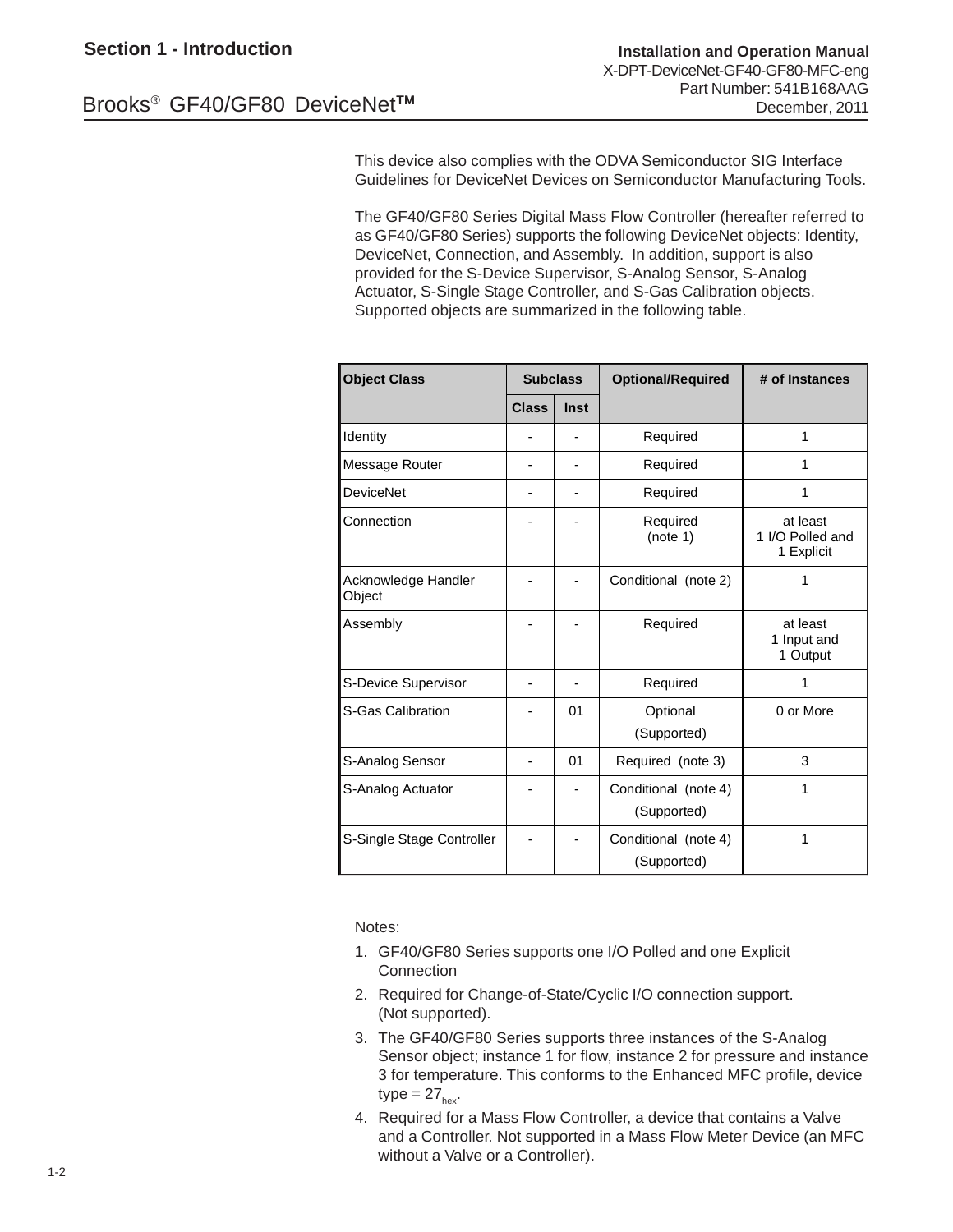### **1.1 Device Profile –Enhanced Mass Flow Controller Device (Type 0x27)**

A Mass Flow Controller is a device that measures and controls the mass flow rate of gas or liquid. The MFC contains three principle components: a mass flow rate sensor, a metering valve, and a closed-loop controller. The sensor can consist of a variety of types, including thermal or pressure-based. Flow can be regulated by a variety of actuator types, including solenoid, voice coil, or piezoelectric transducer. The closed-loop controller accepts a setpoint from the host and controls the flow to that setpoint. Control is accomplished by monitoring the flow and adjusting the valve position to reduce the error between the setpoint flow value and actual flow value.

### **1.2 Object Model for Mass Flow Controller**



Object Model for the MFC Device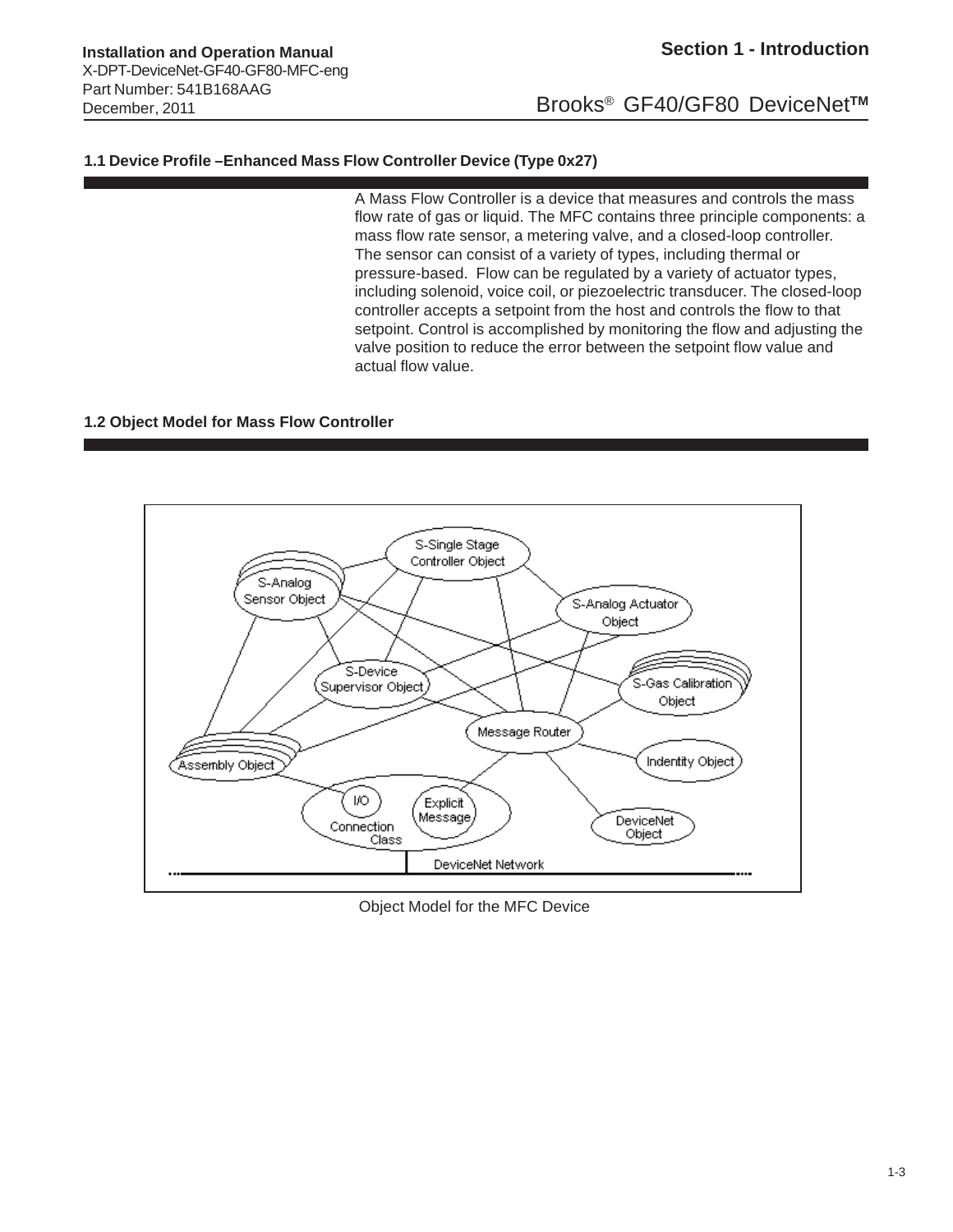### **1.3 How Objects Affect Behavior**

| <b>Object</b>           | <b>Effect on behavior</b>                                                                                                                                                                                                                                                       |  |  |  |  |
|-------------------------|---------------------------------------------------------------------------------------------------------------------------------------------------------------------------------------------------------------------------------------------------------------------------------|--|--|--|--|
| Identity                | Supports the Reset service. Upon receipt of a Reset<br>Service Request of any Type, the Identity Object sends a<br>Reset Service Request to the S-Device Supervisor.                                                                                                            |  |  |  |  |
| Message Router          | No effect                                                                                                                                                                                                                                                                       |  |  |  |  |
| <b>DeviceNet</b>        | Configures port attributes (node address, data rate, and<br>BOI)                                                                                                                                                                                                                |  |  |  |  |
| <b>Connection Class</b> | Contains the number of logical ports into or out of the<br>device                                                                                                                                                                                                               |  |  |  |  |
| Acknowledge Handler     | Used to manage the reception of I/O message<br>acknowledgements. (Not used or required in the<br>GF40/GF80 Series).                                                                                                                                                             |  |  |  |  |
| Assembly                | Defines input/output and configuration data format                                                                                                                                                                                                                              |  |  |  |  |
| S-Device Supervisor     | Supports the Stop, Start, Reset, Abort, Recover and<br>Perform_Diagnostic services for ALL Application Objects<br>in the device and consolidates the Exception Conditions<br>and Application Objects' Status.                                                                   |  |  |  |  |
|                         | This object behaves differently from the Identity Object in<br>that the S-Device Supervisor object provides a single point<br>of access to the Application Objects only; it does not effect<br>the DeviceNet specific objects (i.e., Identity, DeviceNet,<br>Connection, etc.). |  |  |  |  |
| S-Gas Calibration       | Modifies the correction algorithm of the S-Analog Sensor<br>object which includes the selection mechanism to enable<br>an S-Gas Calibration object instance.                                                                                                                    |  |  |  |  |
| S-Analog Sensor         | Feeds the process variable to the Single Stage Controller<br>object                                                                                                                                                                                                             |  |  |  |  |
|                         | S-Single Stage Controller   Feeds the control variable to the Analog Actuator object                                                                                                                                                                                            |  |  |  |  |
| S-Analog Actuator       | Operates the Flow Control Valve of the device                                                                                                                                                                                                                                   |  |  |  |  |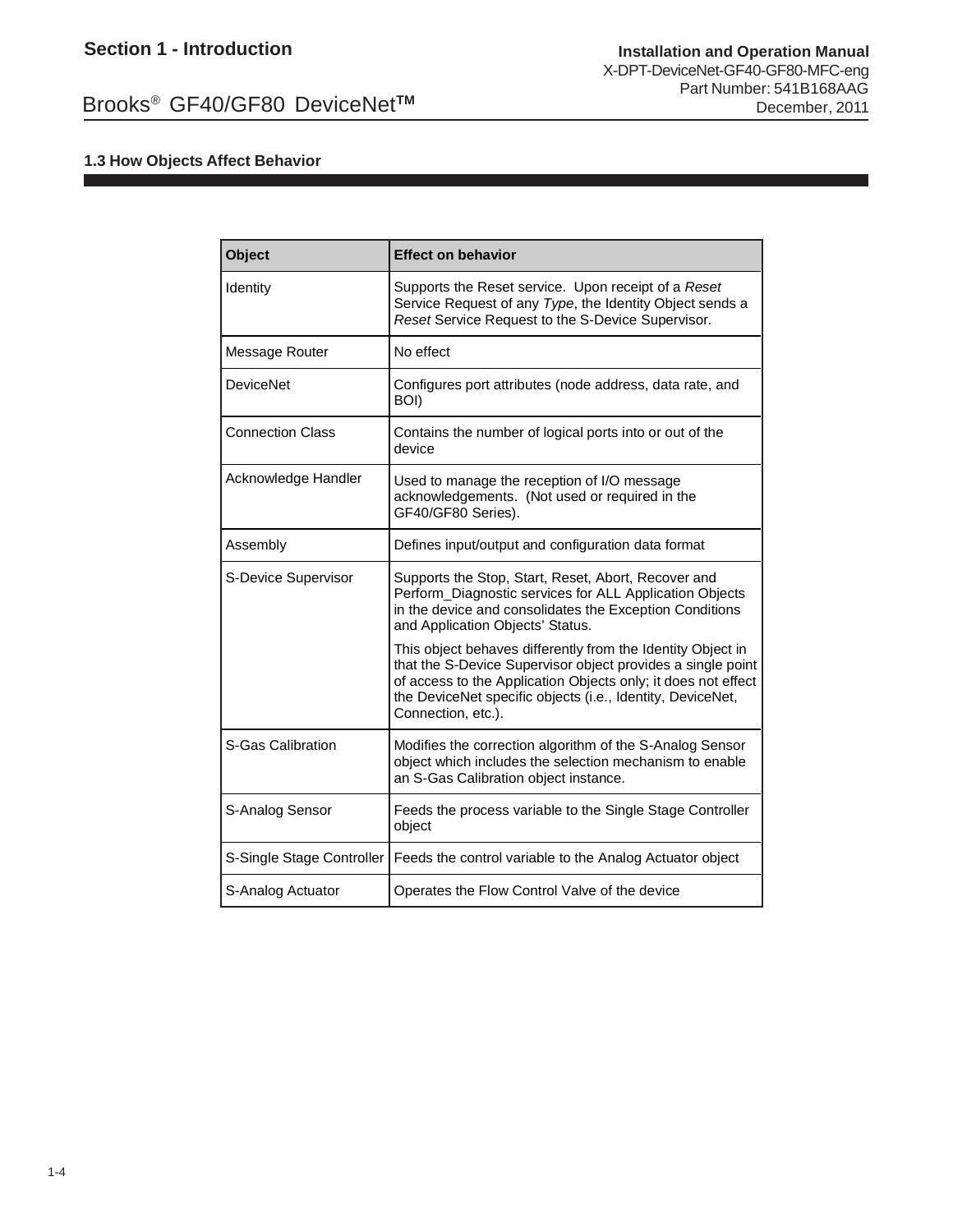### **2 Identity Object (Class 0x01)**

The Identity Object provides general information about the identity of a device. This object is summarized in the following tables.

### **2.1 Instance Attributes**

| <b>Attribute</b><br>ID | Need in<br>implementation | <b>Access</b><br><b>Rule</b> | <b>Name</b>         | <b>DeviceNet</b><br>Data Type | <b>Description of Attribute</b>                     |
|------------------------|---------------------------|------------------------------|---------------------|-------------------------------|-----------------------------------------------------|
|                        | Required                  | Get                          | Vendor ID           | <b>UINT</b>                   | <b>ODVA Assigned Vendor Number</b><br>$= 41 (0x29)$ |
| 2                      | Required                  | Get                          | Device Type         | <b>UINT</b>                   | <b>ODVA Assigned Device Number</b><br>$= 26 (0x1A)$ |
| 3                      | Required                  | Get                          | <b>Product Code</b> | <b>UINT</b>                   | Brooks Assigned Product Number = 726                |
| 4                      | Required                  | Get                          | Revision            | STRUCT of:                    | <b>Product Revision</b>                             |
|                        |                           |                              | Major Rev           | <b>USINT</b>                  | (byte)                                              |
|                        |                           |                              | Minor Rev           | <b>USINT</b>                  | (byte)                                              |
| 5                      | Required                  | Get                          | <b>Status</b>       | WORD                          | DeviceNet Status                                    |
| 6                      | Required                  | Get                          | Serial Number       | <b>UDINT</b>                  | DeviceNet Device Serial Number                      |
| 7                      | Required                  | Get                          | <b>Product Name</b> | <b>SHORT</b><br><b>STRING</b> | "GF40" or "GF80"<br>(1-32 characters)               |

### **2.2 Common Services**

| <b>Service</b><br>Code | <b>Need in Implementation</b> |                 | <b>Service Name</b>   | <b>Description of Service</b>                       |
|------------------------|-------------------------------|-----------------|-----------------------|-----------------------------------------------------|
|                        | <b>Class</b>                  | <b>Instance</b> |                       |                                                     |
| $0E_{hex}$<br>$14$ dec | Conditional                   | Required        | Get_Attributes_Single | Returns the contents of the<br>specified attribute. |
| 05 <sub>hex</sub>      | n/a                           | Required        | Reset                 | Resets the device to the Self-                      |
| $05$ dec               |                               |                 |                       | <b>Testing state.</b>                               |

### **RESET Request Service Data Field Parameters**

| <b>Parameter</b> | <b>Required</b> | Data Type    | <b>Description</b> | <b>Semantics of Values</b>                                                        |
|------------------|-----------------|--------------|--------------------|-----------------------------------------------------------------------------------|
| $\mathsf{v}$ pe  | Required        | <b>USINT</b> | Type of Reset      | $0 =$ Power Cycle type [default if<br>parameter omitted]<br>$1 = Out-of-Box$ type |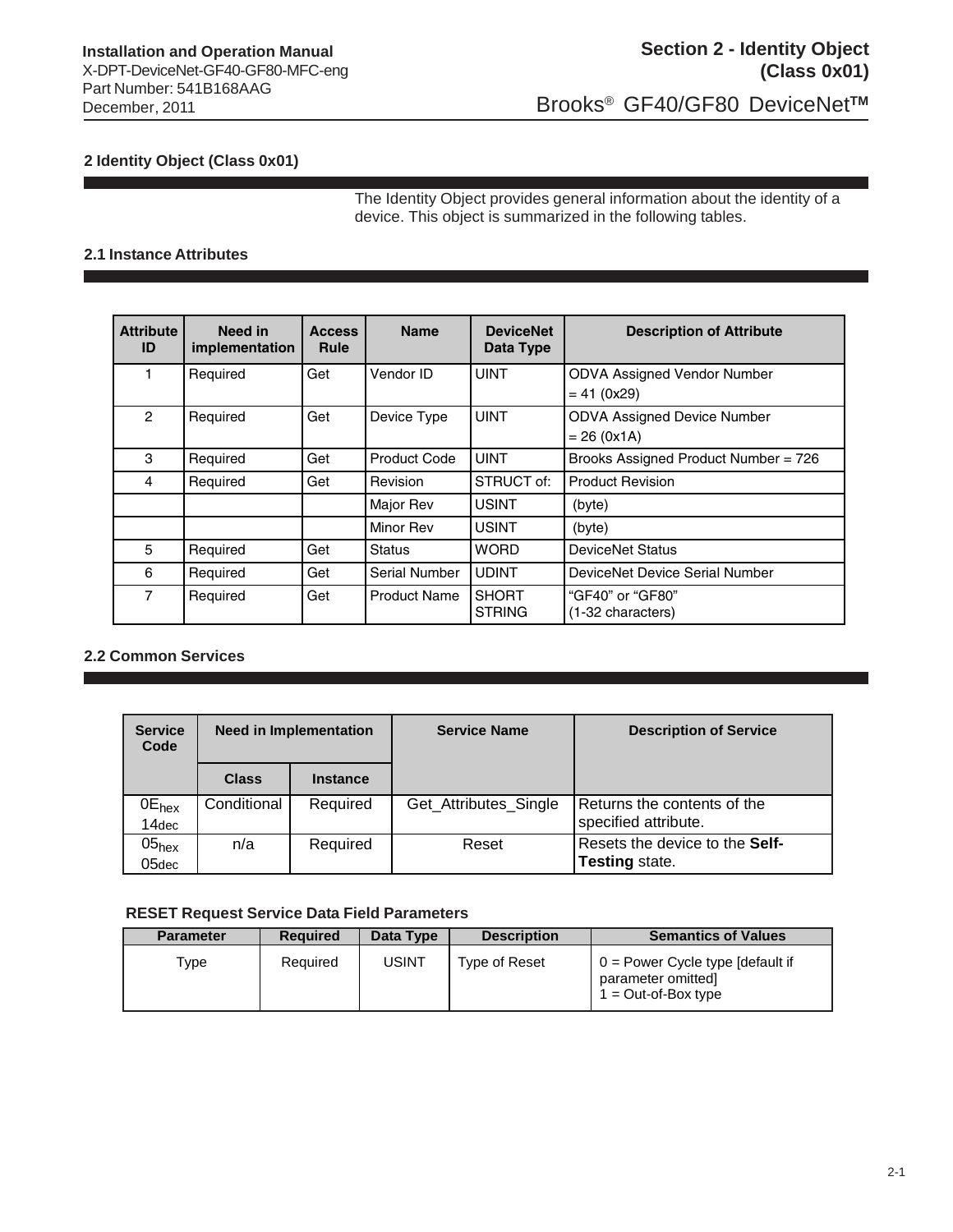*THIS PAGE WAS INTENTIONALLY LEFT BLANK*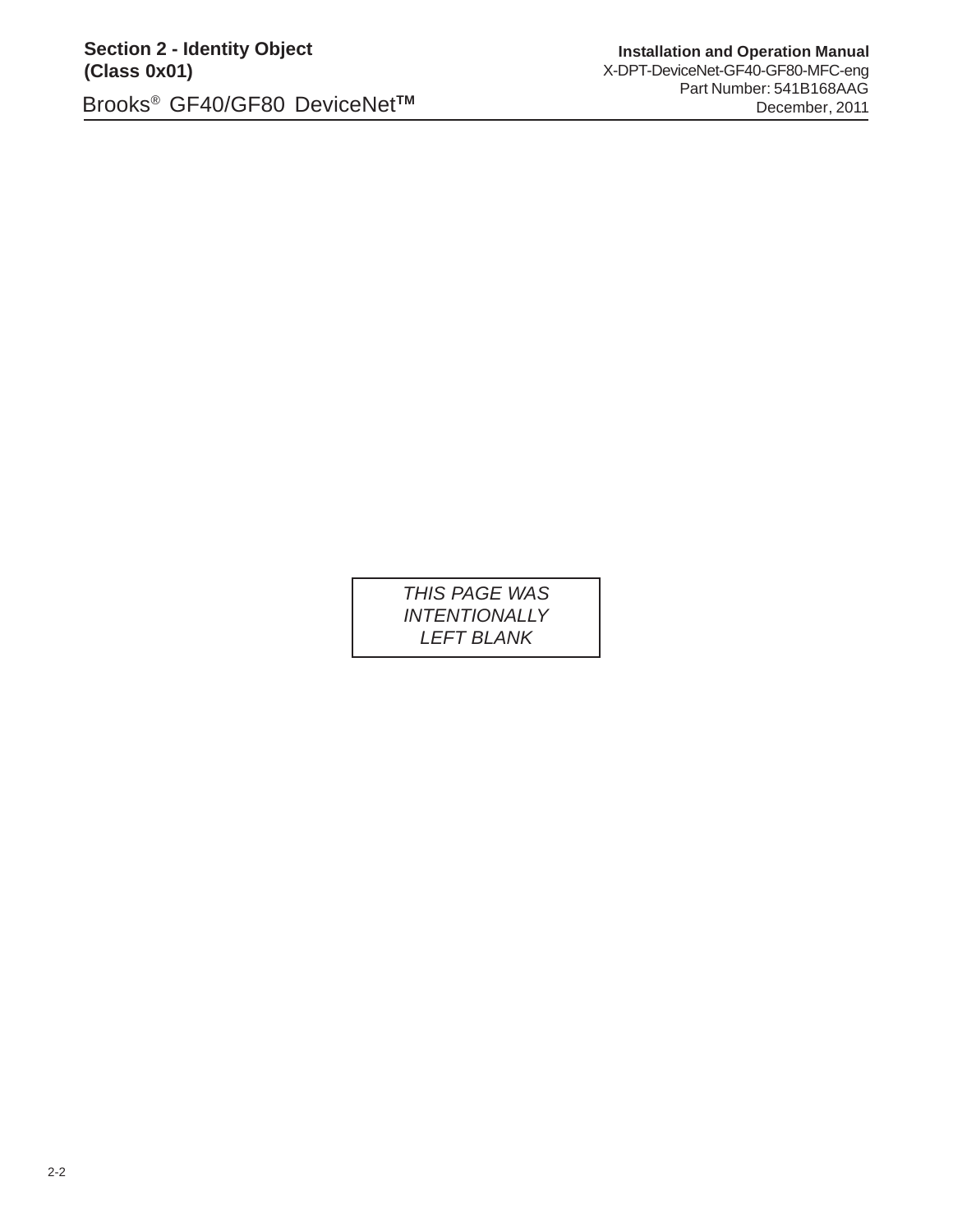### **3 DeviceNet Object (Class 0x03)**

The DeviceNet Object maintains configuration and status of physical attachments to DeviceNet. It also allocates and releases connection instances associated with the Predefined Master/Slave Connection Set.

### **3.1 Instance Attributes**

| <b>Attribute</b><br>ID | <b>Need in</b><br>implementation | <b>Access</b><br><b>Rule</b> | <b>Name</b>                                 | <b>DeviceNet</b><br>Data Type | <b>Description of Attribute</b>                                                                        |
|------------------------|----------------------------------|------------------------------|---------------------------------------------|-------------------------------|--------------------------------------------------------------------------------------------------------|
| 1                      | Required                         | Set                          | <b>MAC ID</b>                               | USINT (byte)                  | Values 0-63 or "P"<br>(Programmable Mac Id)<br>See Semantics                                           |
| 2                      | Required                         | Set                          | <b>Baud Rate</b>                            | USINT (byte)                  | Values 0,1,2 or "P"<br>See Semantics                                                                   |
| 3                      | Required                         | Set                          | <b>BOI</b>                                  | USINT (byte)                  | <b>Bus Off Interrupt</b>                                                                               |
| 4                      | Required                         | Set                          | <b>Bus-off Counter</b>                      | USINT (byte)                  | Number of times CAN chip went to<br>bus off state                                                      |
| 5                      | Required                         | Get                          | Allocation<br>Information                   | USINT (byte)                  | Indicates whether or not the<br><b>Predefined Master/Slave</b><br>Connection Set has been<br>allocated |
| 6                      | Conditional<br>(supported)       | Get                          | MAC ID switch<br>changed (note 1)           | <b>BOOL</b>                   | Indicates the Node ID switches<br>have changed since last power-up<br>or reset. 0=no change, 1=change  |
| $\overline{7}$         | Conditional<br>(supported)       | Get                          | <b>Baud Rate switch</b><br>changed (note 1) | <b>BOOL</b>                   | Indicates the baud rate switch has<br>changed since last power-up or<br>reset. 0=no change, 1=change   |
| 8                      | Conditional<br>(supported)       | Get                          | MAC ID switch<br>value                      | USINT (byte)                  | Actual value of the Node address<br>switches, (0-99)                                                   |
| 9                      | Conditional<br>(supported)       | Get                          | Baud rate switch<br>value                   | USINT (byte)                  | Actual value of the baud rate<br>switch, (0-9)                                                         |

Note

1. When either one of these two attributes are true (=1), then the module LED will flash red to indicate the status. See section 3.4, Module LED, for more information.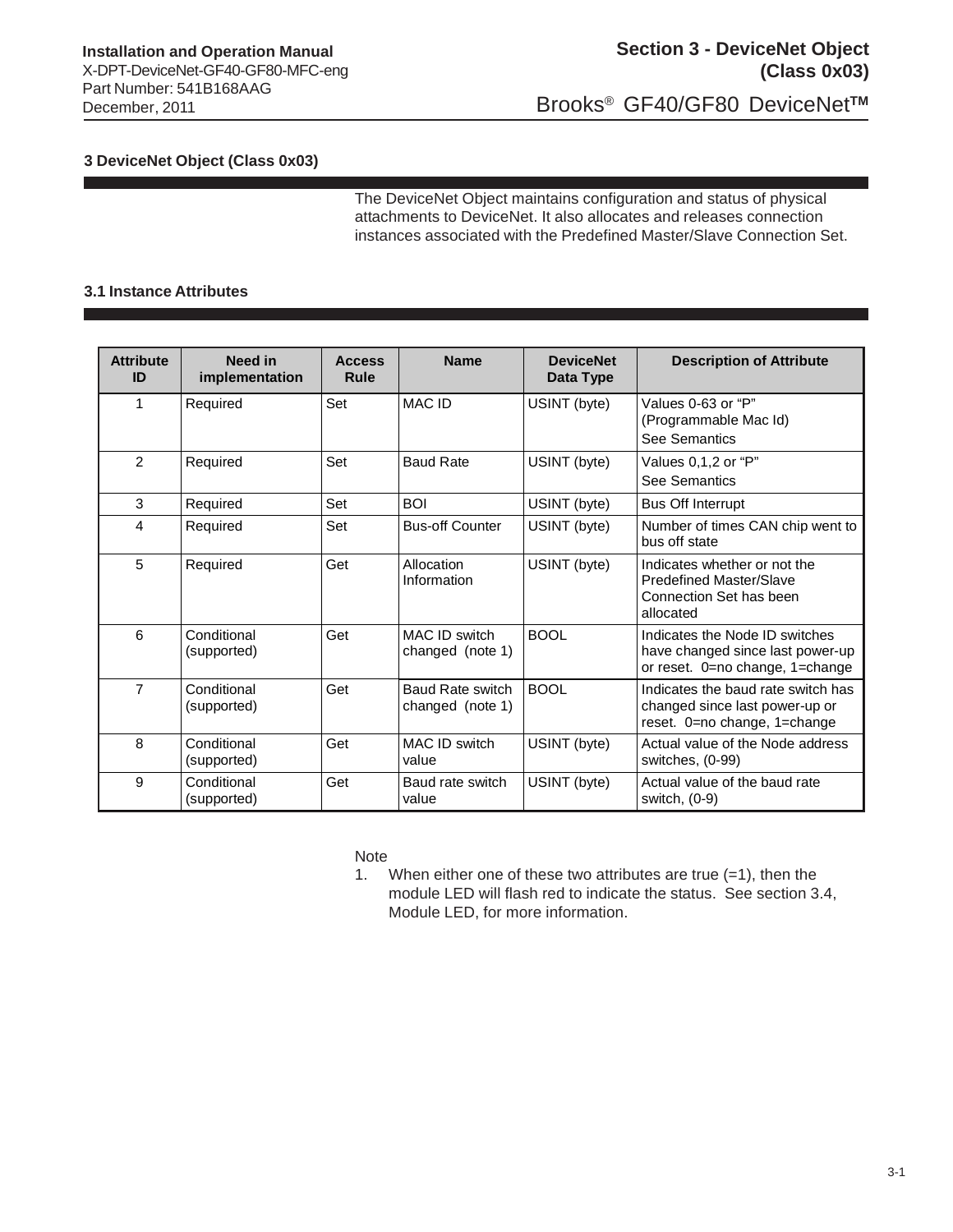### **3.2 Common Services**

| <b>Service</b><br>Code                 | <b>Need in Implementation</b> |                 | <b>Service Name</b>                            | <b>Description of Service</b>                                                                               |  |
|----------------------------------------|-------------------------------|-----------------|------------------------------------------------|-------------------------------------------------------------------------------------------------------------|--|
|                                        | <b>Class</b>                  | <b>Instance</b> |                                                |                                                                                                             |  |
| 0 $\mathsf{E_{hex}}$<br>$14$ dec       | Conditional                   | Required        | Get Attributes Single                          | Returns the contents of the specified<br>attribute.                                                         |  |
| 10 <sub>hex</sub><br>16 <sub>dec</sub> | n/a                           | Required        | Set Attributes Single                          | Sets the attribute to the specified value                                                                   |  |
| 4Bhex<br>75 <sub>dec</sub>             | n/a                           | Required        | Allocate Master/Slave<br><b>Connection Set</b> | This is the Service utilized to perform<br>the allocation of the Predefined<br>Master/Slave Connection Set. |  |
| 4Chex<br>76 <sub>dec</sub>             | n/a                           | Required        | Release Master/Slave<br><b>Connection Set</b>  | This service is used to deallocate the<br>Predefined Master/Slave Connection<br>Set within a Slave          |  |

### **3.3 Semantics**

The MAC ID and Baud Rate are switch selectable. Baud Rate will be 125K, 250K, or 500K baud if the switch is set to 1,2,5 respectively. The MAC ID switch sets the unit's DeviceNet address to 0-63, according to the switch settings. Both switches may be placed in the "P" position, which selects "programmable" MAC ID or Baud Rate. If the switch is placed in the "P" position, the MAC ID or Baud Rate will assume the last valid value. MAC ID and Baud Rate attributes are software settable ONLY when the switches are in the "P" position. Behavior related to the MAC ID and the Baud Rate attributes conforms to the requirements defined in the Open DeviceNet Vendor Association Semiconductor Special Interest Group (SIG) Interface Guidelines Conformance Test Procedure (Section 5.6).

### **3.4 Module Status LED**

The module status LED indicates the status of the MFC Module.

| <b>Module Status</b>                | <b>LED State</b>          | <b>Description</b>                                                                                                                                              |
|-------------------------------------|---------------------------|-----------------------------------------------------------------------------------------------------------------------------------------------------------------|
| Power Off                           | Off                       | No Power applied to device                                                                                                                                      |
| Device Self-test                    | Flashing<br>Green-<br>Red | Device is in Self-test. The Module LED will flash<br>Green for 250mSec, followed by RED for 250mSec.<br>If the device passes the self-test, LED will stay Green |
| <b>Device</b><br><b>Operational</b> | Green                     | Device is operating normally.                                                                                                                                   |
| Recoverable<br>Fault                | <b>Flashing</b><br>Red    | The Node (MAC ID) address or baud rate switches have<br>changed since the last power-up/reset.                                                                  |
| Unrecoverable<br><b>Fault</b>       | <b>Red</b>                | Device has detected an unrecoverable fault.                                                                                                                     |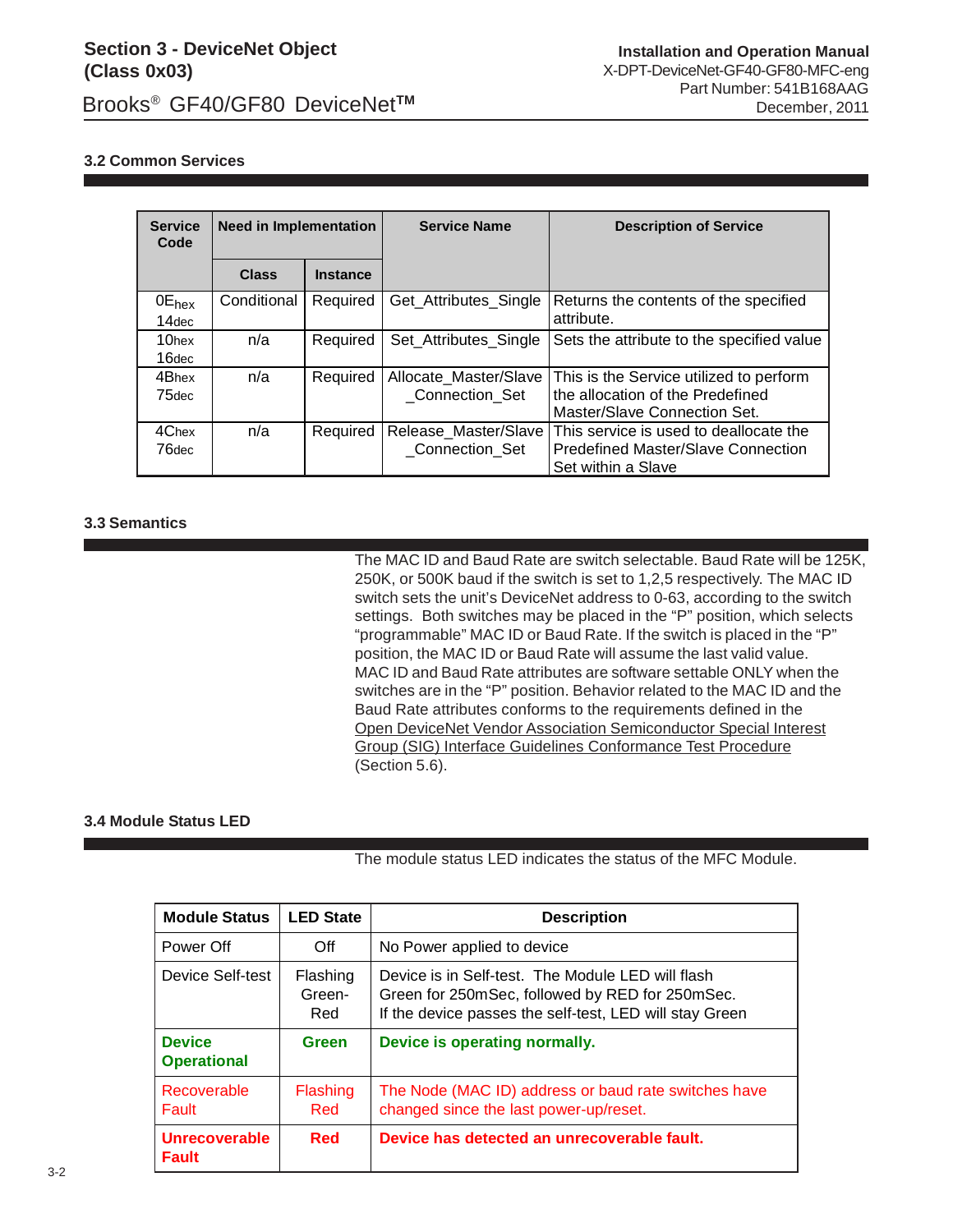### **3.5 Net Status LED**

The Network status LED indicates the status of the MFC DeviceNet Connection.

| <b>Network</b><br><b>Status</b>     | <b>LED State</b>  | <b>Description</b>                                                                                      |
|-------------------------------------|-------------------|---------------------------------------------------------------------------------------------------------|
| Power Off                           | Off               | No Power applied or device is the only node on the<br>network.                                          |
| On-line Not<br>Connected            | Flashing<br>Green | Device is Operating normally. It is on-line, but no<br>connections have been established to the Device. |
| <b>Device</b><br><b>Operational</b> | Green             | Device is operating normally.                                                                           |
| Connection<br>Timeout               | Flashing<br>Red   | One or more connections have timed out.                                                                 |
| Unrecoverable<br><b>Fault</b>       | <b>Red</b>        | Device cannot communicate on the network. Duplicate<br><b>MacId or Bus-off condition</b>                |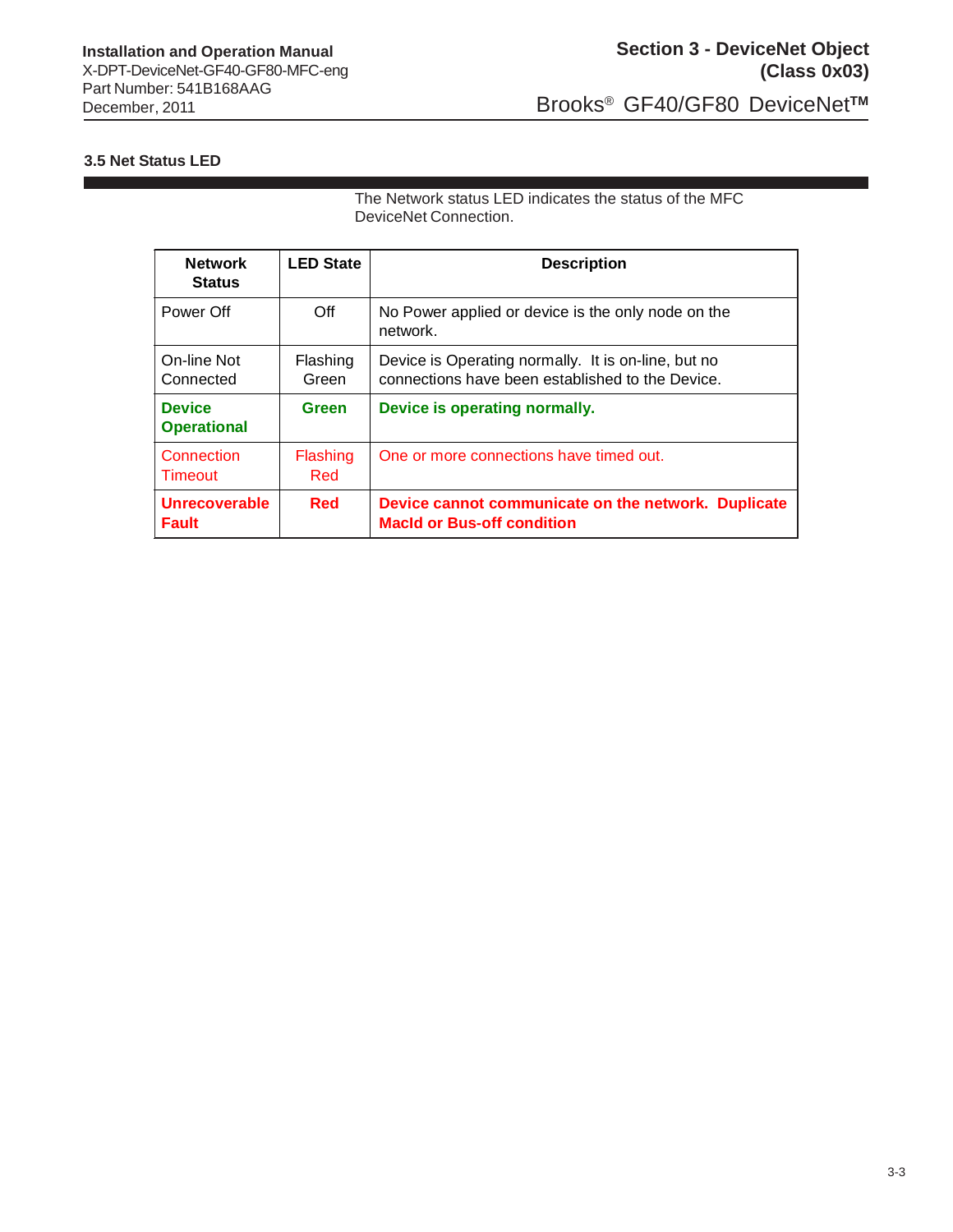*THIS PAGE WAS INTENTIONALLY LEFT BLANK*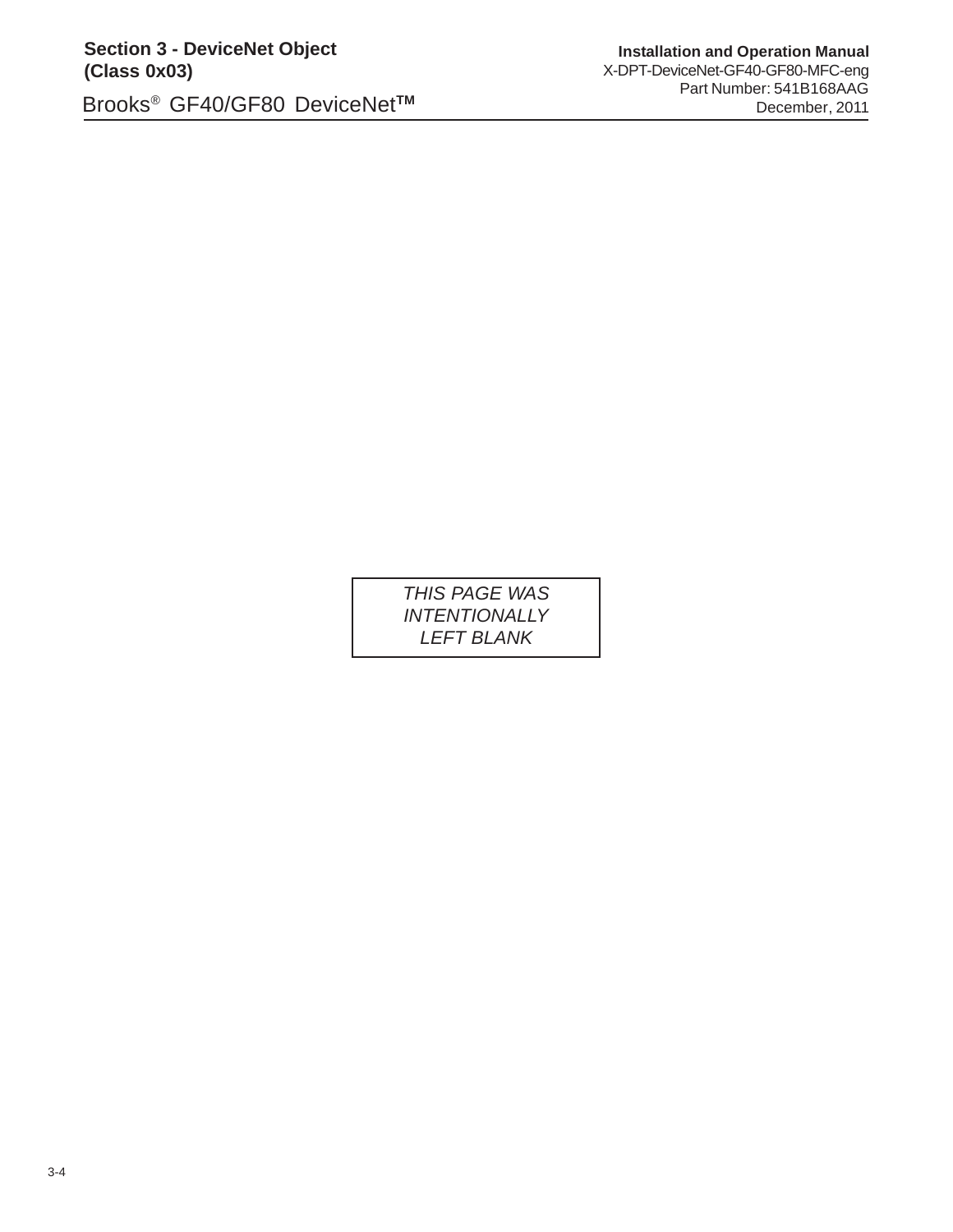### **4 Assembly Object (Class 0x04)**

December, 2011

The Assembly Object groups attributes of multiple objects into a single block of data, which can be produced and consumed over an I/O connection. Various combinations of S-Device Supervisor Attributes are grouped together to form the assemblies supported by GF40/GF80. Both the MFC and EMFC device profiles do NOT allow "mixed" integer and real assemblies to be allowed at the same time. That is, it is not allowed to produce an integer assemble and consume a floating-point assembly over a polled connection. See the EMFC Device Profile in the ODVA DeviceNet specification for more detail.

### **4.1 Instance Attributes**

| <b>Number</b>    | <b>Required</b> | <b>Supported</b> | <b>Type</b> | # bytes                 | <b>Name</b>                                         |
|------------------|-----------------|------------------|-------------|-------------------------|-----------------------------------------------------|
| 1                | ${\sf N}$       | Y                | Input       | $\overline{2}$          | Flow                                                |
| $\overline{2}$   | Y (default)     | Υ                | Input       | 3                       | <b>Status and Flow</b>                              |
| 3                | $\mathsf{N}$    | Υ                | Input       | 5                       | Status, Flow and Valve                              |
| 4                | N               | Υ                | Input       | 5                       | Status, Flow, and Setpoint                          |
| 5                | N               | Y                | Input       | $\overline{7}$          | Status, Flow, Setpoint and Valve                    |
| 6                | Υ               | Υ                | Input       | 8                       | Status, Flow, Setpoint, Override and Valve          |
| $\overline{7}$   | Y (default)     | Υ                | Output      | $\overline{c}$          | Setpoint                                            |
| $\bf 8$          | Y               | Y                | Output      | 3                       | Override and Setpoint                               |
| $\boldsymbol{9}$ | N               | Υ                | Input       | 1                       | <b>Status</b>                                       |
| 10               | $\mathsf{N}$    | Y                | Input       | 8                       | <b>Exception Detail Alarm</b>                       |
| 11               | N               | Y                | Input       | 8                       | <b>Exception Detail Warning</b>                     |
| 12               | ${\sf N}$       | Y                | Input       | 15                      | Exception Detail Alarm and Exception Detail Warning |
| 13               | N               | Υ                | Input       | $\overline{\mathbf{4}}$ | FP Flow                                             |
| 14               | Υ               | Y                | Input       | 5                       | Status, FP Flow                                     |
| 15               | $\mathsf{N}$    | Υ                | Input       | 9                       | Status, FP Flow and FP Valve                        |
| 16               | ${\sf N}$       | Υ                | Input       | $\boldsymbol{9}$        | Status, FP Flow, and FP Setpoint                    |
| 17               | ${\sf N}$       | Υ                | Input       | 13                      | Status, FP Flow, FP Setpoint and FP Valve           |
| 18               | Y               | Y                | Input       | 14                      | Status, FP Flow, FP Setpoint, Override and FP Valve |
| 19               | Υ               | Y                | Output      | $\overline{\mathbf{4}}$ | FP Setpoint                                         |
| 20               | Υ               | Υ                | Output      | 5                       | Override and FP Setpoint                            |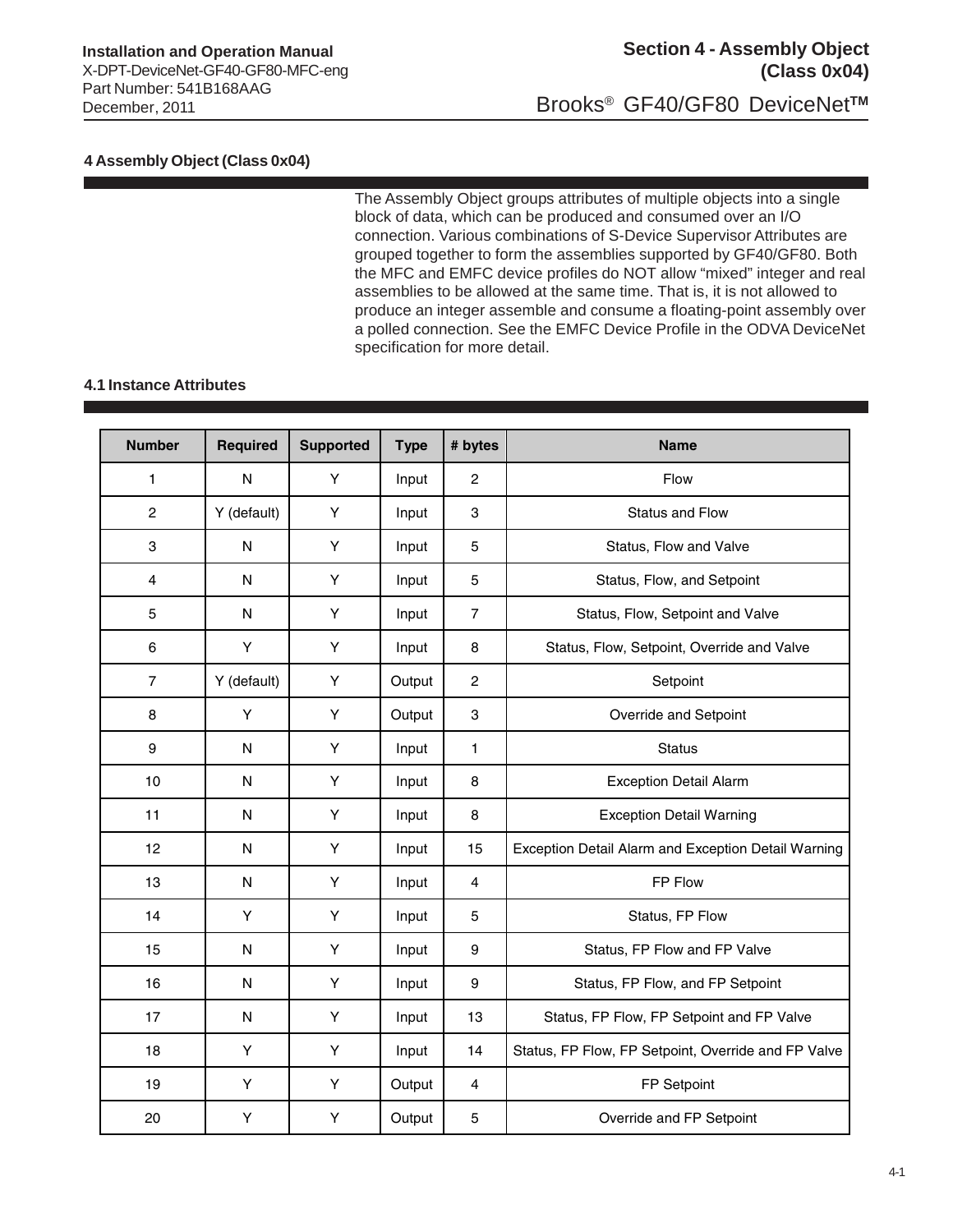### **Section 4 - Assembly Object (Class 0x04)** Brooks® GF40/GF80 DeviceNet**TM**

The number of bytes indicates how many data bytes are produced or consumed for each assembly. The "FP" abbreviation is for Floating Point, or real data. Each real data value will consist of 4 bytes of IEEE 754 single precision data.

### **4.2 Common Services**

| <b>Service</b><br>Code | Need in Implementation |                 | <b>Service Name</b>   | <b>Description of Service</b>                       |
|------------------------|------------------------|-----------------|-----------------------|-----------------------------------------------------|
|                        | <b>Class</b>           | <b>Instance</b> |                       |                                                     |
| $0E_{hex}$<br>14dec    | Conditional   Required |                 | Get_Attributes_Single | Returns the contents of the specified<br>attribute. |

### **4.3 Object Instances**

Producing Object Instances must be one of the following: 1, 2, 3, 4, 5, 6, 9, 10, 11, 12, 13, 14, 15, 16, 17, or 18. These instances send data to the master. Consuming Object Instances must be one of the following: 7, 8, 19, or 20. These instances receive data from the master. As mentioned before, both the Produced and Consumed Paths must reference either integer OR real assemblies. The following section details each assembly and its data type. The "FP" designation will indicate a real, floating point value. Otherwise, the data will be an integer or, in the case of the "status" byte, a bit-mapped value.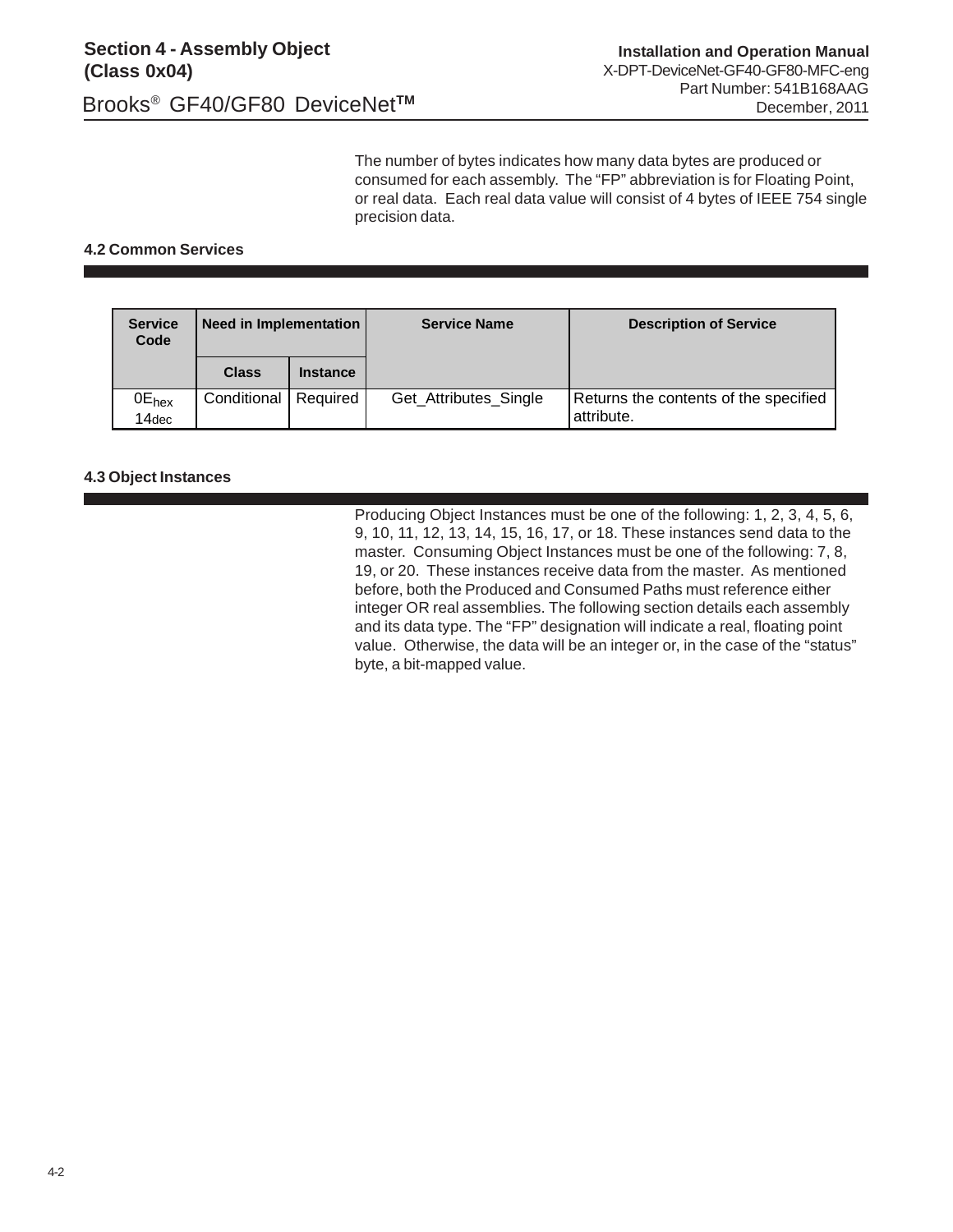### **4.4 I/O Assembly Object Instance Data Attribute Format**

The manufacturer of a Mass Flow Controller Device must specify which Assembly instances are supported by the device. GF40/GF80 supports the following assemblies.

The I/O Assembly DATA attribute has the format shown below.

| <b>Instance</b>           | <b>Byte</b>             | Bit 7            | Bit 6           | Bit 5 | Bit 4                | Bit 3 | Bit 2 | Bit 1 | Bit 0 |  |  |
|---------------------------|-------------------------|------------------|-----------------|-------|----------------------|-------|-------|-------|-------|--|--|
| $\mathbf{1}$              | 0                       |                  |                 |       | Flow (low byte)      |       |       |       |       |  |  |
|                           | $\mathbf{1}$            |                  |                 |       | Flow (high byte)     |       |       |       |       |  |  |
| $\boldsymbol{2}$          | 0                       |                  | <b>Status</b>   |       |                      |       |       |       |       |  |  |
|                           | 1                       |                  | Flow (low byte) |       |                      |       |       |       |       |  |  |
|                           | $\overline{c}$          | Flow (high byte) |                 |       |                      |       |       |       |       |  |  |
| $\ensuremath{\mathsf{3}}$ | 0                       | <b>Status</b>    |                 |       |                      |       |       |       |       |  |  |
|                           | $\mathbf{1}$            |                  |                 |       | Flow (low byte)      |       |       |       |       |  |  |
|                           | $\overline{2}$          |                  |                 |       | Flow (high byte)     |       |       |       |       |  |  |
|                           | 3                       |                  |                 |       | Valve (low byte)     |       |       |       |       |  |  |
|                           | $\overline{\mathbf{4}}$ |                  |                 |       | Valve (high byte)    |       |       |       |       |  |  |
| $\overline{\mathbf{4}}$   | 0                       |                  |                 |       | <b>Status</b>        |       |       |       |       |  |  |
|                           | $\mathbf 1$             |                  |                 |       | Flow (low byte)      |       |       |       |       |  |  |
|                           | $\overline{c}$          |                  |                 |       | Flow (high byte)     |       |       |       |       |  |  |
|                           | 3                       |                  |                 |       | Setpoint (low byte)  |       |       |       |       |  |  |
|                           | $\overline{\mathbf{4}}$ |                  |                 |       | Setpoint (high byte) |       |       |       |       |  |  |
| 5                         | 0                       |                  |                 |       | <b>Status</b>        |       |       |       |       |  |  |
|                           | $\mathbf{1}$            |                  |                 |       | Flow (low byte)      |       |       |       |       |  |  |
|                           | $\overline{c}$          |                  |                 |       | Flow (high byte)     |       |       |       |       |  |  |
|                           | 3                       |                  |                 |       | Setpoint (low byte)  |       |       |       |       |  |  |
|                           | 4                       |                  |                 |       | Setpoint (high byte) |       |       |       |       |  |  |
|                           | 5                       |                  |                 |       | Valve (low byte)     |       |       |       |       |  |  |
|                           | 6                       |                  |                 |       | Valve (high byte)    |       |       |       |       |  |  |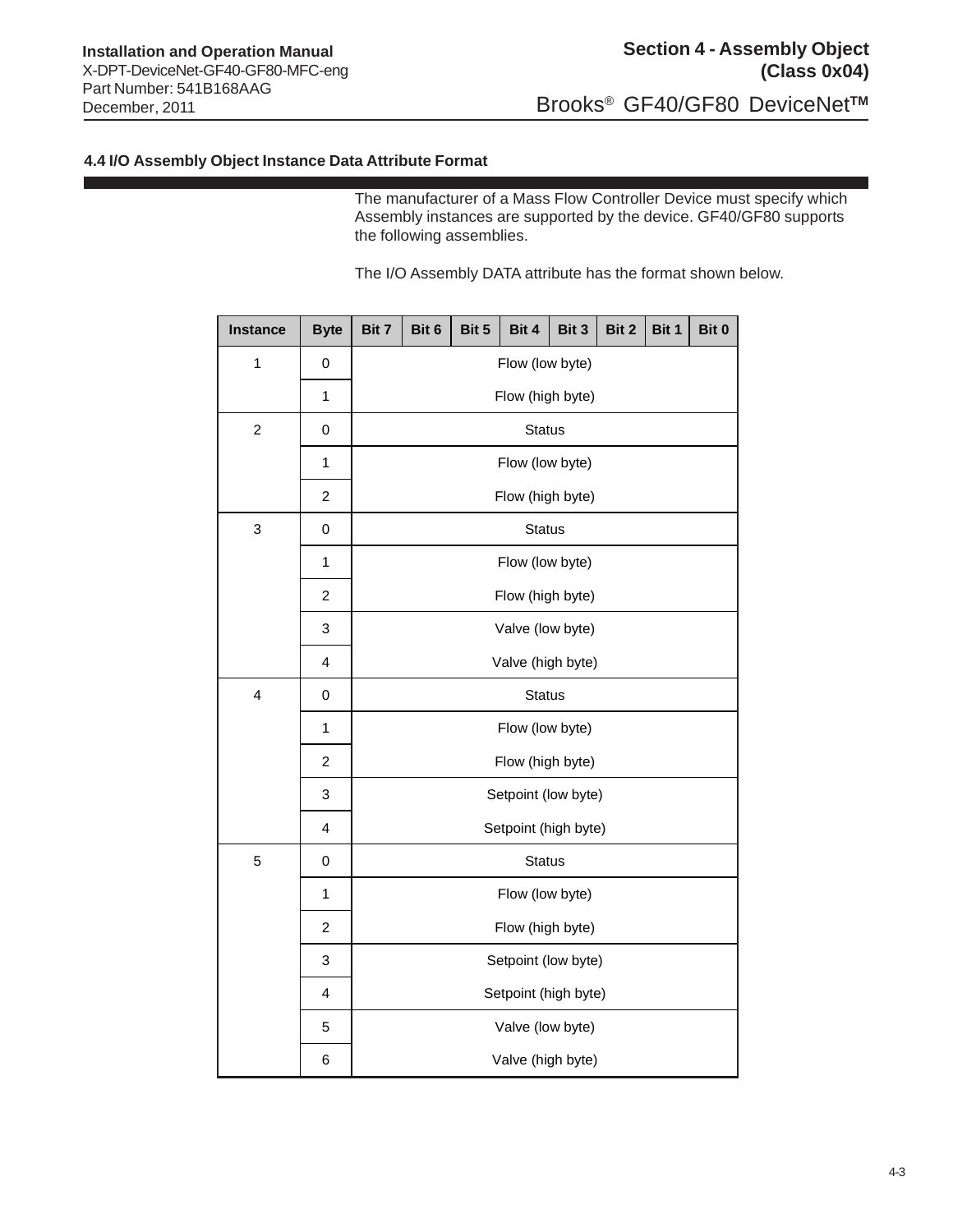| <b>Instance</b> | <b>Byte</b> | Bit 7 | Bit 6                | Bit 5                                           | Bit 4                | Bit 3 | Bit 2 | Bit 1 | Bit 0 |  |  |  |
|-----------------|-------------|-------|----------------------|-------------------------------------------------|----------------------|-------|-------|-------|-------|--|--|--|
| 6               | 0           |       |                      |                                                 | <b>Status</b>        |       |       |       |       |  |  |  |
|                 | 1           |       |                      |                                                 | Flow (low byte)      |       |       |       |       |  |  |  |
|                 | 2           |       |                      |                                                 | Flow (high byte)     |       |       |       |       |  |  |  |
|                 | 3           |       | Setpoint (low byte)  |                                                 |                      |       |       |       |       |  |  |  |
|                 | 4           |       | Setpoint (high byte) |                                                 |                      |       |       |       |       |  |  |  |
|                 | 5           |       |                      |                                                 | Override             |       |       |       |       |  |  |  |
|                 | 6           |       | Valve (low byte)     |                                                 |                      |       |       |       |       |  |  |  |
|                 | 7           |       | Valve (high byte)    |                                                 |                      |       |       |       |       |  |  |  |
| $\overline{7}$  | 0           |       | Setpoint (low byte)  |                                                 |                      |       |       |       |       |  |  |  |
|                 | 1           |       |                      |                                                 | Setpoint (high byte) |       |       |       |       |  |  |  |
| 8               | 0           |       |                      |                                                 | Override             |       |       |       |       |  |  |  |
|                 | 1           |       |                      |                                                 | Setpoint (low byte)  |       |       |       |       |  |  |  |
|                 | 2           |       |                      |                                                 | Setpoint (high byte) |       |       |       |       |  |  |  |
| 9               | 0           |       |                      |                                                 | <b>Status</b>        |       |       |       |       |  |  |  |
| 10              | 0           |       |                      |                                                 | <b>Status</b>        |       |       |       |       |  |  |  |
|                 | 1           |       |                      | Exception Detail Alarm 0 (size, common)         |                      |       |       |       |       |  |  |  |
|                 | 2           |       |                      | Exception Detail Alarm 1 (common 0)             |                      |       |       |       |       |  |  |  |
|                 | 3           |       |                      | Exception Detail Alarm 2 (common 1)             |                      |       |       |       |       |  |  |  |
|                 | 4           |       |                      | Exception Detail Alarm 3 (size, device)         |                      |       |       |       |       |  |  |  |
|                 | 5           |       |                      | Exception Detail Alarm 4 (device 0)             |                      |       |       |       |       |  |  |  |
|                 | 6           |       |                      | Exception Detail Alarm 5 (size, manufacturer)   |                      |       |       |       |       |  |  |  |
|                 | 7           |       |                      | Exception Detail Alarm 6 (manufacturer, 0)      |                      |       |       |       |       |  |  |  |
| 11              | 0           |       |                      |                                                 | Status               |       |       |       |       |  |  |  |
|                 | 1           |       |                      | Exception Detail Warning 0 (size, common)       |                      |       |       |       |       |  |  |  |
|                 | 2           |       |                      | Exception Detail Warning 1 (common 0)           |                      |       |       |       |       |  |  |  |
|                 | 3           |       |                      | Exception Detail Warning 2 (common 1)           |                      |       |       |       |       |  |  |  |
|                 | 4           |       |                      | Exception Detail Warning 3 (size, device)       |                      |       |       |       |       |  |  |  |
|                 | 5           |       |                      | Exception Detail Warning 4 (device 0)           |                      |       |       |       |       |  |  |  |
|                 | 6           |       |                      | Exception Detail Warning 5 (size, manufacturer) |                      |       |       |       |       |  |  |  |
|                 | 7           |       |                      | Exception Detail Warning 6 (manufacturer, 0)    |                      |       |       |       |       |  |  |  |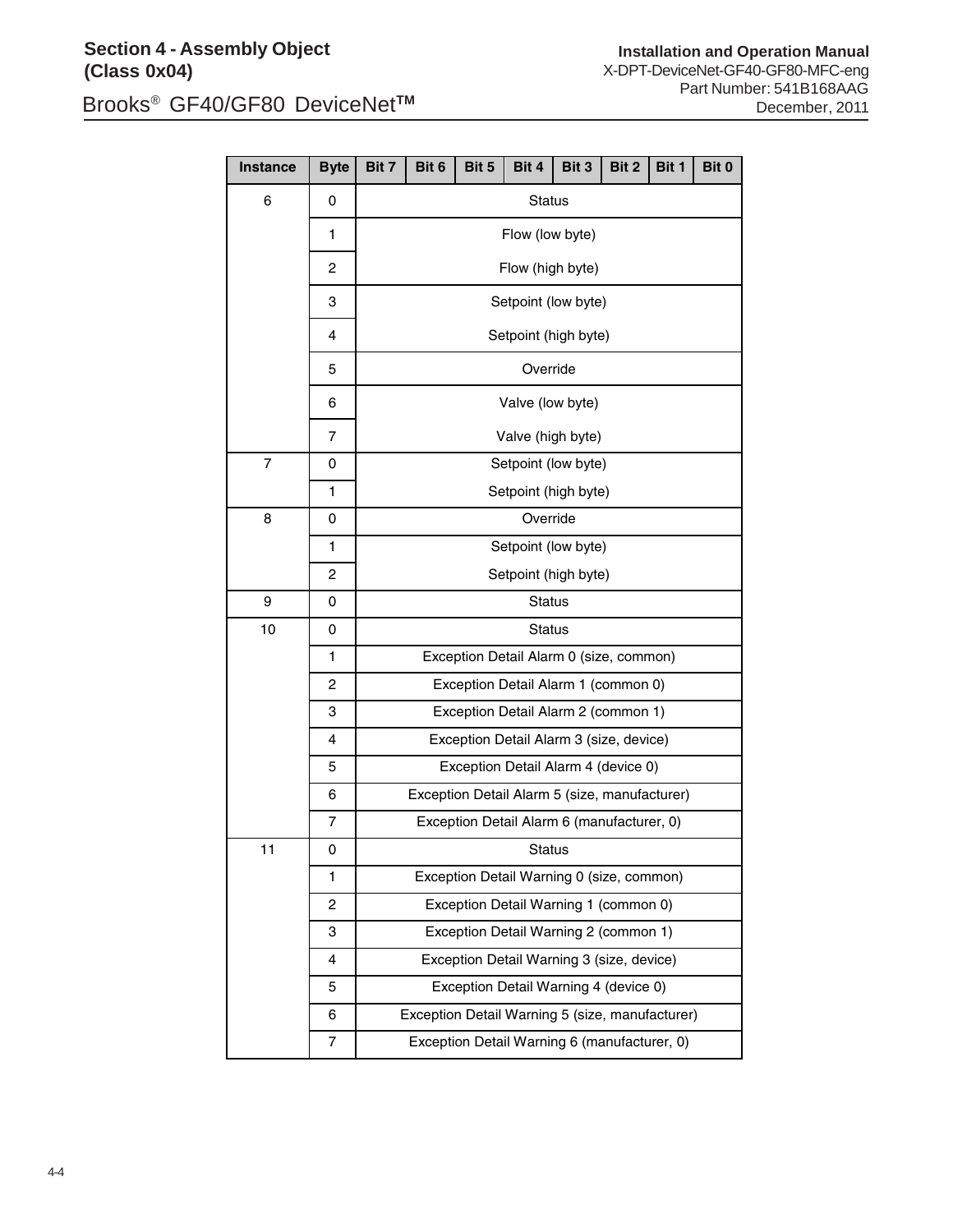| <b>Instance</b> | <b>Byte</b>    | Bit 7 | Bit 6                                      | Bit 5 | Bit 4                                           | Bit 3 | Bit 2 | Bit 1 | Bit 0 |  |  |  |
|-----------------|----------------|-------|--------------------------------------------|-------|-------------------------------------------------|-------|-------|-------|-------|--|--|--|
| 12              | 0              |       |                                            |       | <b>Status</b>                                   |       |       |       |       |  |  |  |
|                 | 1              |       |                                            |       | Exception Detail Alarm 0 (size, common)         |       |       |       |       |  |  |  |
|                 | $\overline{c}$ |       |                                            |       | Exception Detail Alarm 1 (common 0)             |       |       |       |       |  |  |  |
|                 | 3              |       | Exception Detail Alarm 2 (common 1)        |       |                                                 |       |       |       |       |  |  |  |
|                 | 4              |       | Exception Detail Alarm 3 (size, device)    |       |                                                 |       |       |       |       |  |  |  |
|                 | 5              |       | Exception Detail Alarm 4 (device 0)        |       |                                                 |       |       |       |       |  |  |  |
|                 | 6              |       |                                            |       | Exception Detail Alarm 5 (size, manufacturer)   |       |       |       |       |  |  |  |
|                 | 7              |       | Exception Detail Alarm 6 (manufacturer, 0) |       |                                                 |       |       |       |       |  |  |  |
|                 | 8              |       | Exception Detail Warning 0 (size, common)  |       |                                                 |       |       |       |       |  |  |  |
|                 | 9              |       |                                            |       | Exception Detail Warning 1 (common 0)           |       |       |       |       |  |  |  |
|                 | 10             |       |                                            |       | Exception Detail Warning 2 (common 1)           |       |       |       |       |  |  |  |
|                 | 11             |       |                                            |       | Exception Detail Warning 3 (size, device)       |       |       |       |       |  |  |  |
|                 | 12             |       |                                            |       | Exception Detail Warning 4 (device 0)           |       |       |       |       |  |  |  |
|                 | 13             |       |                                            |       | Exception Detail Warning 5 (size, manufacturer) |       |       |       |       |  |  |  |
|                 | 14             |       |                                            |       | Exception Detail Warning 6 (manufacturer, 0)    |       |       |       |       |  |  |  |
| 13              | 0              |       |                                            |       | FP Flow (low byte)                              |       |       |       |       |  |  |  |
|                 | 1              |       |                                            |       | FP Flow                                         |       |       |       |       |  |  |  |
|                 | 2              |       |                                            |       | FP Flow                                         |       |       |       |       |  |  |  |
|                 | 3              |       |                                            |       | FP Flow (high byte)                             |       |       |       |       |  |  |  |
| 14              | 0              |       |                                            |       | <b>Status</b>                                   |       |       |       |       |  |  |  |
|                 | 1              |       |                                            |       | FP Flow (low byte)                              |       |       |       |       |  |  |  |
|                 | $\overline{c}$ |       |                                            |       | FP Flow                                         |       |       |       |       |  |  |  |
|                 | 3              |       |                                            |       | FP Flow                                         |       |       |       |       |  |  |  |
|                 | 4              |       |                                            |       | FP Flow (high byte)                             |       |       |       |       |  |  |  |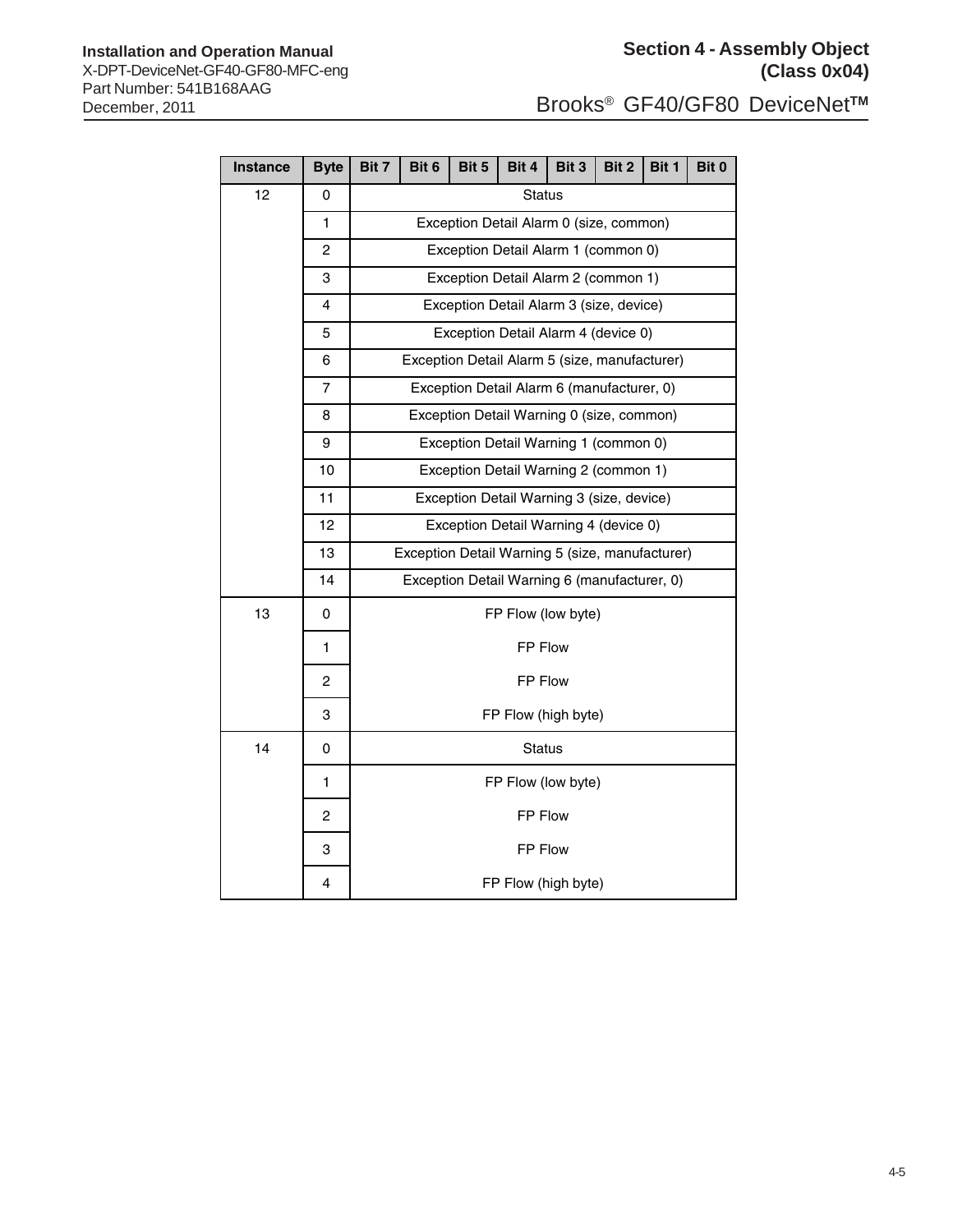| <b>Instance</b> | <b>Byte</b>    | Bit 7                  | Bit 6                                      | Bit 5 | Bit 4                   | Bit 3 | Bit 2 | Bit 1 | Bit 0 |  |  |  |
|-----------------|----------------|------------------------|--------------------------------------------|-------|-------------------------|-------|-------|-------|-------|--|--|--|
| 15              | 0              |                        |                                            |       | <b>Status</b>           |       |       |       |       |  |  |  |
|                 | 1              |                        |                                            |       | FP Flow (low byte)      |       |       |       |       |  |  |  |
|                 | 2              |                        | FP Flow                                    |       |                         |       |       |       |       |  |  |  |
|                 | 3              |                        | FP Flow                                    |       |                         |       |       |       |       |  |  |  |
|                 | $\overline{4}$ |                        | FP Flow (high byte)<br>FP Valve (low byte) |       |                         |       |       |       |       |  |  |  |
|                 | 5              |                        |                                            |       |                         |       |       |       |       |  |  |  |
|                 | 6              |                        |                                            |       | FP Valve                |       |       |       |       |  |  |  |
|                 | $\overline{7}$ |                        |                                            |       | FP Valve                |       |       |       |       |  |  |  |
|                 | 8              |                        |                                            |       | FP Valve (high byte)    |       |       |       |       |  |  |  |
| 16              | 0              |                        |                                            |       | <b>Status</b>           |       |       |       |       |  |  |  |
|                 | 1              |                        |                                            |       | FP Flow (low byte)      |       |       |       |       |  |  |  |
|                 | $\overline{c}$ |                        |                                            |       | FP Flow                 |       |       |       |       |  |  |  |
|                 | 3              |                        |                                            |       | FP Flow                 |       |       |       |       |  |  |  |
|                 | 4              |                        |                                            |       | Flow (high byte)        |       |       |       |       |  |  |  |
|                 | 5              | FP Setpoint (low byte) |                                            |       |                         |       |       |       |       |  |  |  |
|                 | 6              |                        |                                            |       |                         |       |       |       |       |  |  |  |
|                 | 7              | FP Setpoint            |                                            |       |                         |       |       |       |       |  |  |  |
|                 | 8              |                        |                                            |       | FP Setpoint (high byte) |       |       |       |       |  |  |  |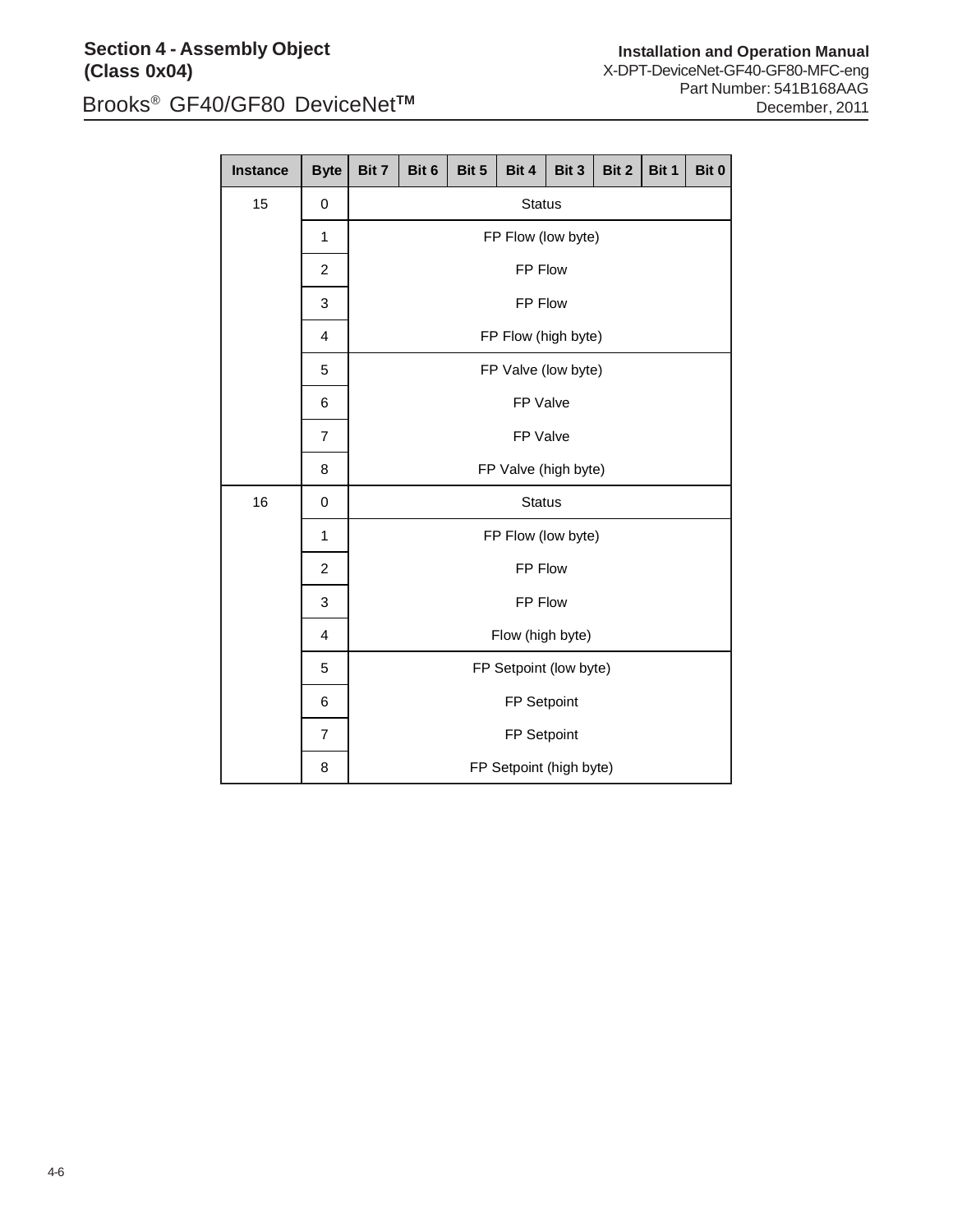| <b>Instance</b> | <b>Byte</b>             | Bit 7 | Bit 6                   | Bit 5 | Bit 4                   | Bit 3 | Bit 2 | Bit 1 | Bit 0 |  |  |  |
|-----------------|-------------------------|-------|-------------------------|-------|-------------------------|-------|-------|-------|-------|--|--|--|
| 17              | 0                       |       |                         |       | <b>Status</b>           |       |       |       |       |  |  |  |
|                 | 1                       |       |                         |       | FP Flow (low byte)      |       |       |       |       |  |  |  |
|                 | $\overline{c}$          |       |                         |       | FP Flow                 |       |       |       |       |  |  |  |
|                 | 3                       |       | FP Flow                 |       |                         |       |       |       |       |  |  |  |
|                 | 4                       |       | FP Flow (high byte)     |       |                         |       |       |       |       |  |  |  |
|                 | 5                       |       | FP Setpoint (low byte)  |       |                         |       |       |       |       |  |  |  |
|                 | 6                       |       | FP Setpoint             |       |                         |       |       |       |       |  |  |  |
|                 | $\overline{7}$          |       | FP Setpoint             |       |                         |       |       |       |       |  |  |  |
|                 | 8                       |       | FP Setpoint (high byte) |       |                         |       |       |       |       |  |  |  |
|                 | 9                       |       |                         |       | FP Valve (low byte)     |       |       |       |       |  |  |  |
|                 | 10                      |       |                         |       | FP Valve                |       |       |       |       |  |  |  |
|                 | 11                      |       |                         |       | FP Valve                |       |       |       |       |  |  |  |
|                 | 12                      |       |                         |       | FP Valve (high byte)    |       |       |       |       |  |  |  |
| 18              | 0                       |       |                         |       | <b>Status</b>           |       |       |       |       |  |  |  |
|                 | $\mathbf 1$             |       |                         |       | FP Flow (low byte)      |       |       |       |       |  |  |  |
|                 | $\overline{\mathbf{c}}$ |       |                         |       | FP Flow                 |       |       |       |       |  |  |  |
|                 | 3                       |       |                         |       | FP Flow                 |       |       |       |       |  |  |  |
|                 | 4                       |       |                         |       | FP Flow (high byte)     |       |       |       |       |  |  |  |
|                 | 5                       |       |                         |       | FP Setpoint (low byte)  |       |       |       |       |  |  |  |
|                 | 6                       |       |                         |       | FP Setpoint             |       |       |       |       |  |  |  |
|                 | $\overline{7}$          |       |                         |       | FP Setpoint             |       |       |       |       |  |  |  |
|                 | 8                       |       |                         |       | FP Setpoint (high byte) |       |       |       |       |  |  |  |
|                 | 9                       |       |                         |       | Override                |       |       |       |       |  |  |  |
|                 | 10                      |       |                         |       | FP Valve (low byte)     |       |       |       |       |  |  |  |
|                 | 11                      |       |                         |       | FP Valve                |       |       |       |       |  |  |  |
|                 | 12                      |       | FP Valve                |       |                         |       |       |       |       |  |  |  |
|                 | 13                      |       |                         |       | FP Valve (high byte)    |       |       |       |       |  |  |  |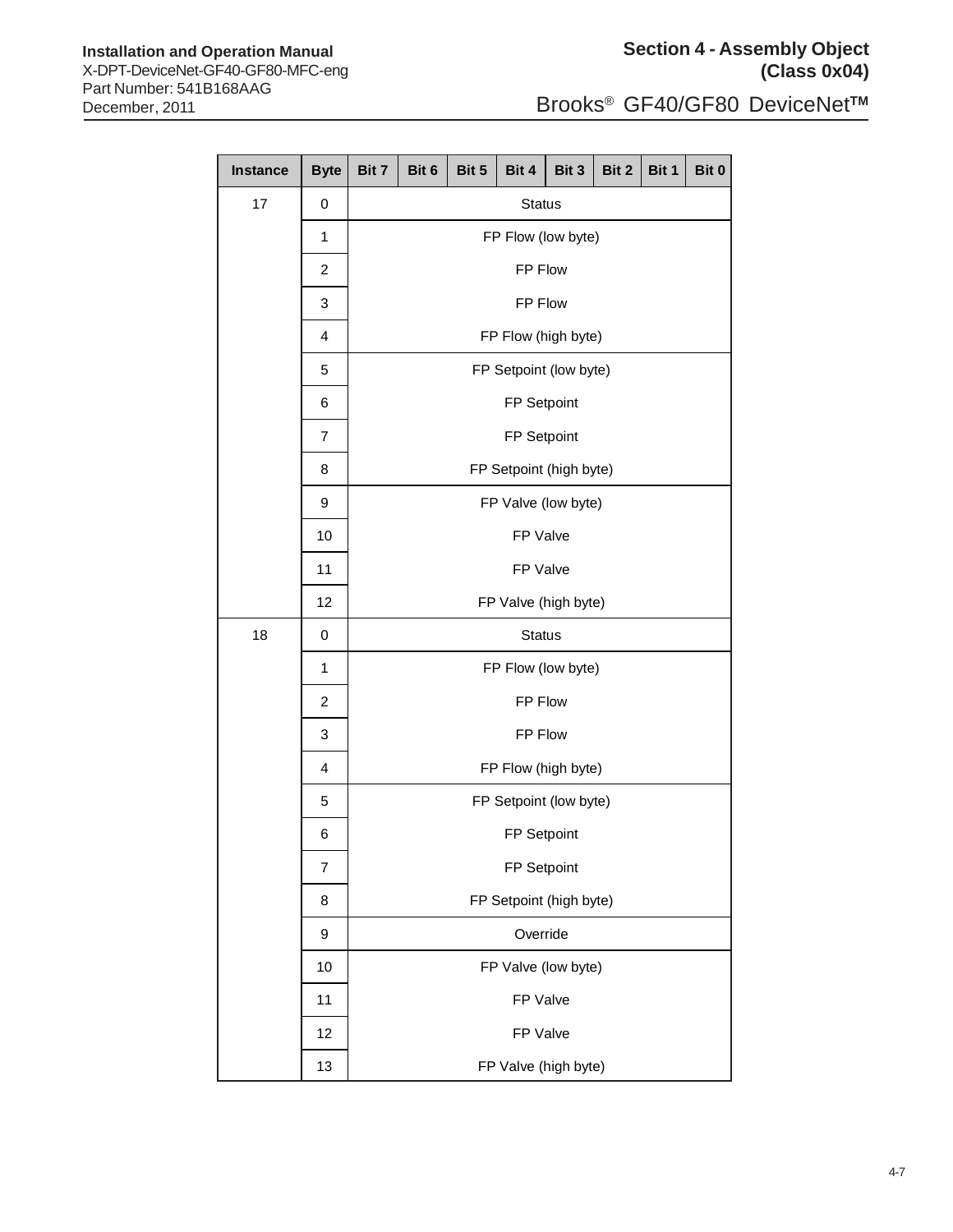| <b>Instance</b> | <b>Byte</b>    | Bit 7                   | Bit 6                  | Bit 5 | Bit 4                   | Bit 3 | Bit 2 | Bit 1 | Bit 0 |  |  |
|-----------------|----------------|-------------------------|------------------------|-------|-------------------------|-------|-------|-------|-------|--|--|
| 19              | 0              |                         | FP Setpoint (low byte) |       |                         |       |       |       |       |  |  |
|                 | 1              |                         | FP Setpoint            |       |                         |       |       |       |       |  |  |
|                 | $\overline{c}$ | FP Setpoint             |                        |       |                         |       |       |       |       |  |  |
|                 | 3              |                         |                        |       | FP Setpoint (high byte) |       |       |       |       |  |  |
| 20              | 0              |                         |                        |       | Override                |       |       |       |       |  |  |
|                 | 1              |                         |                        |       | FP Setpoint (low byte)  |       |       |       |       |  |  |
|                 | $\overline{c}$ |                         |                        |       | FP Setpoint             |       |       |       |       |  |  |
|                 | 3              |                         | FP Setpoint            |       |                         |       |       |       |       |  |  |
|                 | 4              | FP Setpoint (high byte) |                        |       |                         |       |       |       |       |  |  |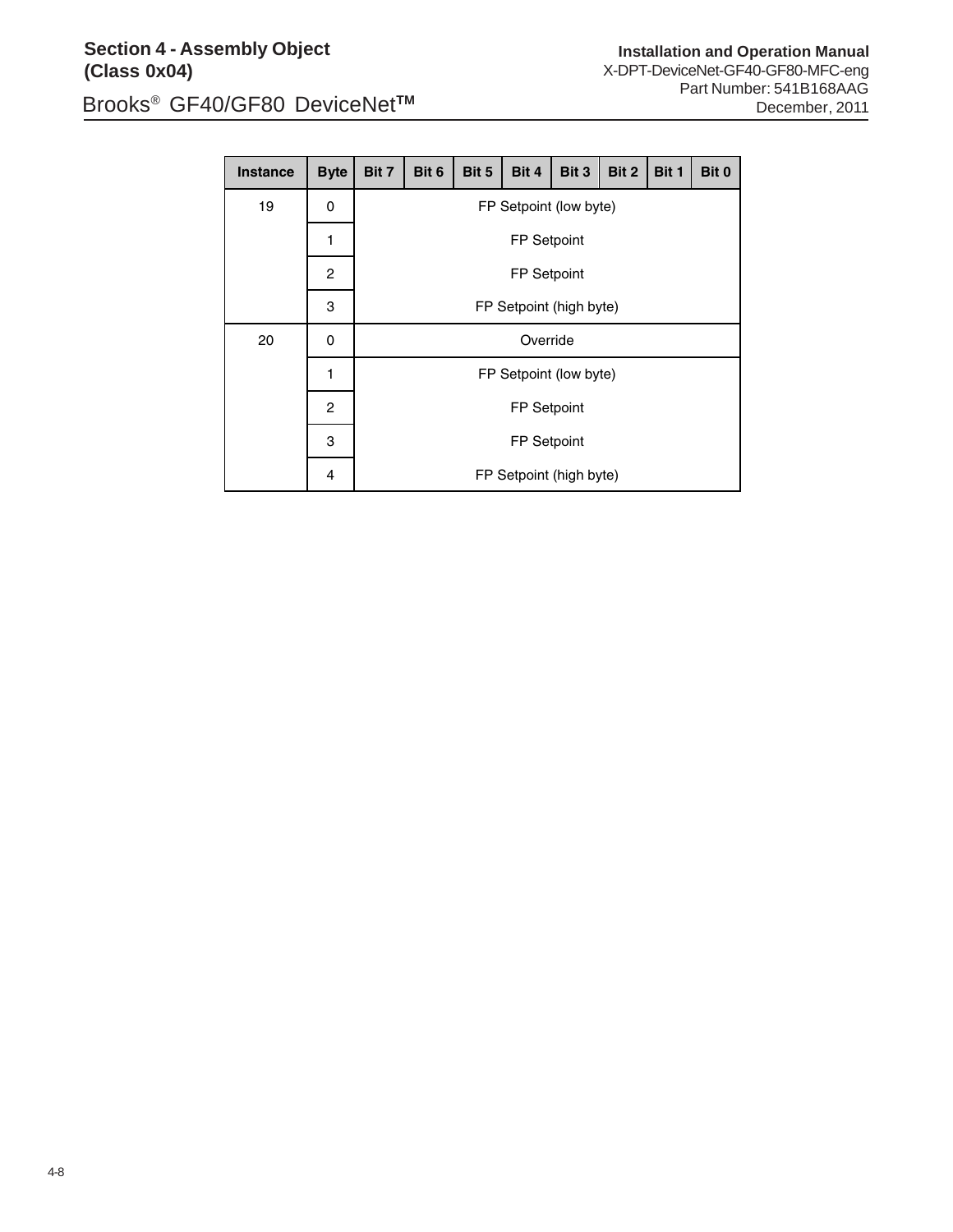### **5 Connection Object (Class 0x05)**

The Connection Class allocates and manages internal resources associated with both I/O and Explicit Messaging connections. The Explicit and I/O Connection Objects manage the communication aspects associated with a particular application to application network relationships. The GF40/GF80 supports both the Explicit and Polled or I/O Connections.

### **5.1 Instance Attributes (Explicit Connection, Instance 1**

| <b>Attribute</b><br>ID | <b>Need in</b><br>implementation | <b>Access</b><br><b>Rule</b> | <b>Name</b>                               | <b>DeviceNet</b><br>Data Type | <b>Description of Attribute</b>                                                                                                   |  |
|------------------------|----------------------------------|------------------------------|-------------------------------------------|-------------------------------|-----------------------------------------------------------------------------------------------------------------------------------|--|
| 1                      | Required                         | Get                          | <b>State</b>                              | USINT (byte)                  | State of the object                                                                                                               |  |
| $\overline{c}$         | Required                         | Get                          | Instance Type                             | USINT (byte)                  | Indicates either I/O or Messaging<br>Connection                                                                                   |  |
| 3                      | Required                         | Get                          | Transport<br><b>Byte</b><br>Class Trigger |                               | Defines behavior of the Connection                                                                                                |  |
| 4                      | Required                         | Get                          | <b>UINT</b><br>Produced<br>Connection ID  |                               | Placed in CAN Identifier Field when<br>connection transmits                                                                       |  |
| 5                      | Required                         | Get                          | Consumed<br>Connection ID                 | <b>UINT</b>                   | CAN Identifier Field value that denotes<br>message to be received                                                                 |  |
| 6                      | Required                         | Get                          | Initial Comm.<br>Characteristics          | <b>Byte</b>                   | Defines the Message Group(s) across<br>which productions and consumptions<br>associated with this<br>Connection occur             |  |
| $\overline{7}$         | Required                         | Get                          | Produced<br>Connection<br><b>Size</b>     | <b>UINT</b>                   | Maximum number of bytes transmitted<br>across this connection                                                                     |  |
| 8                      | Required                         | Get                          | Consumed<br>Connection<br><b>Size</b>     | <b>UINT</b>                   | Maximum number of bytes transmitted<br>across this connection                                                                     |  |
| 9                      | Required                         | Set                          | Expected<br>Packet Rate                   | <b>UINT</b>                   | Defines timing associated with this<br>Connection                                                                                 |  |
| 12                     | Required                         | Set                          | Watchdog<br>time-out Action               | USINT (byte)                  | Defines how to handle<br>Inactivity/Watchdog timeouts                                                                             |  |
| 13                     | Required                         | Get                          | <b>Produced Path</b><br>Length            | <b>UINT</b>                   | Number of bytes in the<br>produced_connection_path length                                                                         |  |
| 14                     | Required                         | Get                          | Produced<br>Connection<br>Path            | Array of USINT                | Specifies the Application Object(s)<br>whose data is to be produced by this<br>Connection Obj.                                    |  |
| 15                     | Required                         | Get                          | Consumed<br>Path Length                   | <b>UINT</b>                   | Number of bytes in the<br>consumed_connection_path attr.                                                                          |  |
| 16                     | Required                         | Get                          | Consumed<br>Connection<br>Path            | Array of USINT                | Specifies the Application Objs that are<br>to receive data consumed by this<br>Connection Obj.                                    |  |
| 17                     | Conditional<br>(supported)       | Get                          | Production<br>Inhibit time                | <b>UINT</b>                   | Defines minimum time between new<br>data production. This attribute is<br>required for I/O Client Connections.<br>$(detault = 0)$ |  |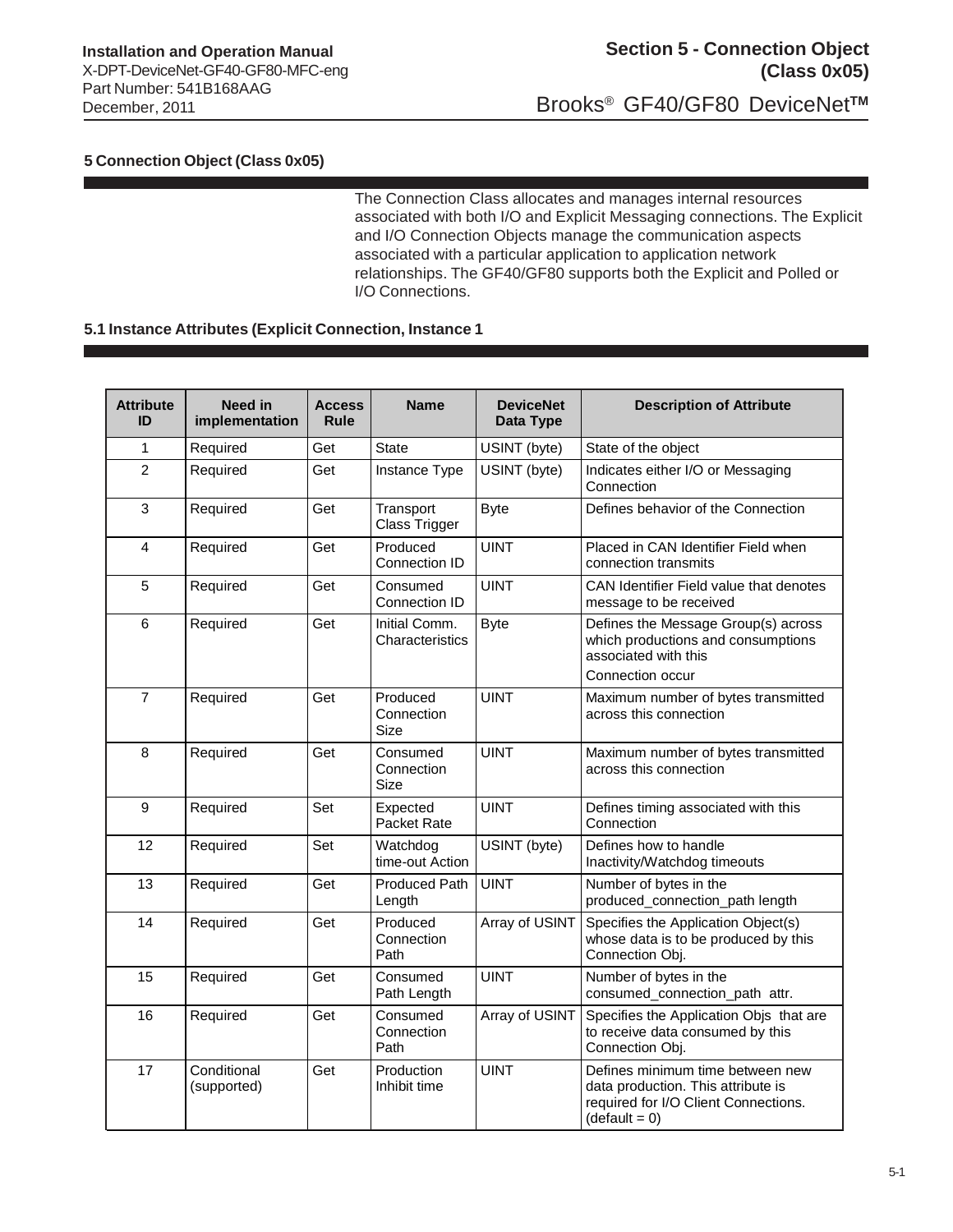### **5.2 Instance Attributes (Polled Connection, Instance 2)**

| <b>Attribute</b><br>ID | <b>Need in</b><br>implementation | <b>Access</b><br><b>Rule</b> | <b>Name</b>                      | <b>DeviceNet</b><br>Data Type | <b>Description of Attribute</b>                                                                                                    |
|------------------------|----------------------------------|------------------------------|----------------------------------|-------------------------------|------------------------------------------------------------------------------------------------------------------------------------|
| 1                      | Required                         | Get                          | <b>State</b>                     | USINT (byte)                  | State of the object                                                                                                                |
| $\overline{2}$         | Required                         | Get                          | Instance Type                    | USINT (byte)                  | Indicates either I/O or Messaging<br>Connection                                                                                    |
| 3                      | Required                         | Get                          | Transport<br>Class Trigger       | <b>Byte</b>                   | Defines behavior of the Connection,<br>(server, class 2)                                                                           |
| 4                      | Required                         | Get                          | Produced<br>Connection ID        | <b>UINT</b>                   | Placed in CAN Identifier Field when<br>connection transmits                                                                        |
| 5                      | Required                         | Get                          | Consumed<br>Connection ID        | <b>UINT</b>                   | CAN Identifier Field value that<br>denotes message to be received                                                                  |
| 6                      | Required                         | Get                          | Initial Comm.<br>Characteristics | <b>Byte</b>                   | Defines the Message Group(s)<br>across which productions and<br>consumptions associated with this<br>Connection occur              |
| $\overline{7}$         | Required                         | Get                          | Produced<br>Connection<br>Size   | <b>UINT</b>                   | Maximum number of bytes<br>transmitted across this connection                                                                      |
| 8                      | Required                         | Get                          | Consumed<br>Connection<br>Size   | <b>UINT</b>                   | Maximum number of bytes<br>transmitted across this connection                                                                      |
| 9                      | Required                         | Set                          | Expected<br>Packet Rate          | <b>UINT</b>                   | Defines timing associated with this<br>Connection                                                                                  |
| 12                     | Required                         | Get                          | Watchdog<br>time-out Action      | USINT (byte)                  | Defines how to handle<br>Inactivity/Watchdog timeouts                                                                              |
| 13                     | Required                         | Get                          | <b>Produced Path</b><br>Length   | <b>UINT</b>                   | Number of bytes in the<br>produced_connection_path length                                                                          |
| 14                     | Required                         | Set $(*)$                    | Produced<br>Connection<br>Path   | Array of USINT                | Specifies the Application Object(s)<br>whose data is to be produced by<br>this Connection Obj.                                     |
| 15                     | Required                         | Get                          | Consumed<br>Path Length          | <b>UINT</b>                   | Number of bytes in the<br>consumed_connection_path attr.                                                                           |
| 16                     | Required                         | $Set(*)$                     | Consumed<br>Connection<br>Path   | Array of USINT                | Specifies the Application Objs that<br>are to receive data consumed by<br>this Connection Obj.                                     |
| 17                     | Conditional<br>(supported)       | Get                          | Production<br>Inhibit time       | <b>UINT</b>                   | Defines minimum time between<br>new data production. This attribute<br>is required for I/O Client<br>Connections. (default = $0$ ) |

(\*) Note:

Produced and Consumed Connection Path attributes are settable ONLY when the I/O connection is in the "Configuring" State. These attributes must reference consistent data types at the time the I/O connection transitions to the Established State. See MFC Device Profile, Version J for more information regarding consistent data types.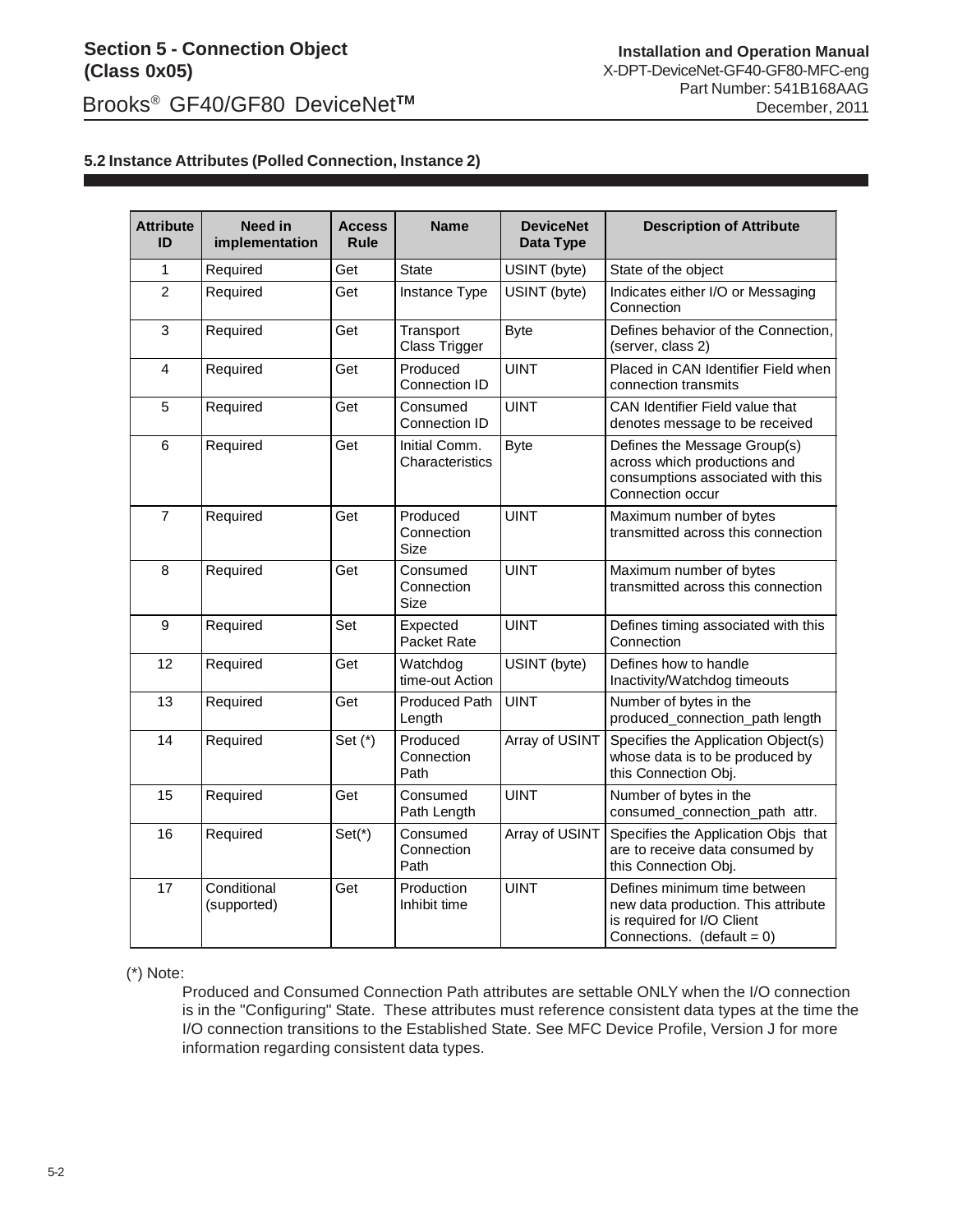### **5.3 Common Services**

| <b>Service</b><br>Code          | <b>Need in Implementation</b> |                         | <b>Service Name</b>   | <b>Description of Service</b>                       |
|---------------------------------|-------------------------------|-------------------------|-----------------------|-----------------------------------------------------|
|                                 | <b>Class</b>                  | <b>Instance</b>         |                       |                                                     |
| $0E_{hex}$<br>14 <sub>dec</sub> | Conditional                   | Required                | Get_Attributes_Single | Returns the contents of the<br>specified attribute. |
| 10 <sub>hex</sub><br>16dec      | n/a                           | Required                | Set_Attributes_Single | Sets the attribute to the specified<br>value        |
| 05 <sub>hex</sub><br>$05$ dec   | n/a                           | Optional<br>(supported) | Reset                 | Dependent on watchdog timeout<br>action.            |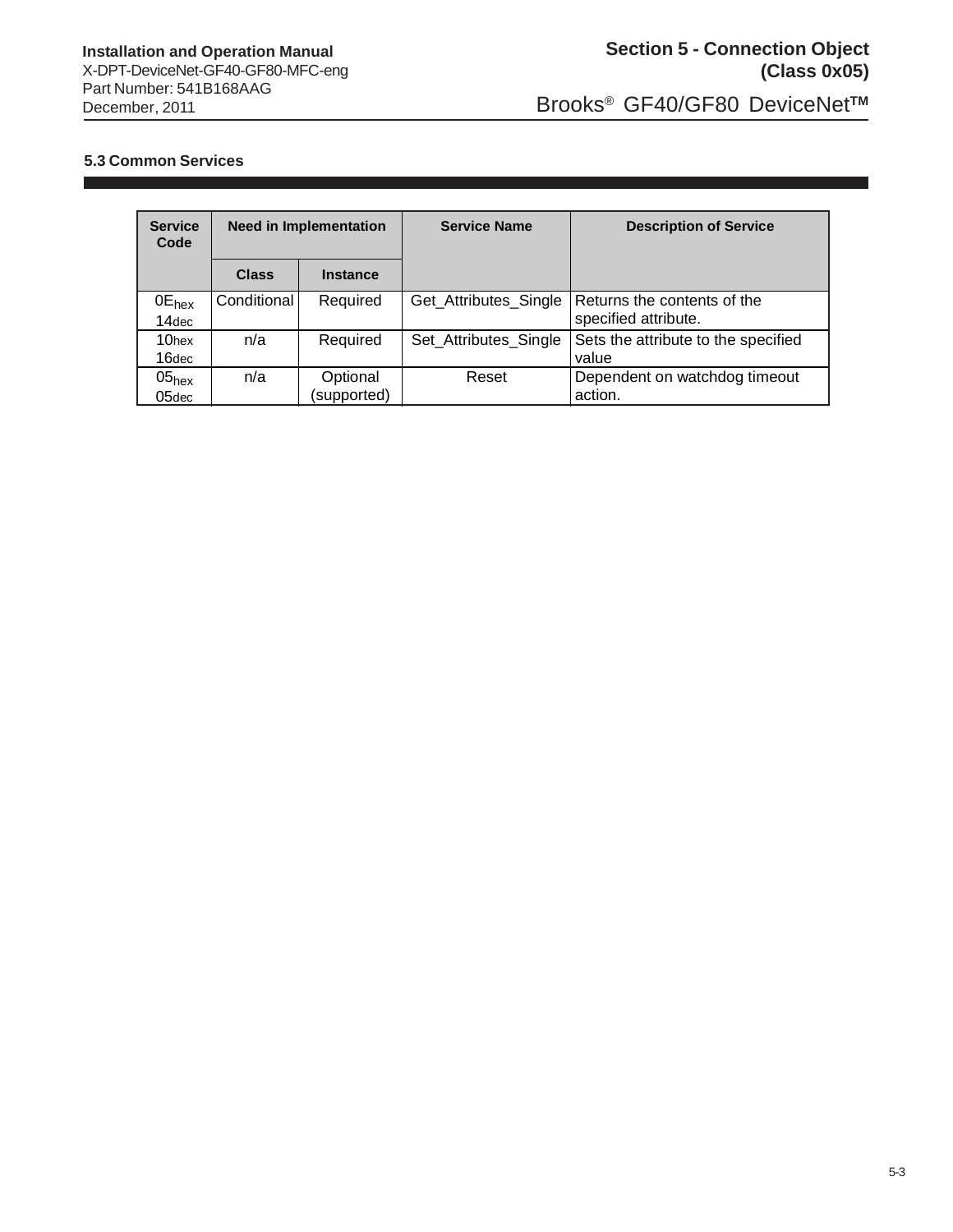*THIS PAGE WAS INTENTIONALLY LEFT BLANK*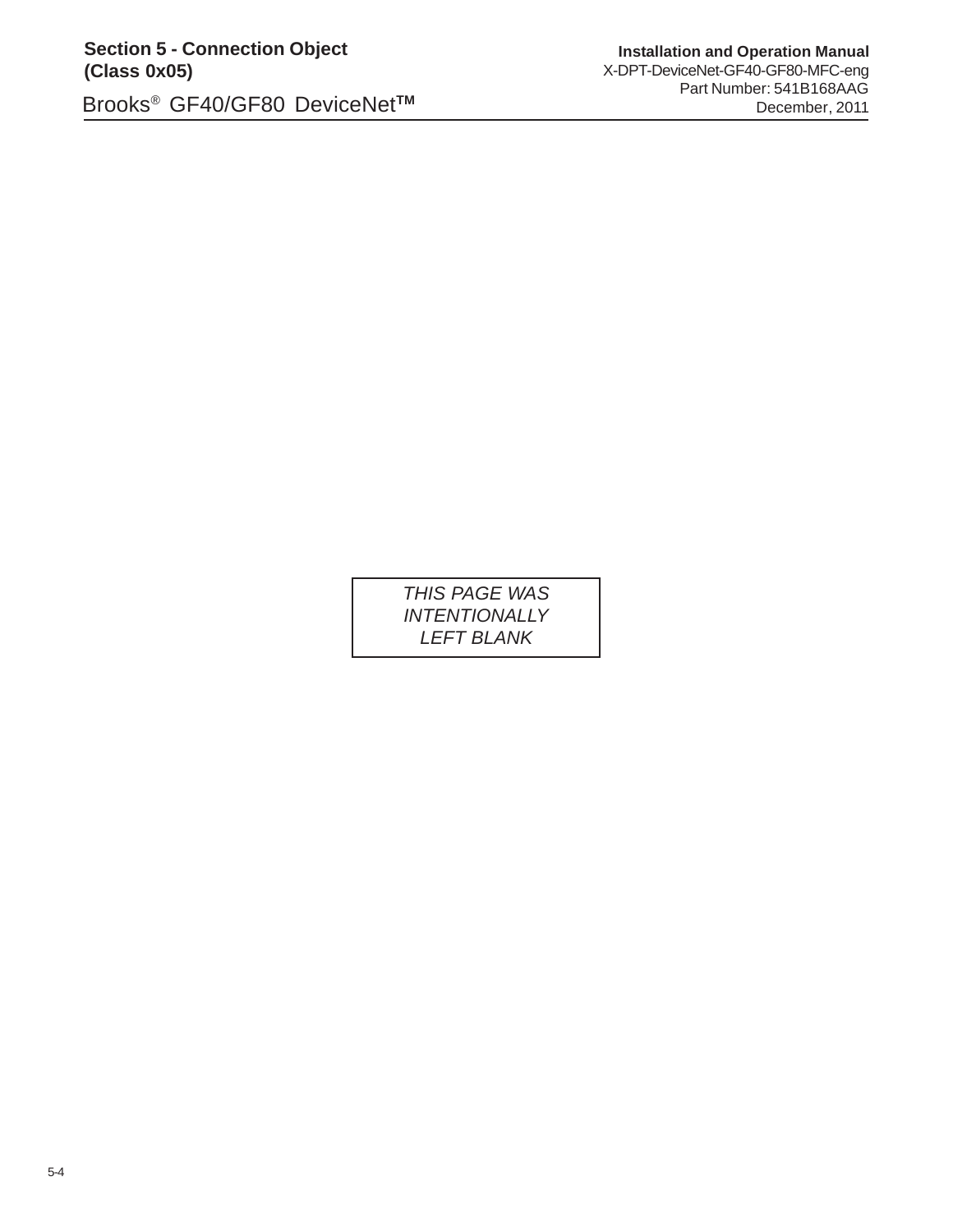### **6 Device Supervisor Object (Class 0X30)**

This object models the interface, functions and behavior associated with the management of application objects for devices within the "*Hierarchy of Semiconductor Equipment Devices*". Throughout this DeviceNet Standard, objects belonging to this hierarchy are identified as such by a naming convention that includes a prefix of "S-" in the object class name. This "*Hierarchy of Semiconductor Equipment Devices*" is completely defined in this object definition such that all objects belonging to this hierarchy require the existence of an S-Device Supervisor object to manage its functions and behaviors.

The S-Device Supervisor object centralizes application object state definitions and related status information, exception status indications (alarms and warnings), and defines a behavior model which is assumed by objects identified as belonging to the *Hierarchy of Semiconductor Equipment Devices*. If a reset is requested of the S-Device Supervisor object instance, it will reset this object instance as well as all of its associated application objects.

Similarly, the Identity object provides an interface to the S-Device Supervisor object. A reset request to the Identity object (of any type) causes a reset request to the S-Device Supervisor object. Further relationships are specified in the Behavior section below.

Additionally, some device attributes are defined which are required in order to specify device models such that they are compliant with the SEMI S/A Network Standard \*, from which the *Hierarchy of Semiconductor Equipment Devices* is derived. Objects defined to exist within the *Hierarchy of Semiconductor Equipment Devices* are done so in order to simplify the management and description of object behavior while insuring compliance with the SEMI Standard.

NOTE: By association with this object, the Start, Stop, Reset, Abort, Recover and Perform\_Diagnostic Services are inherently supported by all objects within the *Hierarchy of Semiconductor Equipment Devices*. These services are not accessible over the network for the associated object instances.

\* Semiconductor Equipment and Materials International, Mountain View CA, Standard E54: *Sensor/Actuator Network Common Device Model.*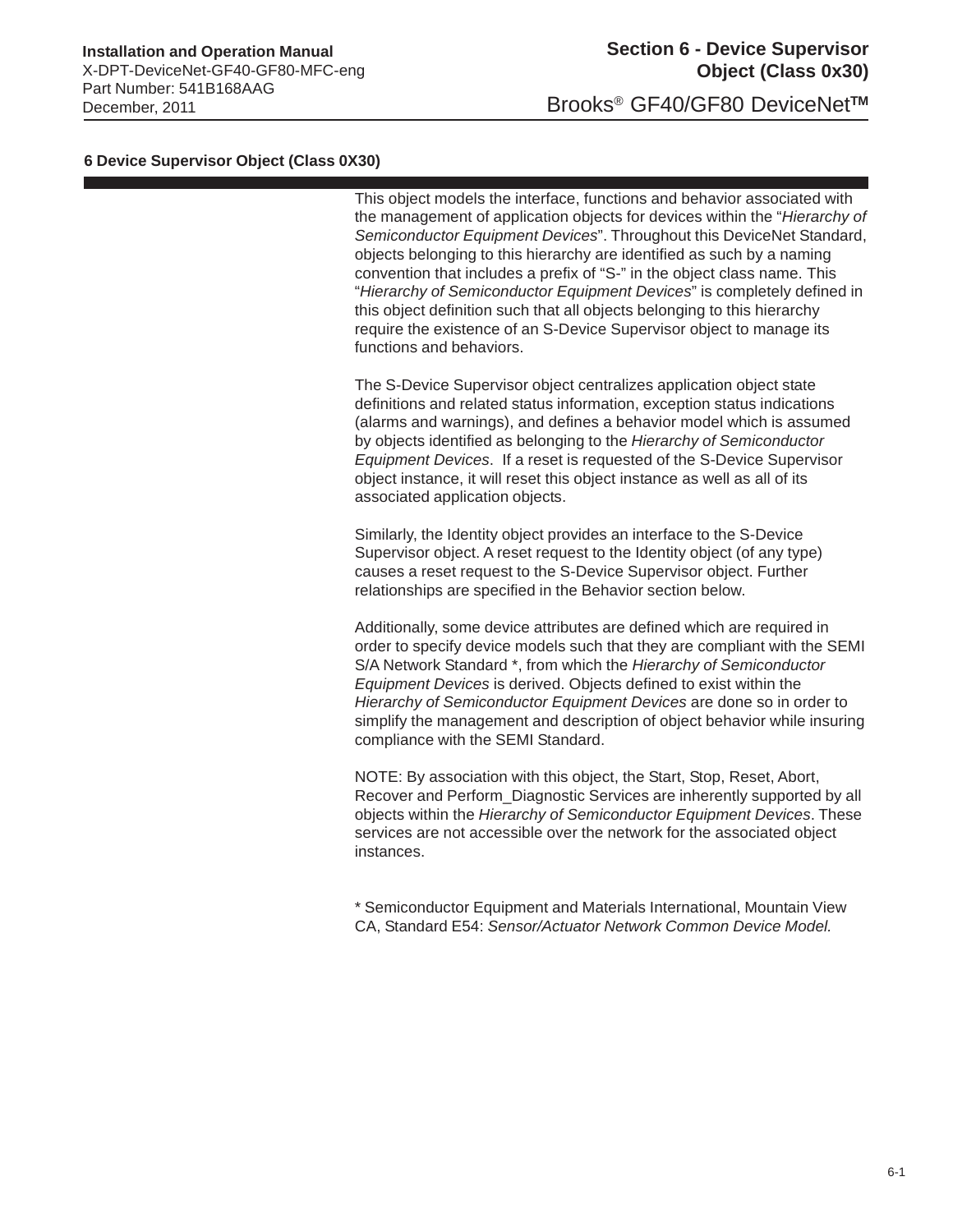### **6.1 S-Device Supervisor Class Attributes**

The Object Class Attribute ID 1-7 are reserved. See DeviceNet Volume II, Section 5-4.1. for more specification detail on these attributes.

| <b>Attribute ID</b> | Need in<br>implementation                                                                                          | <b>Access</b><br><b>Rule</b> | <b>Name</b>     | <b>DeviceNet</b><br>Data Type | <b>Description of Attribute</b>                                                                                                                                                 |
|---------------------|--------------------------------------------------------------------------------------------------------------------|------------------------------|-----------------|-------------------------------|---------------------------------------------------------------------------------------------------------------------------------------------------------------------------------|
| 1 thru 7            | These class attributes are either optional or conditional and are described in chapter 5 of this<br>specification. |                              |                 |                               |                                                                                                                                                                                 |
| 97 & 98             | Reserved by DeviceNet                                                                                              |                              |                 |                               |                                                                                                                                                                                 |
| 99                  | Conditional*<br>(Not Supported)                                                                                    | Get                          | <b>Subclass</b> | <b>UINT</b>                   | Identifies a subset of additional<br>attributes, services and behaviors.<br>The subclasses for this object are<br>specified at the end of this object<br>specification section. |

\* If the value of Subclass is 00 which identifies "no subclass", then this attribute is OPTIONAL in implementation, otherwise, this attribute is REQUIRED.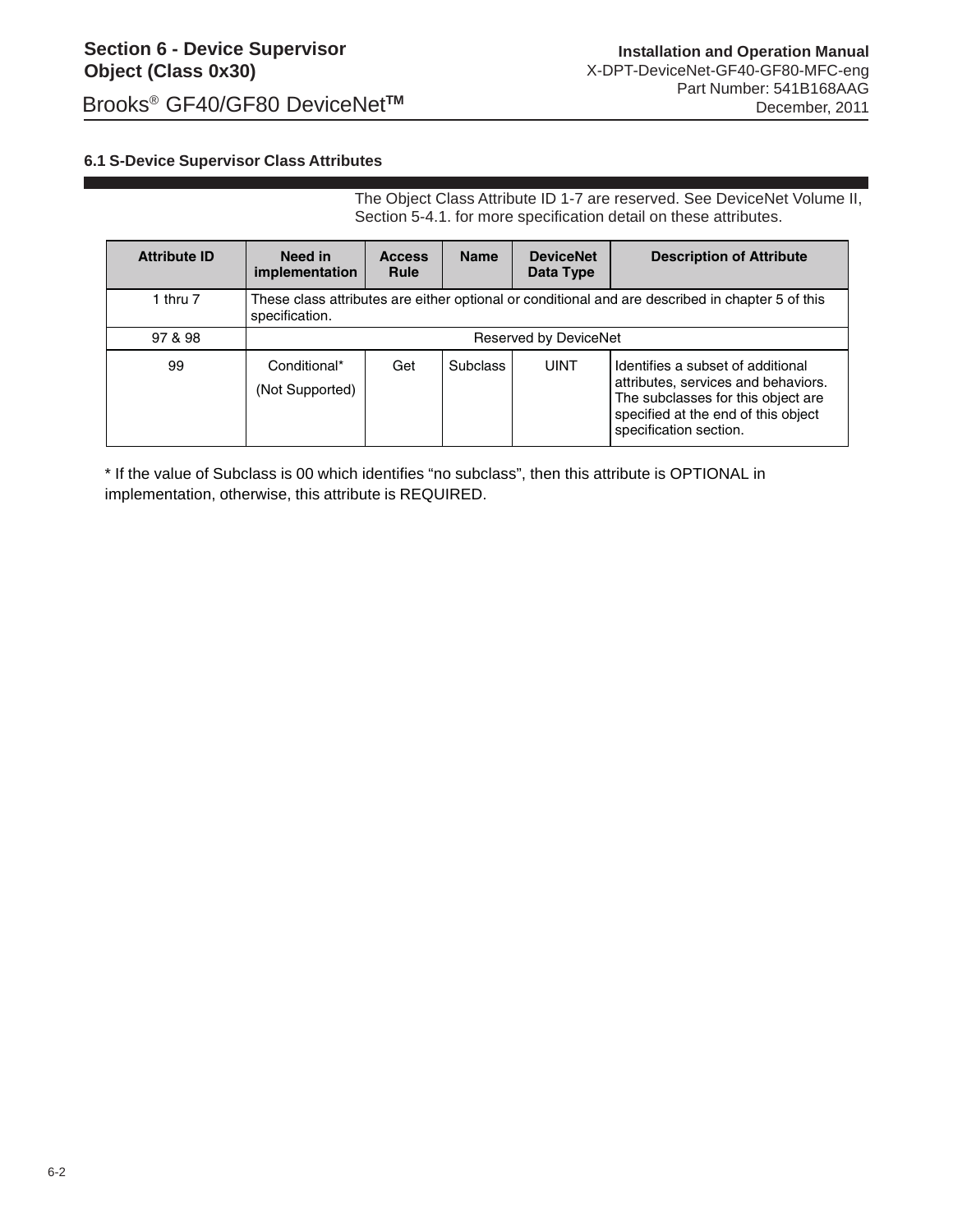### **6.2 S-Device Supervisor Instance Attribute**

DeviceNet reserves Attribute ID 100-199 (64<sub>hex</sub>-C7<sub>hex</sub>) for Vendor Defined Attributes. See Volume II, Section 7 for more information on Object Definitions.

Note: All required attributes are supported. Optional attributes are indicated as (Supported) or (Not Supported).

| <b>Attr ID</b> | <b>Need in</b><br>implementation | <b>Access</b><br><b>Rule</b> | NV*       | <b>Name</b>                                   | <b>DeviceNet</b><br>Data Type | <b>Description of Attribute</b>                                                                                                                                     |
|----------------|----------------------------------|------------------------------|-----------|-----------------------------------------------|-------------------------------|---------------------------------------------------------------------------------------------------------------------------------------------------------------------|
| 1              | Optional<br>(Supported)          | Get                          | <b>NV</b> | Number of<br><b>Attributes</b>                | USINT (byte)                  | Number of Attributes supported<br>by the object instance                                                                                                            |
| $\overline{2}$ | Optional<br>(Supported)          | Get                          | <b>NV</b> | <b>Attribute List</b>                         | (bytes)                       | Array of USINT List of attributes supported by<br>the object instance                                                                                               |
| 3              | Required                         | Get                          | <b>NV</b> | Device Type                                   | <b>SHORT</b><br><b>STRING</b> | ASCII Text, Max. 8 Characters,<br>see "Semantics" section                                                                                                           |
| $\overline{4}$ | Required                         | Get                          | <b>NV</b> | <b>SEMI Standard</b><br><b>Revision Level</b> | <b>SHORT</b><br><b>STRING</b> | Specifies the revision level of<br>the SEMI S/A Network<br>Standard to which the device<br>complies.<br>For this revision, this attribute<br>"E54-0997"<br>must be: |
| 5              | Required                         | Get                          | <b>NV</b> | Manufacturer's<br>Name                        | <b>SHORT</b><br><b>STRING</b> | ASCII Text, Max. 20<br>Characters, see "Semantics"<br>section                                                                                                       |
| 6              | Required                         | Get                          | <b>NV</b> | Manufacturer's<br>Model Number                | <b>SHORT</b><br><b>STRING</b> | ASCII Text, Max. 20<br>Characters, Manufacturer<br>Specified                                                                                                        |
| $\overline{7}$ | Required                         | Get                          | <b>NV</b> | Software Revision SHORT<br>Level              | <b>STRING</b>                 | ASCII Text, Max. 6 Characters,<br>see "Semantics" section                                                                                                           |
| 8              | Required                         | Get                          | <b>NV</b> | Hardware<br><b>Revision Level</b>             | <b>SHORT</b><br><b>STRING</b> | ASCII Text, Max. 6 Characters,<br>see "Semantics" section                                                                                                           |
| 9              | Optional<br>(Supported)          | Get                          | <b>NV</b> | Manufacturer's<br>Serial Number               | <b>SHORT</b><br><b>STRING</b> | ASCII Text, Max. 30<br>Characters, Manufacturer<br>Specified, see "Semantics"<br>section                                                                            |
| 10             | Optional<br>(Supported)          | Get                          | <b>NV</b> | Device<br>Configuration                       | <b>SHORT</b><br><b>STRING</b> | ASCII Text, Max. 50<br>Characters, Manufacturer<br>Specified. Optional additional<br>information about the device<br>configuration.                                 |
| 11             | Required                         | Get                          | $\vee$    | <b>Device Status</b>                          | USINT (byte)                  | See "Semantics" section                                                                                                                                             |
| 12             | Required                         | Get                          | $\vee$    | <b>Exception Status</b>                       | <b>BYTE</b>                   | See "Semantics" section                                                                                                                                             |

 $*$  NV = Nonvolatile; attribute value is maintained through power cycles; V = Volatile.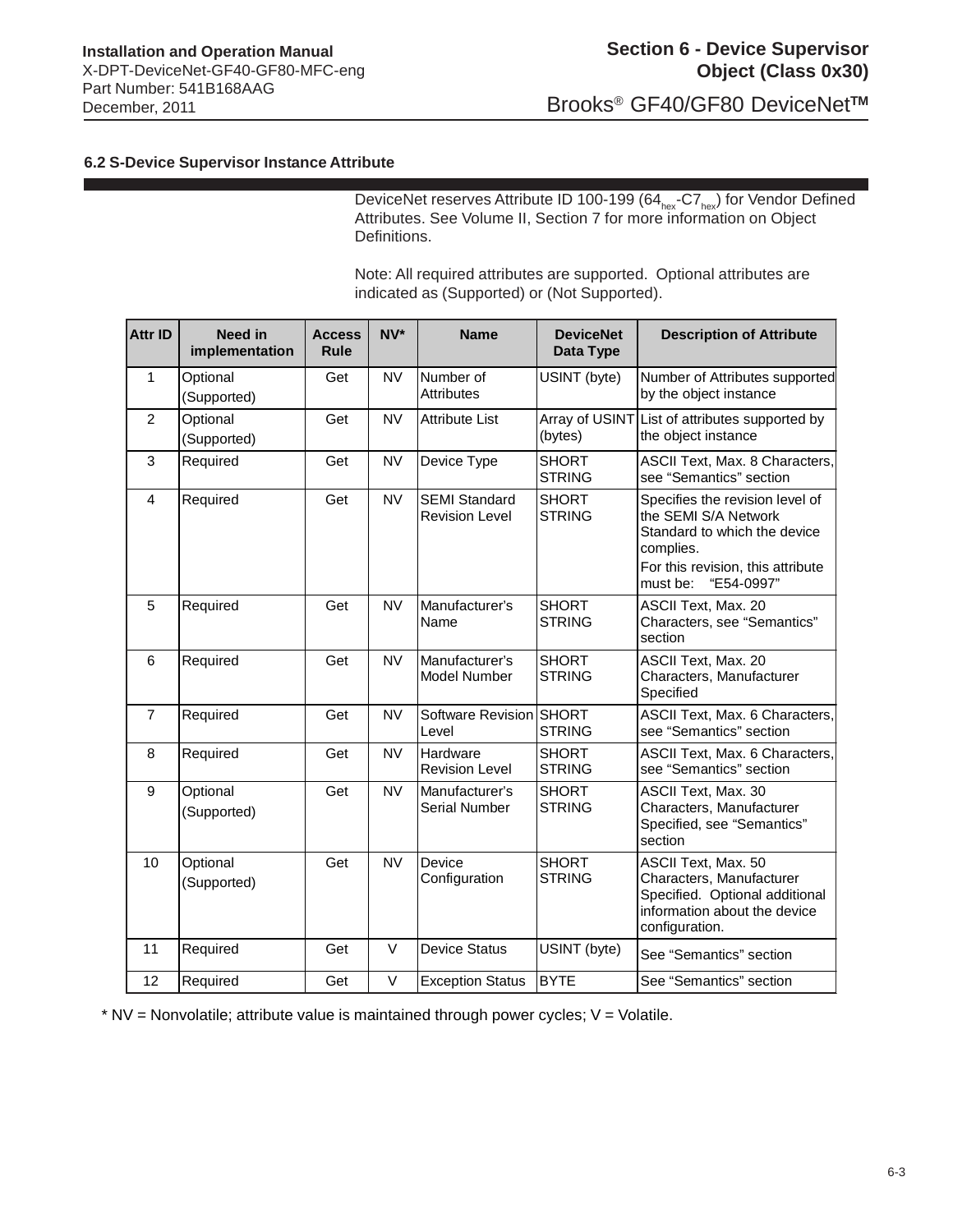### **Section 6 - Device Supervisor Object (Class 0x30)**

Brooks® GF40/GF80 DeviceNet**TM**

| Attr ID | Need in<br>implementation                                               | <b>Access</b><br><b>Rule</b> | $NV^*$ | <b>Name</b>                                    | <b>DeviceNet</b><br>Data Type | <b>Description of Attribute</b>                                                                     |
|---------|-------------------------------------------------------------------------|------------------------------|--------|------------------------------------------------|-------------------------------|-----------------------------------------------------------------------------------------------------|
| 13      | Conditional based on<br><b>Exception Status</b><br>Bit 7<br>(Supported) | Get                          | V      | <b>Exception Detail</b><br><b>Alarm</b>        | STRUCT of:                    | A Structure of three Structures<br>containing a bit mapped<br>representation of the alarm<br>detail |
|         |                                                                         |                              |        | Common<br><b>Exception Detail</b>              | STRUCT of:                    |                                                                                                     |
|         |                                                                         |                              |        | Size                                           | USINT (byte)                  | Number of Common Detail<br>Bytes (size $= 2$ )                                                      |
|         |                                                                         |                              |        | Detail                                         | ARRAY of:                     | See "Semantics" section                                                                             |
|         |                                                                         |                              |        | Detail n                                       | <b>BYTE</b>                   | See "Semantics" section                                                                             |
|         |                                                                         |                              |        | <b>Device Exception</b><br><b>Detail</b>       | STRUCT of:                    |                                                                                                     |
|         |                                                                         |                              |        | Size                                           | USINT (byte)                  | Number of Device Detail Bytes<br>$(size = 1)$                                                       |
|         |                                                                         |                              |        | Detail                                         | ARRAY of:                     | See Device Profile                                                                                  |
|         |                                                                         |                              |        | Detail n                                       | <b>BYTE</b>                   | See Device Profile                                                                                  |
|         |                                                                         |                              |        | <b>Manufacturer</b><br><b>Exception Detail</b> | STRUCT of:                    |                                                                                                     |
|         |                                                                         |                              |        | Size                                           | USINT (byte)                  | Number of Manufacturer Detail<br>Bytes (size $= 1$ )                                                |
|         |                                                                         |                              |        | Detail n                                       | <b>BYTE</b>                   | Manufacturer Specified                                                                              |

 $*$  NV = Nonvolatile; attribute value is maintained through power cycles; V = Volatile.

Note:

The GF40/GF80 Series Device Profile specifies two bytes of Common Detail, two bytesof Device Exception Detail, and one byte of Manufacturer Specified Detail. See Semantics for more information.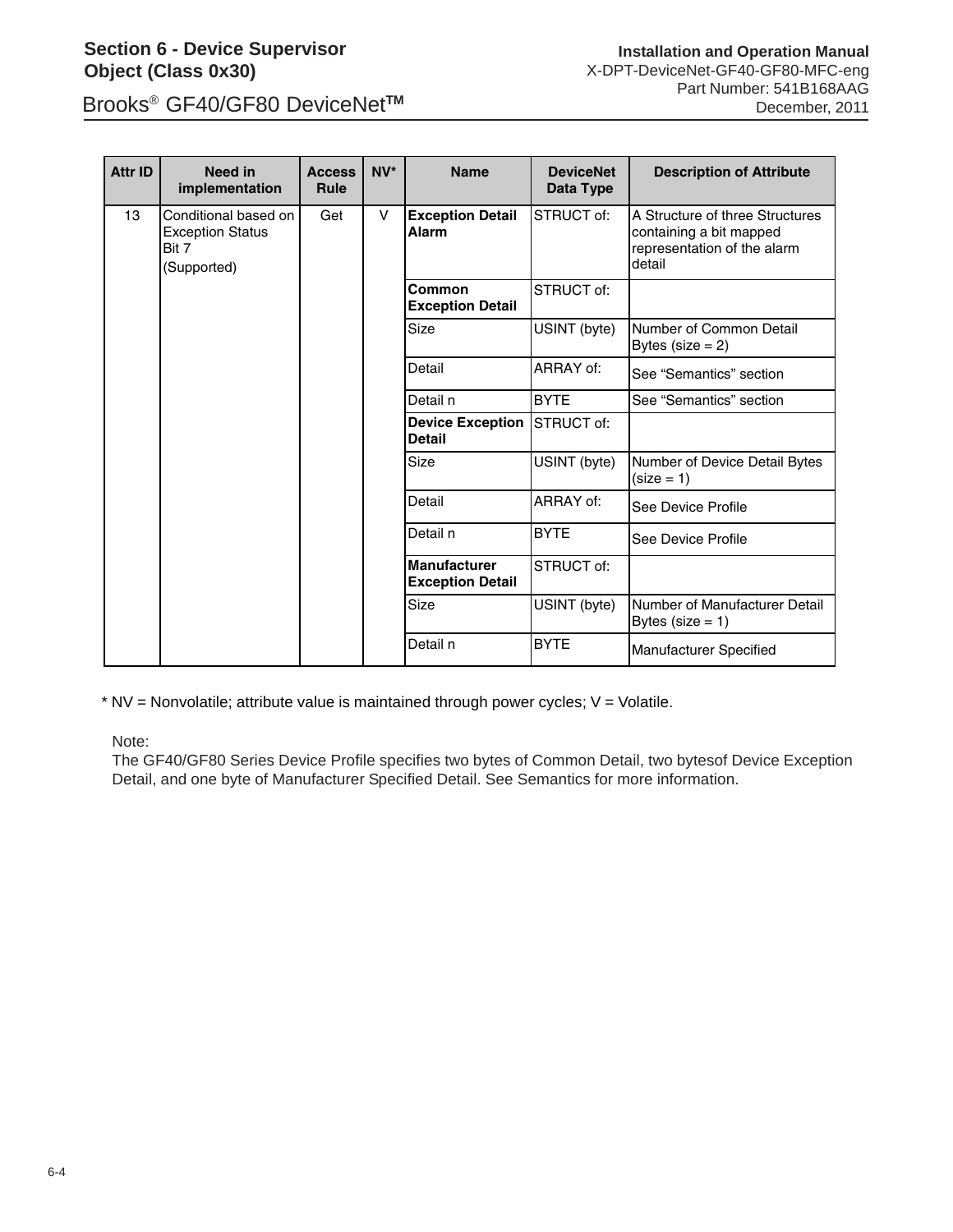| Attr ID | <b>Need in</b><br>implementation                                        | Access NV*<br><b>Rule</b> |   | <b>Name</b>                                              | <b>DeviceNet</b><br>Data Type | <b>Description of Attribute</b>                                                                 |
|---------|-------------------------------------------------------------------------|---------------------------|---|----------------------------------------------------------|-------------------------------|-------------------------------------------------------------------------------------------------|
| 14      | Conditional based on<br><b>Exception Status</b><br>Bit 7<br>(Supported) | Get                       | V | <b>Exception</b><br><b>Detail Warning</b>                | STRUCT of:                    | A Structure of three Structures containing a bit<br>mapped representation of the warning detail |
|         |                                                                         |                           |   | <b>Common</b><br><b>Exception</b><br><b>Detail</b>       | STRUCT of:                    |                                                                                                 |
|         |                                                                         |                           |   | Size                                                     | USINT (byte)                  | Number of Common Detail Bytes (size $= 2$ )                                                     |
|         |                                                                         |                           |   | Detail                                                   | ARRAY of:                     | See "Semantics" section                                                                         |
|         |                                                                         |                           |   | Detail n                                                 | <b>BYTE</b>                   | See "Semantics" section                                                                         |
|         |                                                                         |                           |   | <b>Device</b><br><b>Exception</b><br><b>Detail</b>       | STRUCT of:                    |                                                                                                 |
|         |                                                                         |                           |   | <b>Size</b>                                              | USINT (byte)                  | Number of Device Detail Bytes (size = 1)                                                        |
|         |                                                                         |                           |   | Detail                                                   | ARRAY of:                     | See Device Profile                                                                              |
|         |                                                                         |                           |   | Detail n                                                 | <b>BYTE</b>                   | See Device Profile                                                                              |
|         |                                                                         |                           |   | <b>Manufacturer</b><br><b>Exception</b><br><b>Detail</b> | STRUCT of:                    |                                                                                                 |
|         |                                                                         |                           |   | Size                                                     | USINT (byte)                  | Number of Manufacturer Detail Bytes (size = 1)                                                  |
|         |                                                                         |                           |   | Detail n                                                 | <b>BYTE</b>                   | <b>Manufacturer Specified</b>                                                                   |

 $*$  NV = Nonvolatile; attribute value is maintained through power cycles; V = Volatile.

Note:

The GF40/GF80 Series Device Profile specifies two bytes of Common Detail, two bytes of Device Exception Detail, and one byte of Manufacturer Specified Detail. See Semantics for more information.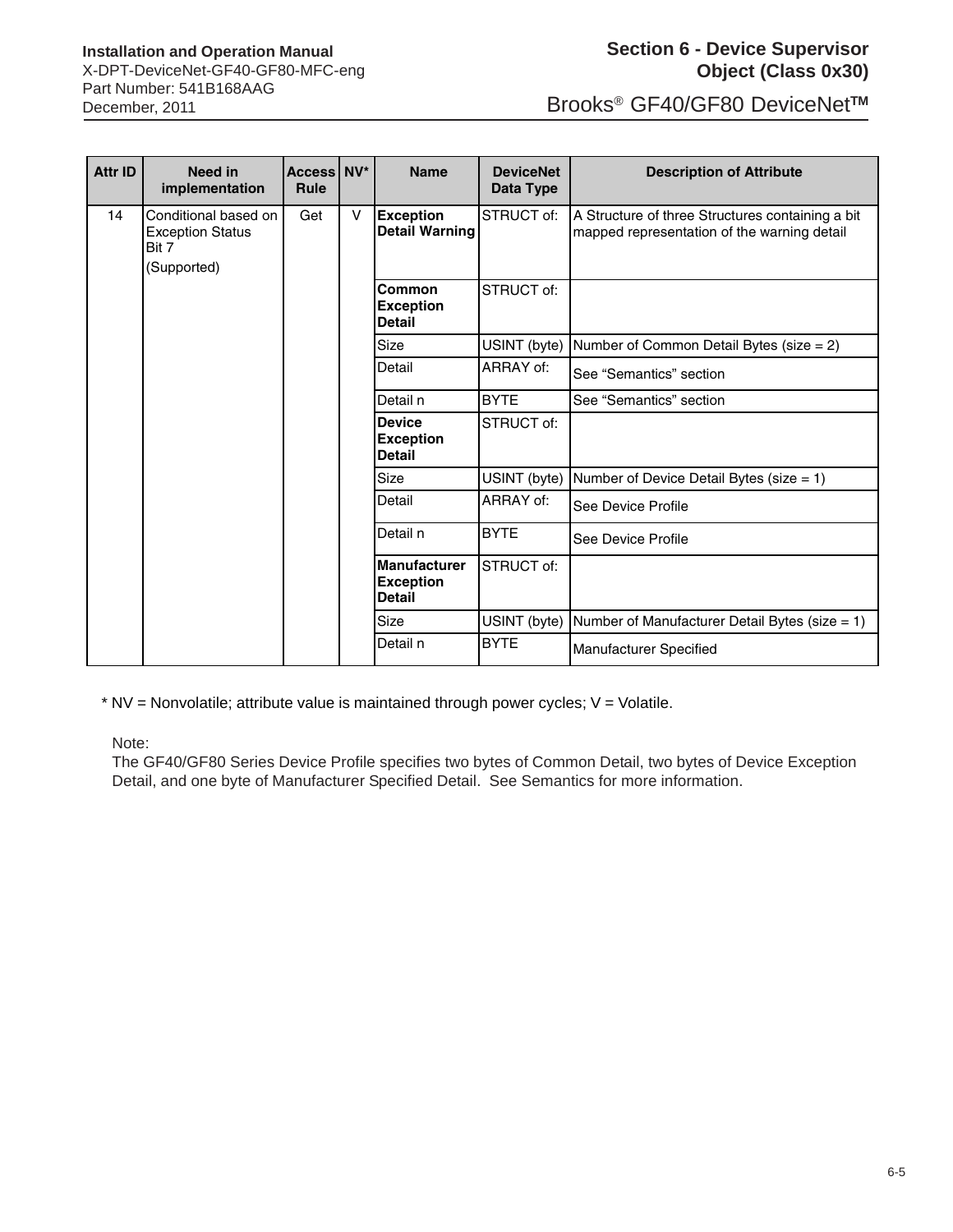| Attr ID | <b>Need in</b><br>implementation                                                            | <b>Access</b><br><b>Rule</b> | NV*          | <b>Name</b>                                                 | <b>DeviceNet</b><br>Data Type | <b>Description of Attribute</b>                                                                                                                                                                                            |
|---------|---------------------------------------------------------------------------------------------|------------------------------|--------------|-------------------------------------------------------------|-------------------------------|----------------------------------------------------------------------------------------------------------------------------------------------------------------------------------------------------------------------------|
| 15      | Required                                                                                    | Set                          | <b>NV</b>    | Alarm Enable                                                | <b>BOOL</b>                   | See "Semantics" section                                                                                                                                                                                                    |
| 16      | Required                                                                                    | Set                          | <b>NV</b>    | Warning<br>Enable                                           | <b>BOOL</b>                   | See "Semantics" section                                                                                                                                                                                                    |
| 17      | Optional<br>(Not Supported)                                                                 | Set                          | $\star\star$ | Time                                                        | DATE_AND_<br><b>TIME</b>      | The value of the device's internal real-<br>time clock.<br>See "Semantics" section                                                                                                                                         |
| 18      | Optional<br>(Not Supported)                                                                 | Get                          | <b>NV</b>    | $\star\star$<br><b>Clock</b><br>Behavior                    | USINT (byte)                  | $0 =$ [default] clock always resets during<br>power cycle<br>$1 =$ clock value is stored in non-volatile<br>memory at power down<br>$2 =$ clock is battery-backed and runs<br>without device power.<br>3-255 - not defined |
| 19      | Optional<br>(Not Supported)                                                                 | Get                          | <b>NV</b>    | Last<br>Maintenance<br>Date                                 | <b>DATE</b>                   | The date on which the device was last<br>serviced.                                                                                                                                                                         |
| 20      | Optional<br>(Not Supported)                                                                 | Get                          | <b>NV</b>    | Next<br>Scheduled<br>Maintenance<br>Date                    | <b>DATE</b>                   | The date on which it is recommended<br>that the device next be serviced.                                                                                                                                                   |
| 21      | Optional<br>(Not Supported)                                                                 | Get                          | <b>NV</b>    | Scheduled<br>Maintenance<br>Expiration<br>Timer             | <b>INT</b>                    | See "Semantics" section                                                                                                                                                                                                    |
| 22      | Conditional-<br>Required if<br>Calibration<br>Expiration is<br>supported<br>(Not Supported) | Set                          | <b>NV</b>    | Scheduled<br>Maintenance<br>Expiration<br>Warning<br>Enable | <b>BOOL</b>                   | See "Semantics" section                                                                                                                                                                                                    |
| 23      | Optional<br>(Not Supported)                                                                 | Get                          | <b>NV</b>    | <b>Run Hours</b>                                            | <b>UDINT</b>                  | An indication of the number of hours<br>that the device has had power applied.<br>It has a resolution of 1 hour. This value<br>shall be maintained in nonvolatile<br>memory.                                               |

 $*$  NV = Nonvolatile; attribute value is maintained through power cycles; V = Volatile.

\*\* If the value of Subclass is 00 which identifies "no subclass", then this attribute is OPTIONAL in implementation, otherwise, this attribute is REQUIRED.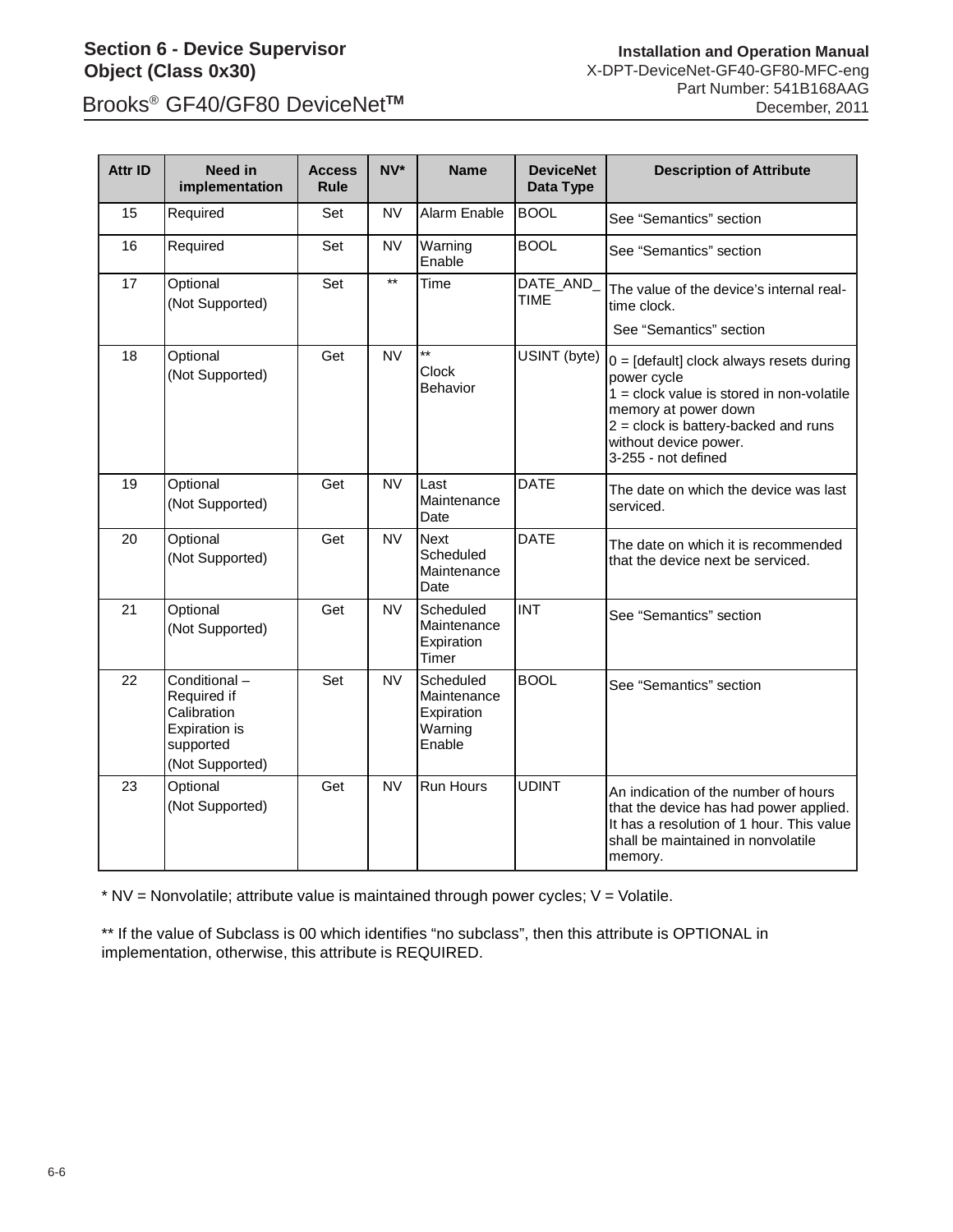| <b>Attr ID</b> | Need in<br>implementation         | <b>Access</b><br><b>Rule</b> | $N V^*$ | <b>Name</b>     | <b>DeviceNet</b><br>Data Type | <b>Description of Attribute</b>                                                                                                                                                  |
|----------------|-----------------------------------|------------------------------|---------|-----------------|-------------------------------|----------------------------------------------------------------------------------------------------------------------------------------------------------------------------------|
| 97-98          | <b>Reserved by DeviceNet</b>      |                              |         |                 |                               |                                                                                                                                                                                  |
| 99             | Conditional **<br>(Not Supported) | Get                          | NV      | <b>Subclass</b> | <b>IUINT</b>                  | Ildentifies a subset of additional<br>attributes, services and behaviors.<br>The subclasses for this object are<br>specified at the end of this object<br>specification section. |

 $*$  NV = Nonvolatile; attribute value is maintained through power cycles; V = Volatile.

\*\* If the value of Subclass is 00 which identifies "no subclass", then this attribute is OPTIONAL in implementation, otherwise, this attribute is REQUIRED.

### **6.3 Semantics**

### **Device Type**

The Device Type attribute identifies the Specific Device Model to which the device is modeled within the *Hierarchy of Semiconductor Equipment Devices*. The value returned for this attribute is "MFC" or "MFM", depending upon the configuration of the device.

### **Manufacturer's Name**

The Manufacturer's Name attribute identifies the manufacturer of the device. The value returned for this attribute is "Brooks Instrument".

The Device Manufacturer attribute is not guaranteed, by specification, to be unique. Therefore, it is not a substitute for the corresponding attribute of the Identity Object and should not be used for identification purposes.

### **Software Revision Level**

This is an ASCII coded text string representing the revision of the software corresponding to the specific device identified by the Identity object and the S-Device Supervisor object.

### **Hardware Revision Level**

This is an ASCII coded text string representing the revision of the hardware, which is identified by the Identity object and the S-Device Supervisor object.

### **Manufacturer's Serial Number**

This attribute is a string representation of the serial number of the device. This is not the same as the Identity Object's serial number, which is used to uniquely identify the device in the network environment.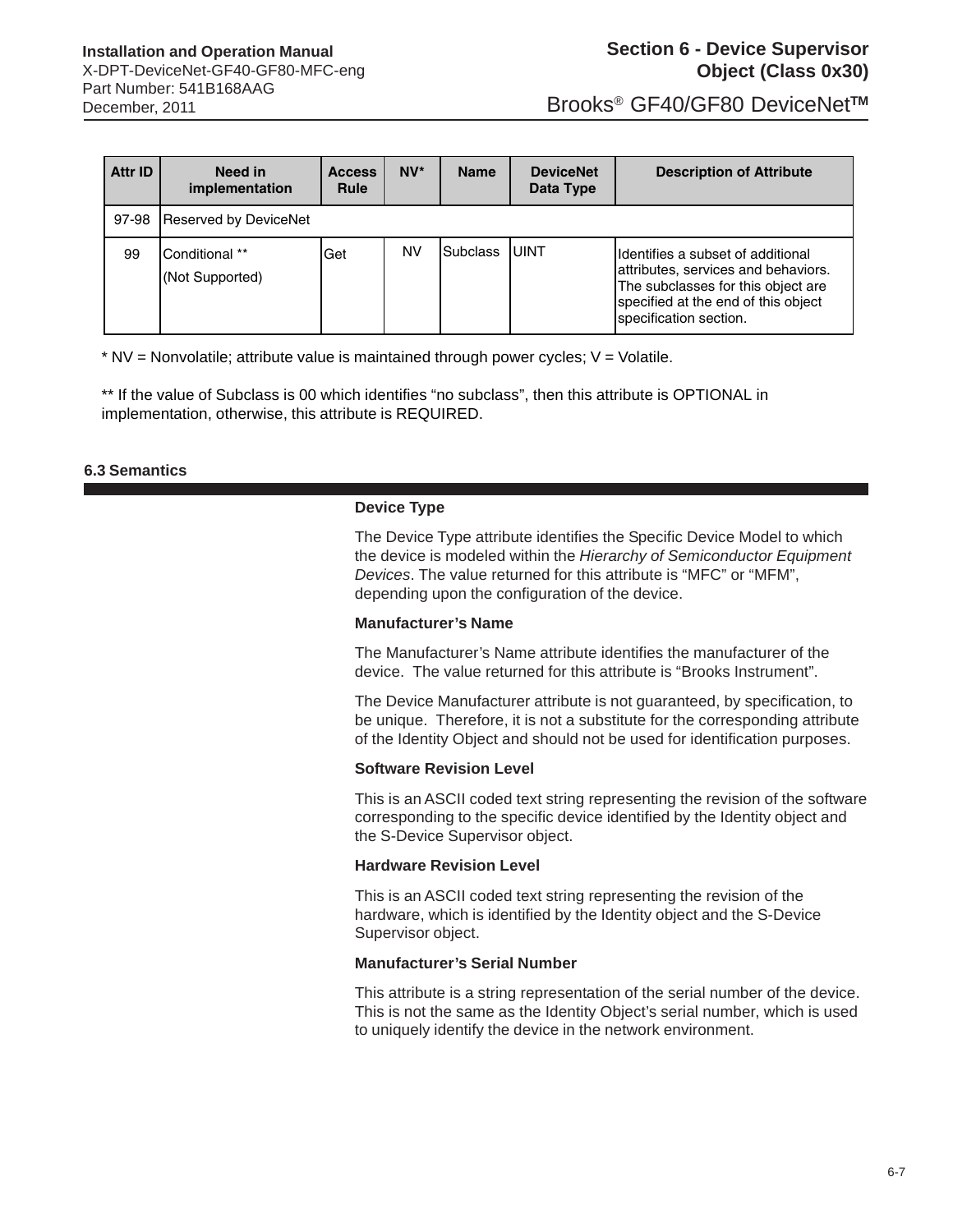#### **Device Status**

This attribute represents the current state of the device. Its value changes as the state of the device changes. The following values are defined:

| <b>Attribute Value</b> | <b>State</b>                |
|------------------------|-----------------------------|
| O                      | Undefined                   |
| 1                      | <b>Self Testing</b>         |
| $\overline{2}$         | Idle                        |
| 3                      | Self-Test Exception         |
| 4                      | Executing                   |
| 5                      | Abort                       |
| 6                      | <b>Critical Fault</b>       |
| $7 - 50$               | Reserved by DeviceNet       |
| 51-99                  | Device Specific (None Used) |
| 100-255                | Vendor Specific (None Used) |

### **Exception Status**

A single byte attribute whose value indicates that the status of the alarms and warnings for the device. This indication may be provided in one of two methods: Basic or Expanded. The GF40/GF80 Series Devices always report the Exception status in the Expanded Method For the *Expanded Method*, bit seven of Exception Status attribute is set to one; exceptions are reported through the communication of this Exception Status attribute, formatted as specified in the table below. In addition, the Exception Detail attributes are supported. The Exception Status bits are determined by a logical "OR" of the related Exception Detail bits, as indicated.

|     | Exception Status Bit Map, Bit 7 set to 1 |
|-----|------------------------------------------|
| bit | Function                                 |
| 0   | ALARM/device-common*                     |
| 1   | ALARM/device-specific                    |
| 2   | ALARM/manufacturer-specific              |
| 3   | reserved -- set to 0                     |
| 4   | WARNING/device-common*                   |
| 5   | WARNING/device-specific                  |
| 6   | WARNING/manufacturer-specific            |
|     | $1 ==$ Expanded Method                   |

\* The alarm or warning is not specific to the device type or device type manufacturer.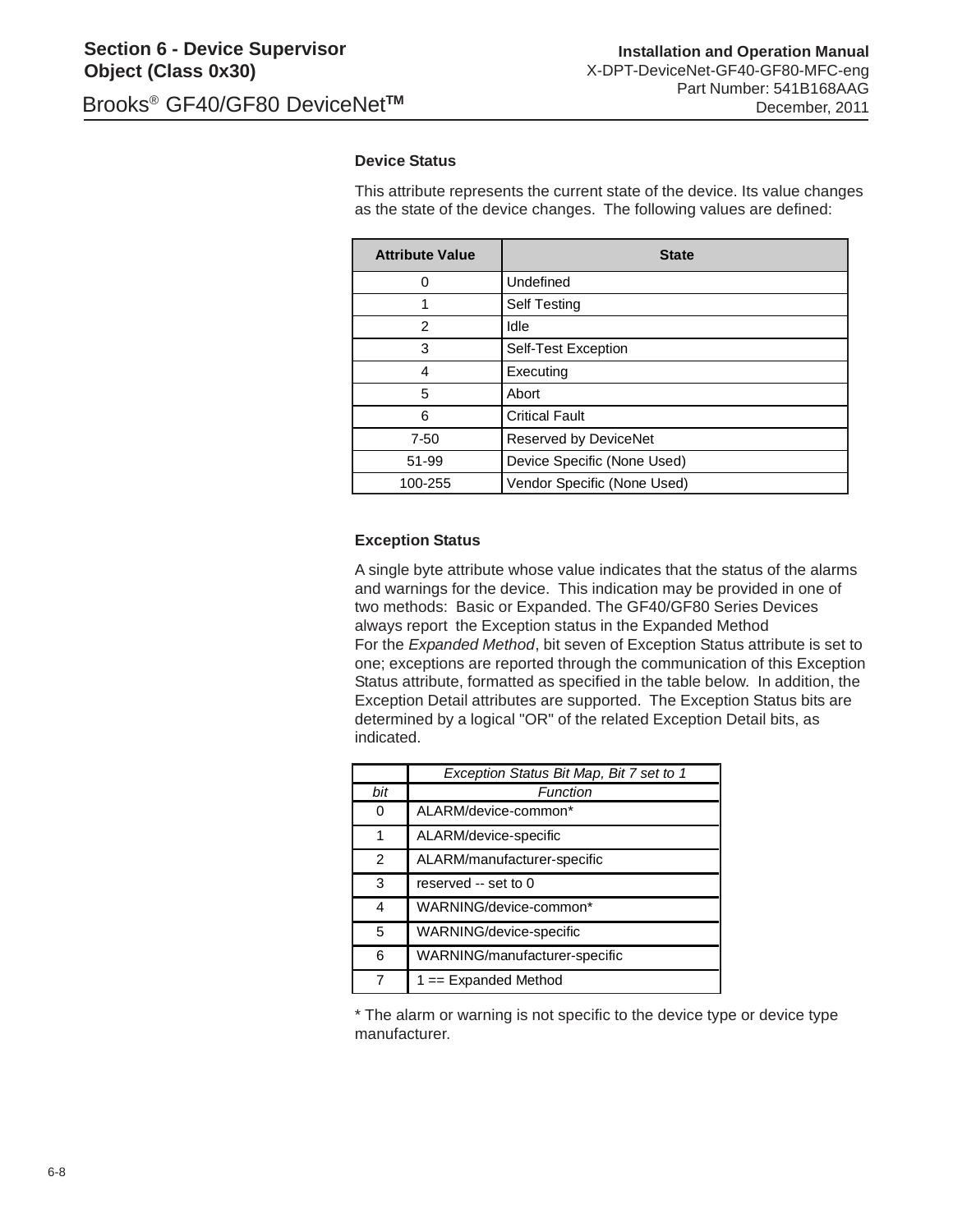### **Exception Detail Alarm and Exception Detail Warning**

The formats of these two attributes are identical. Therefore, they are described together here:

Attributes that relate the detailed status of the alarms or warnings associated with the device. Each attribute is a structure containing three members; these three members respectively relate the detailed status of exceptions that are common (i.e., not device-specific), device-specific but not manufacturer-specific, and manufacturer-specific. The common detail is defined below. The device-specific detail is defined in the appropriate Device Profile. The manufacturer defines the manufacturer-specific detail. A SIZE value of zero indicates that no detail is defined for the associated exception detail structure.

Each of the three structure members is defined as a structure containing an ordered list (i.e., array) of bytes of length SIZE, and an unsigned integer whose value is SIZE. Each of the bytes in each array has a specific mapping. This mapping is formatted as 8 bits, which represents 8 independent conditions. A value of 1 indicates that the condition is set (or present), and a value of 0 indicates that the condition is cleared (or not present). Note that if a device does not support an exception detail, the corresponding bit is never set. The bitmaps for alarms and warnings in the corresponding attributes are structured in parallel so that a condition may have either alarm or warning set depending on severity. If a condition inherently cannot be both alarm and warning, then the parallel bit position corresponding to the other state will remain "0."

The existence of an exception detail variable structure is dependent on the value of the Exception Status Attribute. The existence of an exception detail variable structure is only required if bit seven of the Exception Status attribute is set to 1, indicating the Expanded method reporting. Bits 0-6 of the Exception Status attribute correspond to the particular exception type.

### **Common Exception Detail**

This structure relates exception conditions (i.e., alarms or warnings) which are common to all devices within the *Hierarchy of Semiconductor Equipment Devices*. The Detail element of the structure is an ordered list (i.e., array) of bytes of length [SIZE], which is the value of the structure element Size. For each byte in the Detail field, all bits not identified are reserved for future standardization.

The first byte in this attribute is CommonExceptionDetail[0]. Additional exception details, if provided, are named CommonExceptionDetail[1], . . . CommonExceptionDetail[SIZE]. The specific exception associated with each of the bitmaps is given in the table below. The SIZE for this revision is one, (1). The criteria details for each exception condition are outside the scope of this document. If a device does not support an exception detail, the corresponding bit is never set.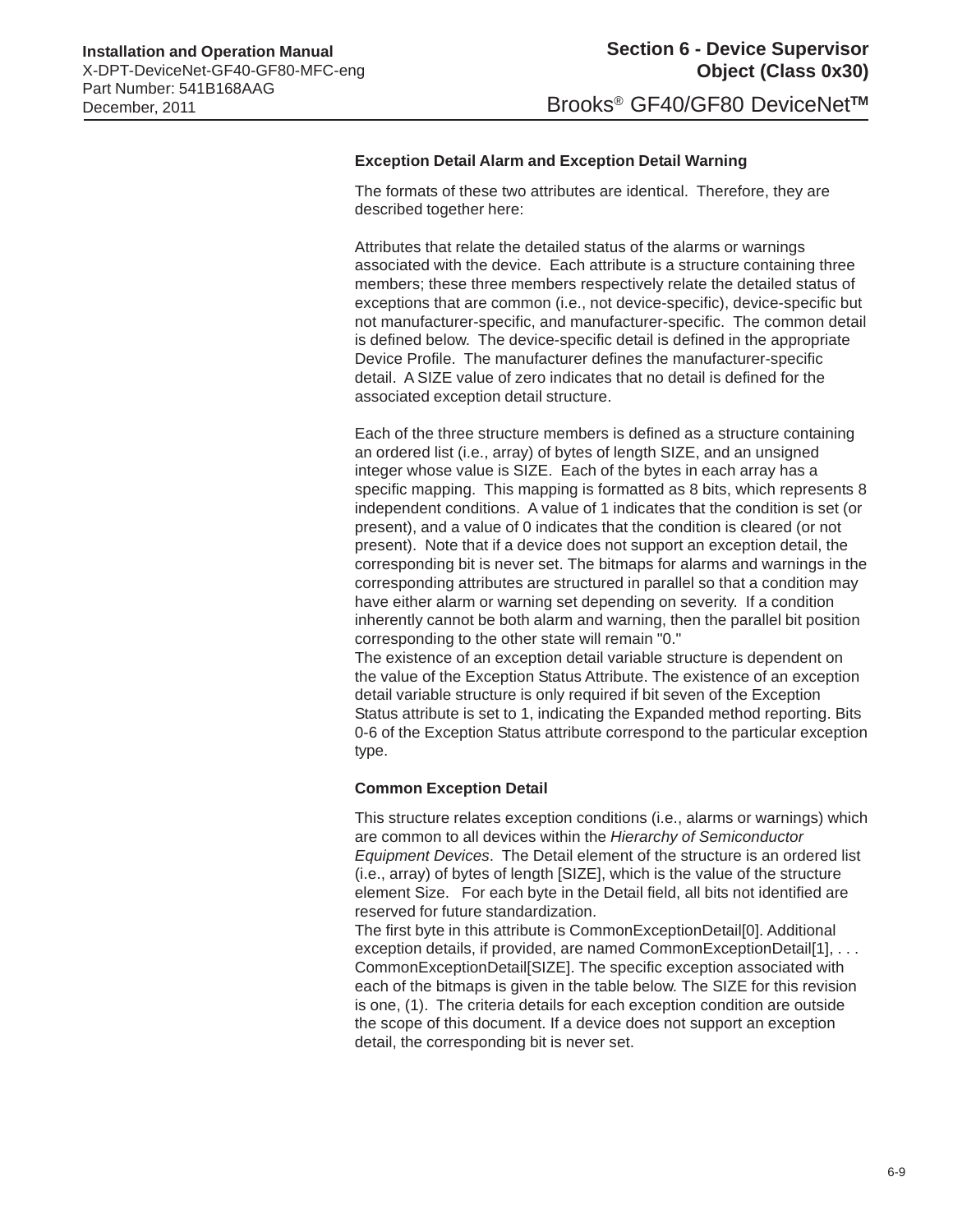| Bit | Common Exception Detail [0]   |
|-----|-------------------------------|
|     | internal diagnostic exception |
| 1   | Microprocessor exception      |
| 2   | <b>EPROM</b> exception        |
| з   | EEPROM exception (**)         |
| ⊿   | RAM exception                 |
| 5   | Reserved by DeviceNet         |
| ഒ   | Internal realtime exception   |
|     | Reserved by DeviceNet         |

**Common Exception Detail Attribute Values**

**\*\* Exception Supported** 

| bit           | <b>Common Exception Detail [1]</b> |
|---------------|------------------------------------|
|               | power supply overcurrent           |
|               | reserved power supply              |
| $\mathcal{P}$ | power supply output voltage (**)   |
| 3             | power supply input voltage         |
|               | scheduled maintenance due          |
| 5             | notify manufacturer                |
| ൳             | reset exception                    |
|               | reserved by DeviceNet              |

\*\* Exception Supported

### **Device Exception Detail**

This structure, similar in form to Common Exception Detail, relates exception conditions, which are specific to individual devices on the network and are defined in their respective device profiles. The Detail element of the structure is an ordered list (i.e., array) of bytes of length [SIZE], which is the value of the structure element size. For a detailed description of this attribute, consult the appropriate specific device profile.

### **Manufacturer Exception Detail**

This structure, similar in form to Common Exception Detail, relates exception conditions, which are specific to the manufacturers of individual devices on the network and are defined by them in their product documentation. The Detail element of the structure is an ordered list (i.e., array) of bytes of length [SIZE], which is the value of the structure element Size.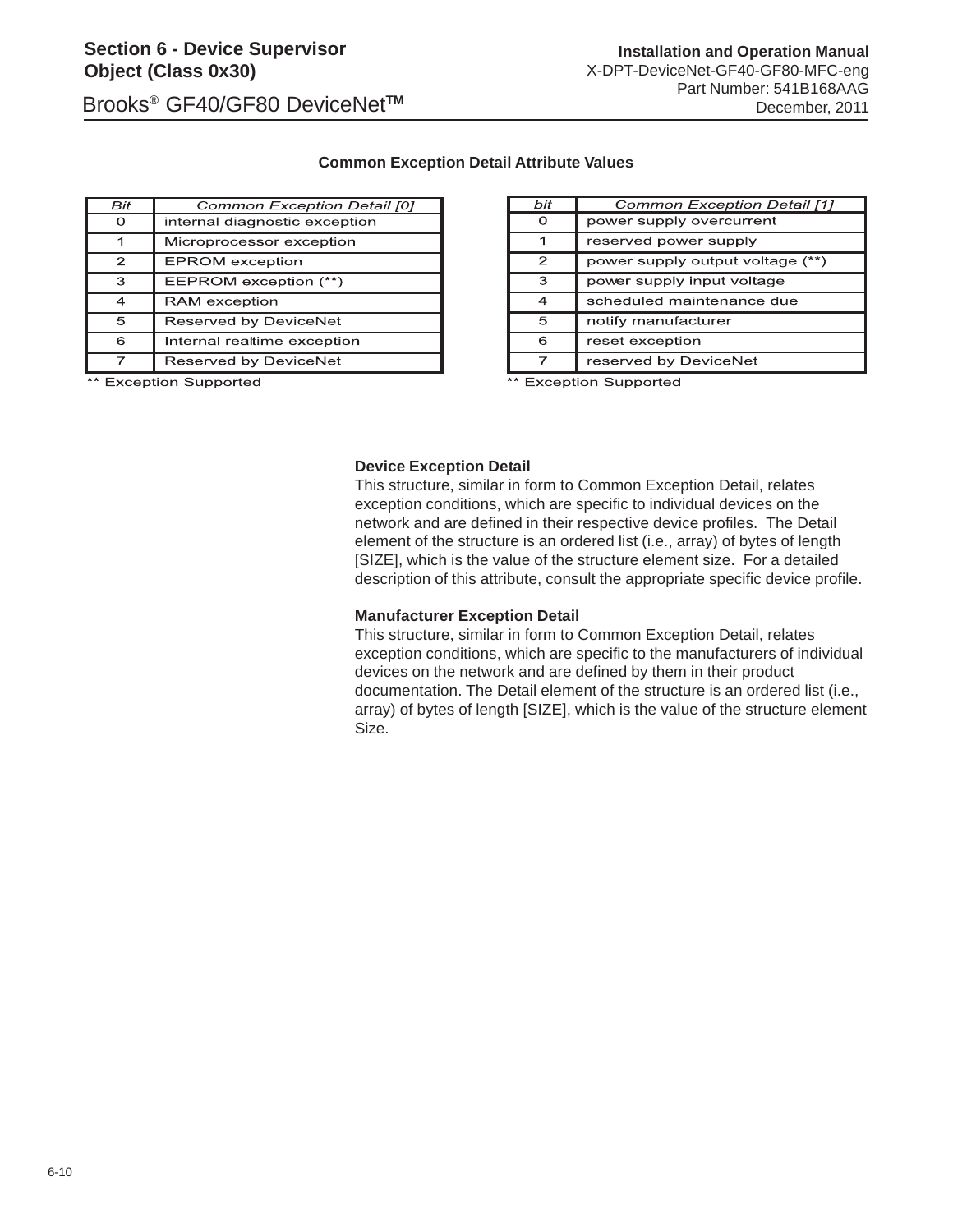# **Section 6 - Device Supervisor Object (Class 0x30)**

Brooks® GF40/GF80 DeviceNet**TM**

# **Exception Detail Format Summary**

| <b>Data Component</b>                        | Bit 7         | <b>Bit 6</b>  | Bit 5                              | Bit 4                            | Bit 3                                              | Bit 2                           | Bit 1                             | <b>Bit 0</b>                                |
|----------------------------------------------|---------------|---------------|------------------------------------|----------------------------------|----------------------------------------------------|---------------------------------|-----------------------------------|---------------------------------------------|
| <b>MFC Device Exception</b><br>Detail Size   | $\Omega$      | 0             | 0                                  | 0                                | 0                                                  | 0                               | 0                                 |                                             |
| <b>MFC Device Exception</b><br>Detail Byte 0 | Reserved<br>0 | Reserved<br>0 | Valve High<br>S-Analog<br>Actuator | Valve Low<br>SAnalog<br>Actuator | Flow<br>Control<br>S-Single<br>Stage<br>Controller | Flow High<br>S-Analog<br>Sensor | Flow<br>Low<br>S-Analog<br>Sensor | Not Reading<br>Valid*<br>S-Analog<br>Sensor |
| Manufacturer<br><b>Exception Detail Size</b> | $\Omega$      | $\Omega$      | 0                                  | $\Omega$                         | $\Omega$                                           | $\Omega$                        | $\mathbf 0$                       |                                             |
| Manufacturer<br><b>Exception Detail</b>      | 0             | $\Omega$      | 0                                  | 0                                | $\Omega$                                           | $\Omega$                        | $\mathbf 0$                       | $\Omega$                                    |

\* Only used in the Warning Exception Detail, this bit is always = 0 in the Alarm Exception Detail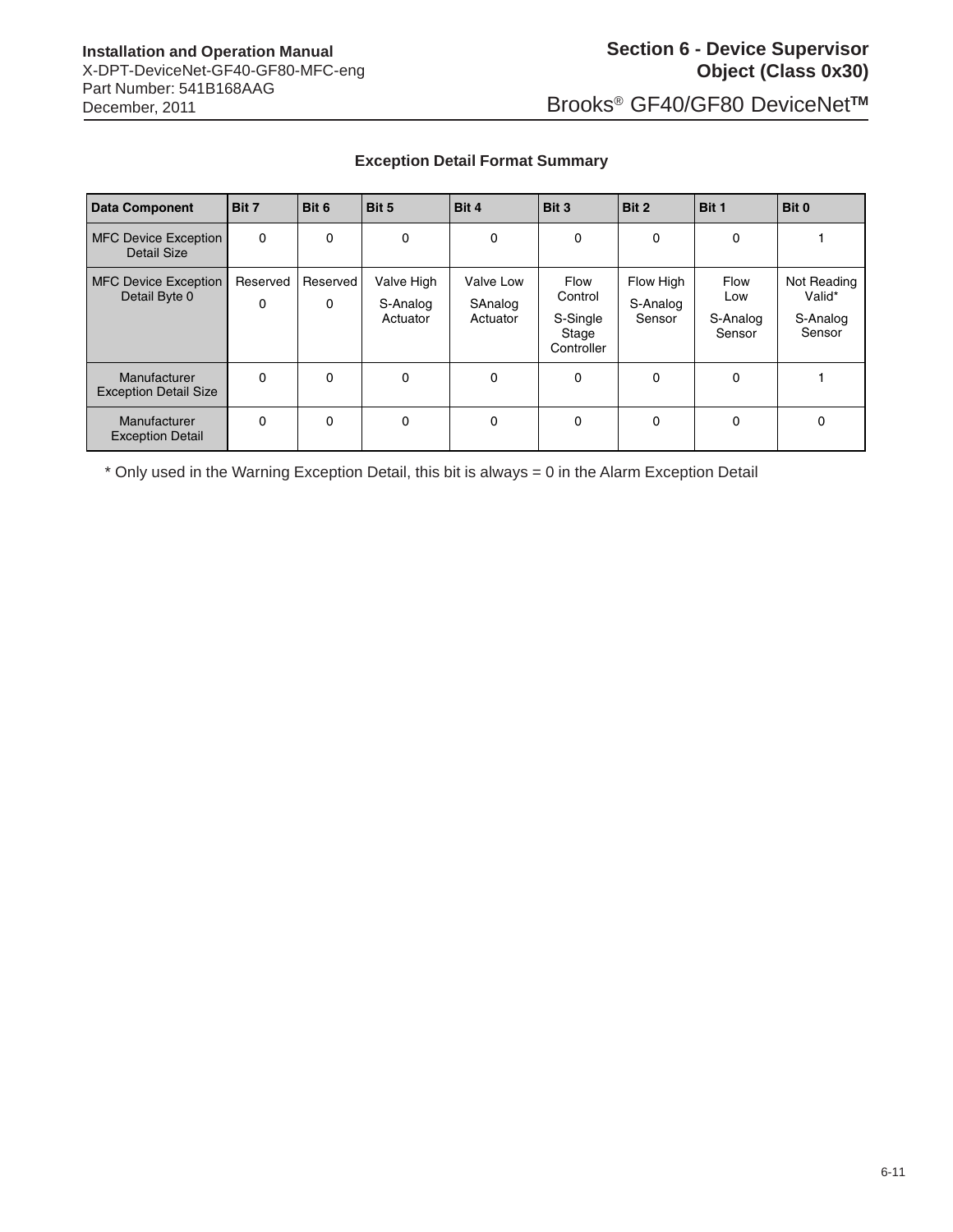Valve High indicates that the Actuator current has exceeded the upper alarm or warning limit.

Valve Low condition never occurs, because low valve current is not an alarm or warning condition.

Flow Control indicates that the closed-loop control system is not able to control the flow within the desired specification. GF40/GF80 Series only supports the alarm condition.

Flow High indicates that the flow value reported by the S-Analog Sensor Object, Instance 1 has exceeded the upper alarm or warning limit.

Flow Low indicates that the flow value reported by the S-Analog Sensor Object, Instance 1 has fallen below the lower alarm or warning limit.

### **Alarm Enable and Warning Enable**

These Boolean attributes are used to enable (1) or disable (0) the S-Device Supervisor object's process of setting Exception bits. When disabled, corresponding bits are never set; and, if they were set, disabling clears them. Also, alarm and warning states are not retained; when enabled, bits will be set only if the corresponding condition is true. The default-state for these Enable attributes is enabled (1).

#### **Time**

This optional attribute represents the value of the time and date as maintained by the device's realtime clock with a resolution of one millisecond. The default value for the Time attribute is zero (0), corresponding to 12:00AM, January 1, 1972, as specified by DeviceNet Volume I, Appendix J.

### **Scheduled Maintenance Expiration Timer**

This attribute, with a resolution of one hour, is used to cause a warning, which indicates that a device calibration is due. A S-Device Supervisor timer decrements this attribute once per hour while power is applied. When the attribute is no longer positive and the Scheduled Maintenance Expiration Warning Enable attribute is set to enabled, a Scheduled Maintenance Expiration Warning condition is generated. This causes the Scheduled Maintenance Due Warning bit to be set.

The attribute will not wrap; when the attribute reaches its most negative value, it no longer decrements. The attribute will continue to decrement irrespective of the state of the Scheduled Maintenance Expiration Warning Enable attribute. The value shall be maintained in nonvolatile memory.

#### **Scheduled Maintenance Expiration Warning Enable**

This Boolean attribute is used to enable (1) or disable (0) the S-Device Supervisor object's process of setting the Scheduled Maintenance Due Exception bit. When disabled, the corresponding bit is never set; and, if it was set, disabling clears it. When enabled, the bit will be set only if the corresponding condition is true.

The default-state for this Enable attribute is enabled (1).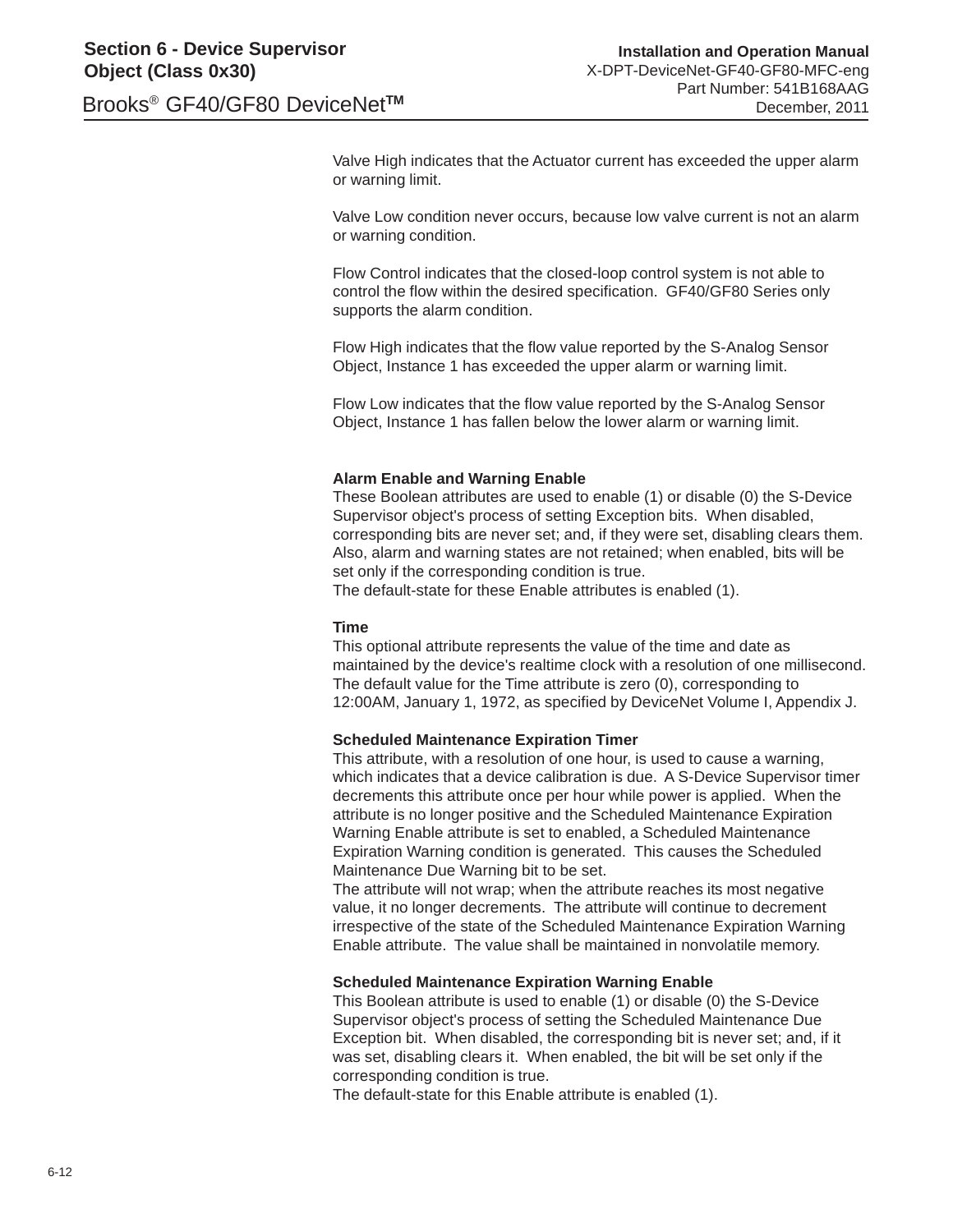# **6.4 S-Device Supervisor Common Services**

| <b>Service Code</b>                    | <b>Need in Implementation</b> |                       | <b>Service Name</b>   | <b>Description of Service</b>                                                                                                                     |
|----------------------------------------|-------------------------------|-----------------------|-----------------------|---------------------------------------------------------------------------------------------------------------------------------------------------|
|                                        | <b>Class</b>                  | <b>Instance</b>       |                       |                                                                                                                                                   |
| $0E$ hex<br>14 <sub>dec</sub>          | Conditional                   | Required              | Get_Attributes_Single | Returns the contents of the<br>specified attribute.                                                                                               |
| 10 <sub>hex</sub><br>16 <sub>dec</sub> | n/a                           | Required              | Set Attributes Single | Modifies an attribute value.                                                                                                                      |
| 5                                      | n/a                           | Required              | Reset                 | Resets the device to the Self-<br><b>Testing</b> state.                                                                                           |
| 6                                      | n/a                           | Required              | Start                 | Starts the device execution by<br>moving the device to the<br><b>Executing state. Equivalent to</b><br><b>SEMI S/A Network Execute</b><br>Service |
| 7                                      | n/a                           | Optional<br>Supported | Stop                  | Moves the device to the <b>Idle</b><br>state                                                                                                      |

See the DeviceNet Communication Model and Protocol for definitions of these common services.

## **6.5 S-Device Supervisor Common Object-Specific Services**

| <b>Service Code</b>        |              | <b>Need in Implementation</b> | <b>Service Name</b> | <b>Description of Service</b>                                |
|----------------------------|--------------|-------------------------------|---------------------|--------------------------------------------------------------|
|                            | <b>Class</b> | <b>Instance</b>               |                     |                                                              |
| 4Bhex<br>75 <sub>dec</sub> | n/a          | Required                      | Abort               | Moves the device to the <b>Abort</b><br>state                |
| 4Chex<br>76dec             | n/a          | Required                      | Recover             | Moves the device out of the Abort<br>state                   |
| 4Ehex<br>78 <sub>dec</sub> | n/a          | Required                      | Perform_Diagnostics | Causes the device to perform a set<br>of diagnostic routines |

# **DS Object Service Parameter Dictionary**

| Parameter | Form                | Description                                                 |
|-----------|---------------------|-------------------------------------------------------------|
|           | TestID USINT (byte) | Type and possibly detail of diagnostic test to be performed |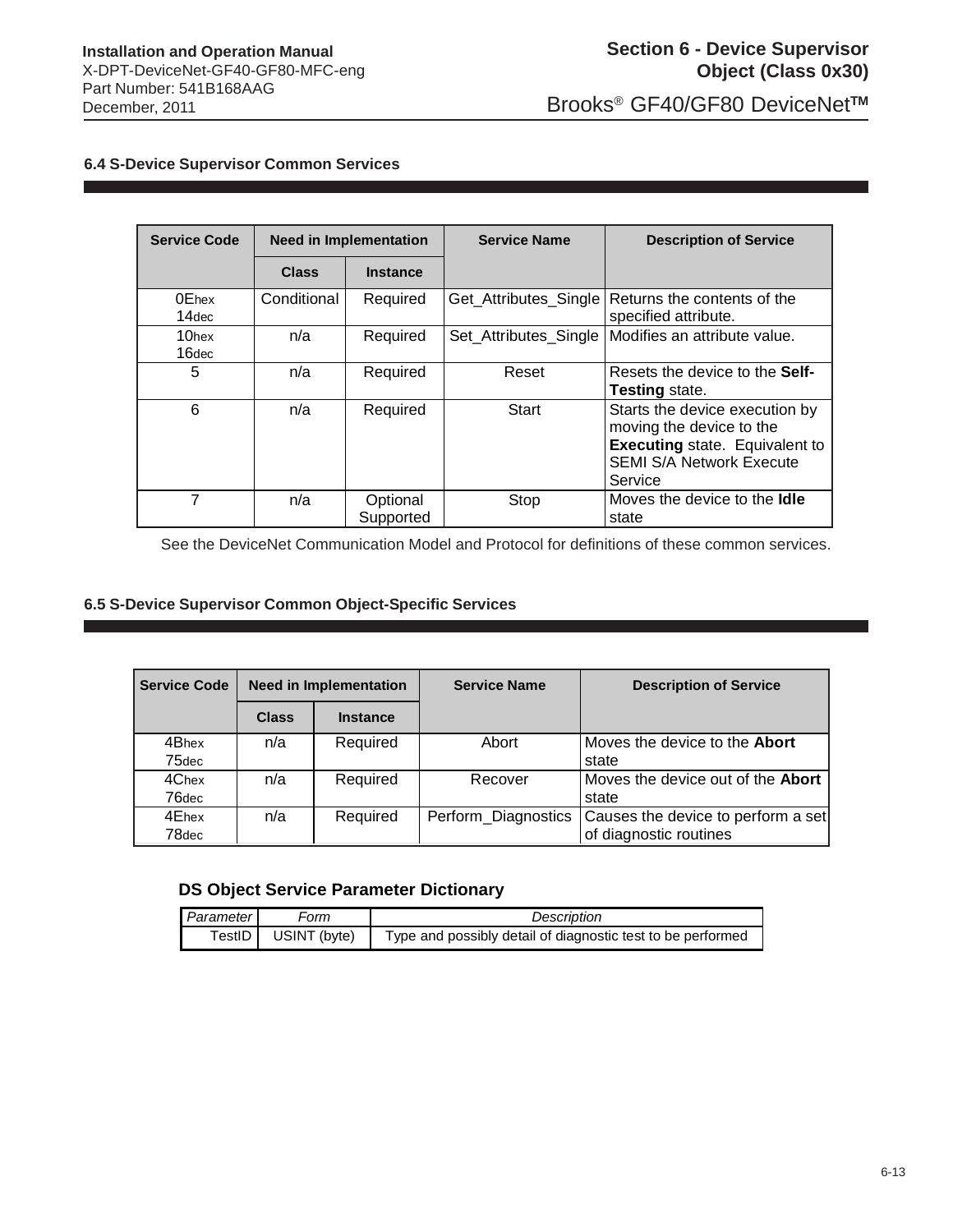**Abort** - Used to transition the device application objects to the aborted state. This service request may be (and generally will be) originated internally, from application objects.

**Recover** - Used to transition the device application objects from the abort state to the idle state. This service request may be originated internally, from application objects.

**Perform\_Diagnostics** - Used to instruct the S-Device Supervisor object to perform a diagnostic test. A diagnostic test is either of type *common* or *device-dependent*. Common diagnostic tests include RAM, EPROM, nonvolatile memory, and communications. Common diagnostic tests are implementation-specific. All detail of *device-dependent* diagnostics is outside the scope of this document.

## **TestID Parameter**

The following values are defined for the TestID parameter for the Perform\_Diagnostics Service Request:

| <b>Attribute Value</b> | <b>State</b>                                    |
|------------------------|-------------------------------------------------|
|                        | Standard                                        |
| $1 - 63$               | Reserved                                        |
| 64-127                 | Device Specific (defined in Device Profile)     |
| 128-255                | Manufacturer Specific (defined by manufacturer) |

Type "Standard" is specified if there is only one type of diagnostic defined or if there is more than one including a type standard. Additional diagnostic types may be defined in the device profile or by the manufacturer.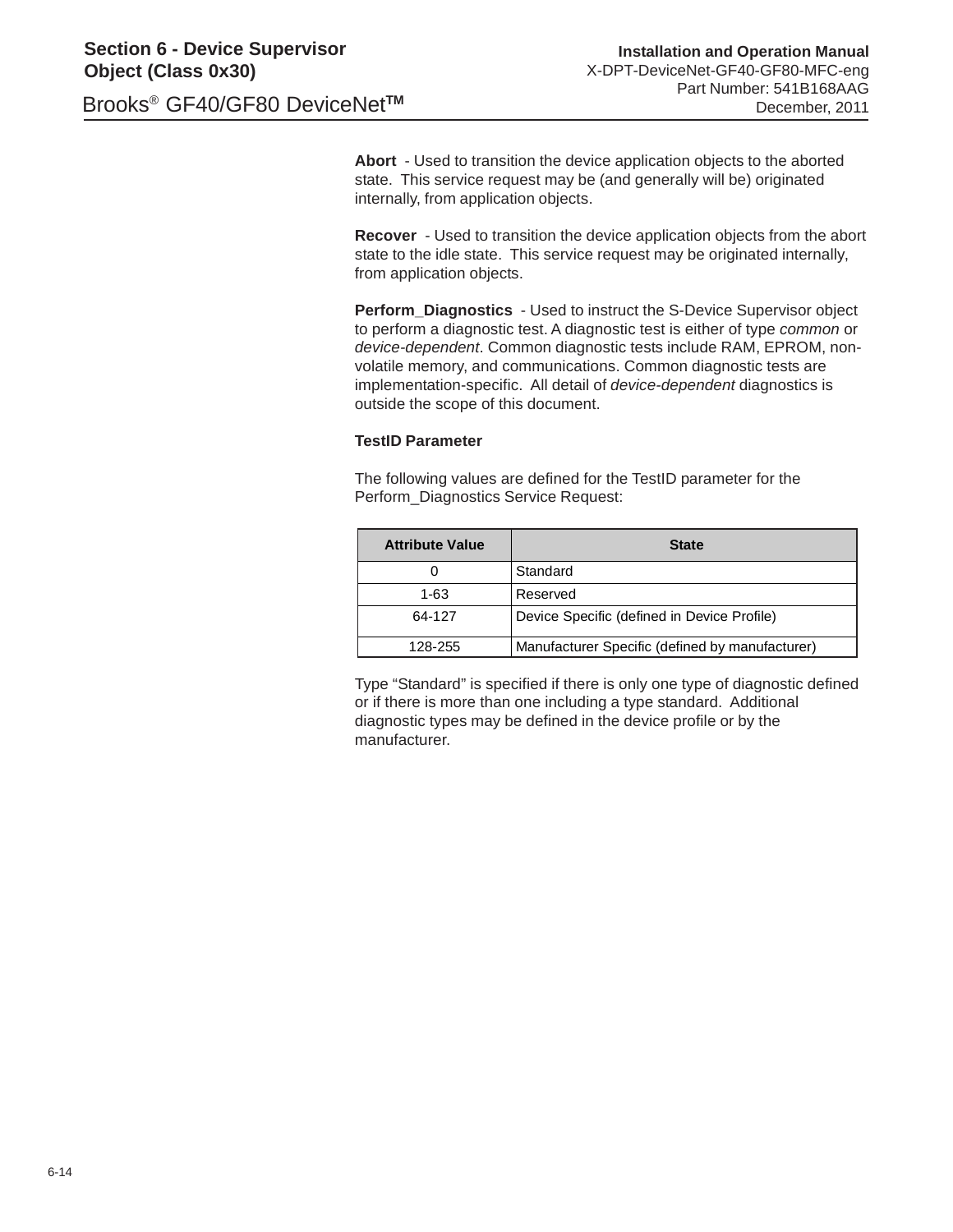# **7 S-Analog Sensor Object (Class 0x31)**

The S-Analog Sensor Object models the acquisition of a reading from a physical sensor in a device. Associated with an analog sensor is a reading that has been acquired and corrected with an offset and a gain coefficient, optionally, settable in the object. Additional correction algorithms may be specified by other objects identified in the device profile or as extensions specified by the manufacturer.

The GF40/GF80 Series supports two instances of the S-Analog Sensor Object. Instance 1 is associated with the flow sensor. Instance 3 is associated with the temperature sensor.

This object is a member of the *Hierarchy of Semiconductor Equipment Devices*. The S-Device Supervisor Object manages the behavior of the S-Analog Sensor Object. See Section 6 of this document.

# **7.1 S-Analog Sensor Class Attributes**

The Object Class Attribute ID 1-7 are reserved. See DeviceNet Volume II, Section 5-4.1. for more specification detail on these attributes.

| <b>Attribute ID</b> | Need in<br>implementation       | <b>Access</b><br><b>Rule</b>                                                                     | <b>Name</b>     | <b>DeviceNet</b><br>Data Type | <b>Description of Attribute</b>                                                                                                                                                 |  |  |  |
|---------------------|---------------------------------|--------------------------------------------------------------------------------------------------|-----------------|-------------------------------|---------------------------------------------------------------------------------------------------------------------------------------------------------------------------------|--|--|--|
| 1 thru $7$          | specification.                  | These class attributes are either optional or conditional and are described in chapter 5 of this |                 |                               |                                                                                                                                                                                 |  |  |  |
| 97 & 98             |                                 | Reserved by DeviceNet                                                                            |                 |                               |                                                                                                                                                                                 |  |  |  |
| 99                  | Conditional*<br>(Not supported) | Get                                                                                              | <b>Subclass</b> | <b>UINT</b>                   | Identifies a subset of additional<br>attributes, services and behaviors.<br>The subclasses for this object are<br>specified at the end of this object<br>specification section. |  |  |  |

\* If the value of Subclass is 00, which identifies "no subclass", then this attribute is OPTIONAL in implementation, otherwise, this attribute is REQUIRED.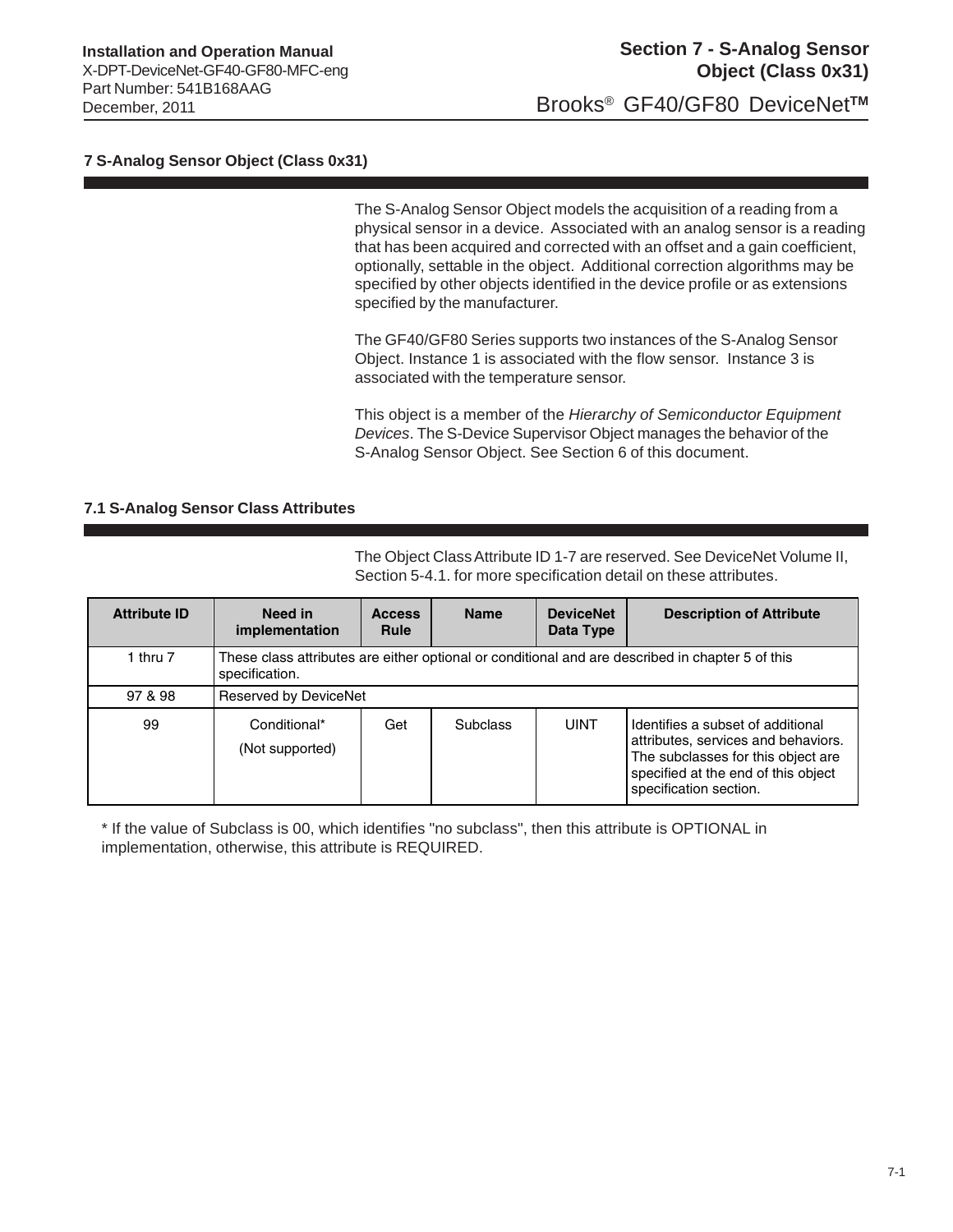# **7.2 S-Analog Sensor Instance Attributes**

All required attributes must be supported as specified. All listed attributes are supported for all instances, unless otherwise noted.

| Attr ID        | Need in<br>Implementation | <b>Access Rule</b>                          | NV*       | <b>Name</b>                                                       | <b>DeviceNet Data</b><br><b>Type</b>             | <b>Description of</b><br><b>Attribute</b>                                                                  | <b>Semantics of</b><br><b>Values</b>                                                                                                            |
|----------------|---------------------------|---------------------------------------------|-----------|-------------------------------------------------------------------|--------------------------------------------------|------------------------------------------------------------------------------------------------------------|-------------------------------------------------------------------------------------------------------------------------------------------------|
| $\mathbf{1}$   | Optional<br>(Supported)   | Get                                         | <b>NV</b> | Number of<br><b>Attributes</b>                                    | USINT (byte)                                     | Number of<br>attributes<br>supported                                                                       | The number of<br>attributes supported<br>by this object<br>instance                                                                             |
| $\overline{c}$ | Optional<br>(Supported)   | Get                                         | <b>NV</b> | <b>Attribute List</b>                                             | <b>ARRAY OF</b><br>USINT (bytes)                 | List of attributes<br>supported by<br>this object<br>instance                                              | List of attributes<br>supported by this<br>object instance                                                                                      |
| 3              | Optional<br>(Supported)   | See<br><b>Semantics</b><br>Set <sup>1</sup> | <b>NV</b> | Data Type                                                         | USINT (byte)                                     | Determines the<br>Data Type of<br>Value and all<br>related<br>attributes as<br>specified in this<br>table. | see Semantics<br>section<br>$[default] = INT$<br>(0xC3)<br><b>INT and Real</b><br>supported                                                     |
| $\overline{4}$ | Optional<br>(Supported)   | See<br>Semantics<br>Set <sup>1</sup>        | <b>NV</b> | Data Units                                                        | <b>UINT</b>                                      | Determines the<br>Units context of<br>Value and all<br>related<br>attributes.                              | see Semantics<br>section<br>[default] = Counts<br>(0x1001)<br>Counts or SCCM<br>supported                                                       |
| 5              | Required                  | Get                                         | $\vee$    | <b>Reading Valid</b>                                              | <b>BOOL</b>                                      | Indicates that<br>the Value<br>attribute<br>contains a valid<br>value.                                     | $0 =$ invalid<br>$1 =$ valid<br>(invalid: e.g., not<br>warmed up yet)                                                                           |
| 6              | Required                  | Get                                         | $\vee$    | Value<br>(Dependent<br>on instance -<br>see Semantics<br>section) | INT or specified<br>by Data Type if<br>supported | Analog input<br>value                                                                                      | The corrected,<br>converted, calibrated<br>final value of the<br>sensor.<br>Default range is:<br>$0-6000H (0-100%)$<br>see Semantics<br>section |
| 7              | Required                  | Get                                         | v         | <b>Status</b>                                                     | <b>BYTE</b>                                      | Alarm / Warning see Semantics<br>State of this<br>object instance                                          | section                                                                                                                                         |
| 8              | Optional<br>(Supported)   | Set                                         | <b>NV</b> | Alarm Enable                                                      | <b>BOOL</b>                                      | Enables the<br>setting of the<br>Alarm Status<br><b>Bits</b>                                               | $0 =$ disable [default]<br>$1 =$ enable                                                                                                         |

 $*$  NV = Nonvolatile; attribute value is maintained through power cycles; V = Volatile.

1 Data Type and Data Units are ONLY settable under certain conditions (see Semantics).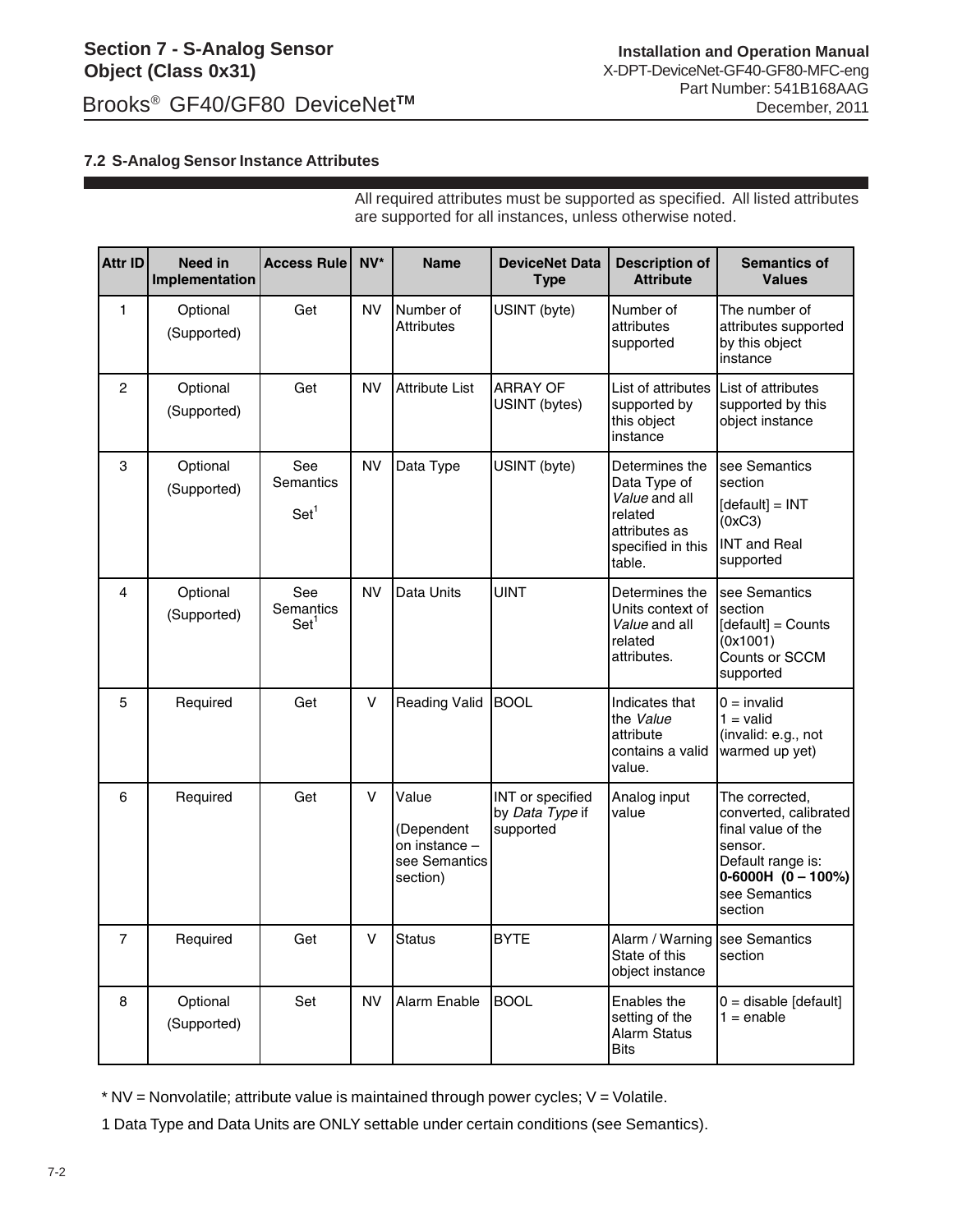# **Section 7 - S-Analog Sensor Object (Class 0x31)**

Brooks® GF40/GF80 DeviceNet**TM**

| <b>Attr ID</b> | Need in<br>Implementation                                                | <b>Access</b><br><b>Rule</b> | $N V^*$   | Name                    | <b>DeviceNet Data</b><br><b>Type</b>                         | <b>Description of</b><br><b>Attribute</b>                                         | <b>Semantics of</b><br><b>Values</b>                                                                                                                                                      |
|----------------|--------------------------------------------------------------------------|------------------------------|-----------|-------------------------|--------------------------------------------------------------|-----------------------------------------------------------------------------------|-------------------------------------------------------------------------------------------------------------------------------------------------------------------------------------------|
| 9              | Optional<br>(Supported)                                                  | Set                          | <b>NV</b> | Warning<br>Enable       | <b>BOOL</b>                                                  | Enables the<br>setting of the<br><b>Warning Status</b><br><b>Bits</b>             | $0 =$ disable [default]<br>$1 =$ enable                                                                                                                                                   |
| 10             | Optional<br>(Supported)                                                  | Get                          | <b>NV</b> | <b>Full Scale</b>       | INT or specified<br>by Data Type if<br>supported             | The Value of<br>Full Scale for<br>the sensor.                                     | The value of<br>attribute Value<br>corresponding to the<br>Full Scale calibrated<br>measurement of the<br>sensor.<br>$[default] = maximum$<br>allowable value for<br>the Data Type        |
|                |                                                                          |                              |           |                         |                                                              |                                                                                   | see Semantics<br>section                                                                                                                                                                  |
| 11             | Optional<br>(Supported)                                                  | Get                          | <b>NV</b> | Offset-A Data<br>Type   | USINT (byte)                                                 | Determines the<br>Data Type of<br>attribute<br><b>OffsetA</b>                     | see Semantics<br>section<br>$[default] = INT$                                                                                                                                             |
| 12             | Optional<br>(Supported)                                                  | Set                          | <b>NV</b> | Offset-A                | INT or specified<br>by Offset-A Data<br>Type if<br>supported | An amount<br>added prior to<br>Gain to derive<br>Value                            | see Semantics<br>section<br>$0 = [default]$                                                                                                                                               |
| 13             | Required if<br>Attribute "Gain" is<br>other than REAL                    | Get                          | <b>NV</b> | Gain Data<br>Type       | USINT (byte)                                                 | Determines the<br>Data Type of<br>attribute Gain                                  | see Semantics<br>section<br>[default] = REAL                                                                                                                                              |
|                | (Supported)                                                              |                              |           |                         |                                                              |                                                                                   |                                                                                                                                                                                           |
| 14             | Optional<br>(Supported)                                                  | Set                          | <b>NV</b> | Gain                    | REAL or<br>specified by<br>Gain Data Type<br>if supported    | An amount<br>scaled to derive<br>Value                                            | see Semantics<br>section<br>$1.0 = [default]$                                                                                                                                             |
| 15             | Required if<br>Attribute "Gain" is<br>other than REAL<br>(Not Supported) | Get                          | <b>NV</b> | Unity Gain<br>Reference | REAL or<br>specified by<br>Gain Data Type<br>if supported    | Specifies the<br>value of the<br>Gain attribute<br>equivalent to a<br>gain of 1.0 | Used for normalizing<br>the Gain attribute.<br>$[default] = 1.0$<br>e.g., for an UINT<br>type Gain, a Unity<br>Gain Reference may<br>be 10000, allowing a<br>gain of 0.0001 to<br>6.5535. |
| 16             | Optional<br>(Not Supported)                                              | Set                          | <b>NV</b> | Offset-B                | INT or specified<br>by Data Type if<br>supported             | An amount<br>added to derive<br>Value                                             | see Semantics<br>section<br>$0 = [default]$                                                                                                                                               |

\* NV = Nonvolatile; attribute value is maintained through power cycles.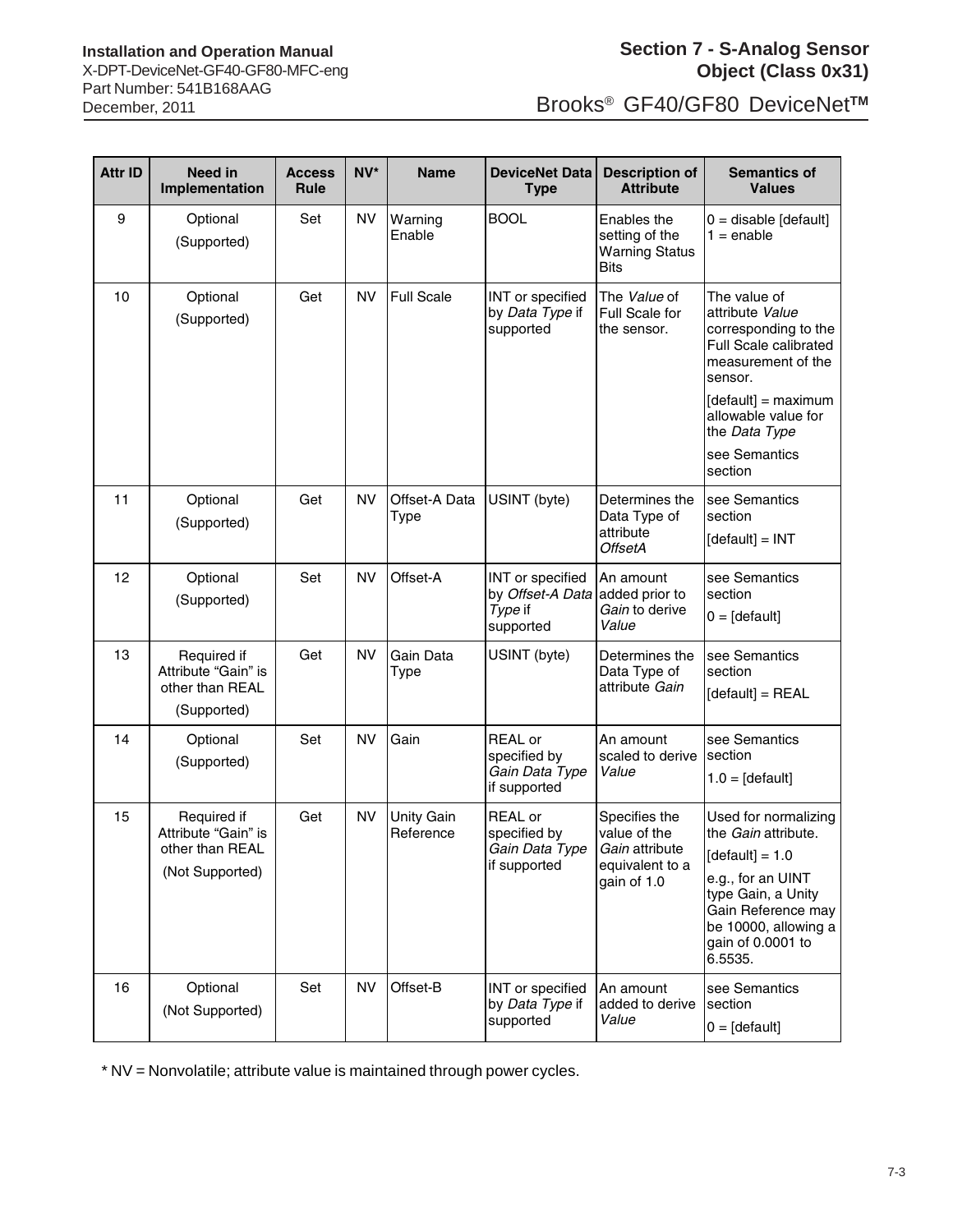| Attr ID | Need in<br><b>Implementation</b> | <b>Access</b><br><b>Rule</b> | $N V^*$   | <b>Name</b>                          | <b>DeviceNet Data</b><br><b>Type</b>             | <b>Description of</b><br><b>Attribute</b>                                                                                       | <b>Semantics of</b><br><b>Values</b>                                             |
|---------|----------------------------------|------------------------------|-----------|--------------------------------------|--------------------------------------------------|---------------------------------------------------------------------------------------------------------------------------------|----------------------------------------------------------------------------------|
| 17      | Optional<br>(Supported)          | Set                          | <b>NV</b> | <b>Alarm Trip</b><br>Point High      | INT or specified by<br>Data Type if<br>supported | Determines the<br>Value above<br>which an Alarm<br>Condition will<br>occur                                                      | see Semantics<br>section<br>$[default] =$<br>Maximum value<br>for its data type. |
| 18      | Optional<br>(Supported)          | Set                          | <b>NV</b> | Alarm Trip<br>Point Low              | INT or specified by<br>Data Type if<br>supported | Determines the<br>Value below<br>which an Alarm<br>Condition will<br>occur                                                      | see Semantics<br>section<br>$[default] =$<br>Minimum value<br>for its data type. |
| 19      | Optional<br>(Supported)          | Set                          | <b>NV</b> | Alarm<br><b>Hysteresis</b>           | INT or specified by<br>Data Type if<br>supported | Determines the<br>amount by which<br>the Value must<br>recover to clear<br>an Alarm<br>Condition                                | see Semantics<br>section<br>$[default] = 0$                                      |
| 20      | Optional<br>(Supported)          | Set                          | <b>NV</b> | Alarm<br>Settling<br>Time            | <b>UINT</b>                                      | Determines the<br>time that the<br>Value must<br>exceed the Trip<br>Point before the<br>exception<br>condition is<br>generated. | Time in<br>milliseconds<br>see Semantics<br>section<br>$[default] = 0$           |
| 21      | Optional<br>(Supported)          | Set                          | <b>NV</b> | Warning<br><b>Trip Point</b><br>High | INT or specified by<br>Data Type if<br>supported | Determines the<br>Value above<br>which a Warning<br>Condition will<br>occur                                                     | see Semantics<br>section<br>$[default] =$<br>Maximum value<br>for its data type. |
| 22      | Optional<br>(Supported)          | Set                          | <b>NV</b> | Warning<br><b>Trip Point</b><br>Low  | INT or specified by<br>Data Type if<br>supported | Determines the<br>Value below<br>which a Warning<br>Condition will<br>occur                                                     | see Semantics<br>section<br>$[default] =$<br>Minimum value<br>for its data type. |
| 23      | Optional<br>(Supported)          | Set                          | <b>NV</b> | Warning<br><b>Hysteresis</b>         | INT or specified by<br>Data Type if<br>supported | Determines the<br>amount by which<br>the Value must<br>recover to clear a<br>Warning<br>Condition                               | see Semantics<br>section<br>$[default] = 0$                                      |

\* NV = Nonvolatile; attribute value is maintained through power cycles.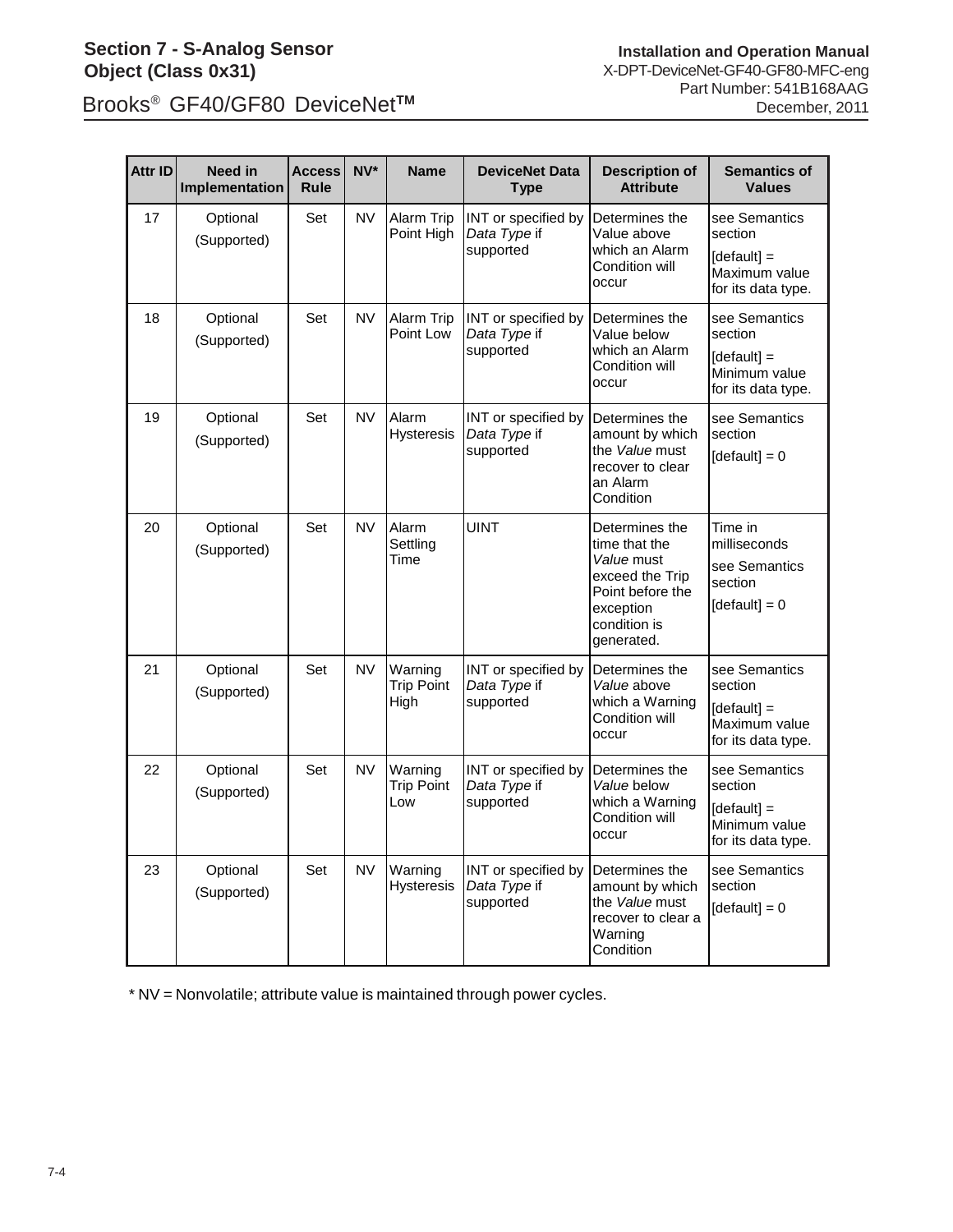# **Section 7 - S-Analog Sensor Object (Class 0x31)**

Brooks® GF40/GF80 DeviceNet**TM**

| <b>Attr ID</b> | <b>Need in</b><br>Implementation | <b>Access</b><br>Rule | NV*       | <b>Name</b>               | <b>DeviceNet</b><br>Data Type                       | <b>Description of</b><br><b>Attribute</b>                                                                                       | <b>Semantics of</b><br><b>Values</b>                                                                                                                                              |
|----------------|----------------------------------|-----------------------|-----------|---------------------------|-----------------------------------------------------|---------------------------------------------------------------------------------------------------------------------------------|-----------------------------------------------------------------------------------------------------------------------------------------------------------------------------------|
| 24             | Optional<br>(Supported)          | Set                   | <b>NV</b> | Warning<br>Settling Time  | <b>UINT</b>                                         | Determines the<br>time that the<br>Value must<br>exceed the Trip<br>Point before the<br>exception<br>condition is<br>generated. | Time in milliseconds<br>see Semantics<br>section<br>$[default] = 0$                                                                                                               |
| 25             | Optional<br>(Not Supported)      | Set                   | <b>NV</b> | Safe State                | USINT (byte)                                        | Specifies the<br>behavior for the<br>Value for states<br>other than<br>Execute                                                  | see Semantics<br>section<br>$[default] = 0$                                                                                                                                       |
| 26             | Optional<br>(Not Supported)      | Set                   | <b>NV</b> | Safe Value                | INT or<br>specified by<br>Data Type if<br>supported | The Value to be<br>used for Safe<br>$State = Safe$<br>Value                                                                     | see Semantics<br>section<br>$[default] = 0$                                                                                                                                       |
| 27             | Optional<br>(Supported)          | Set                   | <b>NV</b> | Autozero<br>Enable        | <b>BOOL</b>                                         | Enables the<br>Auto zero                                                                                                        | see Semantics<br>section<br>$0 =$ disable [default]<br>$1 =$ enable                                                                                                               |
| 28             | Optional<br>(Supported)          | Get                   | v         | Autozero<br><b>Status</b> | <b>BOOL</b>                                         | Indicates the<br>status of the<br>automatic<br>nulling                                                                          | see Semantics<br>section<br>$[default] = 0$                                                                                                                                       |
| 29             | Optional<br>(Not Supported)      | Set                   | <b>NV</b> | Autorange<br>Enable       | <b>BOOL</b>                                         | Enables the<br>automatic range section<br>switching                                                                             | see Semantics<br>$0 =$ disable [default]<br>$1 =$ enable                                                                                                                          |
| 30             | Optional<br>(Not Supported)      | Get                   | V         | Range<br>Multiplier       | <b>REAL</b>                                         | Indicates the<br>current range<br>multiplier                                                                                    | see Semantics<br>section<br>$[default] = 1.0$                                                                                                                                     |
| 31             | Optional<br>(Not Supported)      | Set                   |           | NV Averaging Time UINT    |                                                     | Specifies the<br>time over which<br>analog samples<br>are averaged.                                                             | Time in Milliseconds<br>of a moving-window<br>average.<br>$0 =$ disable<br>averaging [default]<br>Values less than the<br>sample rate of the<br>device also disable<br>averaging. |

 $*$  NV = Nonvolatile; attribute value is maintained through power cycles; V = Volatile.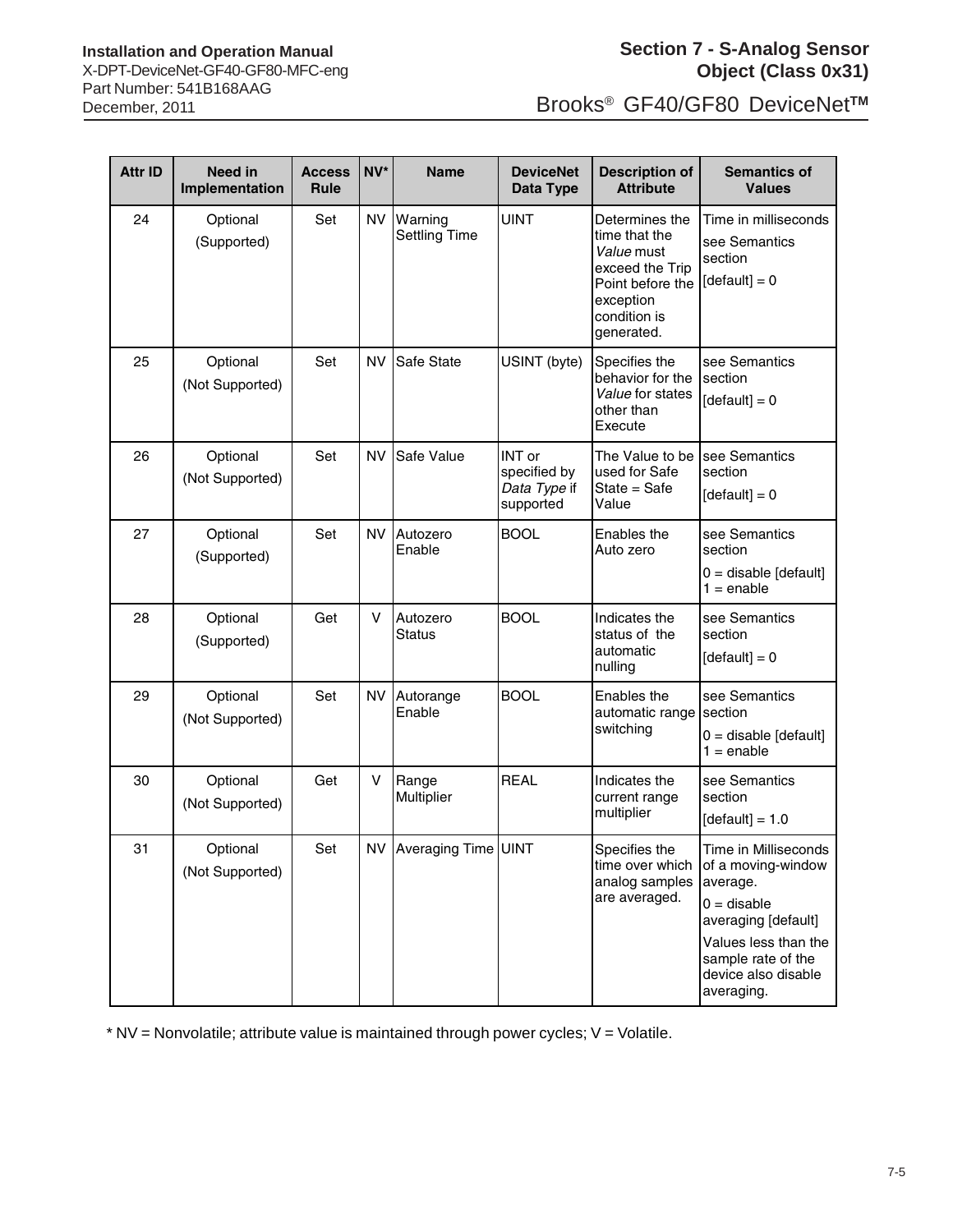| <b>Attr ID</b> | Need in<br>Implementation               | <b>Access</b><br><b>Rule</b> | NV*       | <b>Name</b>                              | <b>DeviceNet</b><br>Data Type                    | <b>Description of</b><br><b>Attribute</b>                                                                                                                                                            | <b>Semantics of</b><br><b>Values</b>                                                                                                          |
|----------------|-----------------------------------------|------------------------------|-----------|------------------------------------------|--------------------------------------------------|------------------------------------------------------------------------------------------------------------------------------------------------------------------------------------------------------|-----------------------------------------------------------------------------------------------------------------------------------------------|
| 32             | Optional<br>(Supported)                 | Get                          | <b>NV</b> | Overrange                                | INT or specified<br>by Data Type if<br>supported | Specifies the<br>highest valid<br>Value                                                                                                                                                              | The value above<br>which attribute<br>Reading Valid is<br>set to invalid.<br>$[default] =$<br>maximum<br>allowable value for<br>the Data Type |
| 33             | Optional<br>(Supported)                 | Get                          | <b>NV</b> | Underrange                               | INT or specified<br>by Data Type if<br>supported | Specifies the<br>lowest valid<br>Value                                                                                                                                                               | The value below<br>which attribute<br>Reading Valid is<br>set to invalid.<br>$[default] =$<br>minimum<br>allowable value for<br>the Data Type |
| 34             | Optional<br>(Not Supported)             | Set                          | NV.       | Produce<br><b>Trigger Delta</b>          | INT or specified<br>by Data Type if<br>supported | The amount by<br>which Value<br>must change<br>before a Change<br>of State<br>Production is<br>triggered                                                                                             | $0 = Disabled$<br>[default]<br><b>See Semantics</b><br>section                                                                                |
| 35             | Conditional <sup>2</sup><br>(Supported) | Set                          | NV        | Gas<br>Calibration<br>Object<br>Instance | <b>UINT</b>                                      | Indicates which<br><b>Gas Calibration</b><br>object instance<br>is active for this<br>object                                                                                                         | $0 = Disabled$<br>[default]<br><b>See Semantics</b><br>section                                                                                |
| 97-98          | Reserved by DeviceNet                   |                              |           |                                          |                                                  |                                                                                                                                                                                                      |                                                                                                                                               |
| 99             | Conditional <sup>3</sup><br>(Supported) | Get                          | NV.       | Subclass                                 | <b>UINT</b>                                      | Identifies a<br>subset of<br>additional<br>attributes,<br>services and<br>behaviors. The<br>subclasses for<br>this object are<br>specified at the<br>end of this object<br>specification<br>section. | $0 = No$ subclass<br>$n =$ subclass as<br>defined herein<br>Instance 1,<br>subclass=1<br>see section 7.7<br>Instance 3<br>subclass=0          |
| 110            | Optional<br>(Not supported)             | Get                          | <b>NV</b> | <b>Full Scale</b>                        | Struct:<br>real, uint                            | Full scale<br>amount (real)<br>and data units<br>(uint)                                                                                                                                              | Default = $0, 0$ .                                                                                                                            |

 $*$  NV = Nonvolatile; attribute value is maintained through power cycles; V = Volatile.

2 Attribute is settable; however, it should only be set while in the Idle state (see Semantics).

3 If the value of Subclass is 00, then this attribute is OPTIONAL in implementation, otherwise, this attribute is REQUIRED.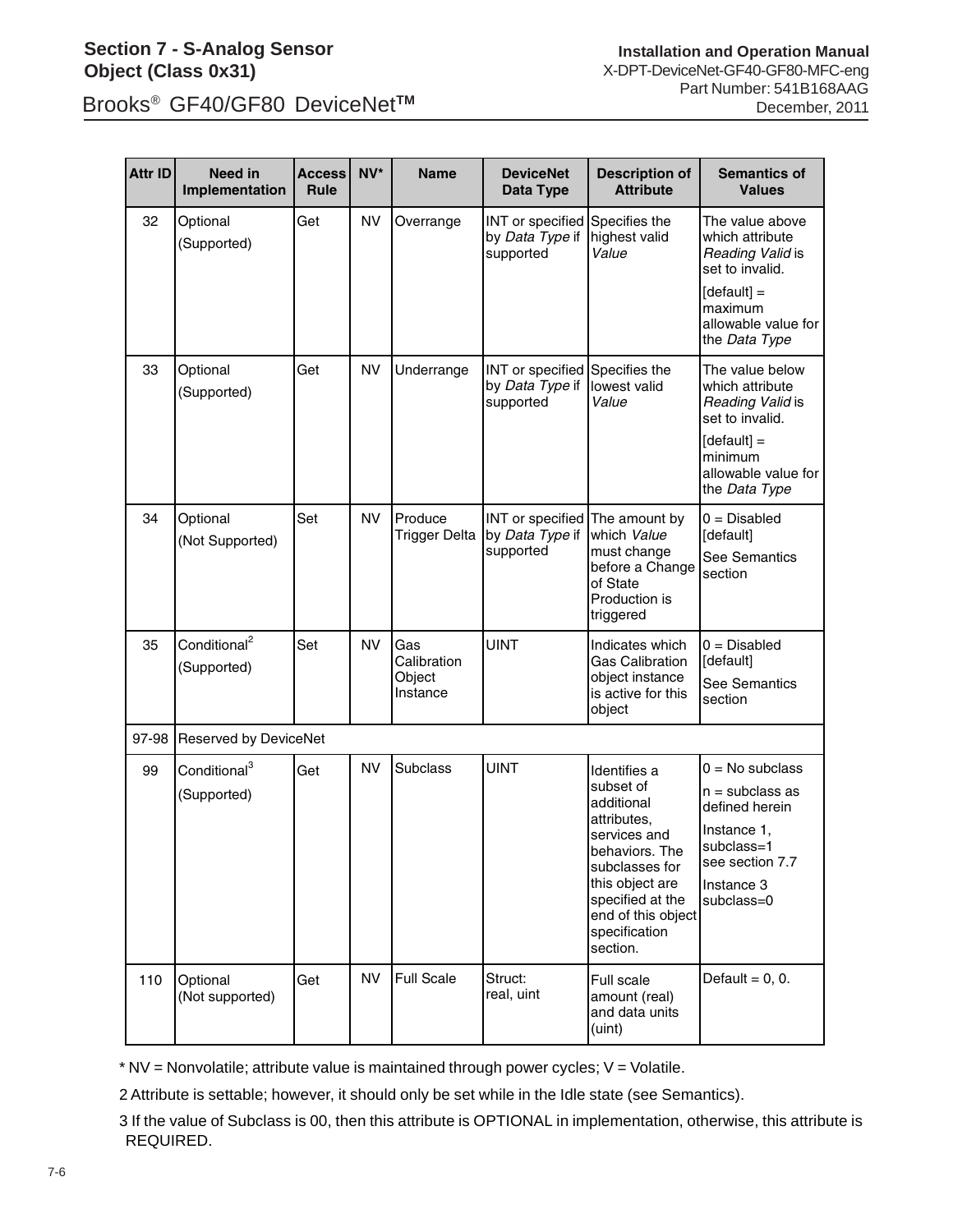## **7.3 Semantics**

### **Data Type**

All Data Type attributes, including *Data Type*, *Offset-A Data Type* and *Gain Data Type*, use the enumerated values specified in DeviceNet Vol. I, Appendix C-6.1.

The *Data Type* attribute is settable only in the *Idle State* and only if no attribute belonging to the object instance is the endpoint of an I/O connection in the *Established State*.

The *Data Type* attribute may change automatically based upon established I/O connections. See Behavior section for more information on this mechanism.

### **Data Units**

Specifies the context of *Value* and related attributes (such as, offset and trip points) for this object instance. See the following table for a list of valid values for each object instance. A request to set attribute to an unsupported value will return an error response.

The *Data Units* attribute is settable only in the *Idle State*.

| <b>Instance</b> | <b>Supported Data Units</b> |
|-----------------|-----------------------------|
| 1 - Flow        | Counts (0x1001)             |
|                 | Percent (0x1007)            |
|                 | <b>SCCM (0x1400)</b>        |
|                 | SLM (0x1401)                |
| 3 - Temperature | Counts (0x1001)             |
|                 | Percent (0x1007)            |
|                 | Degree Celsius (0x1200)     |
|                 | Degree Fahrenheit (0x1201)  |
|                 | Degree Kelvin (0x1202)      |
|                 | Degree Rankine (0x1203)     |

### **Value, Offset (A and B) and Gain**

An S-Analog Sensor object instance derives a reading from a physical analog sensor. The reading is converted to the data type and units specified for the *Value* attribute. The *Offset-A*, *Offset-B* and *Gain* attributes are applied to the sensor reading as specified by the following formula:

*Value* = *Gain* " (Sensor Reading + *Offset-A*) + *Offset-B*

Typically, the *Offset-A* or *Offset-B* attributes are modified by the Zero-Adjust service and the *Gain* attribute is modified by the Gain\_Adjust services; particularly, when the device utilizes a non-linear conversion algorithm. However, support of these services is not required. See the Behavior section.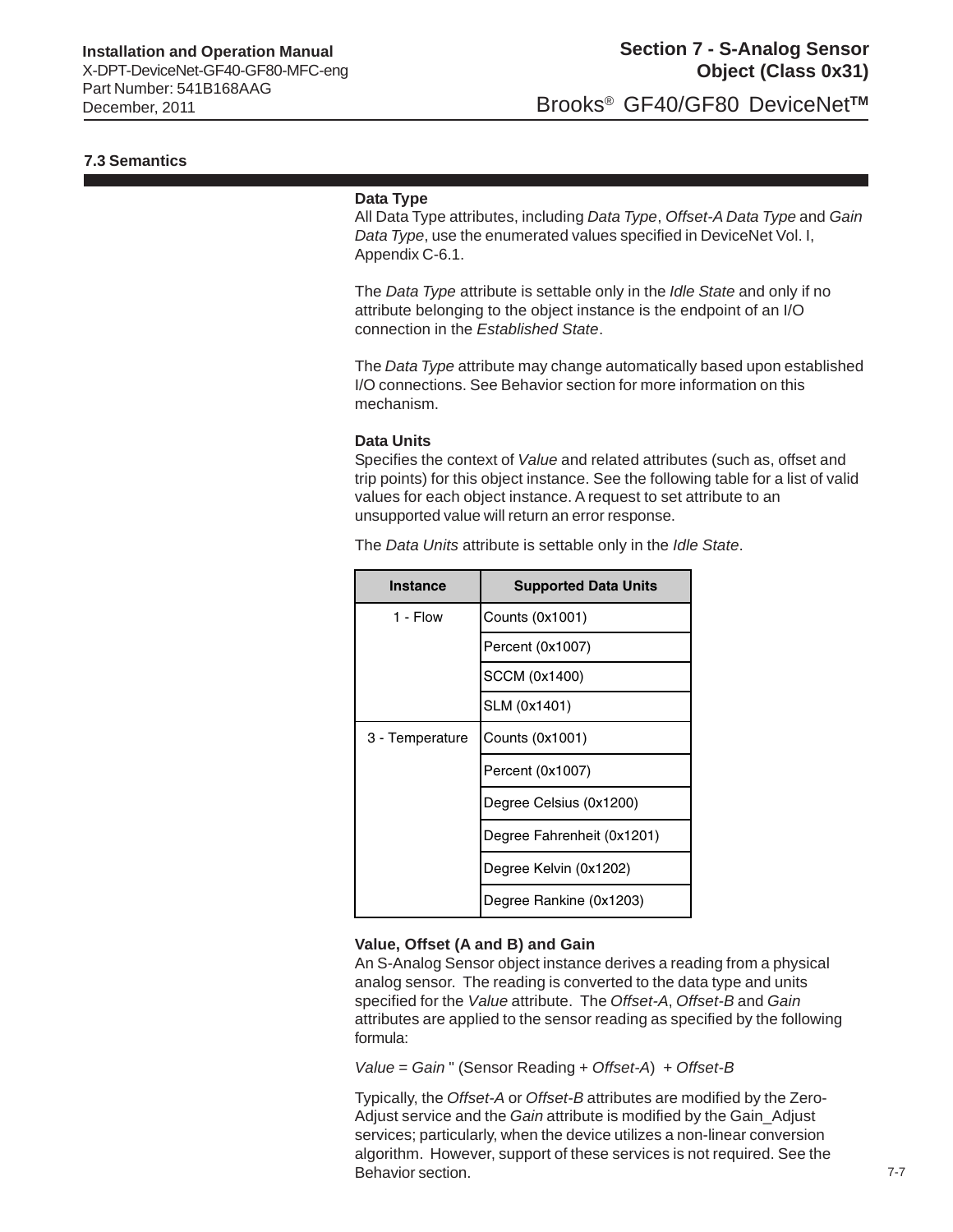### **Value, flow, instance 1**

The flow value is normalized based on the rated maximum flow for the device. When Data Units are set to Counts, the default range 0 to 0x6000 defines the 0 to 100% of rated flow.

Data Type values supported are Integer (0xC3) and Real (0xCA). Data Units supported are Counts (0x1001), SCCM (0x1400), and SLM (0x1401). Both Data Type and Data Units attributes are settable.The full-scale range for indicated flow is determined by the full-scale attribute (31H, 1,10).

### **Value, temperature, instance 3**

The temperature instance is scaled so that the maximum reported count value of 0x6000 will equal 500 degrees Kelvin when Data Units are set to Counts or Percent.

### **Status**

A bit mapped byte, which indicates the Alarm and Warning Exception status of the object instance. The following definition applies:

| <b>Bit</b> | <b>Definition</b>                                |
|------------|--------------------------------------------------|
|            | High Alarm Exception: $0 =$ cleared; $1 =$ set   |
|            | Low Alarm Exception: $0 =$ cleared; $1 =$ set    |
| 2          | High Warning Exception: $0 =$ cleared; $1 =$ set |
| з          | Low Warning Exception: $0 =$ cleared; $1 =$ set  |
|            | Reserved                                         |
| 5          | Reserved                                         |
| 6          | Reserved                                         |
|            | Reserved                                         |

### **Trip Points, Hysteresis and Settling Time**

Trip Point High is the level above which the *Value* attribute will cause an Alarm or Warning exception condition.

Trip Point Low is the level below which the *Value* attribute will cause an Alarm or Warning exception condition.

A Hysteresis value specifies the amount by which the *Value* attribute must transition in order to clear an Alarm or Warning condition. For example: A Trip Point High value of 100 and a hysteresis value of 2 will result in an exception condition being set when the *Value* is above 100 and cleared when the Value drops below 98. Similarly, A Trip Point Low value of 100 and a hysteresis value of 2 will result in an exception condition being set when the *Value* is below 100 and cleared when the *Value* increases above 102.

The Settling Time determines the amount of time that the *Value* attribute must exceed the Trip Point before the exception condition is generated. The Settling Time also applies to the clearing of the condition.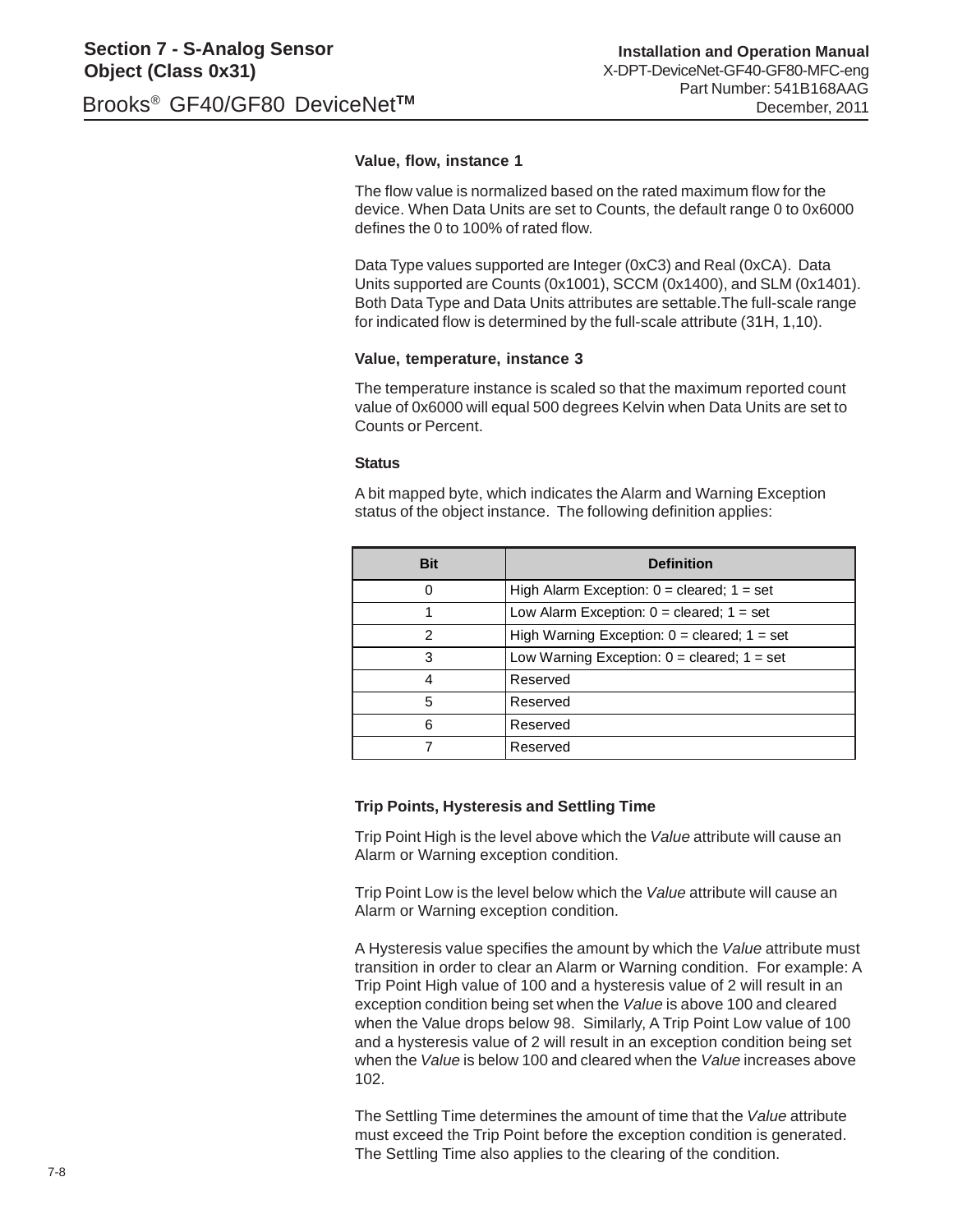#### **Safe State**

This attribute specifies what value will be held in *Value* for states other than Executing. See the S-Device Supervisor object definition in Section 6 for a description of object states. The purpose of this mechanism is to allow other devices, that may be using this Value, to transition to, or remain in, a safe state in the event of this device transitioning to a FAULT, IDLE, or ABORT state. The following values are defined:

| <b>Attribute Value</b> | <b>State</b>           |
|------------------------|------------------------|
| O                      | Zero                   |
|                        | <b>Full Scale</b>      |
| 2                      | <b>Hold Last Value</b> |
| 3                      | Use Safe Value         |
| $4 - 50$               | Reserved               |
| 51-99                  | Device Specific        |
| 100-255                | Vendor Specific        |

### **Safe Value**

For Safe State set to Use Safe Value, this attribute holds the value to which the *Value* attribute will be set for object instance states other than Executing.

#### **Autozero Enable and Autozero Status**

When the autozero is enabled, the device will automatically invoke a Zero\_Adjust service request (no parameter) contingent upon a set of conditions specified by the manufacturer. These conditions may be determined by the value of an attribute (e.g., setpoint) or some other mechanism defined by the manufacturer. See Zero\_Adjust service.

**GF40/GF80 Series uses the Autozero Status attribute to convey the status of the Zero-Adjust Service operation. If the device receives an explicit message from the host to perform a Zero-Adjust Service, the GF40/GF80 Series will perform the service and set the Autozero Status to 1 for the duration of the service. After the Zero-Adjust service has completed, the Autozero Status will be set to zero. The MFC Device Profile appears to indicate that the Autozero Status attribute is only to be used for an internally triggered Zero-Adjust Service; however, the GF40/GF80 Series uses the Autozero Status to convey the status of the Zero-Adjust Service, no matter how the service was triggered.**

### **Autorange Enable and Range Multiplier**

When the autorange is enabled, the device will automatically switch full scale range based on a set of conditions specified by the manufacturer. The Range Multiplier indicates the range scale. An example of how Autorange may work is: when the *Value* is less than 9% with a *Range Multiplier* of 1.0, the *Range Multiplier* switches to 10.0 (the *Value* then reads 90% of the 10X range). When the *Value* then reaches 100% with a *Range Multiplier* of 10.0, the *Range Multiplier* returns to 1.0 (the *Value* then reads 10% of the 1X range).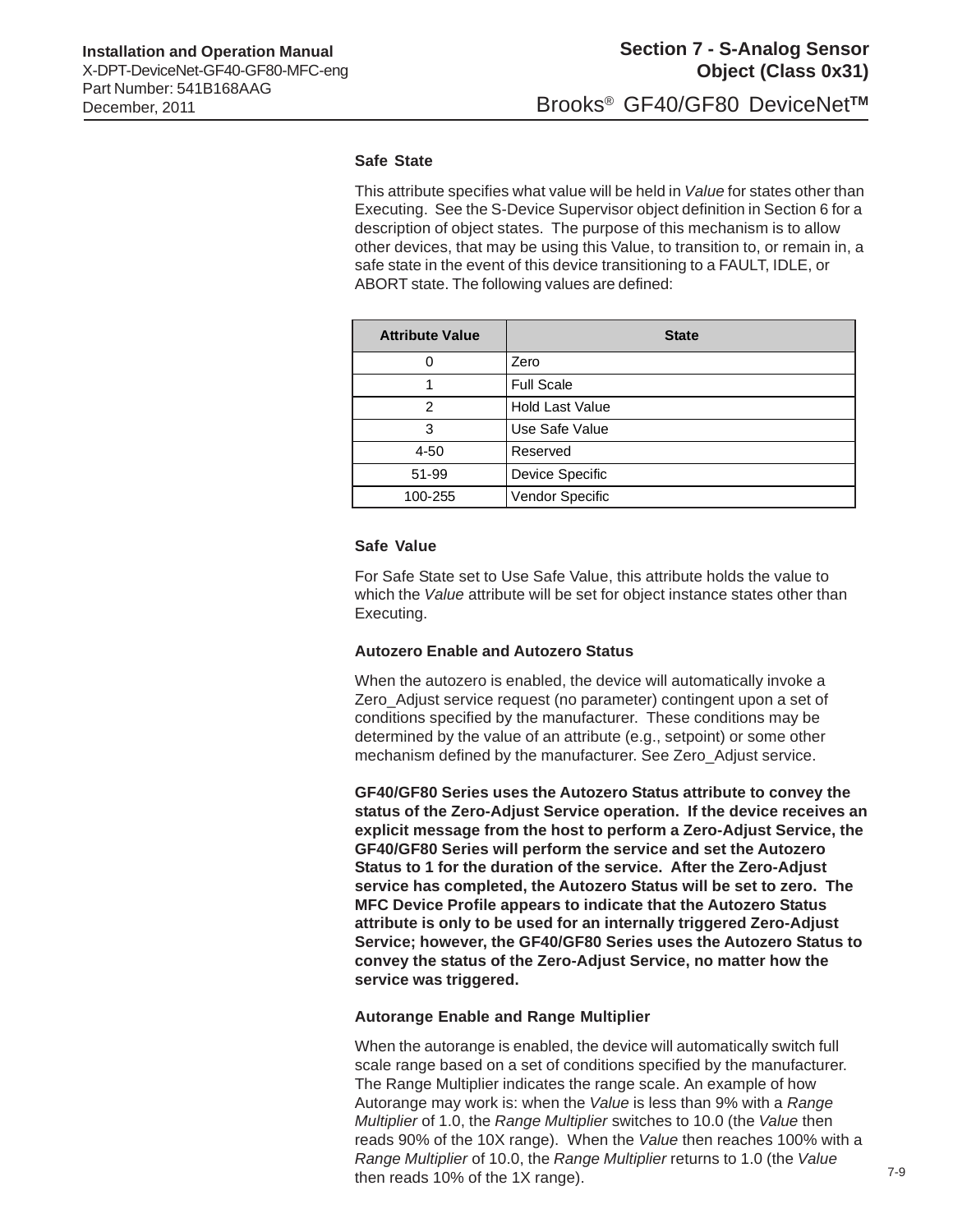## **Produce Trigger Delta**

This attribute is used in conjunction with the "Change of State" production trigger type. Upon transition of the associated connection object instance (any Change of State connection pointing to the S-Analog Sensor object *Value* attribute) to the established state, a production is immediately triggered and this reported *Value* is stored internally for the determination of the next production trigger. When the *Value* changes by an amount of at least the *Produce Trigger Delta* (i.e., the *Value* as compared to the internally stored previously produced *Value*), a new production is triggered, and this reported *Value* becomes the new internally stored *Value* for the determination of the next production trigger.

## **Gas Calibration Object Instance**

This attribute is used to select an instance of the S-Gas Calibration object. The selected S-Gas Calibration object instance provides the data with which an S-Analog Sensor object instance enacts the appropriate calibration algorithm for a given gas type.

A Set\_Attribute\_Single request, specifying a value not supported, will return an "invalid attribute value" error response. A list of acceptable values for this attribute is derived from a class level service request to the S-Gas Calibration object.

Conditionally Required: If a device profile specifies an S-Gas Calibration object relationship for an S-Analog Sensor object instance, then this attribute is required.

See the S-Gas Calibration object definition for more information.

### **Caution:**

**Care should be taken when changing the gas instance. The Thermal Mass Flow Device profile allows the user to change the gas instance at any time; however, the attribute should only be changed when the device is Idle. Unpredictable results may occur if the gas instance is changed while the Thermal Mass Flow Device is in the Execute State.**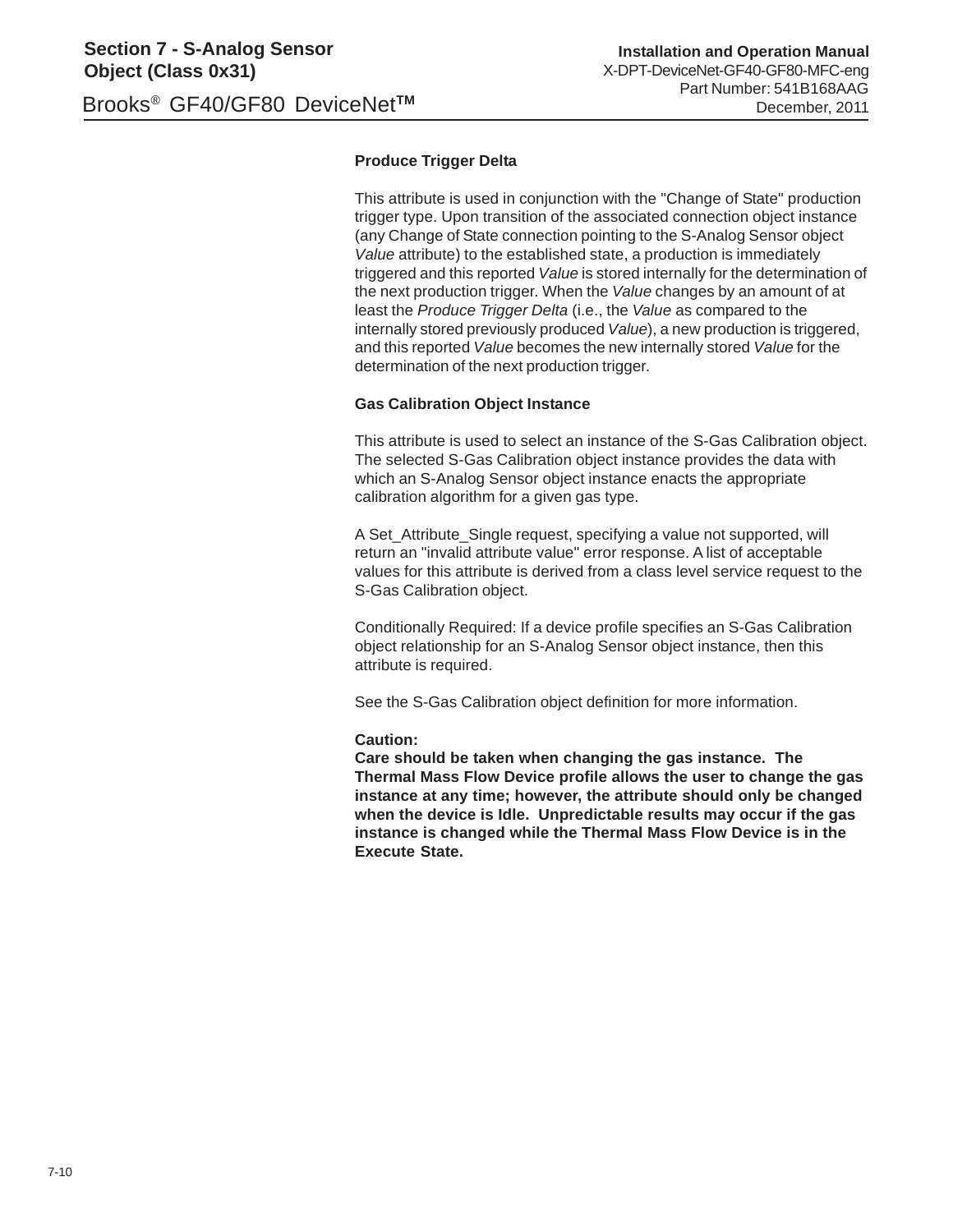# **7.4 S-Analog Sensor Common Services**

The S-Analog Sensor Object provides the following Common Services:

| <b>Service</b>             | <b>Need in Implementation</b> |                 |                      |                                                     |
|----------------------------|-------------------------------|-----------------|----------------------|-----------------------------------------------------|
| Code                       | <b>Class</b>                  | <b>Instance</b> | <b>Service Name</b>  | <b>Description of Service</b>                       |
| 0Ehex<br>14dec             | Conditional*                  | Required        | Get Attribute Single | Returns the contents of<br>the specified attribute. |
| 10 <sub>hex</sub><br>16dec | n/a                           | Required        | Set Attribute Single | Modifies an attribute<br>value.                     |

\*The Get\_Attribute\_Single service is REQUIRED if any attributes are implemented.

See the DeviceNet Communication Model and Protocol for definitions of these common services.

## **7.5 S-Analog Sensor Object-Specific Services**

| <b>Service</b> |              | <b>Need in Implementation</b>  |                     |                                                                                                                                                           |  |
|----------------|--------------|--------------------------------|---------------------|-----------------------------------------------------------------------------------------------------------------------------------------------------------|--|
| Code           | <b>Class</b> | <b>Instance</b>                | <b>Service Name</b> | <b>Description of</b><br><b>Service</b>                                                                                                                   |  |
| 4Bhex<br>75dec | n/a          | Optional<br>(Supported)        | Zero Adjust         | Causes the device to<br>modify attribute<br>Offset-A and/or<br>Offset-B such that<br>attribute Value equals<br>the Target Value sent<br>with the request. |  |
| 4Chex<br>76dec | n/a          | Optional<br>(Not<br>Supported) | Gain_Adjust         | Causes the device to<br>modify attribute Gain,<br>such that attribute<br>Value, equals the<br><b>Target Value sent</b><br>with the request.               |  |

The Zero\_Adjust and Gain\_Adjust services are used to cause the S-Analog Sensor Object device to modify its *Offset-A* and/or *Offset-B* and *Gain* attribute values based upon manufacturer specific algorithms. The target value specified in the service request represents the actual parametric measurement that the physical sensor should be reporting at the time of the request.

There are no state transitions associated with the invocation of these services. It is, therefore, incumbent upon the user to establish the device into the desired configuration prior to, and during, the execution of these services. This will generally involve exposing the sensor to a known environment and treating the values read during execution of the services accordingly.

A success service response indicates that the service was accepted and the application process started.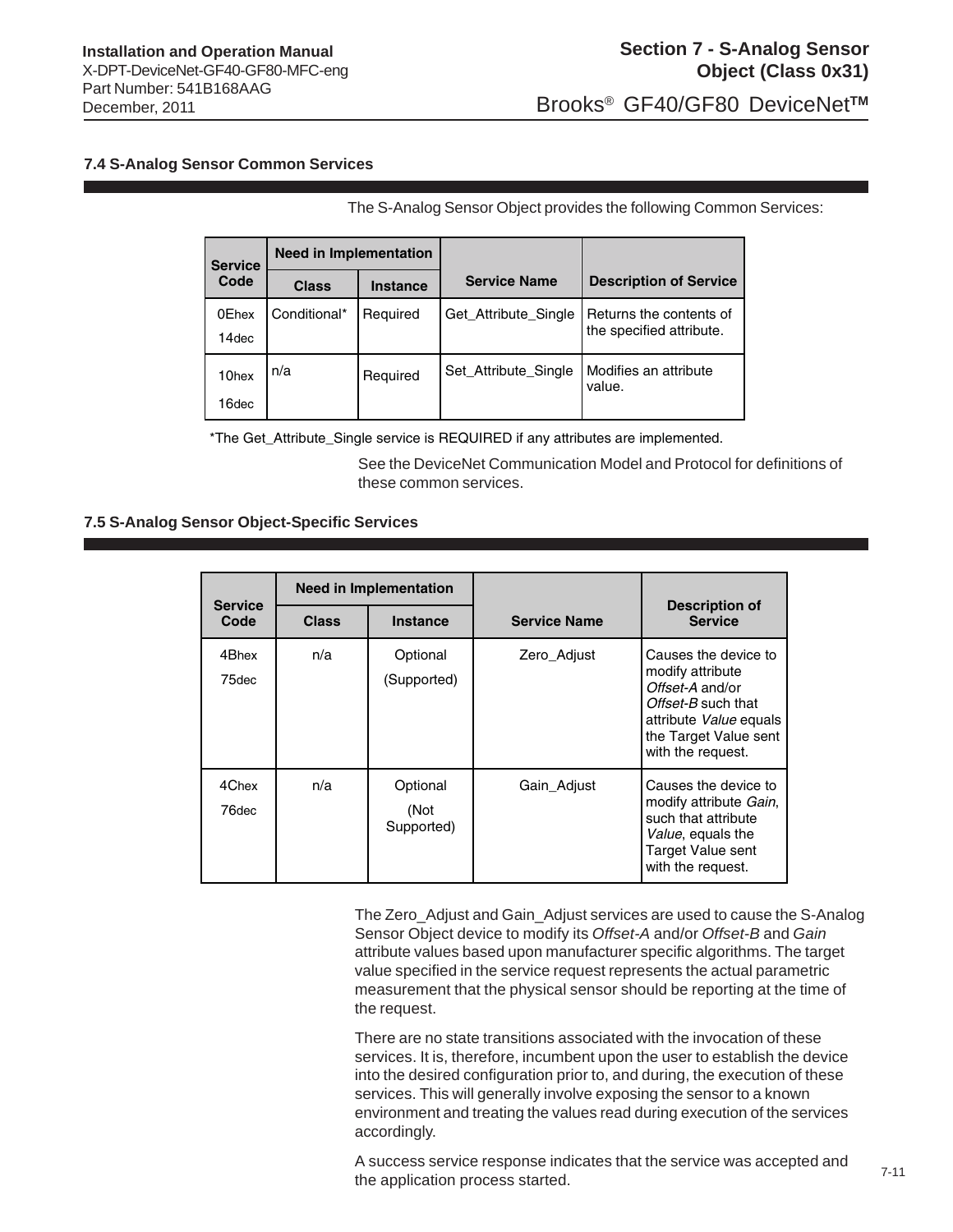# **7.5.1 Zero\_Adjust Request Service Data Field Parameters**

| <b>Parameter</b> | <b>Required</b>         | Data Type                                                 | <b>Description</b>                           | <b>Semantics of Values</b>                                                                                        |
|------------------|-------------------------|-----------------------------------------------------------|----------------------------------------------|-------------------------------------------------------------------------------------------------------------------|
| Target Value     | Optional<br>(Supported) | Specified<br>by the<br>value of<br>attribute<br>Data Type | The target value for<br>the zero calibration | The value to which the Value<br>attribute will be set.<br>If not specified, the default value<br>of zero is used. |

# **7.5.2 Gain\_Adjust Request Service Data Field Parameters**

| <b>Parameter</b> | <b>Required</b> | Data Type                                                 | <b>Description</b>                           | <b>Semantics of Values</b>                             |
|------------------|-----------------|-----------------------------------------------------------|----------------------------------------------|--------------------------------------------------------|
| Target Value     | Required        | Specified<br>by the<br>value of<br>attribute<br>Data Type | The target value for<br>the gain calibration | The value to which the Value<br>attribute will be set. |

Note: Support of the Zero Adjust Service - target Value must be zero. To invoke Zero Adjust, the user should put the MFC in a steady-state condition with zero flow, prior to sending the Service.

# **Example: Using the Zero Adjust Service**

If Data Type is Integer:

ServiceCode=4BH, Class=31H, Instance=1, service data or Target Value =  $(00 00)$ .

If Data Type is Real:

ServiceCode=4BH, Class=31H, Instance=1, service data or Target  $Value = (00 00 00 00)$ .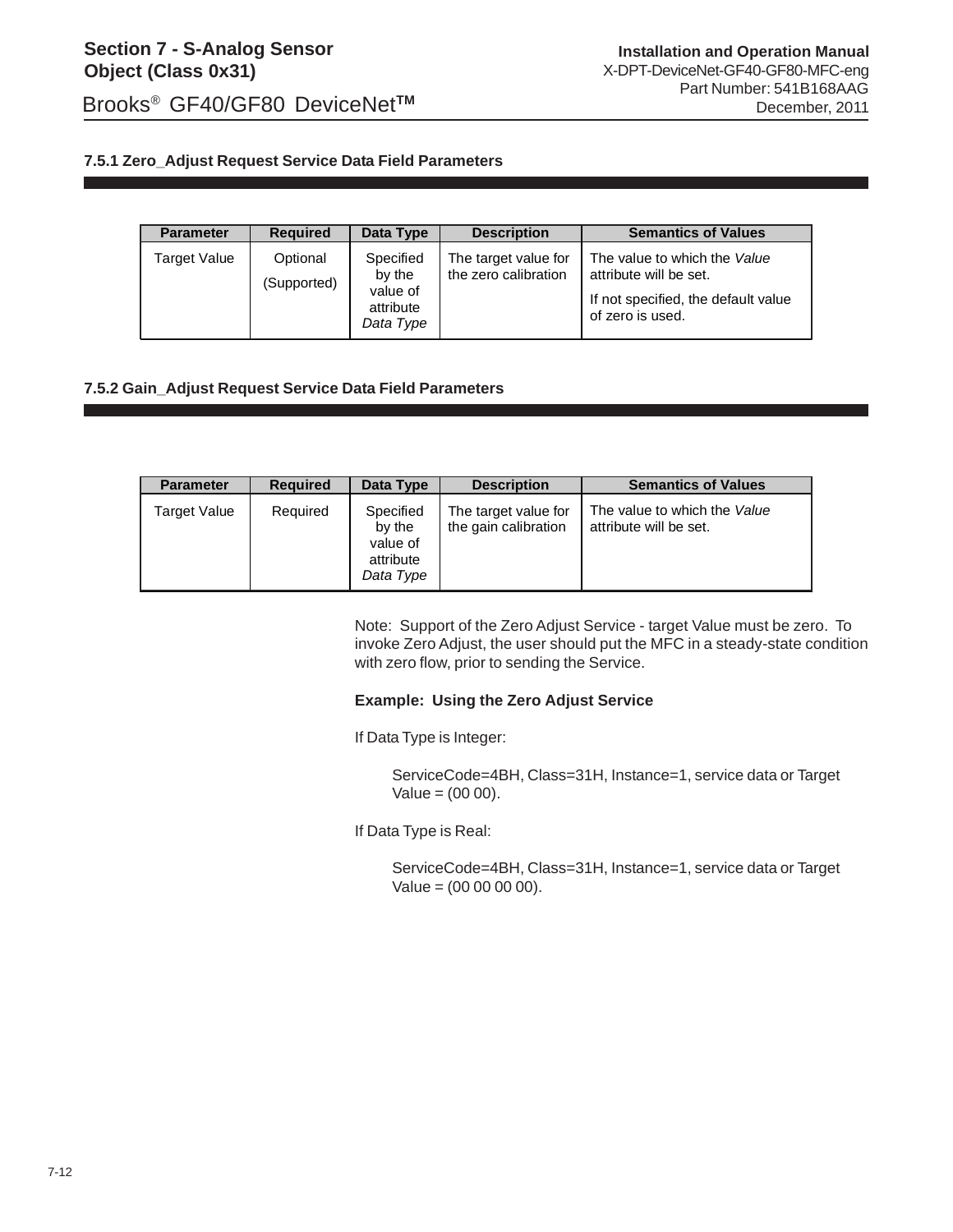# **7.6 Behavior**

The S-Device Supervisor Object manages the behavior of the S-Analog Sensor Object. See section 6 of this document.

An S-Analog Sensor object instance acquires a reading from a physical sensor, as identified by the application of the object, and applies an algorithm to modify the reading into the appropriate *Data Type* and *Data Units*. Optionally, additional corrective algorithms are applied to further correct for various calibration effects. These additional algorithms are specified in other objects, as identified in the device profile, or as extensions, specified by the manufacturer.

All Full Scale, Trip Point, Overrange and Underrange calculations, as specified above, utilize the *Value* attribute.

### **Data Type**

If the implementation of this object specifies more than one valid Data Type value, in the device profile or by vendor, then the following behavior with respect to Data Type applies: The *Data Type* value will be set automatically based upon the first valid I/O connection established by the device. This configuration will then remain in effect for this object instance, even after all I/O connections are lost. For devices that support only one Data Type, this behavior is not supported.

If no established I/O connections exist, which include an attribute from this object, then the Data Type attribute is settable provided that the object is in the *Idle State*.

The following example demonstrates this behavior:

A device profile specifies an instance of the S-Analog Sensor object as well as two static Assembly object instances, both with data attribute components mapped to this object instance. Assembly object instance ID 1 specifies INT data types and Assembly object instance ID 2 specifies REAL data types.

After the device is On-Line, it is configured with an I/O connection to Assembly instance ID 2. When the connection transitions to the *Established State*, this object instance attribute *Data Type* is automatically set with the value for REAL before any data is communicated to, or from, the object instance.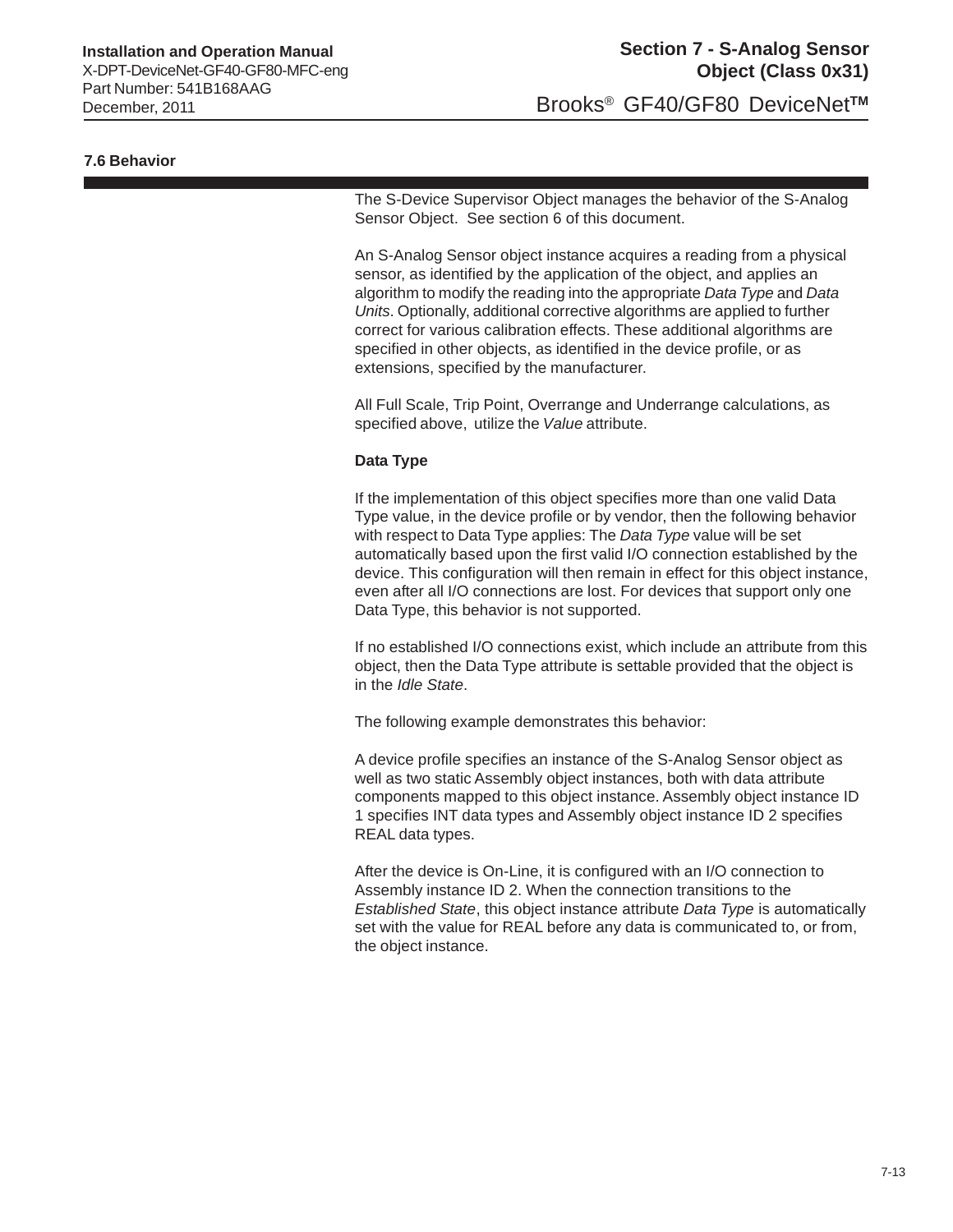# **7.7 S-Analog Sensor Object Instance Subclass 01**

The following specification applies to a subclass of this object for application in Mass Flow Controller devices.

## **7.7.1 Subclass 01 Instance Attributes**

The following Instance Attributes are specified for this object subclass.

| Attr ID | Need in<br><b>Implementation</b> | <b>Access</b><br><b>Rule</b> | $NV^*$ | <b>Name</b>                   | <b>DeviceNet</b><br>Data Type | <b>Description of</b><br><b>Attribute</b>                                                 | <b>Semantics of Values</b>                                                         |
|---------|----------------------------------|------------------------------|--------|-------------------------------|-------------------------------|-------------------------------------------------------------------------------------------|------------------------------------------------------------------------------------|
| 95      | Optional<br>(Supported)          | Get                          | NV.    | <b>IFlow Totalizer IULINT</b> |                               | Total gas flowed<br>through the device CCs<br>since this value<br>was last set to<br>zero | Units are Standard<br>see Behavior section<br>$default = 0$                        |
| 96      | Optional<br>(Not Supported)      | Set                          | NV.    | <b>Flow Hours</b>             | <b>UDINT</b>                  | Total time device<br>and flowing gas<br>since this value<br>was last set to<br>zero       | Resolution is one hour<br>thas been powered see Behavior section<br>$d$ efault = 0 |

\* NV = Nonvolatile; attribute value is maintained through power cycles.

# **7.7.2 Subclass 01 Services**

There are no additions or restrictions to the Object Services for this object subclass.

### **7.7.3 Subclass 01 Behavior**

Flow Totalizer and Flow Hours Process

The factory configured out-of-box values for the Flow Totalizer and Flow Hours attributes are both zero. The attributes are only modifiable with *set\_attribute\_single* service requests; they are not altered by the *Reset* service, including power-cycle, of either the Identity or the S-Device Supervisor objects.

The Flow Totalizer attribute is incremented, at a rate of once every cubic centimeter of gas flow, by the S-Analog Sensor object instance to reflect the amount of gas that has flowed through the device. Upon reaching its maximum value, the Flow Totalizer value is no longer incremented and remains at its maximum value.

The Flow Hours attribute is incremented, at a rate of once every hour, by the S-Analog Sensor object instance to reflect the amount of time that gas has flowed through the device. This condition is determined by the *Value* attribute being greater than 0.5% of full scale. Upon reaching its maximum value, the Flow Hours value is no longer incremented and remains at its maximum value.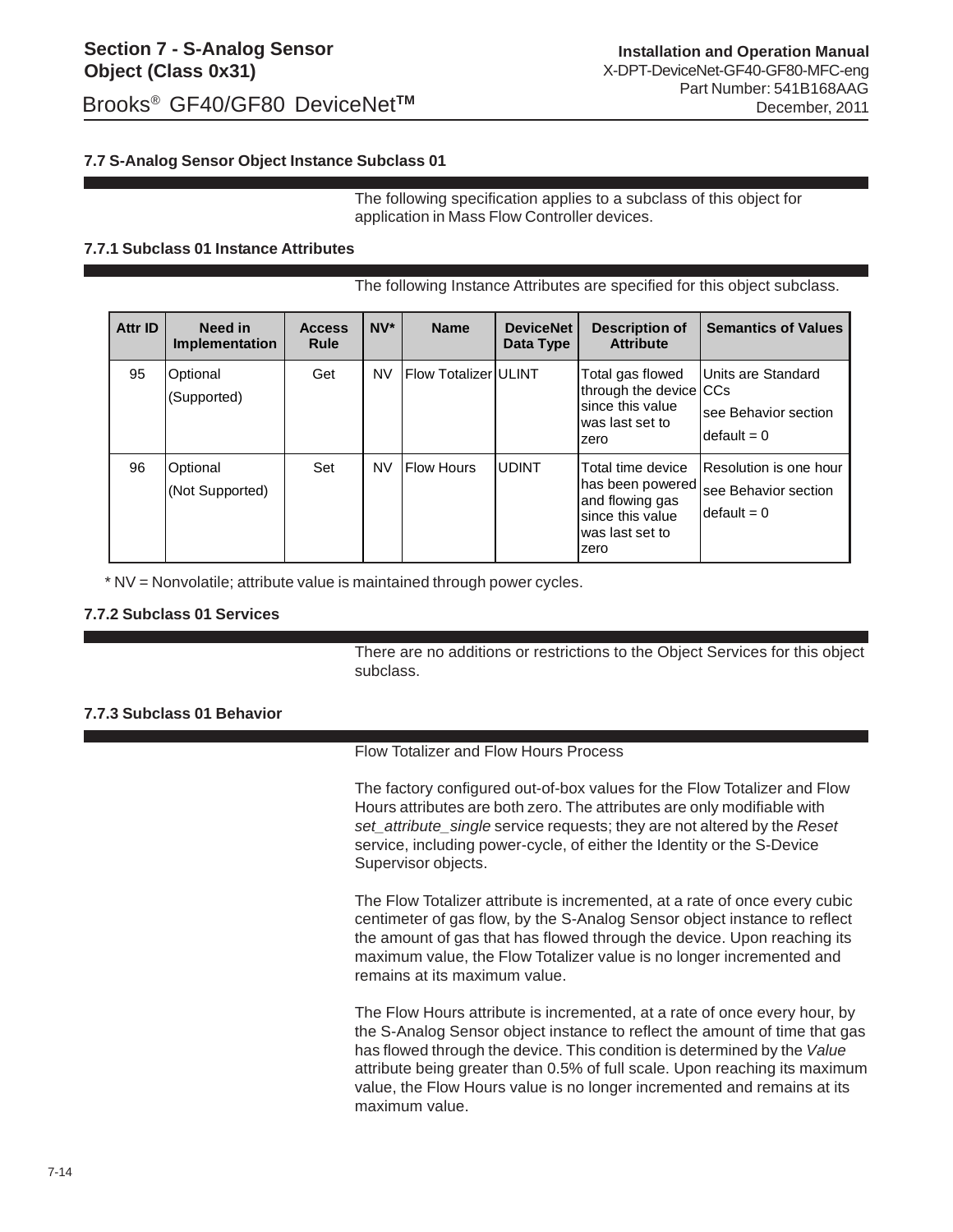# **8 S-Analog Actuator Object (Class 0x32)**

The S-Analog Actuator Object models the interface to a physical actuator in a device. Associated with an analog actuator is a value, which is corrected with an offset and a gain coefficient, optionally settable in the object before it is output to the physical actuator. Manufacturers may specify additional correction algorithms as extensions to this object.

Additionally, the S-Analog Actuator Object provides two sets of trip-point definitions. The behavior associated with these trip points is described in sections below.

This object is a member of the *Hierarchy of Semiconductor Equipment Devices*. The S-Device Supervisor manages the behavior of the S-Analog Actuator Object. See Section 6 of this document.

## **8.1 S-Analog Actuator Class Attributes**

The Object Class Attribute ID 1-7 are reserved. See DeviceNet Volume II, Section 5-4.1. for more specification detail on these attributes.

| <b>Attribute ID</b> | Need in<br>implementation                                                                                          | <b>Access</b><br>Rule        | <b>Name</b>     | <b>DeviceNet</b><br>Data Type | <b>Description of Attribute</b>                                                                                                                                                 |  |
|---------------------|--------------------------------------------------------------------------------------------------------------------|------------------------------|-----------------|-------------------------------|---------------------------------------------------------------------------------------------------------------------------------------------------------------------------------|--|
| 1 thru $7$          | These class attributes are either optional or conditional and are described in chapter 5 of this<br>specification. |                              |                 |                               |                                                                                                                                                                                 |  |
| 97 & 98             |                                                                                                                    | <b>Reserved by DeviceNet</b> |                 |                               |                                                                                                                                                                                 |  |
| 99                  | Conditional*<br>(Supported)                                                                                        | Get                          | <b>Subclass</b> | <b>UINT</b>                   | Identifies a subset of additional<br>attributes, services and behaviors. The<br>subclasses for this object are specified<br>at the end of this object specification<br>section. |  |

\* If the value of Subclass is 00, which identifies "no subclass", then this attribute is OPTIONAL in implementation, otherwise, this attribute is REQUIRED.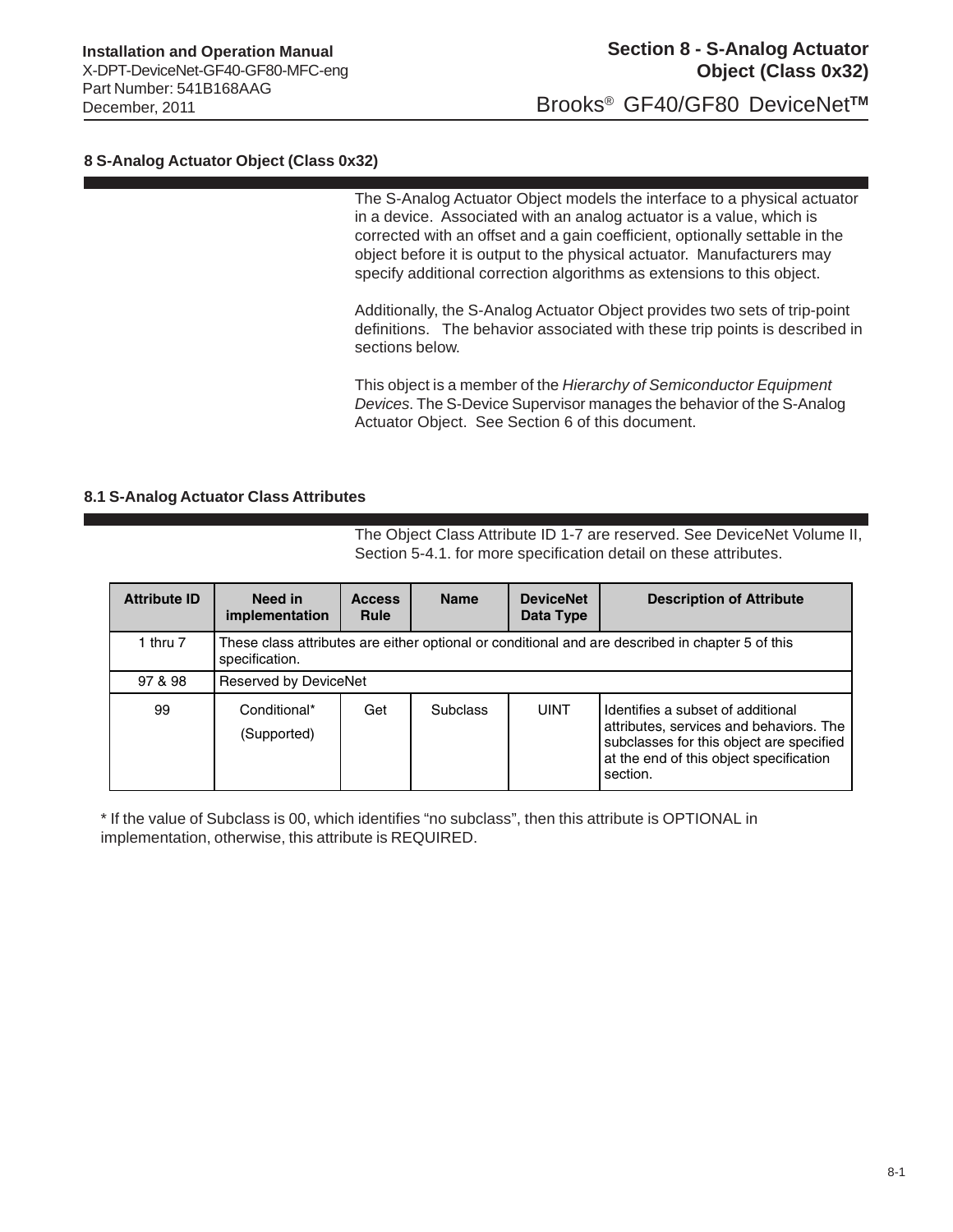# **8.2 S-Analog Actuator Instance Attributes**

Certain minimal implementations may support any optional "Set" attributes as "Get" only and still be compliant with this object specification. All required attributes must be supported as specified.

| <b>Attr ID</b> | <b>Need in</b><br>Implementation | <b>Access</b><br>Rule                | NV*       | <b>Name</b>                    | <b>DeviceNet</b><br>Data Type                       | <b>Description of</b><br><b>Attribute</b>                                                                                                                | <b>Semantics of</b><br><b>Values</b>                                                           |
|----------------|----------------------------------|--------------------------------------|-----------|--------------------------------|-----------------------------------------------------|----------------------------------------------------------------------------------------------------------------------------------------------------------|------------------------------------------------------------------------------------------------|
| $\mathbf{1}$   | Optional<br>(Supported)          | Get                                  | <b>NV</b> | Number of<br><b>Attributes</b> | USINT (byte)                                        | Number of<br>supported<br>attributes                                                                                                                     | The number of<br>attributes supported<br>by this object<br>instance                            |
| $\mathbf{2}$   | Optional<br>(Supported)          | Get                                  | <b>NV</b> | <b>Attribute List</b>          | <b>ARRAY OF</b><br>USINT (byte)                     | List of<br>supported<br>attribute                                                                                                                        | List of attributes<br>supported by this<br>object instance                                     |
| 3              | Optional<br>(Supported)          | See<br>Semantics<br>Set <sup>1</sup> | <b>NV</b> | Data Type                      | USINT (byte)                                        | Determines the<br>Data Type of<br>Value and all<br>related<br>attributes as<br>specified in this<br>table.                                               | See Semantics<br>section<br>$[default] = INT$<br><b>INT</b> or Real<br>supported               |
| 4              | Optional<br>(Supported)          | See<br>Semantics<br>Set <sup>1</sup> | <b>NV</b> | Data Units                     | <b>UINT</b>                                         | Determines the<br>context of Value                                                                                                                       | <b>See Semantics</b><br>section<br>[default] = Counts<br><b>Counts or Percent</b><br>supported |
| 5              | Required                         | Set                                  | ν         | Override                       | USINT (byte)                                        | Specifies an<br>override for the<br>physical<br>actuator. For<br>values other<br>than zero<br>(normal control),<br>the Value<br>attribute is<br>ignored. | $0 = normal$ [default]<br>see Semantics<br>section                                             |
| 6              | Required                         | Set                                  | V         | Value                          | INT or<br>specified by<br>Data Type if<br>supported | Analog output<br>value                                                                                                                                   | The uncorrected<br>value. see<br>Semantics section<br>$[default] = 0$                          |
| $\overline{7}$ | Required                         | Get                                  | v         | <b>Status</b>                  | <b>BYTE</b>                                         | Alarm and<br><b>Warning State</b><br>of this object<br>instance                                                                                          | See Semantics<br>section<br>$[default] = 0$                                                    |
| 8              | Optional<br>(Supported)          | Set                                  |           | NV Alarm Enable                | <b>BOOL</b>                                         | Enables the<br>setting of the<br>Alarm Bit                                                                                                               | $0 =$ disable [default]<br>$1 =$ enable                                                        |

\*NV = Nonvolatile; value is maintained through power cycle; V = Volatile.

1 Data Type and Data Units Attribute are settable **ONLY** under certain conditions (see Semantics).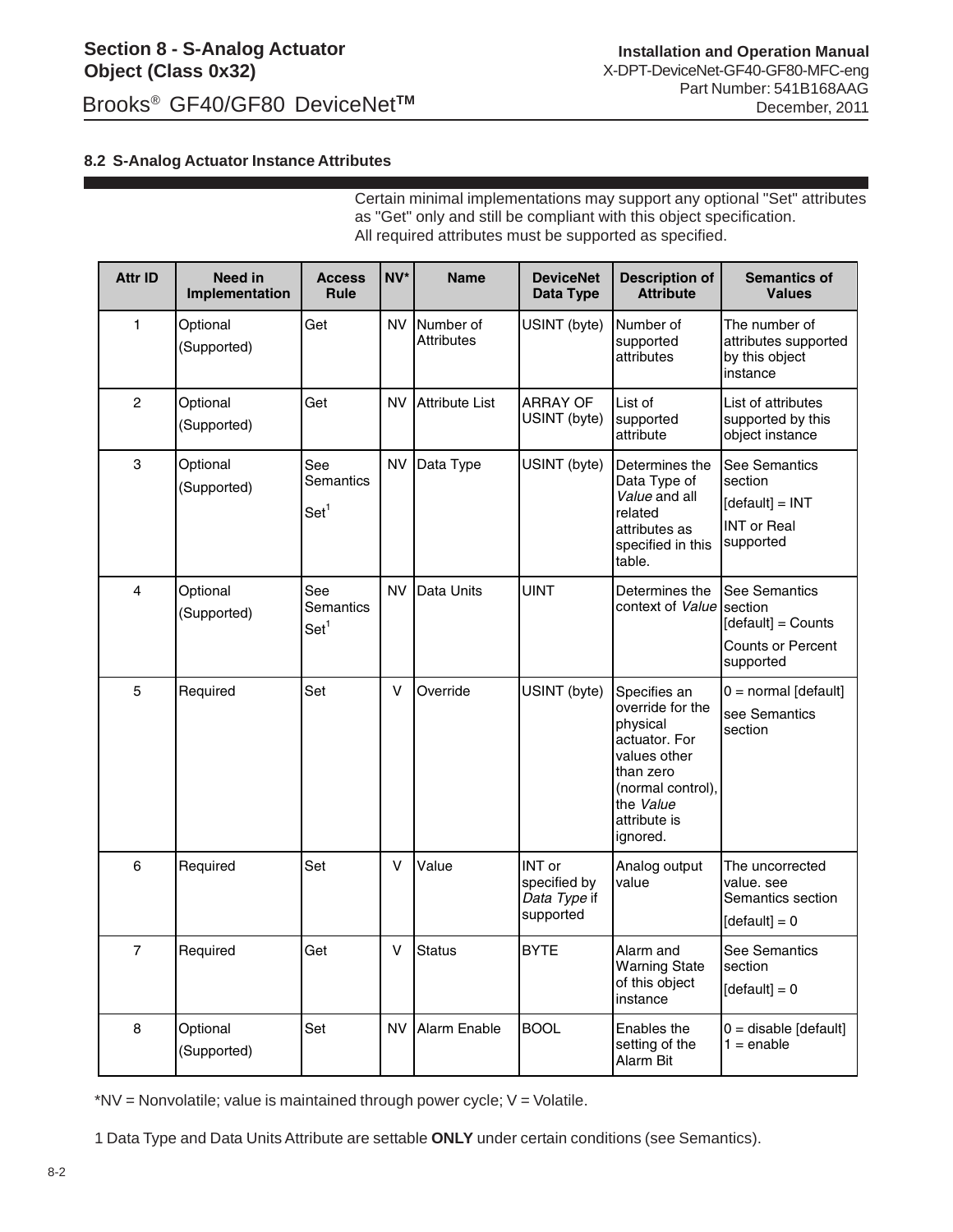# **Section 8 - S-Analog Actuator Object (Class 0x32)**

Brooks® GF40/GF80 DeviceNet**TM**

| <b>Attr ID</b> | Need in<br>Implementation                                                | <b>Access</b><br>Rule | NV*       | <b>Name</b>                | <b>DeviceNet</b><br>Data Type                                | <b>Description of</b><br><b>Attribute</b>                                                  | <b>Semantics of</b><br><b>Values</b>                                                         |
|----------------|--------------------------------------------------------------------------|-----------------------|-----------|----------------------------|--------------------------------------------------------------|--------------------------------------------------------------------------------------------|----------------------------------------------------------------------------------------------|
| 9              | Optional<br>(Supported)                                                  | Set                   | <b>NV</b> | Warning<br>Enable          | <b>BOOL</b>                                                  | Enables the setting of<br>the Warning Bit                                                  | $0 =$ disable [default]<br>$1 =$ enable                                                      |
| 10             | Optional<br>(Not Supported)                                              | Set                   | <b>NV</b> | Offset                     | INT or<br>specified by<br>Data Type if<br>supported          | An amount to be added<br>to Value prior to the<br>application of gain                      | <b>See Semantics</b><br>section<br>$0 = [default]$                                           |
| 11             | Optional<br>(Not Supported)                                              | Set                   | <b>NV</b> | <b>Bias</b>                | INT or<br>specified by<br>Data Type if<br>supported          | An amount to be added<br>to Value prior to the<br>application of gain                      | <b>See Semantics</b><br>section<br>$0 = [default]$                                           |
| 12             | Required if<br>Attribute "Gain" is<br>other than REAL<br>(Not Supported) | Get                   | <b>NV</b> | Gain Data<br>Type          | <b>USINT</b><br>(byte)                                       | Determines the Data<br>Type of attribute Gain                                              | <b>See Semantics</b><br>section<br>$[default] = REAL$                                        |
| 13             | Optional<br>(Not Supported)                                              | Set                   | <b>NV</b> | Gain                       | REAL or<br>specified by<br>Gain Data<br>Type if<br>supported | An amount by which<br>Value is scaled prior to<br>driving the physical<br>actuator         | <b>See Semantics</b><br>section<br>$1.0 = [default]$                                         |
| 14             | Required if<br>Attribute 12 is<br>other than REAL<br>(Not Supported)     | Get                   | <b>NV</b> | Unity Gain<br>Reference    | REAL or<br>specified by<br>Gain Data<br>Type if<br>supported | Specifies the value of<br>the Gain attribute<br>equivalent to a gain of<br>1.0             | Used for normalizing<br>the Gain attribute.<br>see Semantics<br>section<br>[default] = $1.0$ |
| 15             | Optional<br>(Supported)                                                  | Set                   | <b>NV</b> | Alarm Trip<br>Point High   | INT or<br>specified by<br>Data Type if<br>supported          | Determines the Value<br>above which an Alarm<br>Condition will occur                       | <b>See Semantics</b><br>section<br>[default] = Maximum<br>value for its data<br>type.        |
| 16             | Optional<br>(Supported)                                                  | Set                   | <b>NV</b> | Alarm Trip<br>Point Low    | INT or<br>specified by<br>supported                          | Determines the Value<br>below which an Alarm<br>Data Type if Condition will occur          | See Semantics<br>section<br>$[default] = Minimum$<br>value for its data<br>type.             |
| 17             | Optional<br>(Supported)                                                  | Set                   | <b>NV</b> | Alarm<br><b>Hysteresis</b> | INT or<br>specified by<br>Data Type if<br>supported          | Determines the amount<br>by which the Value<br>must recover to clear<br>an Alarm Condition | <b>See Semantics</b><br>section<br>$[default] = 0$                                           |

\*NV = Nonvolatile; value is maintained through power cycle; V = Volatile.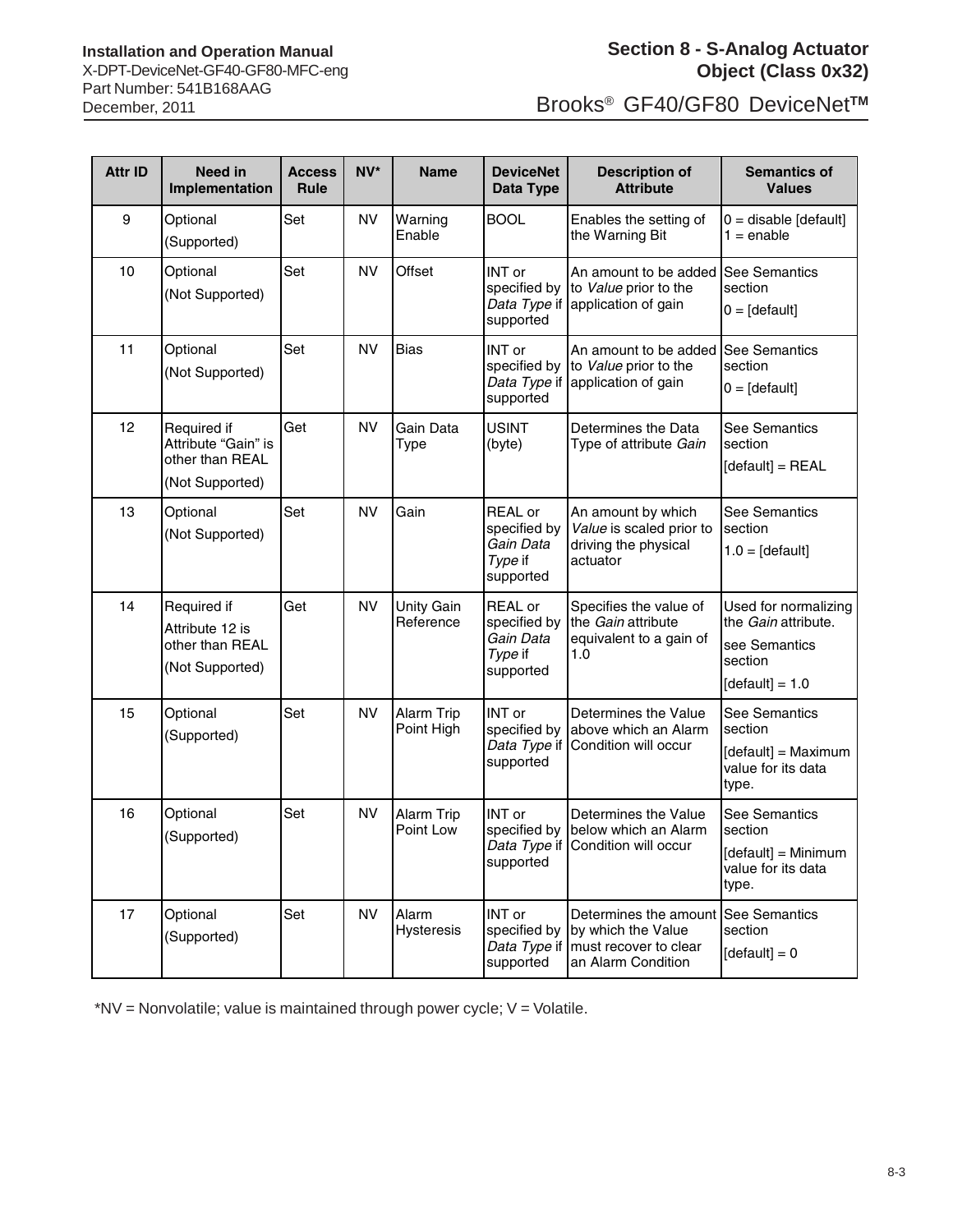| <b>Attr ID</b> | <b>Need in</b><br>Implementation        | <b>Access</b><br><b>Rule</b> | $N V^*$   | <b>Name</b>                       | <b>DeviceNet</b><br>Data Type                              | <b>Description of</b><br><b>Attribute</b>                                                                                                                                                   | <b>Semantics of Values</b>                                               |
|----------------|-----------------------------------------|------------------------------|-----------|-----------------------------------|------------------------------------------------------------|---------------------------------------------------------------------------------------------------------------------------------------------------------------------------------------------|--------------------------------------------------------------------------|
| 18             | Optional<br>(Supported)                 | Set                          | <b>NV</b> | <b>Warning Trip</b><br>Point High | INT or<br>specified by<br>Data Type if<br>supported        | Determines the<br>Value above which<br>a Warning Condition<br>will occur                                                                                                                    | See Semantics section<br>[default] = Maximum<br>value for its data type. |
| 19             | Optional<br>(Supported)                 | Set                          | <b>NV</b> | <b>Warning Trip</b><br>Point Low  | INT or<br>specified by<br>Data Type if<br>supported        | Determines the<br>Value below which<br>a Warning Condition<br>will occur                                                                                                                    | See Semantics section<br>[default] = Minimum value<br>for its data type. |
| 20             | Optional<br>(Supported)                 | Set                          | <b>NV</b> | Warning<br><b>Hysteresis</b>      | INT or<br>specified by<br>Data Type if<br>supported        | Determines the<br>amount by which<br>the Value must<br>recover to clear a<br><b>Warning Condition</b>                                                                                       | See Semantics section<br>$[default] = 0$                                 |
| 21             | Optional<br>(Supported)                 | Set                          | <b>NV</b> | Safe State                        | USINT (byte)                                               | Specifies the<br>behavior of the<br>physical actuator for<br>states other than<br>Execute                                                                                                   | See Semantics section<br>$0 = [default]$                                 |
| 22             | Optional<br>(Supported)                 | Set                          | <b>NV</b> | Safe Value                        | <b>INT</b> or<br>specified by<br>Data Type if<br>supported | The Value to be<br>used for Safe State<br>= Safe Value                                                                                                                                      | See Semantics section<br>$0 = [default]$                                 |
| 97-98          | Reserved by DeviceNet                   |                              |           |                                   |                                                            |                                                                                                                                                                                             |                                                                          |
| 99             | Conditional <sup>2</sup><br>(Supported) | Get                          | <b>NV</b> | <b>Subclass</b>                   | <b>UINT</b>                                                | Identifies a subset<br>of additional<br>attributes, services<br>and behaviors. The<br>subclasses for this<br>object are specified<br>at the end of this<br>object specification<br>section. | $0 = No$ subclass<br>$n =$ subclass as defined<br>herein                 |

\*NV = Nonvolatile; value is maintained through power cycle; V = Volatile.

2 If the value of Subclass is 00, then this attribute is **OPTIONAL** in implementation, otherwise, this attribute is **REQUIRED**.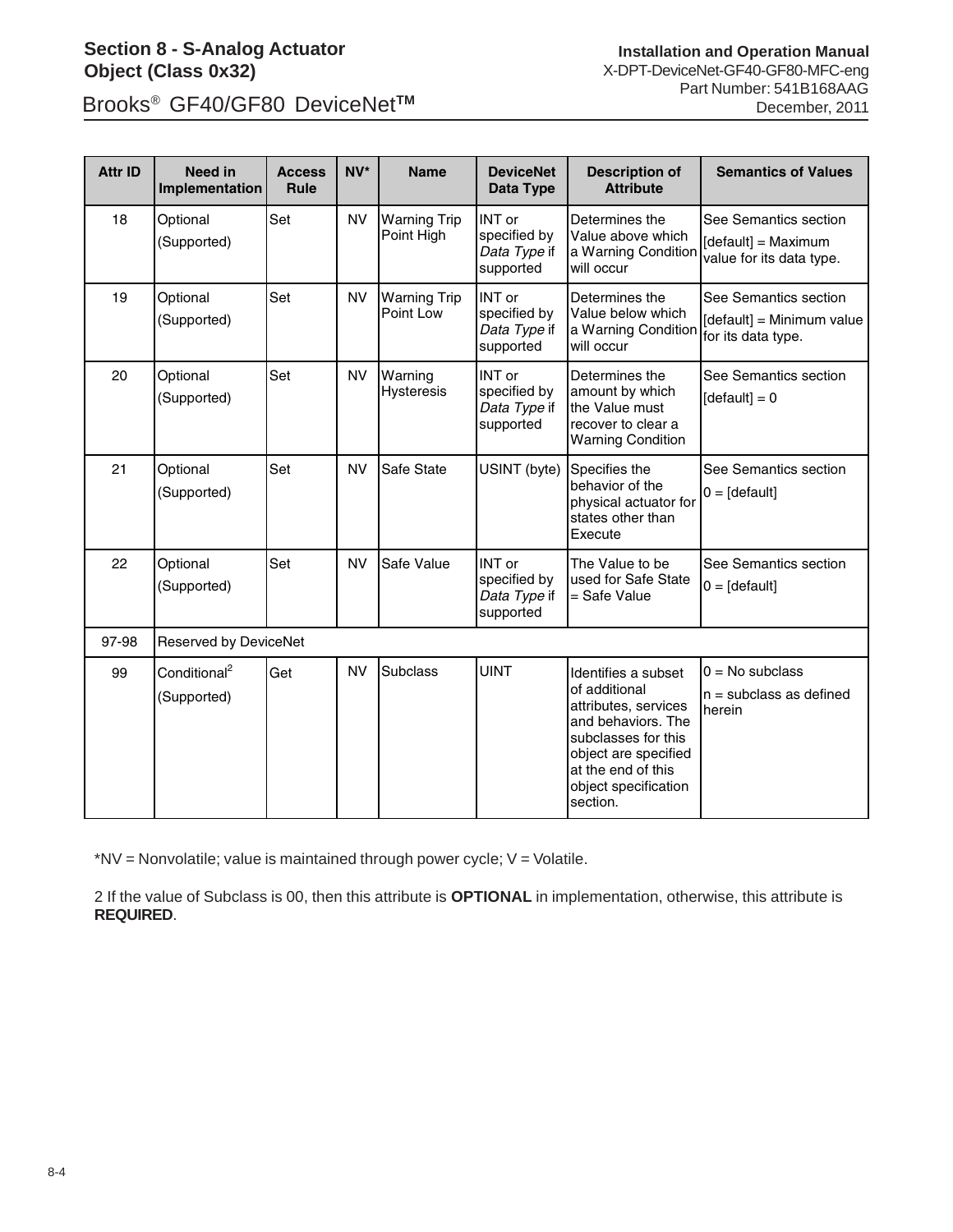### **8.3 Semantics**

#### **Data Type**

All Data Type attributes, including *Data Type* and *Gain Data Type*, use the enumerated values specified in DeviceNet Vol. I, Appendix J-6.1.

The *Data Type* attribute is settable only in the *Idle State* and only if no attribute belonging to the object instance is the endpoint of an I/O connection in the *Established State*.

The *Data Type* attribute may change automatically based upon established I/O connections. See Behavior section for more information on this mechanism.

#### **Data Units**

Specifies the context of *Value* and related attributes (such as, offset and trip points) for this object instance. See Appendix K for a list of values. A request to set attribute to an unsupported value will return an error response.

The *Data Units* attribute is settable only in the *Idle State*.

### **Value, Offset, Gain, Bias and Unity Gain Reference**

The *Offset, Gain* and *Bias* attributes are applied to the *Value* attribute to derive the actual signal, which drives the physical actuator. The gain is normalized using the *Unity Gain Reference* attribute value. (For example, for an UINT type *Gain*, a *Unity Gain Reference* value may be 10000, allowing an effective gain of 0.0001 to 6.5535.)

The following formula applies:

physical actuator drive signal = **Gain**<sub>N</sub> · ( **Value** + **Offset**) + **Bias** where: *Gain<sub>N</sub>* = *Gain* / *Unity Gain Reference* 

There may be additional nonlinear conversions applied to the drive signal as specified by the manufacturer.

#### *Status*

A bit mapped byte, which indicates the Alarm and Warning Exception status of the object instance. The following definition applies:

| Bit | <b>Definition</b>                                |
|-----|--------------------------------------------------|
|     | High Alarm Exception: $0 =$ cleared; $1 =$ set   |
|     | Low Alarm Exception: $0 =$ cleared; $1 =$ set    |
| 2   | High Warning Exception: $0 =$ cleared; $1 =$ set |
| 3   | Low Warning Exception: $0 =$ cleared; $1 =$ set  |
|     | Reserved                                         |
| 5   | Reserved                                         |
| 6   | Reserved                                         |
|     | Reserved                                         |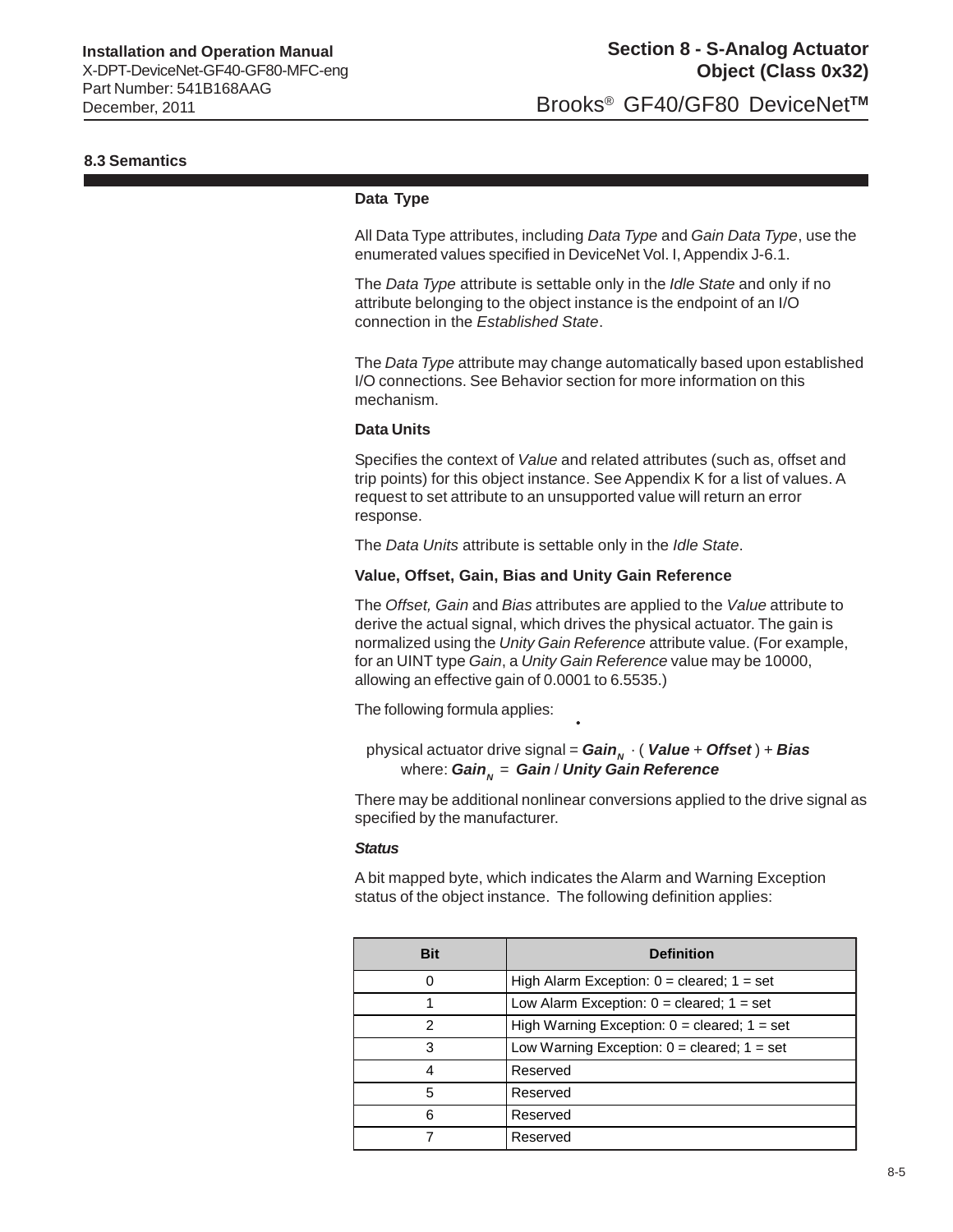## *Trip Points and Hysteresis*

Trip Point High is the level above which the *Value* attribute will cause an Alarm or Warning exception condition.

Trip Point Low is the level below which the *Value* attribute will cause an Alarm or Warning exception condition.

A *Hysteresis* value specifies the amount by which the *Value* attribute must transition in order to clear an Alarm or Warning condition.

For example: A *Trip Point High* value of 90 and a *Hysteresis* value of 2 will result in an exception condition being set when the *Value* is above 90 and cleared when the *Value* drops below 88. Similarly, A *Trip Point Low* value of 90 and a *Hysteresis* value of 2 will result in an exception condition being set when the *Value* is below 90 and cleared when the *Value* increases above 92.

### *Override*

This attribute is used to override the function of the *Value* attribute in driving the physical actuator. The primary application of this feature is in devices where the object instance is being driven by another object such as an S-Single Stage Controller object instance.

The *Safe State* attribute provides a mechanism for override depending upon object state and will take precedents over this. That is, if an object instance implements the *Safe State* attribute and related behavior, then this *Override* attribute and related behavior will only function in the Executing State.

| <b>Attribute Value</b> | <b>State</b>             |  |  |  |
|------------------------|--------------------------|--|--|--|
| U                      | Normal (Supported)       |  |  |  |
|                        | Off / Closed (Supported) |  |  |  |
| 2                      | On / Open (Supported)    |  |  |  |
| 3                      | Hold                     |  |  |  |
| 4                      | Safe State               |  |  |  |
| $5 - 63$               | Reserved                 |  |  |  |
| 64-127                 | Device Specific          |  |  |  |
| 128-255                | Vendor Specific          |  |  |  |

### *Safe State*

This attribute specifies the behavior of the drive to the physical actuator for states other than Executing. See the S-Device Supervisor object definition in Section 6-48 for a description of object states. The following values are defined: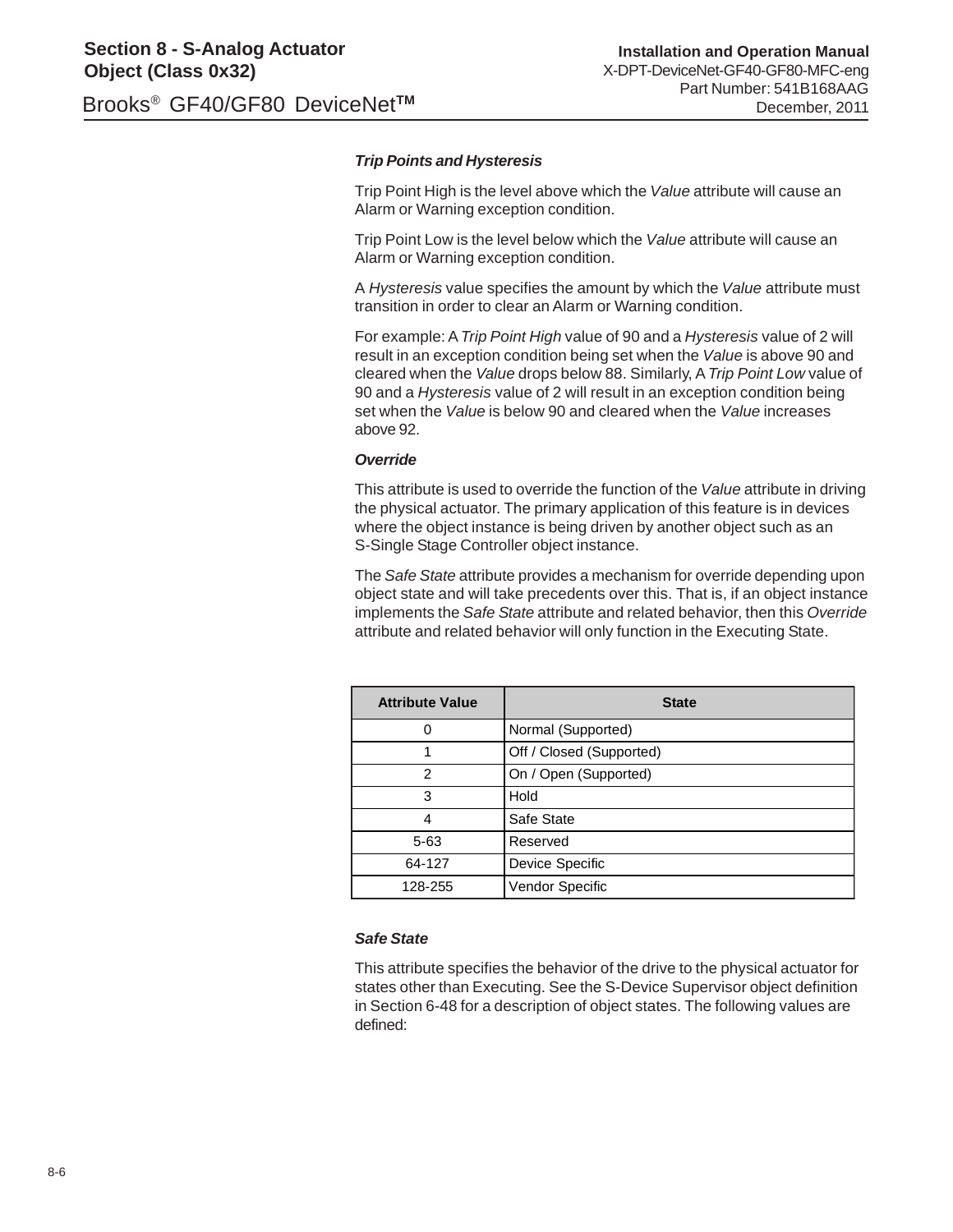| <b>Attribute Value</b> | <b>State</b>           |
|------------------------|------------------------|
|                        | Zero / Off / Closed    |
|                        | Full Scale / On / Open |
| 2                      | <b>Hold Last Value</b> |
| 3                      | Use Safe Value         |
| $4 - 63$               | Reserved               |
| 64-127                 | Device Specific        |
| 128-255                | Vendor Specific        |

The device supports the Safe State Attribute as a Get Only attribute that returns a value of zero or "closed".

### *Safe Value*

For *Safe State* set to "Use Safe Value", this attribute holds the value to which the actuator will be driven for object instance states other than Executing. Specifically, this attribute value will become the value of the *Value* attribute. Therefore, the correction formula specified above applies.

# **8.4 S-Analog Common services**

The S-Analog Actuator Object provides the following Common Services:

| <b>Service</b> |              | <b>Need in Implementation</b> |                      |                                                     |
|----------------|--------------|-------------------------------|----------------------|-----------------------------------------------------|
| Code           | <b>Class</b> | <b>Instance</b>               | <b>Service Name</b>  | <b>Description of Service</b>                       |
| 0Ehex<br>14dec | Conditional* | Required                      | Get_Attribute_Single | Returns the contents of the<br>specified attribute. |
| 10hex<br>6dec  | n/a          | Required                      | Set Attribute Single | Modifies an attribute value.                        |

\*The Get\_Attribute\_Single service is REQUIRED if any attributes are implemented.

See the DeviceNet Communication Model and Protocol for definitions of these common services.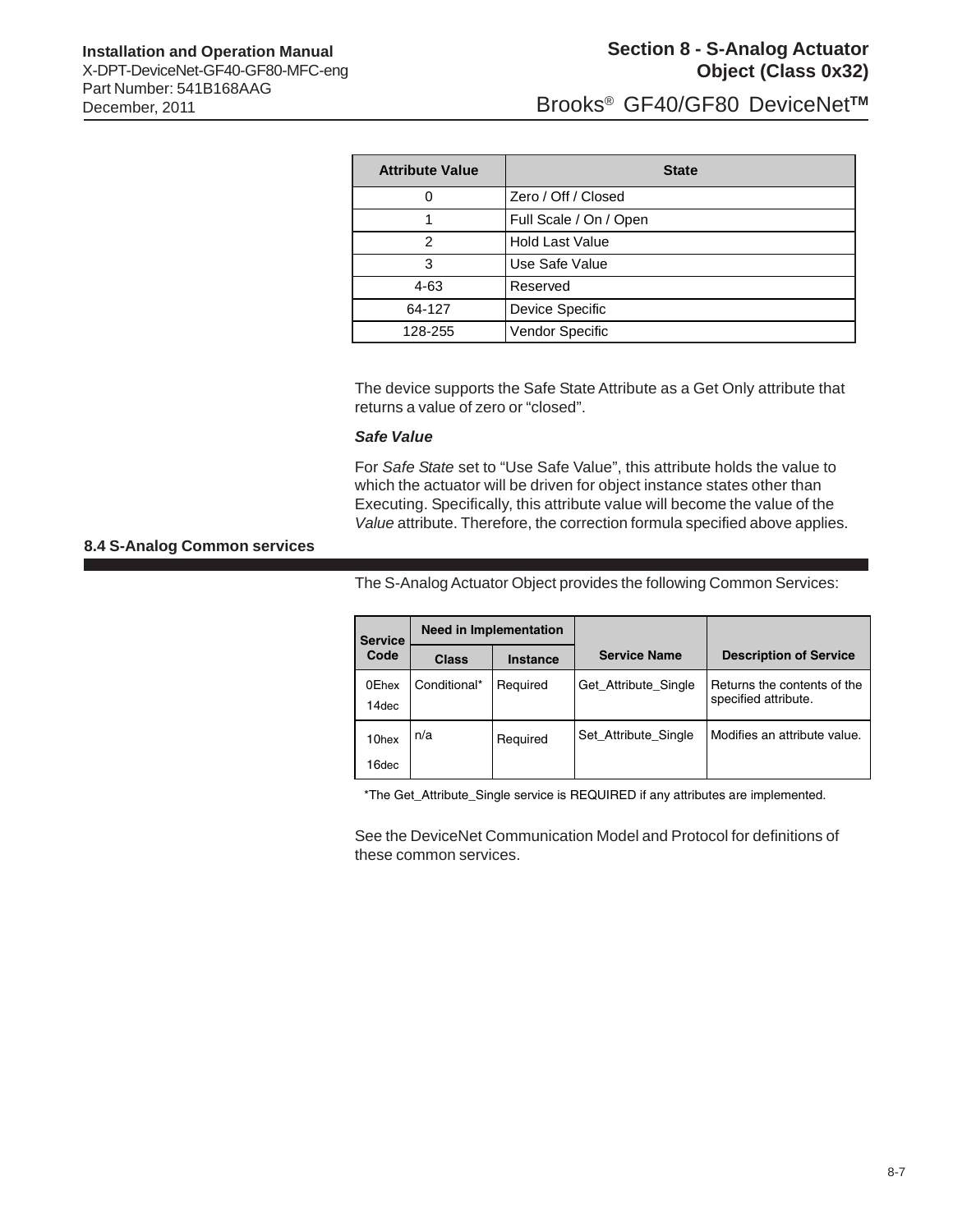## **8.5 S-Analog Actuator Object-Specific Services**

The S-Analog Actuator Object provides no Object–Specific services.

### **8.6 S-Analog Actuator Behavior**

The S-Device Supervisor Object manages the behavior of the S-Analog Actuator Object. See Section 6-48.5.

An S-Analog Actuator object instance modifies the *Value* by applying the formula specified above with the associated attribute values. *Value* is specified as *Data Type* and *Data Units*. Optionally, additional corrective algorithms are applied to further correct for various calibration effects. These additional algorithms are specified in other objects, as identified in the device profile, or as extensions, specified by the manufacturer.

All Trip Point calculations, as specified above, utilize the *Value* attribute before the application of *Offset* and *Gain*.

#### **Data Type**

If the implementation of this object specifies more than one valid Data Type value, in the device profile or by vendor, then the following behavior with respect to *Data Type* applies. The Data Type value will be set automatically based upon the first valid I/O connection established by the device. This configuration will then remain in effect for this object instance, even after all I/O connections are lost. For devices that support only one Data Type, this behavior is not supported.

If no established I/O connections exist, which include an attribute from this object, then the *Data Type* attribute is settable provided that the object is in the *Idle State*.

The following example demonstrates this behavior:

A device profile specifies an instance of the S-Analog Actuator object as well as two static Assembly object instances, both with data attribute components mapped to this object instance. Assembly object instance ID 1 specifies INT data types and Assembly object instance ID 2 specifies REAL data types.

After the device is On-Line, it is configured with an I/O connection to Assembly instance ID 2. When the connection transitions to the *Established State*, this object instance attribute *Data Type* is automatically set with the value for REAL before any data is communicated to, or from, the object instance.

#### **GF40/GF80 Series Implementation**

Data Type values supported are Integer (0xC3) and Real (0xCA). Data Units supported are Counts (0x1001) and Percent (0x1007). Data Type and Data Units attributes are settable. The supported combinations of Data Type and Data Units on the device are Integer-Counts (default), Real-Percent, Integer-Percent, and Real-Counts. The Real-Percent values range from 0.0 to 100.0, where the value represents percent of full-scale that the actuator is being driven. Integer-Percent value range is 0 to 100 integer. Integer-Counts value range is 0 to 0x7FFF. Typical count range is 0 to 24576, (0x6000).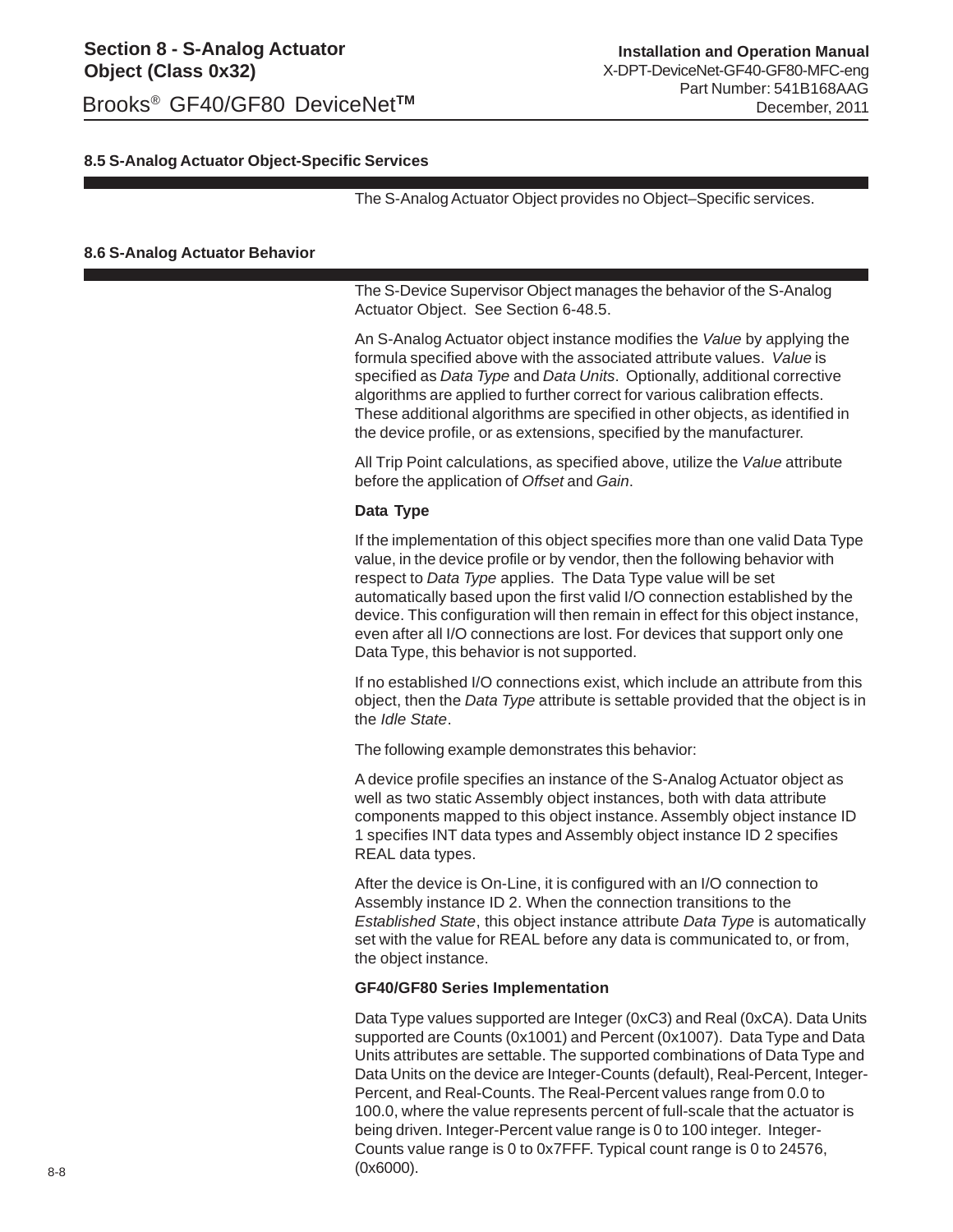# **9 S-Single Stage Controller Object (Class 0x33)**

The S-Single Stage Controller Object models a closed-loop control system within a device. Associated with a single stage controller is a Process Variable, a Setpoint and a Control Variable. As normally described by *classic control theory*, a closed-loop controller will drive the Control Variable in order to affect the value of the Process Variable such that it is made to equal the Setpoint. See the Semantics section, below, for more information regarding these variable definitions. Manufacturers may specify additional correction algorithms as extensions to this object.

This object is a member of the *Hierarchy of Semiconductor Equipment Devices*. The S-Device Supervisor Object manages the behavior of the S-Single Stage Controller Object. See Section 6.

# **9.1 S-Single Stage Controller Object (Class 0x33)**

The Object Class Attribute IDs 1-7 are reserved. See DeviceNet Volume II, Section 5-4.1 for more specification detail on these attributes.

| <b>Attribute ID</b> | Need in<br>implementation                                                                                          | <b>Access</b><br><b>Rule</b> | <b>Name</b>     | <b>DeviceNet</b><br>Data Type | <b>Description of Attribute</b>                                                                                                                                                 |  |  |
|---------------------|--------------------------------------------------------------------------------------------------------------------|------------------------------|-----------------|-------------------------------|---------------------------------------------------------------------------------------------------------------------------------------------------------------------------------|--|--|
| 1 thru $7$          | These class attributes are either optional or conditional and are described in chapter 5 of this<br>specification. |                              |                 |                               |                                                                                                                                                                                 |  |  |
| 97 & 98             | Reserved by DeviceNet                                                                                              |                              |                 |                               |                                                                                                                                                                                 |  |  |
| 99                  | Conditional*<br>(Supported)                                                                                        | Get                          | <b>Subclass</b> | <b>UINT</b>                   | Identifies a subset of additional<br>attributes, services and behaviors.<br>The subclasses for this object are<br>specified at the end of this object<br>specification section. |  |  |

\* If the value of Subclass is 00, which identifies "no subclass", then this attribute is OPTIONAL in implementation, otherwise, this attribute is REQUIRED.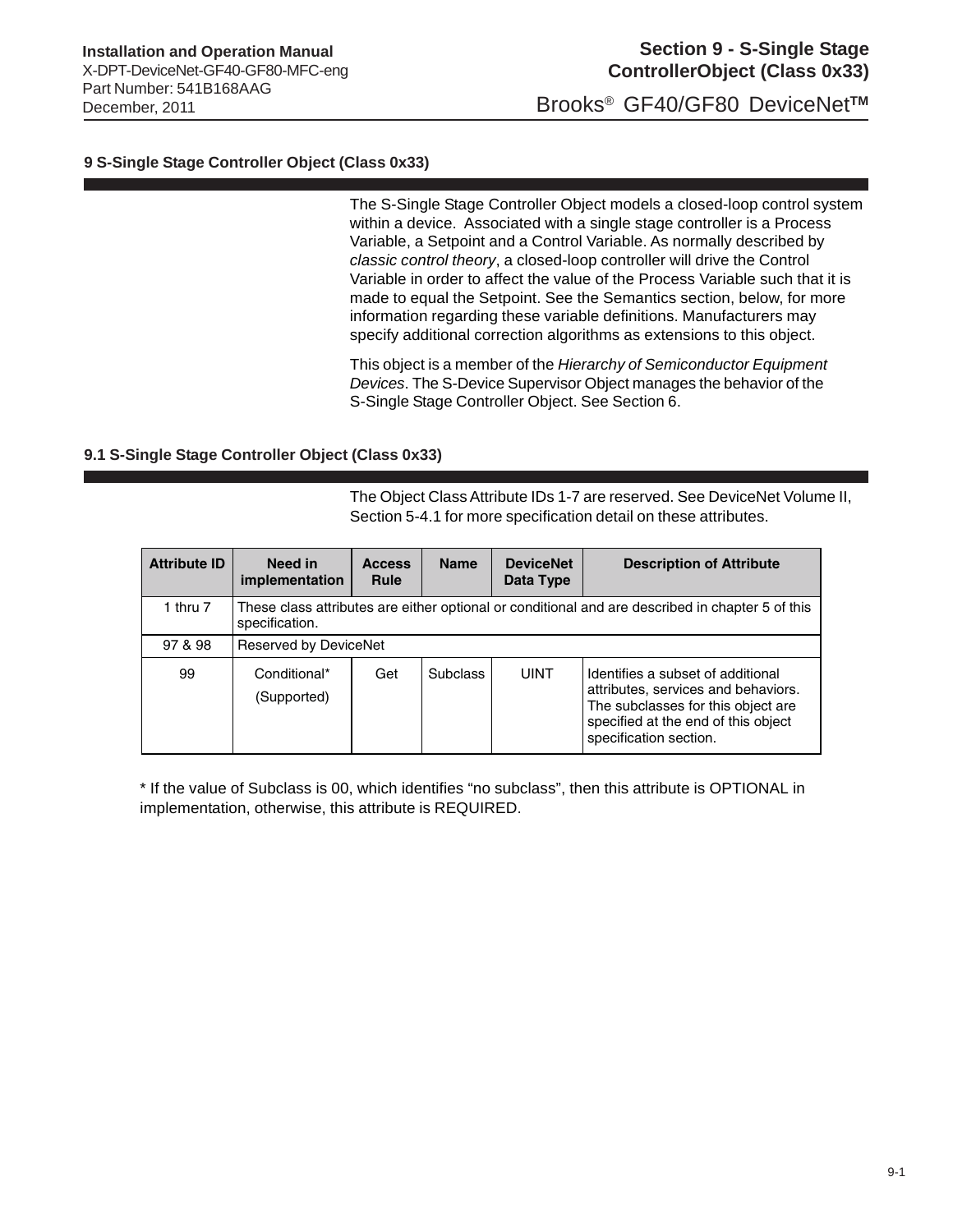# **9.2 S-Single Stage Controller Instance Attributes**

Certain minimal implementations may support any optional "Set" attributes as "Get" only and still be compliant with this object specification. All required attributes must be supported as specified.

| <b>Attr ID</b> | Need in<br>Implementation | <b>Access</b><br>Rule                       | NV*       | <b>Name</b>                    | <b>DeviceNet</b><br>Data Type                       | <b>Description</b><br>of Attribute                                                                                    | <b>Semantics of Values</b>                                                                                                       |
|----------------|---------------------------|---------------------------------------------|-----------|--------------------------------|-----------------------------------------------------|-----------------------------------------------------------------------------------------------------------------------|----------------------------------------------------------------------------------------------------------------------------------|
| 1              | Optional<br>(Supported)   | Get                                         | <b>NV</b> | Number of<br><b>Attributes</b> | USINT (byte)                                        | Number of<br>supported<br>attributes                                                                                  | Number of attributes<br>supported in this object<br>instance                                                                     |
| $\overline{2}$ | Optional<br>(Supported)   | Get                                         | <b>NV</b> | <b>Attribute List</b>          | <b>ARRAY OF</b><br>USINT (byte)                     | <b>Attribute List</b>                                                                                                 | List of attributes<br>supported in this object<br>instance                                                                       |
| 3              | Optional<br>(Supported)   | See<br><b>Semantics</b><br>Set <sup>1</sup> | <b>NV</b> | Data Type                      | USINT (byte)                                        | <b>Determines</b><br>the Data<br>Type of<br>Setpoint,<br>Process<br>Variable and<br>related<br>attributes             | See Semantics section<br>[default] = INT<br><b>INT and Real</b><br>supported                                                     |
| 4              | Optional<br>(Supported)   | See<br>Semantics<br>Set <sup>1</sup>        | <b>NV</b> | Data Units                     | <b>UINT</b>                                         | Determines<br>the context of<br>the Process<br>related<br>variables<br>such as<br>Setpoint and<br>Process<br>Variable | See Appendix K<br>[default] = Counts<br>Counts and SCCM<br>supported                                                             |
| 5              | Optional<br>(Supported)   | Set                                         | <b>NV</b> | Control Mode                   | USINT (byte)                                        | Specifies the<br>operational<br>mode of the<br>controller                                                             | See Semantic section<br>$[default] = Normal (0)$                                                                                 |
| 6              | Required                  | Set                                         | V         | Setpoint                       | INT or<br>specified by<br>Data Type if<br>supported | The setpoint<br>to which the<br>process<br>variable will<br>be controlled                                             | See Semantics section.<br>See Behavior section.<br>$0 = [default]$<br>Range is one of:<br>$0-6000H (0-100%)$<br>0-7FFFH (0-100%) |

 $*$ NV = Nonvolatile; value is retained through power cycle; V = Volatile.

1 Data Type and Data Units Attribute are settable **ONLY** under certain conditions (see Semantics).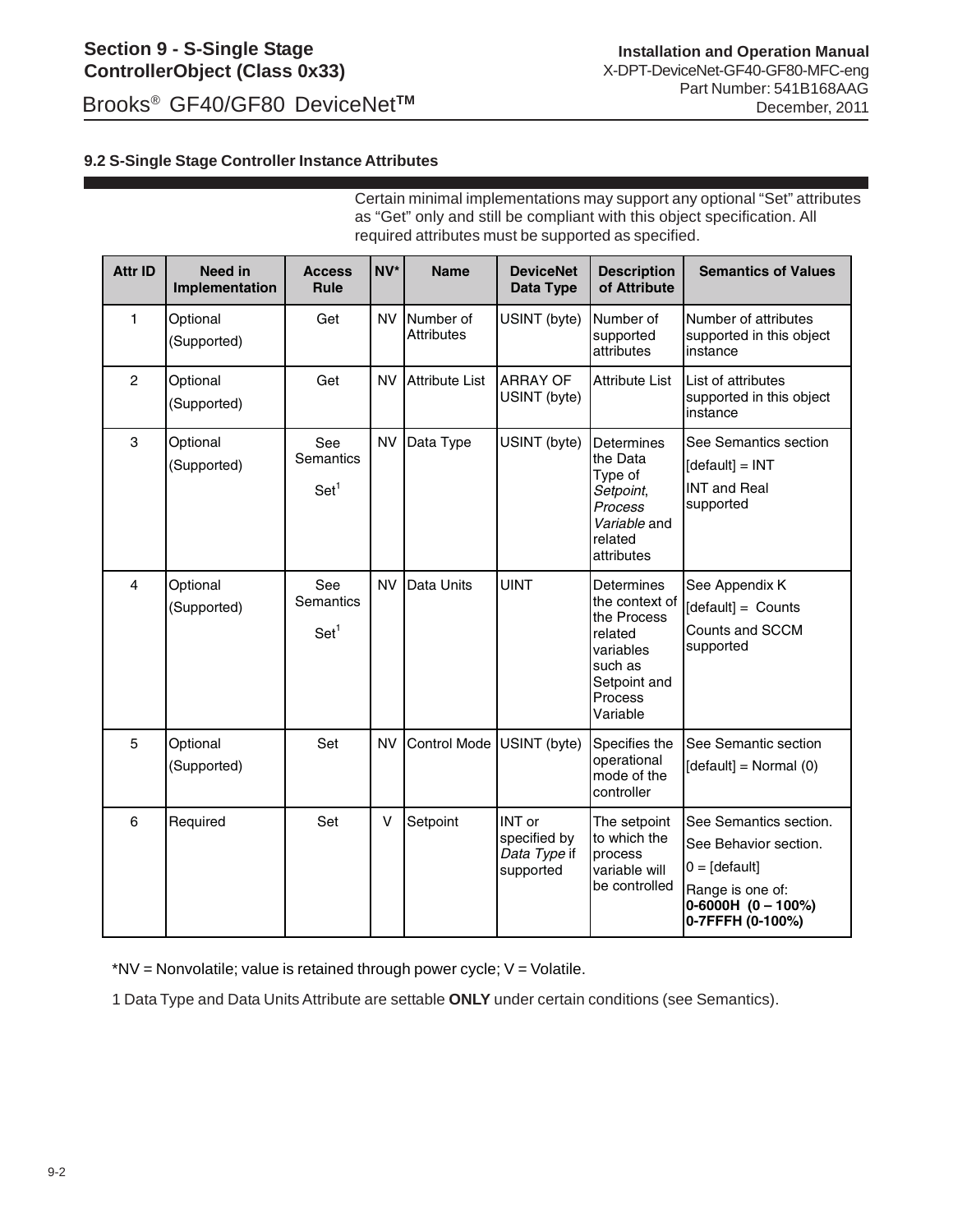# **Section 9 - S-Single Stage ControllerObject (Class 0x33)**

# Brooks® GF40/GF80 DeviceNet**TM**

| <b>Attr ID</b> | <b>Need in</b><br>Implementation                                                             | <b>Access</b><br><b>Rule</b> | NV*       | <b>Name</b>                   | <b>DeviceNet</b><br>Data Type                                      | <b>Description of</b><br><b>Attribute</b>                                                                                      | <b>Semantics of Values</b>                                                                                                                                                      |
|----------------|----------------------------------------------------------------------------------------------|------------------------------|-----------|-------------------------------|--------------------------------------------------------------------|--------------------------------------------------------------------------------------------------------------------------------|---------------------------------------------------------------------------------------------------------------------------------------------------------------------------------|
| $\overline{7}$ | Conditional <sup>2</sup><br>(Not Supported -<br>not applicable to<br>device profile<br>0x27) | Set                          | V         | Process<br>Variable           | INT or<br>specified by<br>Data Type if<br>supported                | The measured<br>process<br>parameter                                                                                           | The device profile must<br>specify the data<br>connection for this<br>attribute. It may be<br>internally linked to a<br>sensor. See<br>Semantics section.<br>$0 = [default]$    |
| 8              | Optional<br>(Not Supported)                                                                  | Get                          | <b>NV</b> | CV Data Type                  | USINT (byte)                                                       | Determines the<br>Data Type of<br>Control Variable                                                                             | See Semantics section<br>$[default] = INT$                                                                                                                                      |
| 9              | Conditional <sup>2</sup><br>(Not Supported)                                                  | Get                          | V         | Control<br>Variable           | INT or<br>specified by<br>CV Data Type object. The<br>if supported | The drive signal<br>output of this<br>algorithm by<br>which this<br>attribute is<br>calculated is<br>manufacturer<br>specific. | The device profile must<br>specify the data<br>connection for this<br>attribute. It may be<br>internally linked to an<br>actuator.<br>$[default] = 0$<br>See Semantics section. |
| 10             | Required                                                                                     | Get                          | v         | <b>Status</b>                 | <b>BYTE</b>                                                        | Alarm and<br><b>Warning State</b><br>of this object<br>instance                                                                | See Semantics section<br>$[default] = 0$                                                                                                                                        |
| 11             | Optional<br>(Supported)                                                                      | Set                          | <b>NV</b> | Alarm Enable                  | <b>BOOL</b>                                                        | Enables the<br>setting of the<br><b>Alarm Status Bit</b>                                                                       | $0 =$ disable [default]<br>$1 =$ enable                                                                                                                                         |
| 12             | Optional<br>(Supported)                                                                      | Set                          | <b>NV</b> | Warning<br>Enable             | <b>BOOL</b>                                                        | Enables the<br>setting of the<br><b>Warning Status</b><br>Bit                                                                  | $0 =$ disable [default]<br>$1 =$ enable                                                                                                                                         |
| 13             | Optional<br>(Supported)                                                                      | Set                          | <b>NV</b> | <b>Alarm Settling</b><br>Time | <b>UINT</b>                                                        | Number of<br>Milliseconds<br>allowed for the<br>control-loop to<br>settle to within<br>the error band                          | See Behavior section<br>$[default] = 0$                                                                                                                                         |
| 14             | Optional<br>(Supported)                                                                      | Set                          | <b>NV</b> | Alarm Error<br><b>Band</b>    | INT or<br>specified by<br>Data Type if<br>supported                | The amount by<br>which the<br>Setpoint must<br>equal the<br>Process<br>Variable                                                | See Behavior section<br>$[default] = 0$                                                                                                                                         |

\*NV = Nonvolatile; value is retained through power cycle; V = Volatile.

2 The *Process Variable* is only optional if this device includes an internal sensor. Otherwise, the Process Variable is required. Similarly, the *Control Variable* is only optional if this device includes an internal actuator. Otherwise, the *Control Variable* is required.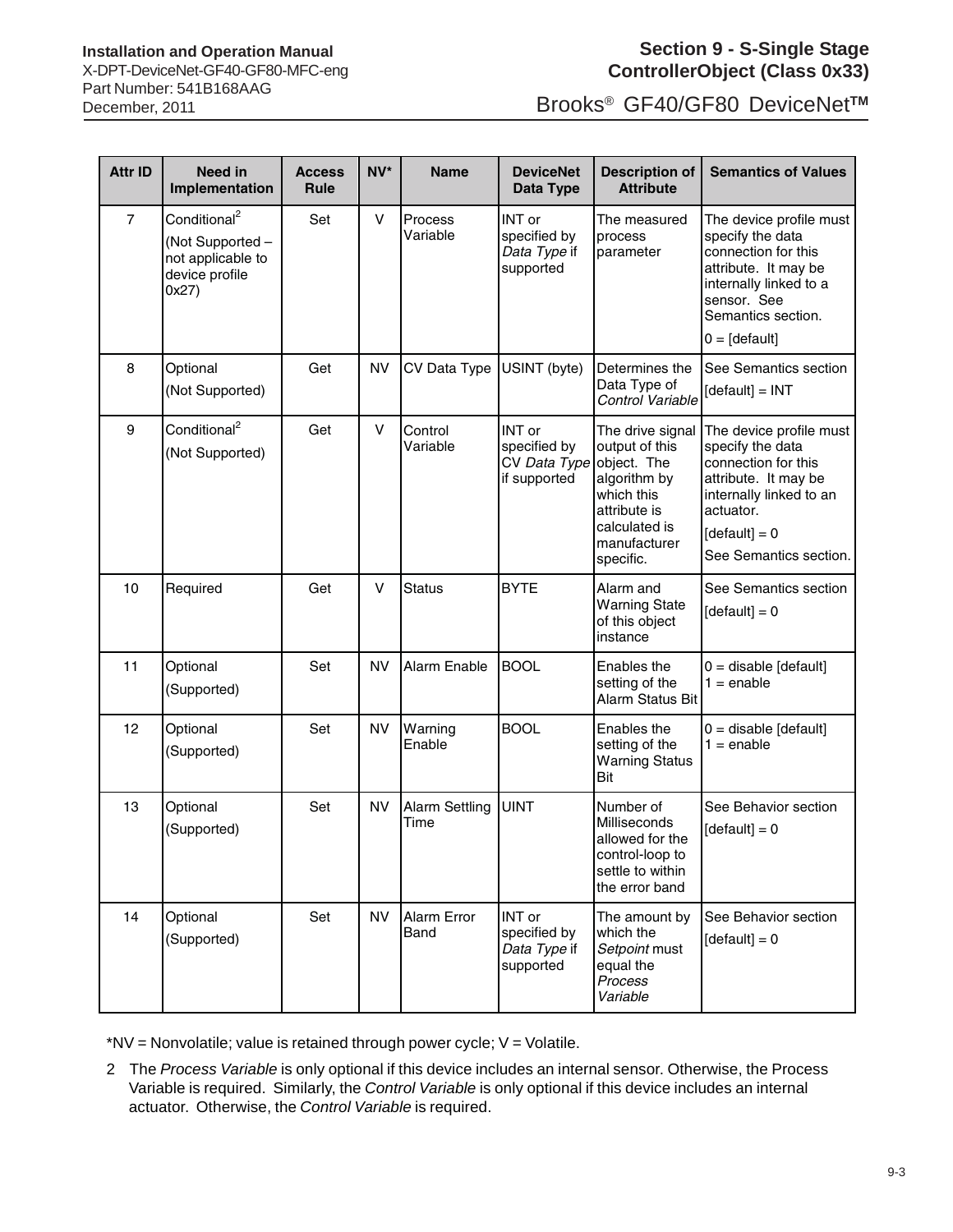| <b>Attr ID</b> | <b>Need in</b><br>Implementation        | <b>Access</b><br><b>Rule</b> | $N V^*$   | <b>Name</b>                  | <b>DeviceNet</b><br>Data Type                       | <b>Description</b><br>of Attribute                                                                                                                                                                         | <b>Semantics of Values</b>                                                                                                                                                    |
|----------------|-----------------------------------------|------------------------------|-----------|------------------------------|-----------------------------------------------------|------------------------------------------------------------------------------------------------------------------------------------------------------------------------------------------------------------|-------------------------------------------------------------------------------------------------------------------------------------------------------------------------------|
| 15             | Optional<br>(Supported)                 | Set                          | <b>NV</b> | Warning<br>Settling Time     | <b>UINT</b>                                         | Number of<br>Milliseconds<br>allowed for<br>the control-<br>loop to settle<br>to within the<br><b>Error Band</b>                                                                                           | See Behavior section<br>$[default] = 0$                                                                                                                                       |
| 16             | Optional<br>(Supported)                 | Set                          | <b>NV</b> | Warning Error INT or<br>Band | specified by<br>Data Type if<br>supported           | The amount<br>by which the<br>Setpoint must<br>equal the<br>Process<br>Variable                                                                                                                            | See Behavior section<br>$[default] = 0$                                                                                                                                       |
| 17             | Optional<br>(Supported)                 | Set                          | <b>NV</b> | Safe State                   | USINT (byte)                                        | Specifies the<br>Control<br>Variable<br>behavior for<br>states other<br>than Execute                                                                                                                       | See Semantics section<br>$0 = [default]$                                                                                                                                      |
| 18             | Optional<br>(Supported)                 | Set                          | <b>NV</b> | Safe Value                   | INT or<br>specified by<br>Data Type if<br>supported | The value to<br>be used for<br>Safe State =<br>Safe Value                                                                                                                                                  | See Semantics section<br>$0 = [default]$                                                                                                                                      |
| 19             | Optional<br>(Supported)                 | Set                          | <b>NV</b> | Ramp Rate                    | <b>UDINT</b><br>(4-bytes)                           | Time in<br>Milliseconds<br>to reach<br>Setpoint                                                                                                                                                            | $0 = Disabeled [default]$<br>$x = value$ in milliseconds<br>Where: $0 < x < 7$ FFF<br>DeviceNet specifies 4<br>bytes of data, but only 2<br>are used. See Behavior<br>section |
| 97-98          | <b>Reserved by DeviceNet</b>            |                              |           |                              |                                                     |                                                                                                                                                                                                            |                                                                                                                                                                               |
| 99             | Conditional <sup>3</sup><br>(Supported) | Get                          | <b>NV</b> | <b>Subclass</b>              | <b>UINT</b>                                         | Identifies a<br>subset of<br>additional<br>attributes,<br>services and<br>behaviors.<br>The<br>subclasses<br>for this object<br>are specified<br>at the end of<br>this object<br>specification<br>section. | $0 = No$ subclass<br>$n =$ subclass as defined<br>herein                                                                                                                      |

\*NV = Nonvolatile; value is retained through power cycle.

3 If the value of Subclass is 00, then this attribute is OPTIONAL in implementation, otherwise, this attribute is REQUIRED.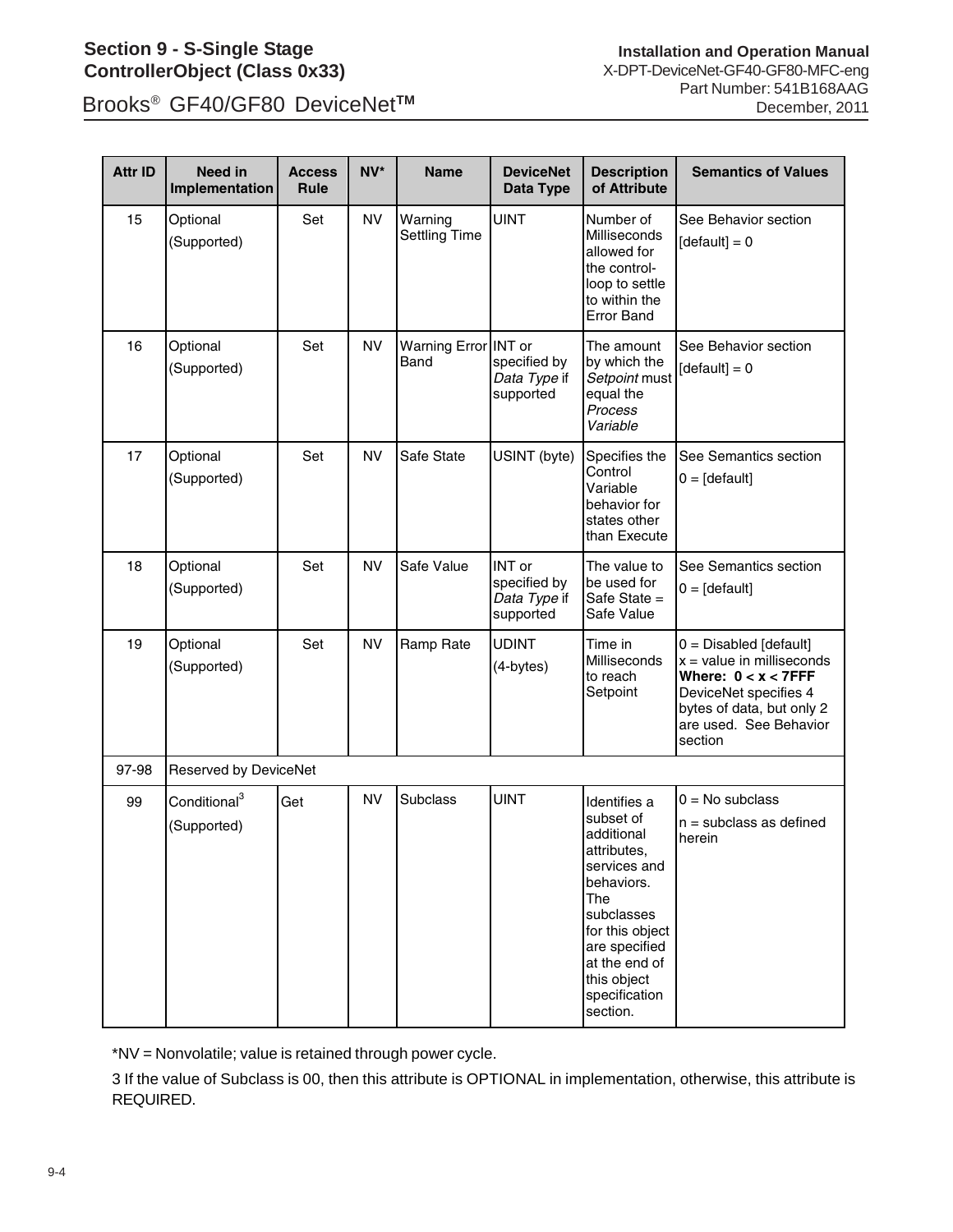### **9.3 Semantics**

#### *Data Type*

All Data Type attributes, including *Data Type* and *CV Data Type*, use the enumerated values specified in DeviceNet Vol. I, Appendix J-6.1.

The *Data Type* attribute is settable only in the *Idle State* and only if no attribute belonging to the object instance is the endpoint of an I/O connection in the *Established State*.

The *Data Type* attribute may change automatically based upon established I/O connections. See Behavior section for more information on this mechanism.

#### *Data Units*

Specifies the context of *Setpoint and Process Variable* and related attributes (such as, offset and trip points) for this object instance. See Appendix K for a list of values. A request to set attribute to an unsupported value will return an error response.

The *Data Units* attribute is settable only in the *Idle State*.

In applications where this object is used in a relationship with an S-Analog Sensor object, this attribute may be specified as Get only, by the device profile or the vendor, where the value mirrors that of the S-Analog Sensor object *Data Units* attribute.

#### *Setpoint, Process Variable and Control Variable*

These three attributes compose the primary aspects of basic closed-loop control. The *Process Variable* is the measured parameter of the process or system being controlled. The *Setpoint* is the desired value for the measured parameter. By affecting the value of the *Control Variable*, the closed-loop controller drives the process or system to the desired state of:

#### *Process Variable = Setpoint*

The *Control Variable* is, therefore, connected to the process or system in such a way that it affects the value of the *Process Variable*. Examples of *Control Variable / Process Variable* combinations include: heater / temperature; valve / flow; or regulator / pressure.

#### *Status*

A bit mapped byte, which indicates the Alarm and Warning Exception status of the object instance. The following definition applies:

| <b>Bit</b>    | <b>Definition</b>                           |  |  |  |  |  |
|---------------|---------------------------------------------|--|--|--|--|--|
|               | Alarm Exception: $0 =$ cleared; $1 =$ set   |  |  |  |  |  |
|               | Warning Exception: $0 =$ cleared; $1 =$ set |  |  |  |  |  |
| $\mathcal{P}$ | Reserved                                    |  |  |  |  |  |
| 3             | Reserved                                    |  |  |  |  |  |
|               | Reserved                                    |  |  |  |  |  |
| 5             | Reserved                                    |  |  |  |  |  |
| 6             | Reserved                                    |  |  |  |  |  |
|               | Reserved                                    |  |  |  |  |  |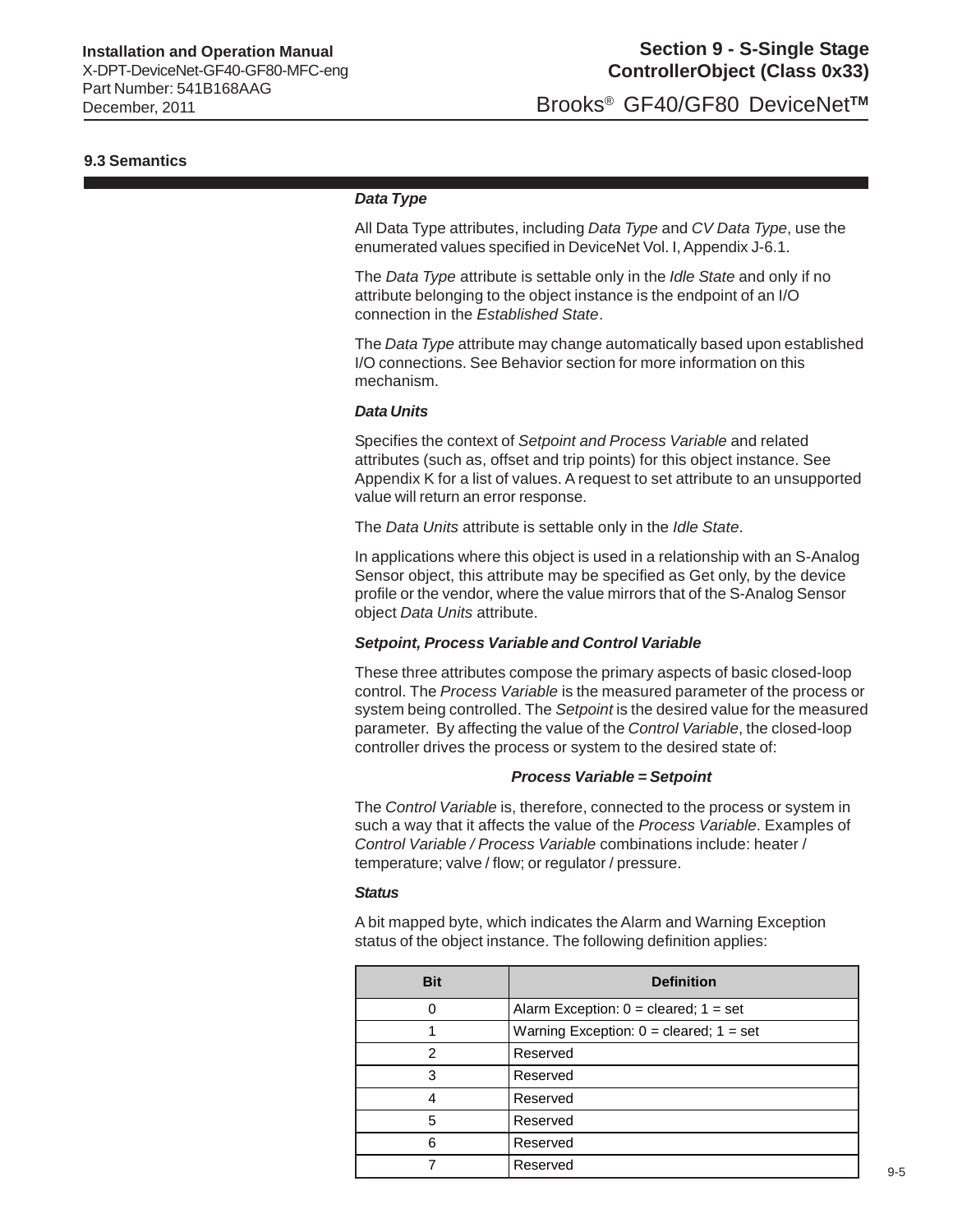### *Control Mode*

This attribute is used to override the value of the *Control Variable* attribute. Further, it may cause the object to modify the internal control algorithm such that a smooth, or "bumpless" transitions occurs upon activating control to setpoint.

The *Safe State* attribute provides a mechanism for override depending upon object state and will take precedents over this. That is, if an object instance implements the *Safe State* attribute and related behavior, then this *Override* attribute and related behavior will only function in the Executing State.

| <b>Attribute Value</b> | <b>State</b>                                  |  |  |  |
|------------------------|-----------------------------------------------|--|--|--|
| U                      | Normal                                        |  |  |  |
|                        | Zero / Off / Closed                           |  |  |  |
| 2                      | Full / On / Open                              |  |  |  |
| 3                      | Hold                                          |  |  |  |
| 4                      | Safe State                                    |  |  |  |
| $5 - 63$               | reserved                                      |  |  |  |
| 64-127                 | Device Specific (specified by device profile) |  |  |  |
| 128-255                | <b>Vendor Specific</b>                        |  |  |  |

### *Safe State*

This attribute specifies what value will be held in the *Control Variable* attribute for states other than Executing. See the S-Device Supervisor object definition in Section 6-48. for a description of object states. The following values are defined:

| <b>Attribute Value</b> | <b>State</b>                                  |
|------------------------|-----------------------------------------------|
| 0                      | Zero / Off                                    |
|                        | Full Scale / On                               |
| 2                      | <b>Hold Last Value</b>                        |
| 3                      | Use Safe Value                                |
| $4 - 63$               | Reserved                                      |
| 64-127                 | Device Specific (specified by device profile) |
| 128-255                | <b>Vendor Specific</b>                        |

### *Safe Value*

For Safe State set to Use Safe Value, this attribute holds the value to which the Control Variable attribute will be set for object instance states other than Executing.

# *Ramp Rate*

The ramp rate is limited to values 0 through 32,767. See the Behavior section.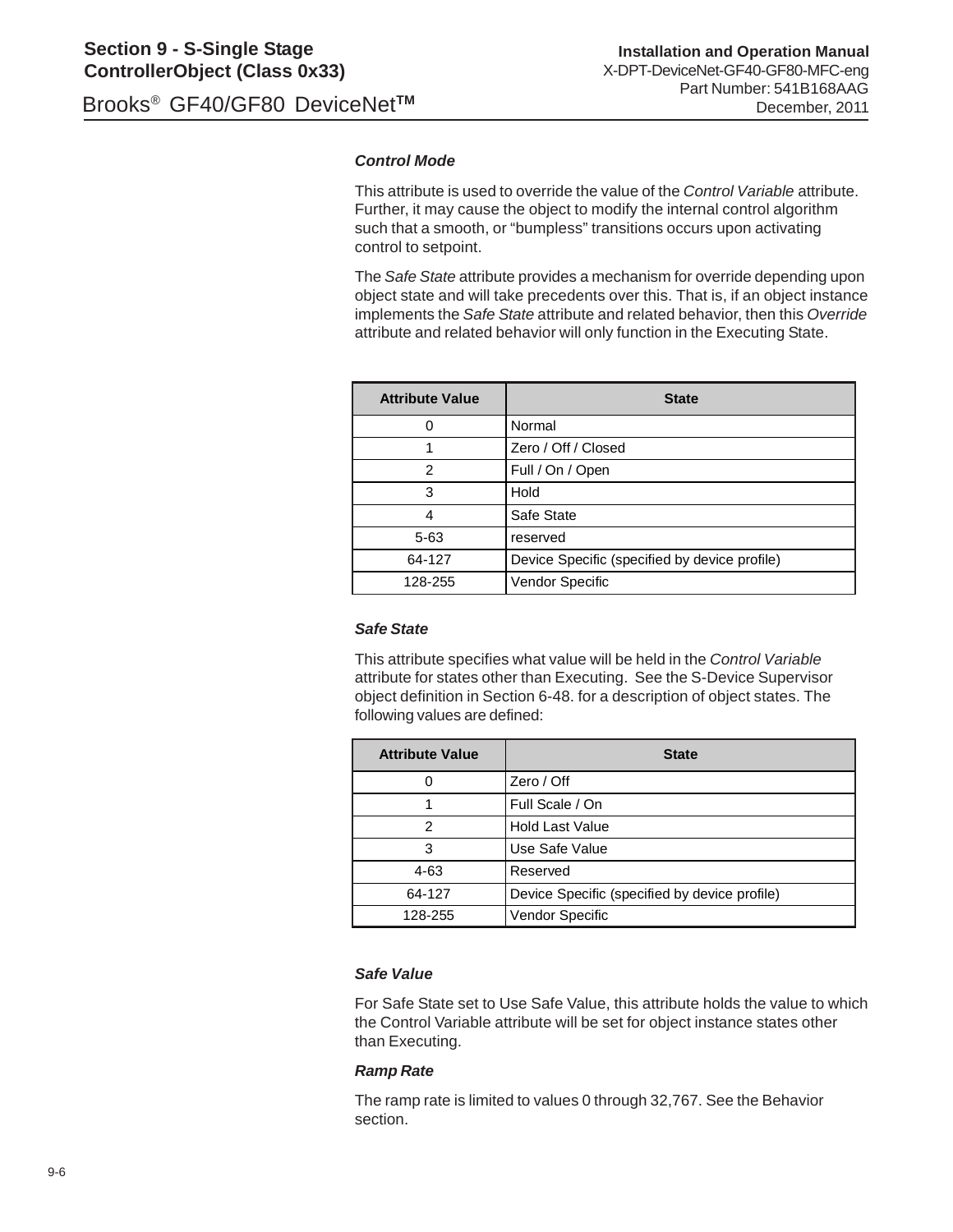### **9.4 S-Single Stage Controller Common Services**

| <b>Service</b> | <b>Need in Implementation</b> |                 |                      |                                                     |
|----------------|-------------------------------|-----------------|----------------------|-----------------------------------------------------|
| Code           | <b>Class</b>                  | <b>Instance</b> | <b>Service Name</b>  | <b>Description of Service</b>                       |
| 0Ehex<br>14dec | Conditional*                  | Required        | Get Attribute Single | Returns the contents of<br>the specified attribute. |
| 10hex<br>16dec | n/a                           | Required        | Set Attribute Single | Modifies an attribute<br>value.                     |

\*The Get\_Attribute\_Single service is REQUIRED if any attributes are implemented.

See the DeviceNet Communication Model and Protocol for definitions of these common services.

### **9.5 S-Single Stage Controller Object-Specific Services**

The S-Single Stage Controller Object provides no Object–Specific services.

# **9.6 Behavior**

The S-Device Supervisor Object manages the behavior of the S-Single Stage Controller Object. See Section 6. Additionally, this object exhibits the following behavior:

### **Alarm and Warning Exception Conditions**

While in the Executing State as defined by the S-Device Supervisor Object: Immediately upon detecting that the Setpoint does not equal the Process Variable by an amount plus-or-minus the associated (alarm or warning) Error Band, a timer is started.This internal timer is incremented as long as the above condition exists. If the timer exceeds the amount indicated by the associated (alarm or warning) Settling Time and the associated (alarm or warning) Exception Enable is set, then the appropriate (alarm or warning) Exception Condition is set. Note that two internal timers are required in order to support both Alarm and Warning Exception reporting.

This behavior is modified for Ramp Rate values not equal to zero. In such cases, the timer is not enabled until after the expiration of the Ramp Time (see Behavior description below).

#### **Ramp Rate**

For Ramp Rate values other than zero, the S-Single Stage Controller Object internally modifies the Setpoint value in such a way that the Process Variable is "ramped" to its final value. An example follows. A Ramp Rate of 1000 is set and a new Setpoint is sent to the MFC. The setpoint feed to the controller will be internally (transparently) modified, in whatever time increments the object is able to sustain, in order to affect a smooth transition over one second from the old Setpoint to the new Setpoint, finally reaching the new Setpoint at the one second mark.

Note: GF40/GF80 Series supports Ramp Rates from 1000ms to 32767ms. Rates greater than 7FFFh will return an error. Rates below 1000ms will be accepted; however, the ramping algorithm will not be invoked.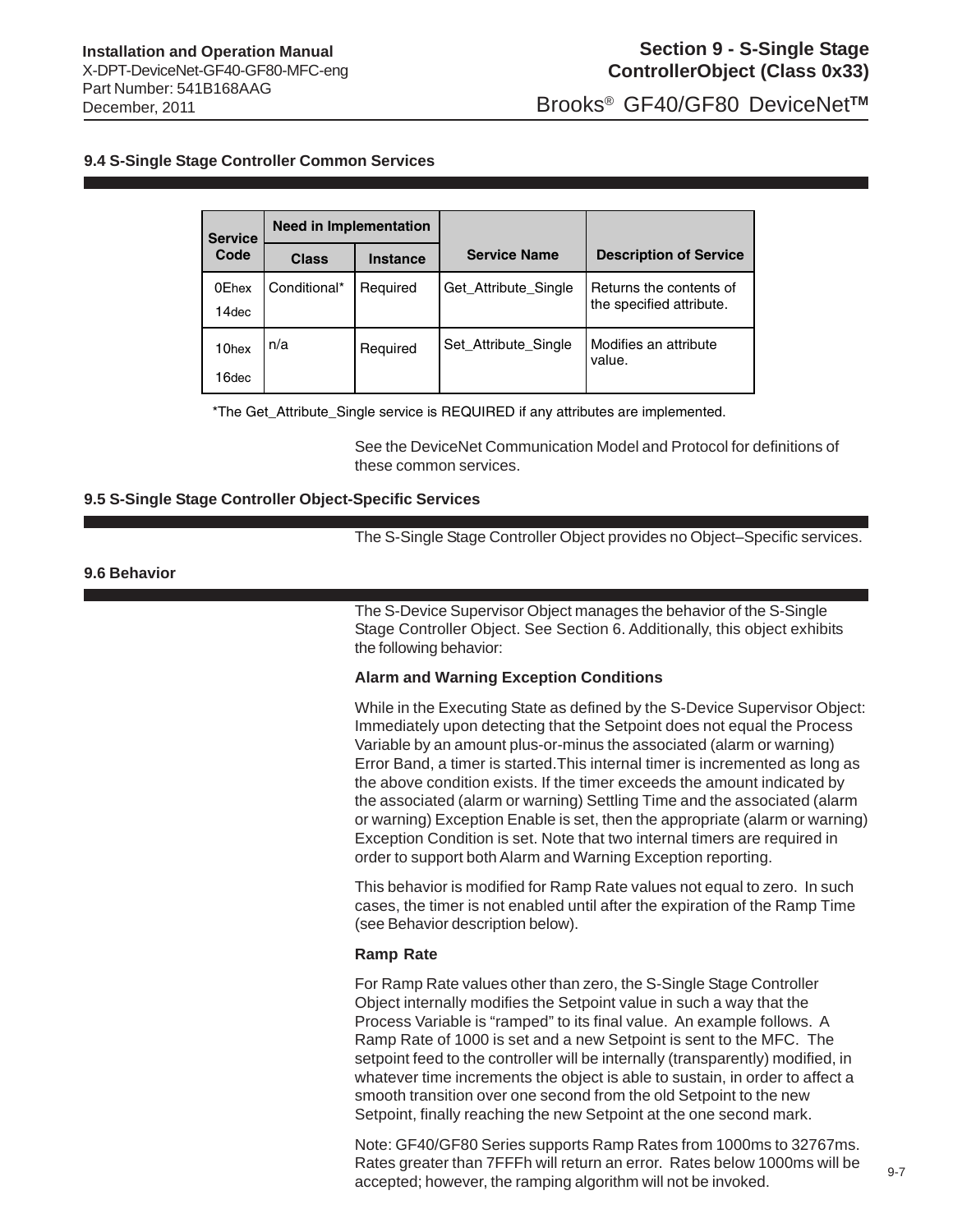### **Data Type**

If the implementation of this object specifies more than one valid Data Type value, in the device profile or by vendor, then the following behavior with respect to *Data Type* applies. The Data Type value will be set automatically based upon the first valid I/O connection established by the device. This configuration will then remain in effect for this object instance even, after all I/O connections are lost. For devices that support only one Data Type, this behavior is not supported.

If no established I/O connections exist, which include an attribute from this object, then the *Data Type* attribute is settable provided that the object is in the *Idle State*.

The following example demonstrates this behavior:

A device profile specifies an instance of the S-Single Stage Controller object as well as two static Assembly object instances, both with data attribute components mapped to this object instance. Assembly object instance ID 1 specifies INT data types and Assembly object instance ID 2 specifies REAL data types.

After the device is On-Line, it is configured with an I/O connection to Assembly instance ID 2. When the connection transitions to the *Established State*, this object instance attribute *Data Type* is automatically set with the value for REAL before any data is communicated to, or from, the object instance.

# **GF40/GF80 Series Implementation**

Data Type values supported are Integer (0xC3) and Real (0xCA). Data Units supported are Counts (0x1001) and SCCM (0x1400). Data Type and Data Units attributes are settable. The supported combinations of Data Type and Data Units on the GF40/GF80 Series are Integer-Counts (default), Real-SCCM, Integer-SCCM, and Real-Counts. The full-scale range for Integer-Counts is either 0x6000 or 0x7FFF, depending on the configuration. The MFC Device Profile specifies that the full-scale range for the setpoint is 0x7FFF; however, the default GF40/GF80 Series configuration supports a full-scale setpoint range of 0 to 0x6000.

### **Control**

The application of this object is further specified in the applicable device profile; primarily, the interfaces and object relationships are defined. Generally, the *Process Variable* attribute is restricted to "Get Only" access and an internal connection is defined to another object. Similarly, the *Control Variable* is generally not supported due to internal connections.

When in the EXECUTING state, this object is running an application process designed to cause the *Process Variable* to be driven to the value of the *Setpoint*. In any state other than EXECUTING, the application process is stopped and the *Safe State* is activated for the output of the object.

Any fault detected by the object application process causes the object to transition to the appropriate state as defined by the managing S-Device Supervisor object.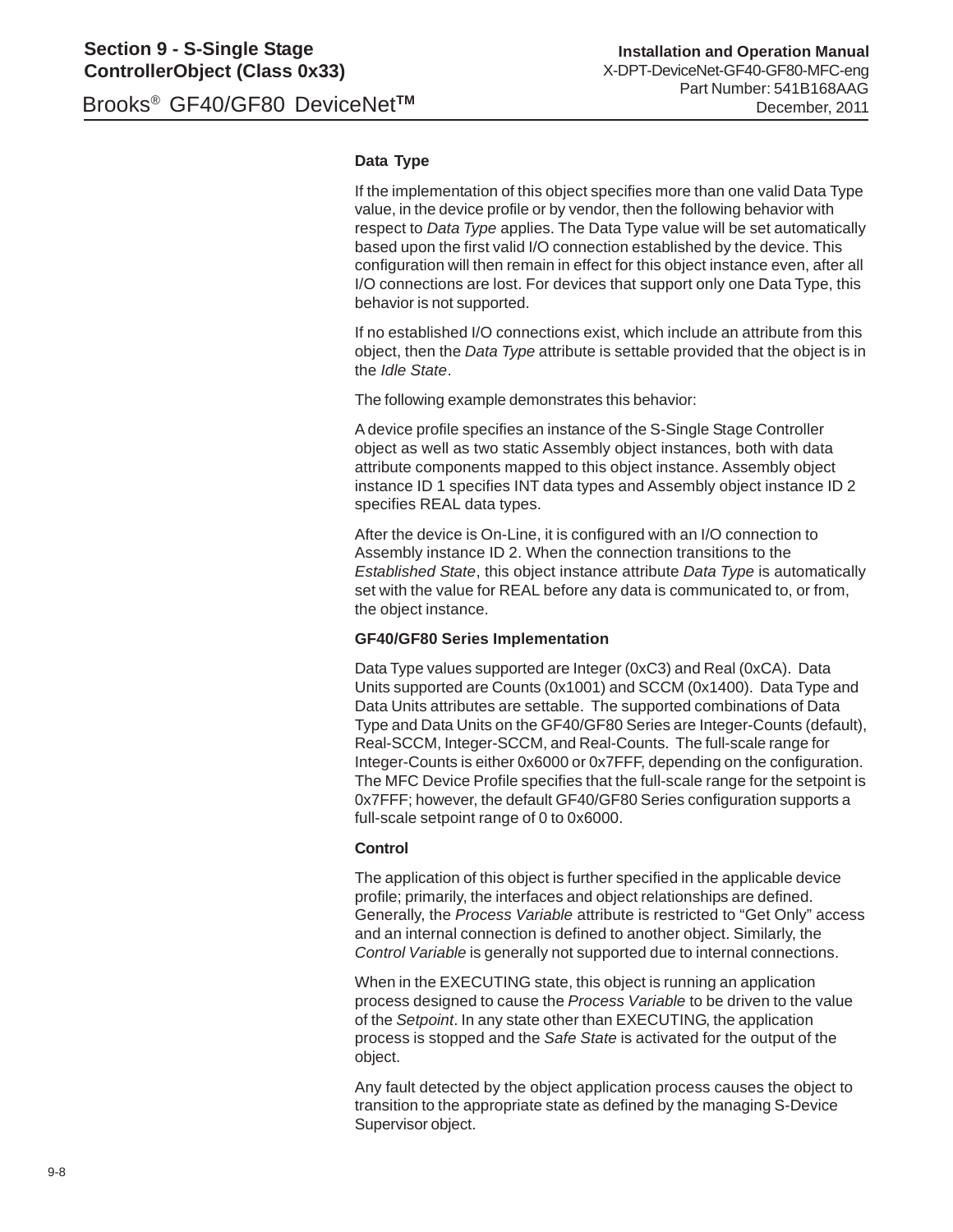# **10 S-Gas Calibration Object (Class 0x34)**

An S-Gas Calibration Object affects the behavior of an associated S-Analog Sensor object instance; a device profile will show a relationship between these two objects where an S-Gas Calibration Object is used. The S-Analog Sensor object uses a selection attribute as the gas type selection mechanism. The S-Gas Calibration Object provides the data with which a device enacts the appropriate calibration algorithm for a given gas type. Each S-Gas Calibration Object Instance contains a set of attribute values for one particular calibration set; each identified by the Gas Standard Number.

The S-Gas Calibration class level object provides a service for retrieving a list of all valid object instances. The service response includes a list of elements. Each element includes the Instance ID, Gas Standard Number and the valid S-Analog Sensor object instance ID for which the instance is valid.

There may be more than one instance with the same Gas Standard Number. These instances may be differentiated by Full Scale, Gas Symbol, Additional Scaler and/or other parametric distinctions, including valid S-Analog Sensor object instance ID. The distinctions may, or may not, be evident in the Get\_All\_Instances service response, depending upon what the distinction is.

S-Gas Calibration Objects most often utilize the region of Manufacturer Specified Attributes (ID > 100) for specific calibration parameters.

This object is a member of the *Hierarchy of Semiconductor Equipment Devices*. As such, its behavior is managed by the Device Supervisor Object. See Section 6-48.

The S-Gas Calibration object makes use of a list of Standard Gas Type Numbers. This list is described in publication:

> SEMI E52-95 "Practice for Referencing Gases Used in Digital Mass Flow Controllers", Semiconductor Equipment and Materials International (SEMI), Mountain View, CA 94043-4080.

NOTE: It is implied that the reference above is to the latest revision as specified by SEMI.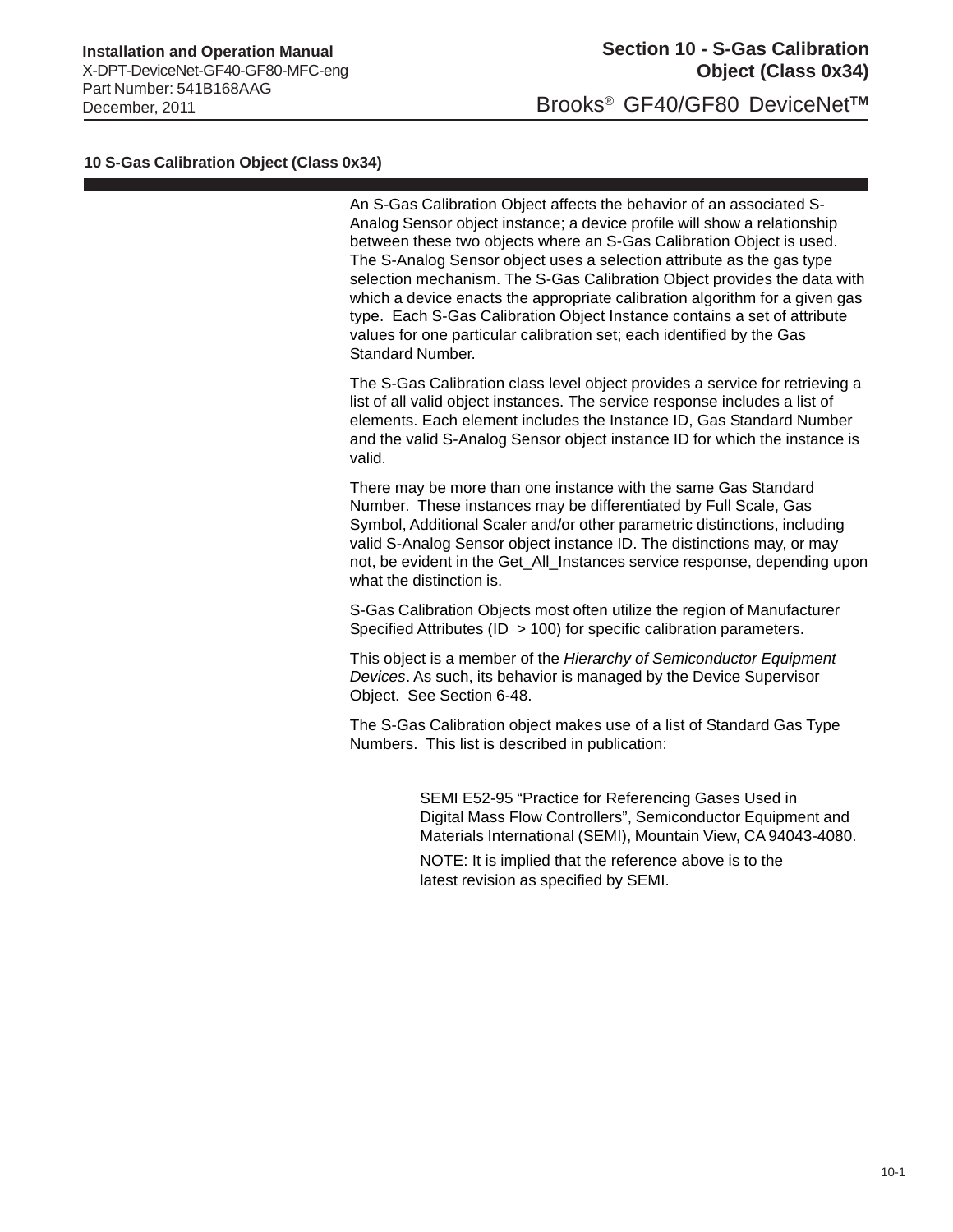# **10.1 S-Gas Calibration Class Attributes**

The Object Class Attribute IDs 1-7 are reserved. See DeviceNet Volume II, Section 5-4.1 for more specification detail on these attributes.

| <b>Attribute ID</b> | Need in<br>implementation                                                                                          | <b>Access</b><br>Rule | <b>Name</b>     | <b>DeviceNet</b><br>Data Type | <b>Description of Attribute</b>                                                                                                                                                 |  |  |  |
|---------------------|--------------------------------------------------------------------------------------------------------------------|-----------------------|-----------------|-------------------------------|---------------------------------------------------------------------------------------------------------------------------------------------------------------------------------|--|--|--|
| 1 thru $7$          | These class attributes are either optional or conditional and are described in chapter 5 of this<br>specification. |                       |                 |                               |                                                                                                                                                                                 |  |  |  |
| 97 & 98             | Reserved by DeviceNet                                                                                              |                       |                 |                               |                                                                                                                                                                                 |  |  |  |
| 99                  | Conditional*<br>(Supported)                                                                                        | Get                   | <b>Subclass</b> | <b>UINT</b>                   | Identifies a subset of additional<br>attributes, services and behaviors.<br>The subclasses for this object are<br>specified at the end of this object<br>specification section. |  |  |  |
| 170                 | Optional<br>(Supported)                                                                                            | Get                   | Bin ID          | <b>INT</b>                    | Specifies the Device Bin number.<br>This value is vendor specific.**                                                                                                            |  |  |  |

\* If the value of Subclass is 00, which identifies "no subclass", then this attribute is OPTIONAL in implementation, otherwise, this attribute is REQUIRED.

\*\* This class attribute is required for certain customer applications, such as the "multi-gas, multi-range" application.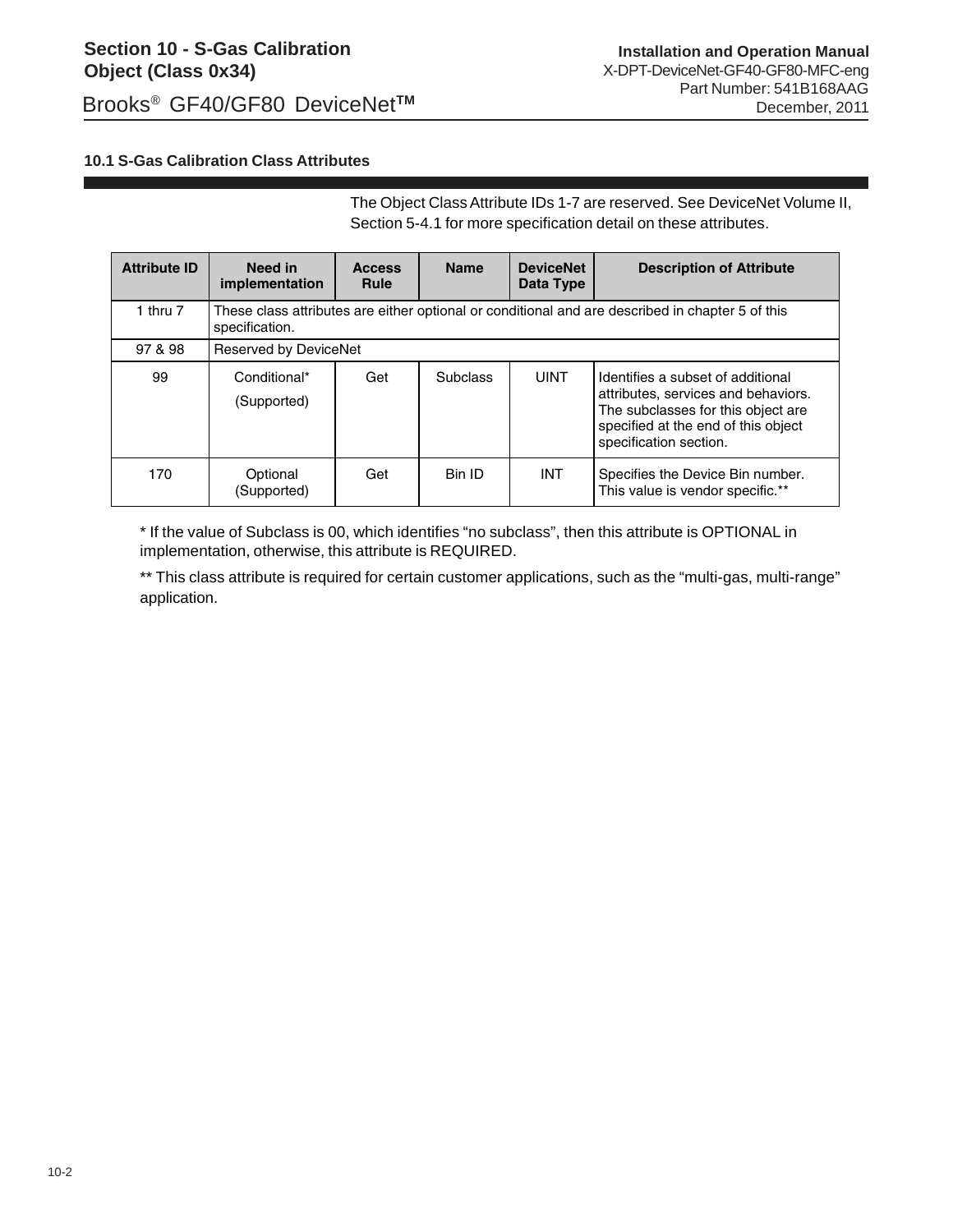## **10.2 S-Gas Calibration Instance Attributes**

Certain minimal implementations may support any optional "Set" attributes as "Get" only and still be compliant with this object specification. All required attributes must be supported as specified.

The GF40/GF80 Series supports 9 instances of the S-Gas Calibration Object

| <b>Attr ID</b> | Need in<br>Implementation | <b>Access</b><br>Rule | NV*       | <b>Name</b>                    | <b>DeviceNet</b><br>Data Type   | <b>Description of</b><br><b>Attribute</b>                                           | <b>Semantics of Values</b>                                                             |
|----------------|---------------------------|-----------------------|-----------|--------------------------------|---------------------------------|-------------------------------------------------------------------------------------|----------------------------------------------------------------------------------------|
| 1              | Optional<br>(Supported)   | Get                   | <b>NV</b> | Number of<br><b>Attributes</b> | <b>USINT</b>                    | supported                                                                           | Number of attributes Number of attributes<br>supported in this object<br>instance      |
| $\overline{2}$ | Optional<br>(Supported)   | Get                   | <b>NV</b> | Attribute<br>List              | <b>ARRAY OF</b><br><b>USINT</b> | List of attributes<br>supported by this<br>object instance                          | List of attributes<br>supported in this object<br>instance                             |
| 3              | Required                  | Get                   | <b>NV</b> | Gas<br>Standard<br>Number      | <b>UINT</b>                     | Gas Type Number                                                                     | $[default] = 0$ (no gas<br>type specified)<br>See Semantics section                    |
| $\overline{4}$ | Required                  | Get                   | <b>NV</b> | Valid<br>Sensor<br>Instance    | <b>UINT</b>                     | S-Analog Sensor<br>object instance ID<br>for which this object<br>instance is valid | $0 = No$ Valid Sensor<br>$n =$ Instance ID<br>See Semantics section<br>[default] = $0$ |
| 5              | Optional<br>(Supported)   | Set                   | <b>NV</b> | Gas<br>Symbol                  | <b>SHORT</b><br><b>STRING</b>   | Gas Type Name                                                                       | See Semantics section<br>[default] = null                                              |
| 6              | Optional<br>(Supported)   | Get                   | <b>NV</b> | <b>Full Scale</b>              | STRUCT of:                      | Full Scale of the<br>device using this<br>object instance                           | See Semantics section<br>[default] = $0, 0$                                            |
|                |                           |                       |           |                                | <b>REAL</b>                     | Amount                                                                              | The amount of<br>measured parameter<br>corresponding to full<br>scale.                 |
|                |                           |                       |           |                                | <b>UINT</b>                     | Units                                                                               | The units for the<br>above.<br>See Data Units<br>Appendix K.                           |

\* NV = Nonvolatile; value is maintained through power cycle.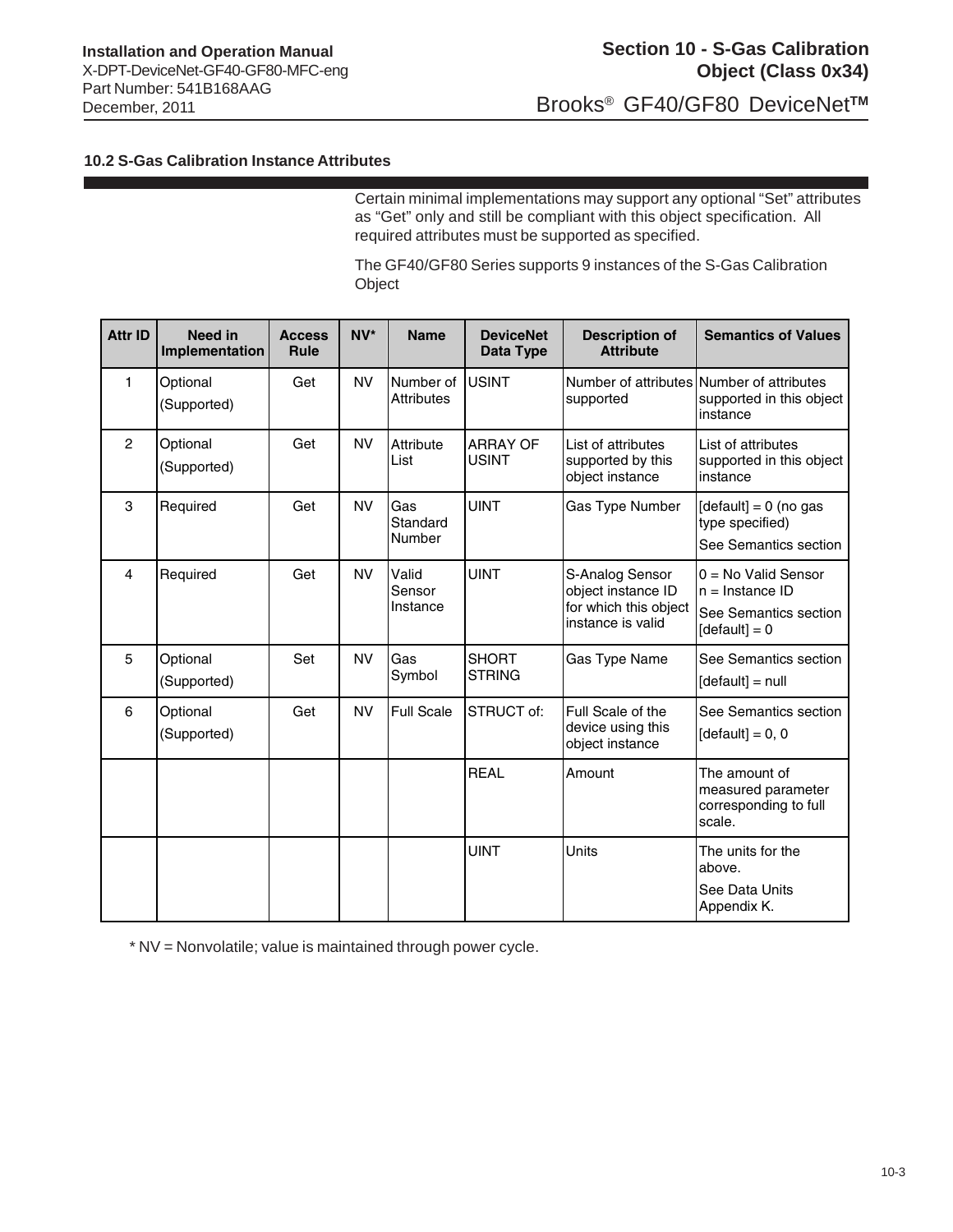| Attr ID        | Need in<br>Implementation   | <b>Access</b><br>Rule | NV*       | <b>Name</b>                      | <b>DeviceNet</b><br>Data Type | <b>Description of</b><br><b>Attribute</b>                                                                                                             | <b>Semantics of Values</b>                                                                                                                                                                                                                                                                                              |
|----------------|-----------------------------|-----------------------|-----------|----------------------------------|-------------------------------|-------------------------------------------------------------------------------------------------------------------------------------------------------|-------------------------------------------------------------------------------------------------------------------------------------------------------------------------------------------------------------------------------------------------------------------------------------------------------------------------|
| $\overline{7}$ | Optional<br>(Not Supported) | Set                   | <b>NV</b> | <b>Additional Scaler</b>         | <b>REAL</b>                   | Additional<br>Correction<br>Factor                                                                                                                    | In addition to the<br>correction algorithm,<br>this amount is<br>multiplied to the<br>reading. Generally<br>used for Gas<br>Correction for a gas<br>other than the type<br>identified for the object<br>instance by attribute 3.<br>(e.g., scale a nitrogen<br>object instance to<br>measure argon).<br>Default = $1.0$ |
| 8              | Optional<br>(Supported)     | Get                   | <b>NV</b> | <b>Calibration Date</b>          | <b>DATE</b>                   | Date of<br>Calibration                                                                                                                                | The date this object<br>instance was last<br>calibrated<br>$[default] = 0$                                                                                                                                                                                                                                              |
| 9              | Optional<br>(Supported)     | Get                   | <b>NV</b> | <b>Calibration Gas</b><br>Number | <b>UINT</b>                   | <b>Calibration Gas</b>                                                                                                                                | The gas number of the<br>gas used to calibrate<br>this object instance.<br>$[default] = 0$                                                                                                                                                                                                                              |
| 10             | Optional<br>(Not Supported) | Get                   | <b>NV</b> | <b>Gas Correction</b><br>Factor  | <b>REAL</b>                   | <b>Gas Correction</b><br>Factor<br>For devices that<br>support simple<br>correction<br>factors (as<br>opposed to<br>algorithms) for<br>gas selection. | $[default] = 1.0$                                                                                                                                                                                                                                                                                                       |

\* NV = Nonvolatile; value is maintained through power cycle.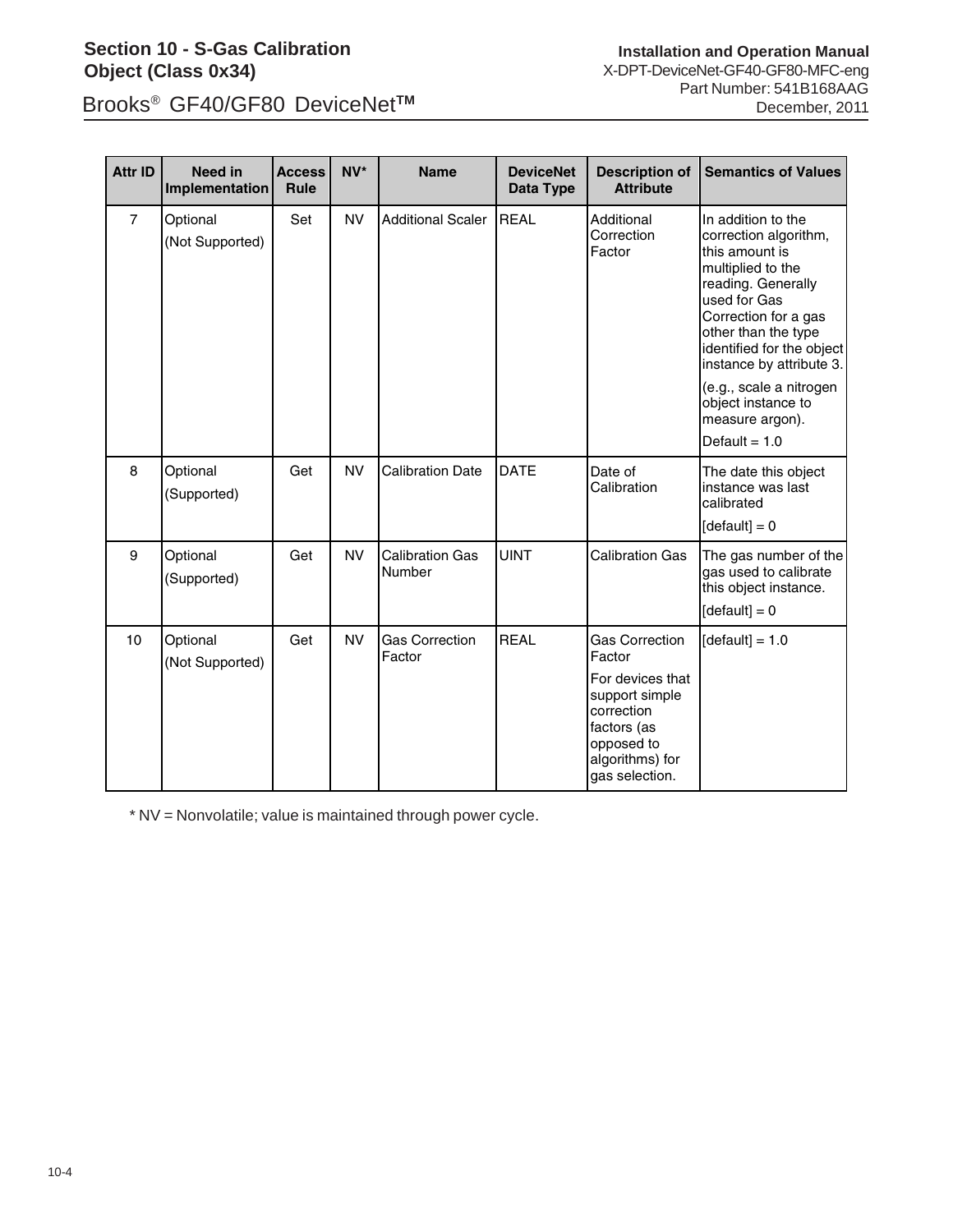Brooks® GF40/GF80 DeviceNet**TM**

| Attr ID | Need in<br>Implementation    | <b>Access</b><br>Rule | $N V^*$ | <b>Name</b>     | <b>DeviceNet</b><br>Data Type | <b>Description of</b><br><b>Attribute</b>                                                                                                                                                   | <b>Semantics of</b><br><b>Values</b>                       |  |
|---------|------------------------------|-----------------------|---------|-----------------|-------------------------------|---------------------------------------------------------------------------------------------------------------------------------------------------------------------------------------------|------------------------------------------------------------|--|
| 97-98   | Reserved by DeviceNet        |                       |         |                 |                               |                                                                                                                                                                                             |                                                            |  |
| 99      | Conditional**<br>(Supported) | Get                   | NV      | <b>Subclass</b> | <b>UINT</b>                   | Identifies a subset of<br>additional attributes.<br>services and<br>behaviors. The<br>subclasses for this<br>object are specified<br>at the end of this<br>object specification<br>section. | $0 = No$ subclass<br>$\ln$ = subclass as<br>defined herein |  |

\* NV = Nonvolatile; value is maintained through power cycle.

\*\* If the value of Subclass is 00, then this attribute is **OPTIONAL** in implementation, otherwise, this attribute is **REQUIRED**.

#### **10.3 Semantics**

#### **Gas Standard Number**

Used to identify a gas standard number, for which the object instance is currently calibrated. See Instance Application Example below.

The actual coding of the values are described in the following publication:

See introduction section (above) for reference to the SEMI publication: "Practice for Referencing Gases Used in Digital Mass Flow Controllers".

Since the actual attributes, and their context, for the parameterization of object instances for particular gas types is beyond the scope of this standard (i.e., vendor specific) the Access Rule for this attribute has been specified as Get. Vendors may choose to specify an Access Rule of Set for this attribute.

#### **Valid Sensor Instances**

This attribute specifies the S-Analog Sensor object instance for which the S-Gas Calibration object instance is valid. An S-Gas Calibration object instance will be valid for zero or one S-Analog Sensor object instances.

#### **Gas Symbol**

This optional attribute is a string-coded representation of the name of the gas for which the object instance has been configured. It is coded as a user defined text symbol or it is coded as defined in the above referenced SEMI publication.

This attribute may indicate a different gas from the one, which has been specified by the Gas Standard Number. See Instance Application Example below.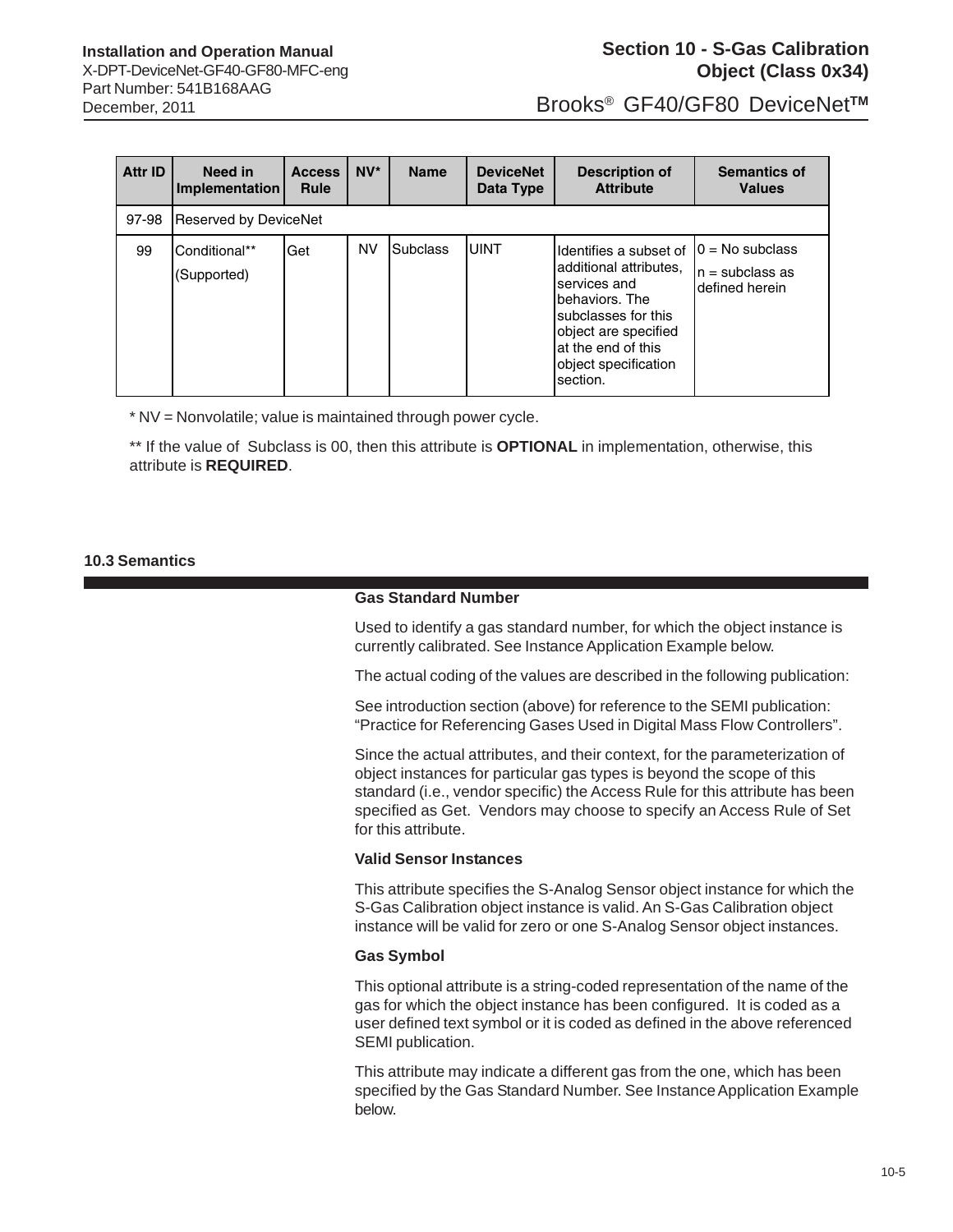### **Full Scale**

This optional attribute identifies the amount of measured parameter (e.g., Mass Flow) corresponding to the Full Scale of the associated S-Analog Sensor object. A primary purpose for this attribute is to allow for simple S-Analog Sensor object implementations where the Value is reported in raw units; this attribute allows a mapping to engineering units.

For example, the Full Scale for a S-Gas Calibration object may be 100 SCCM, while the Full Scale for the associated S-Analog Sensor object may be 0x6000 counts (i.e., S-Analog Sensor object Data Type = INT and Data Units = Counts).

## **Instance Application Example**

The following is an example to demonstrate the usage of Gas Calibration object instances and their attributes:

A device has been supplied with three gas calibration object instances: nitrogen (13)\*, helium (1)\* and argon (4)\*. The user wishes to use the device for silane (39)\* and knows that a correction factor of 0.60 will properly convert a nitrogen calibration for this application. The object instance for nitrogen would be selected and the Additional Scaler attribute for this instance would be set to 0.60. To identify this modification, the Gas Symbol may be set to read "silane", "SiH4", or "39".

\* (Gas Standard Number)

## **10.4 S-Gas Calibration Common Services**

| <b>Service</b><br>Code     |              | Need in Implementation | <b>Service Name</b>  | <b>Description of Service</b>                       |
|----------------------------|--------------|------------------------|----------------------|-----------------------------------------------------|
|                            | <b>Class</b> | <b>Instance</b>        |                      |                                                     |
| 0Ehex<br>14 <sub>dec</sub> | Required     | Required               | Get Attribute Single | Returns the contents of<br>the specified attribute. |
| 10 <sub>hex</sub><br>16dec | Required     | Required               | Set Attribute Single | Modifies an attribute<br>value.                     |

See the DeviceNet Communication Model and Protocol for definitions of these common services.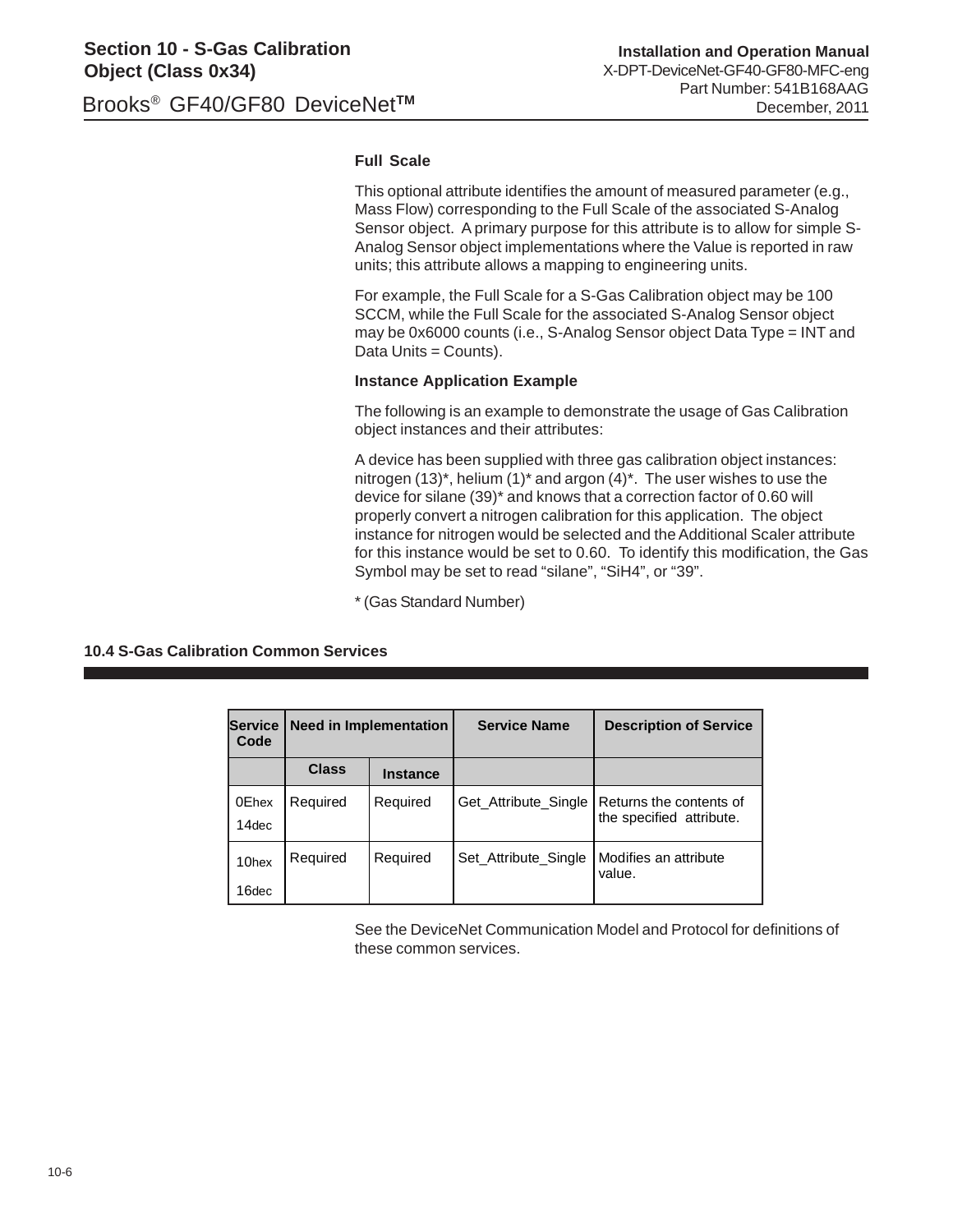# **Section 10 - S-Gas Calibration Object (Class 0x34)**

Brooks® GF40/GF80 DeviceNet**TM**

## **10.5 S-Gas Calibration Object-Specific Services**

| <b>Service</b><br>Code | <b>Need in Implementation</b> |                 | <b>Service Name</b> | <b>Description of Service</b>                                                             |
|------------------------|-------------------------------|-----------------|---------------------|-------------------------------------------------------------------------------------------|
|                        | <b>Class</b>                  | <b>Instance</b> |                     |                                                                                           |
| 4Bhex<br>75dec         | Required                      | n/a             | Get_All_Instances   | Requests a list of all available<br>object instances with their<br>respective gas numbers |

If a gas instance is changed or added, the device must be reset before performing the "get\_all\_instances" service.

#### **Success Response Service Data Field Parameters**

| <b>Parameter</b>            | <b>Required</b>         | Data Type   | <b>Description</b>                               | <b>Semantics of Values</b>                              |
|-----------------------------|-------------------------|-------------|--------------------------------------------------|---------------------------------------------------------|
| Size of List                | Required                | <b>UINT</b> | Specifies the number of<br>elements in the Array | Number of gas<br>calibrations in the list               |
| List of Gas<br>Calibrations | Required if<br>Size > 0 | ARRAY of    | Supported List                                   | The list of gas<br>calibrations                         |
|                             |                         | STRUCT of   | Supported Gas Type                               |                                                         |
|                             |                         | <b>UINT</b> | S-Gas Calibration<br>Object Instance ID          | [34-n-4], where n is the<br>instance value $1 - 6$ .    |
|                             |                         | <b>UINT</b> | <b>Gas Standard Number</b>                       | $[34-n-3]$ , where n is the<br>instance value $1 - 6$ . |
|                             |                         | <b>UINT</b> | Valid Sensor Instance                            | Always $=1$ for the<br>GF125.                           |

On the GF40/GF80 Series: Gas instance 6 is considered the "test" gas instance.

There are a total of 6 gas instances, (sometimes referred to as "gas pages") available.

#### **10.6 S-Gas Calibration Object Behavior**

The behavior of this object is managed by the Device Supervisor Object, defined in Section 6-48.5.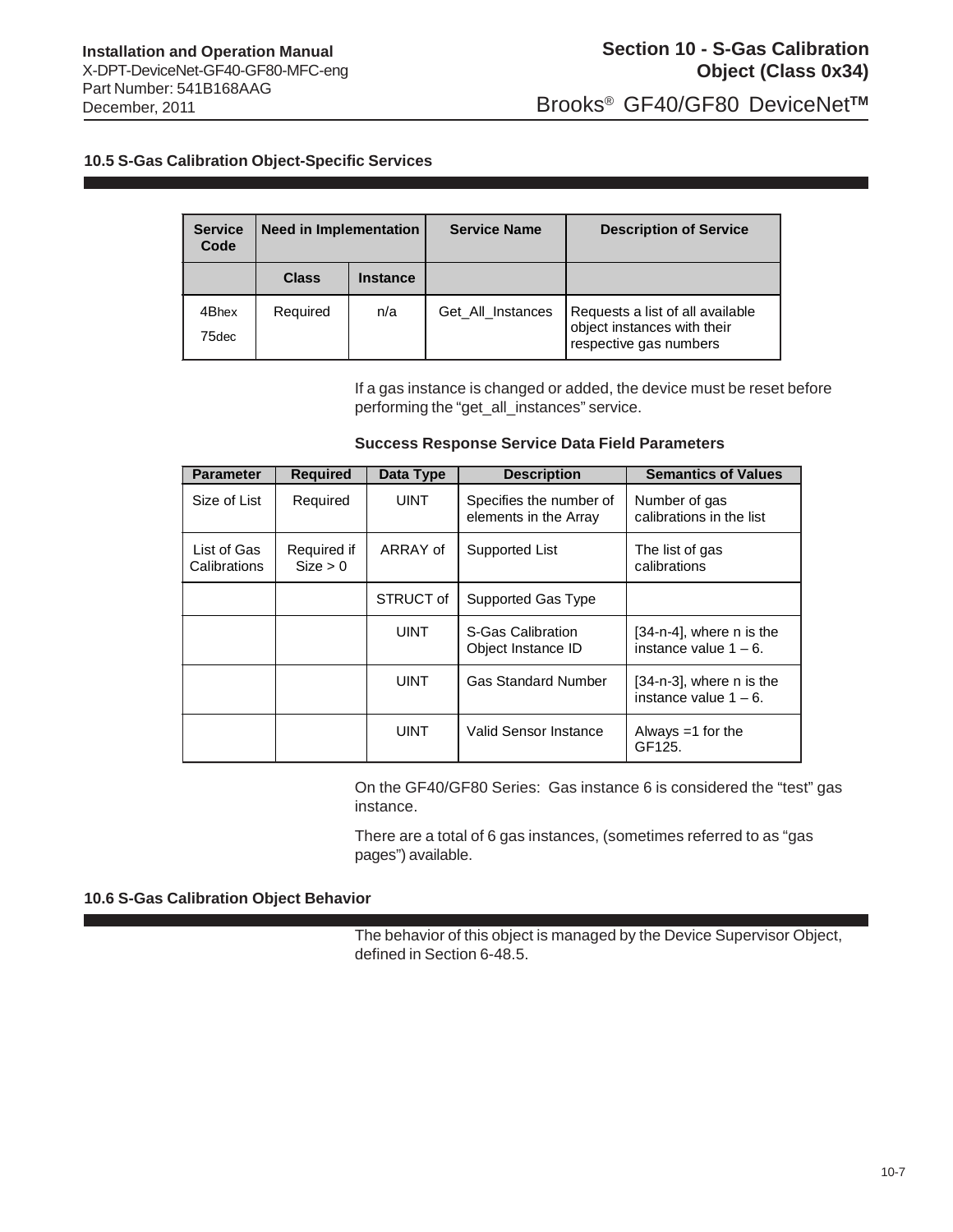## **10.7 S-Gas Calibration Object Instance Subclass 01**

The following specification applies to a subclass of this object for application in Mass Flow Controller devices.

## **10.7.1 Subclass 01 Instance Attributes**

| <b>Attribute ID</b> | Need in<br>Implementation  | <b>Access</b><br><b>Rule</b> | <b>Name</b>                | <b>DeviceNet</b><br>Data Type | <b>Description of</b><br><b>Attribute</b>                                                 | <b>Semantics of Values</b>                                                                                       |
|---------------------|----------------------------|------------------------------|----------------------------|-------------------------------|-------------------------------------------------------------------------------------------|------------------------------------------------------------------------------------------------------------------|
| 95                  | Optional<br>(Supported)    | Get                          | Calibration<br>Pressure    | <b>REAL</b>                   | The gas<br>pressure in<br>KiloPascal                                                      | The Standard Pressure<br>with respect to the<br>calibration conditions.<br>Default = $101.32$ , (14.7)<br>PSIA). |
| 96                  | Optional<br>(Supported)    | Get                          | Calibration<br>Temperature | <b>REAL</b>                   | The Gas<br>Temperature in<br>Degrees C                                                    | The Standard<br>Temperature with<br>respect to the<br>calibration conditions.<br>Default = $0.0$                 |
| 99                  | Conditional<br>(Supported) | Get                          | <b>Subclass</b>            | <b>UINT</b>                   | <b>Identifies</b><br>subset of<br>additional<br>attributes,<br>services and<br>behaviors. | 0=no subclass<br>1=standard $T$ & $P$<br>$2-65535 =$ reserved<br>$(detault = 1)$                                 |

## **10.7.2 Subclass 01 Instance ervices**

There are no additions or restrictions to the Object Services for this object subclass.

## **10.7.3 Subclass 01 Behavior**

There are no additions or restrictions to the Behavior for this object subclass.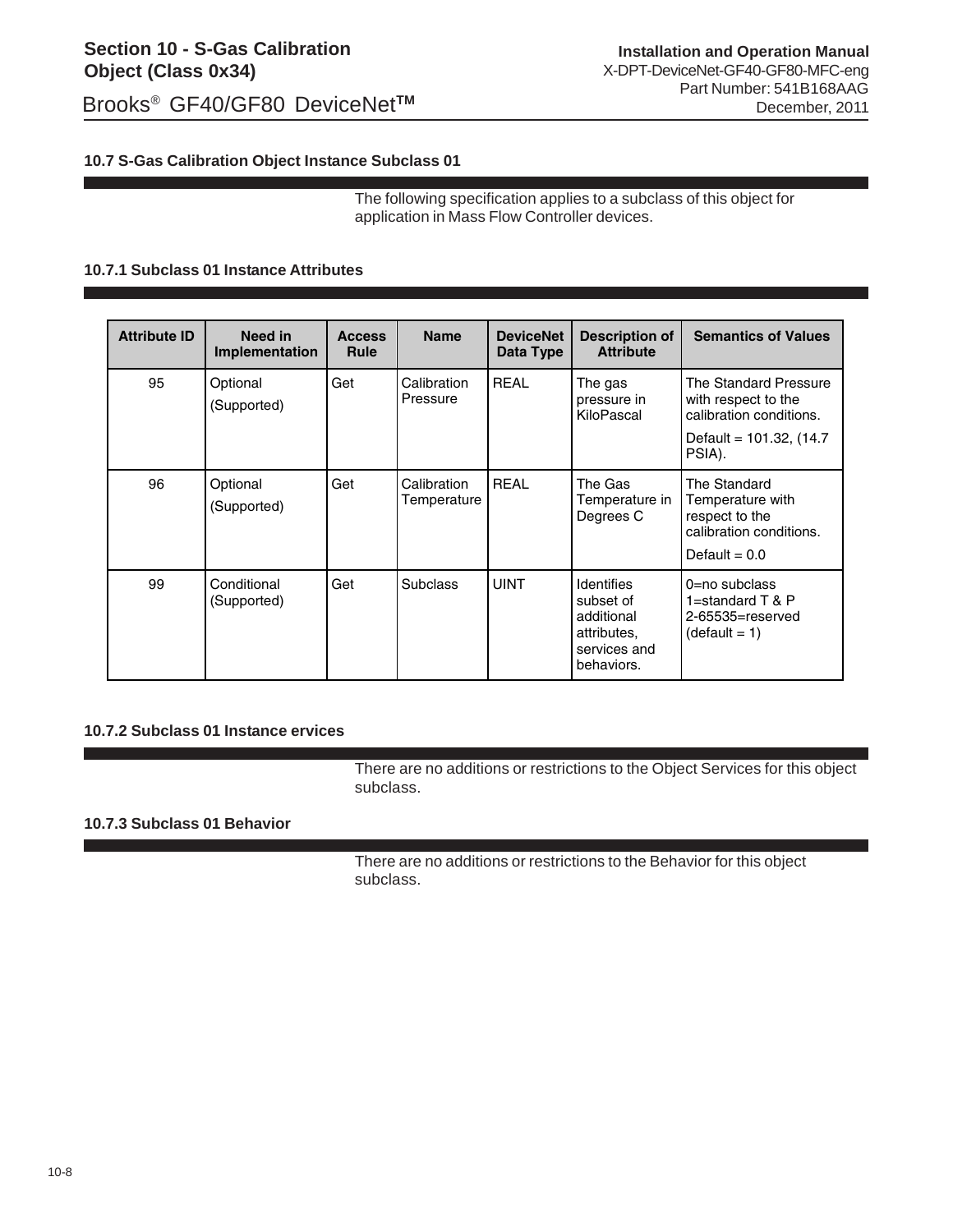## Brooks® GF40/GF80 DeviceNet**TM**

## **11 References**

1 S-Device Supervisor Object. Open DeviceNet Venders Association (ODVA) DeviceNet Specification Enhancement 93-01. Version J. 1/27/1999.

2 S-Analog Sensor Object. Open DeviceNet Venders Association (ODVA) DeviceNet Specification Enhancement 93-02. Version J. 1/27/1999.

3 S-Analog Actuator Object. Open DeviceNet Venders Association (ODVA) DeviceNet Specification Enhancement 93-03. Version J. 1/27/1999.

4 S-Single Stage Controller Object. Open DeviceNet Venders Association (ODVA) DeviceNet Specification Enhancement 93-04. Version J. 1/27/1999.

5 S-Gas Calibration Object. Open DeviceNet Venders Association (ODVA) DeviceNet Specification Enhancement 93-05. Version J. 1/27/1999.

6Mass-Flow Controller Device Profile. Open DeviceNet Venders Association (ODVA) DeviceNet Specification Enhancement 93-06. Version J. 1/27/1999.

7 Open DeviceNet Venders Association (ODVA) DeviceNet Specification, Volume 1 and 2. Version 2.0. 12/2/1998.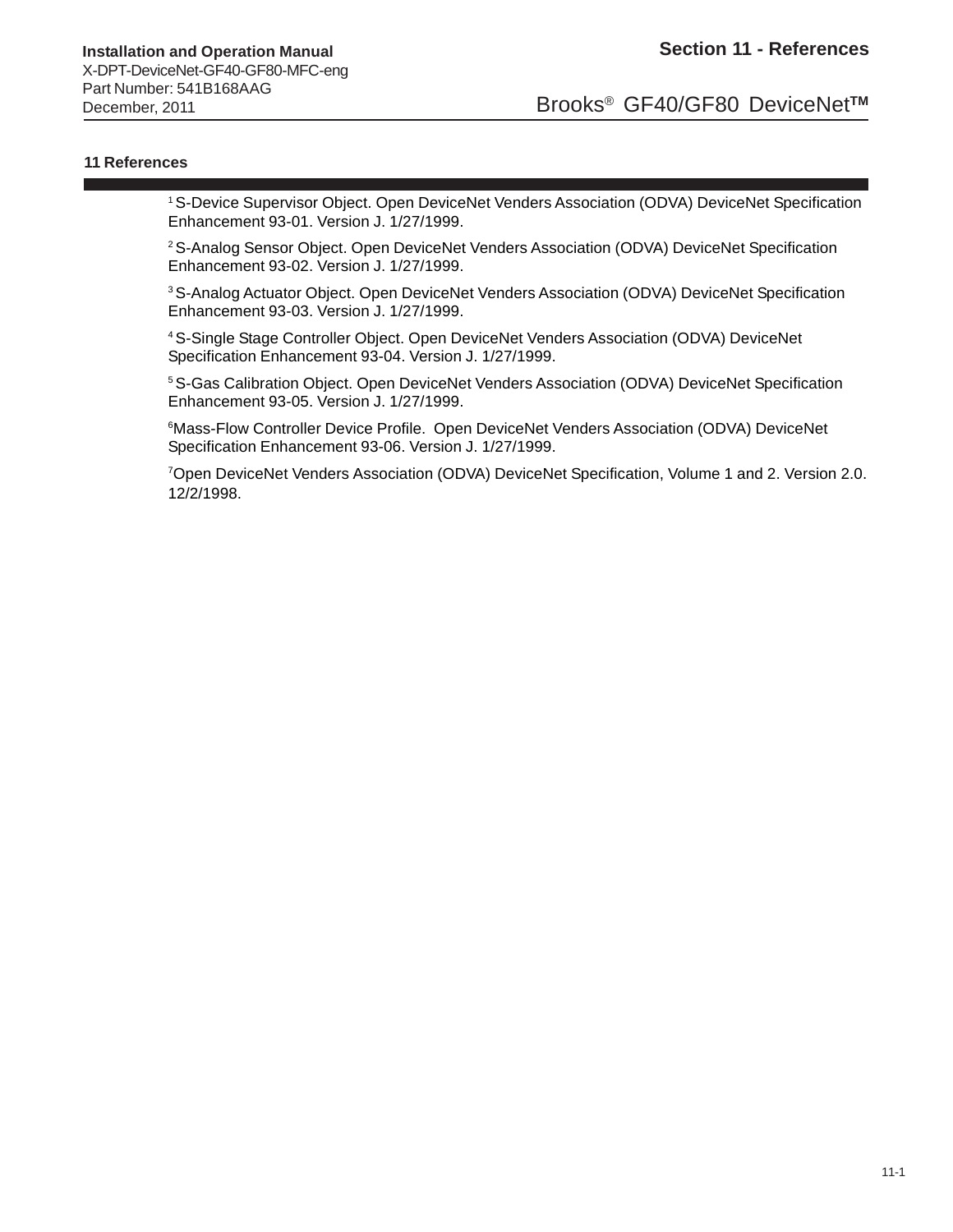Brooks® GF40/GF80 DeviceNet**TM**

*THIS PAGE WAS INTENTIONALLY LEFT BLANK*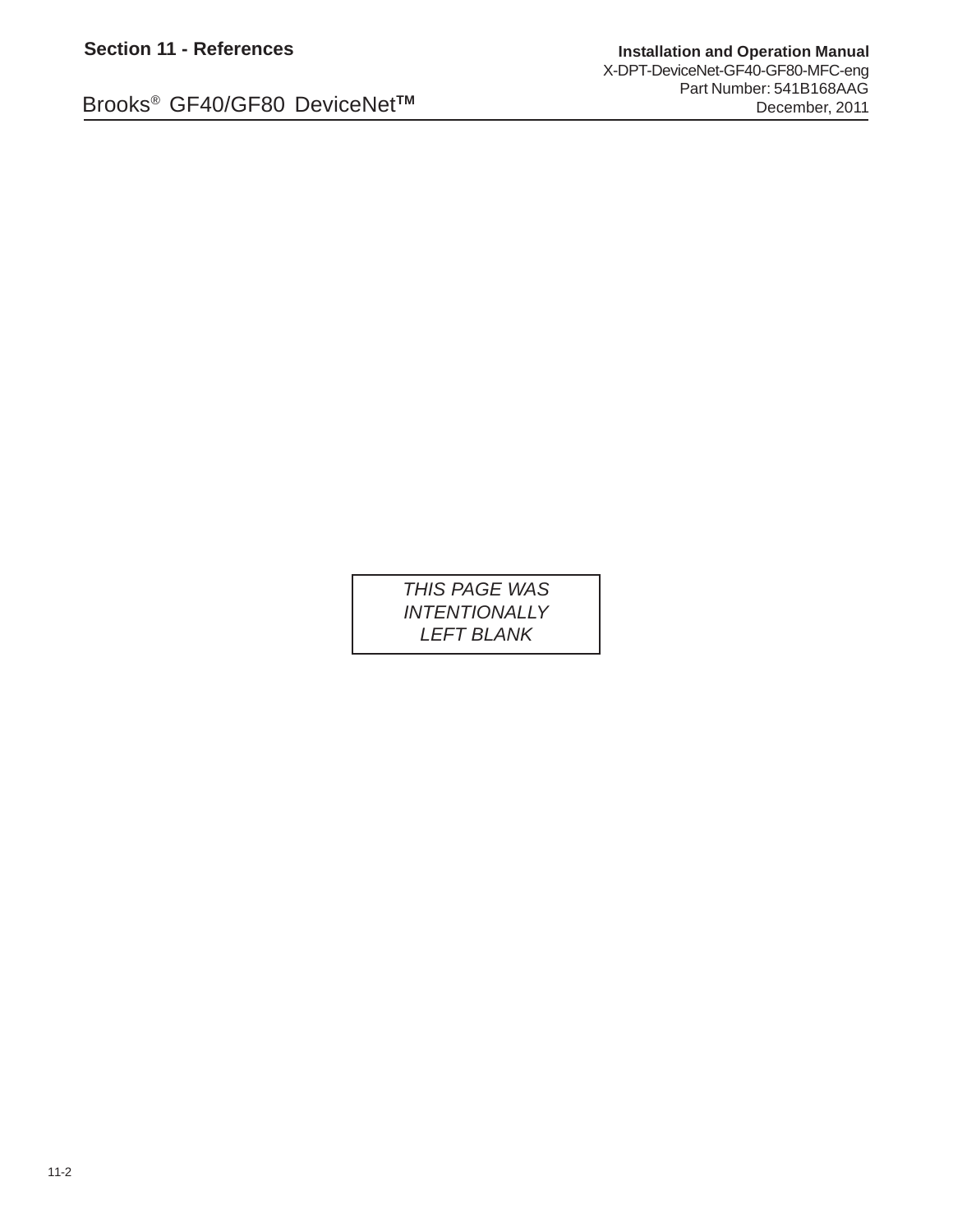*THIS PAGE WAS INTENTIONALLY LEFT BLANK*